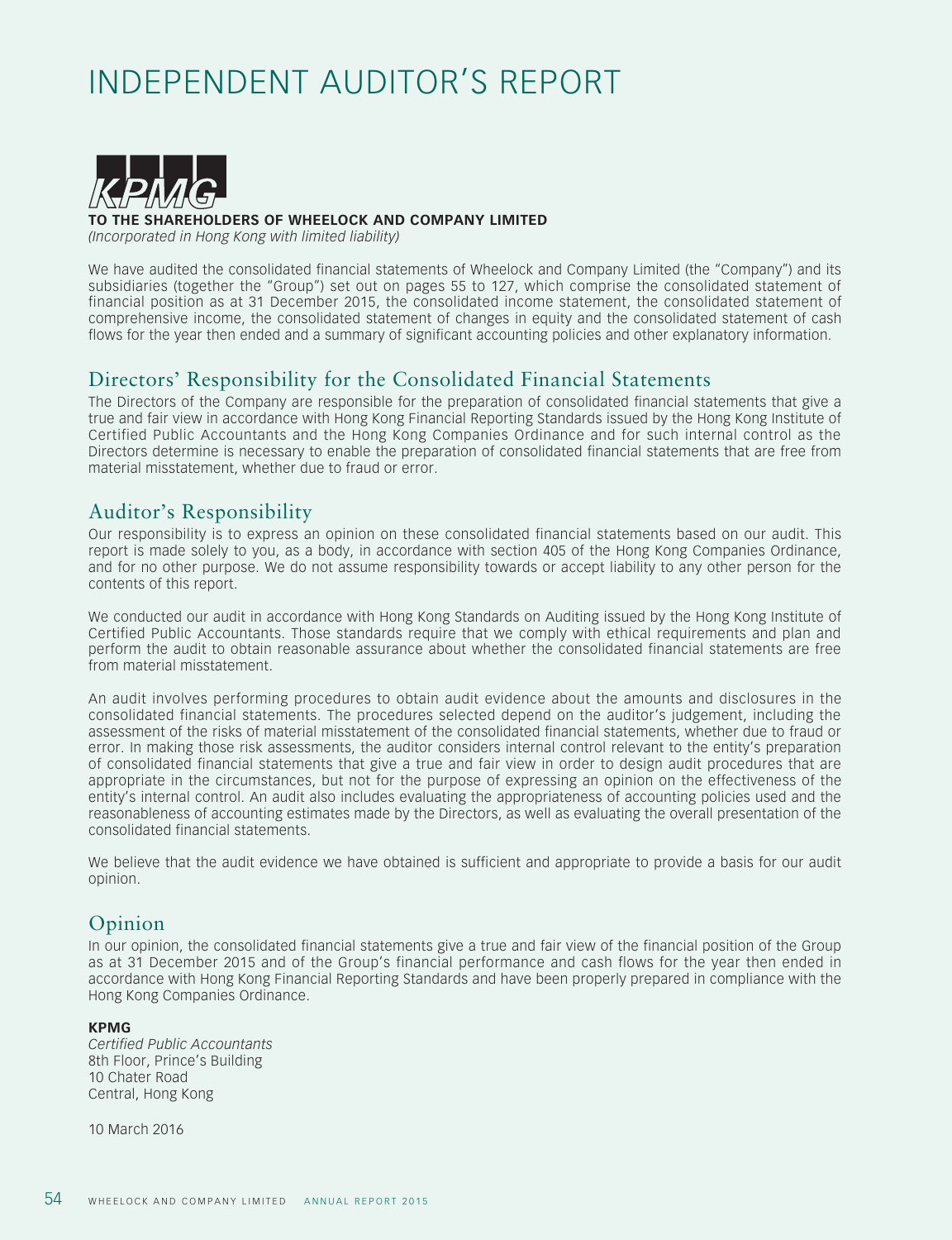# CONSOLIDATED INCOME STATEMENT

For the year ended 31 December 2015

|                                                                                                                           | <b>Note</b>    | 2015<br><b>HK\$ Million</b>                 | 2014<br><b>HK\$ Million</b>                |
|---------------------------------------------------------------------------------------------------------------------------|----------------|---------------------------------------------|--------------------------------------------|
| Revenue<br>Direct costs and operating expenses<br>Selling and marketing expenses<br>Administrative and corporate expenses | 1              | 57,431<br>(31, 879)<br>(2, 217)<br>(1, 727) | 40,953<br>(20, 555)<br>(1, 541)<br>(1,600) |
| Operating profit before depreciation, amortisation, interest and tax<br>Depreciation and amortisation                     | $\overline{2}$ | 21,608<br>(1, 555)                          | 17,257<br>(1, 528)                         |
| <b>Operating profit</b><br>Increase in fair value of investment properties<br>Other net charge                            | 1 & 2<br>3     | 20,053<br>7,360<br>(240)                    | 15,729<br>28,087<br>(1,758)                |
| Finance costs<br>Share of results after tax of:<br>Associates                                                             | $\overline{4}$ | 27,173<br>(2,092)<br>1,241                  | 42,058<br>(2, 195)<br>2,203                |
| Joint ventures<br>Profit before taxation<br>Income tax                                                                    | 11(d)<br>5     | 222<br>26,544<br>(4,710)                    | 918<br>42,984<br>(4,015)                   |
| Profit for the year                                                                                                       |                | 21,834                                      | 38,969                                     |
| Profit attributable to:<br>Equity shareholders<br>Non-controlling interests                                               |                | 14,232<br>7,602<br>21,834                   | 22,009<br>16,960<br>38,969                 |
| <b>Earnings per share</b><br><b>Basic</b><br><b>Diluted</b>                                                               | $\overline{7}$ | <b>HK\$7.00</b><br><b>HK\$7.00</b>          | HK\$10.83<br>HK\$10.83                     |

The notes and principal accounting policies on pages 62 to 127 form part of these financial statements. Details of dividends payable to equity shareholders of the Company attributable to the profit for the year are set out in note 6.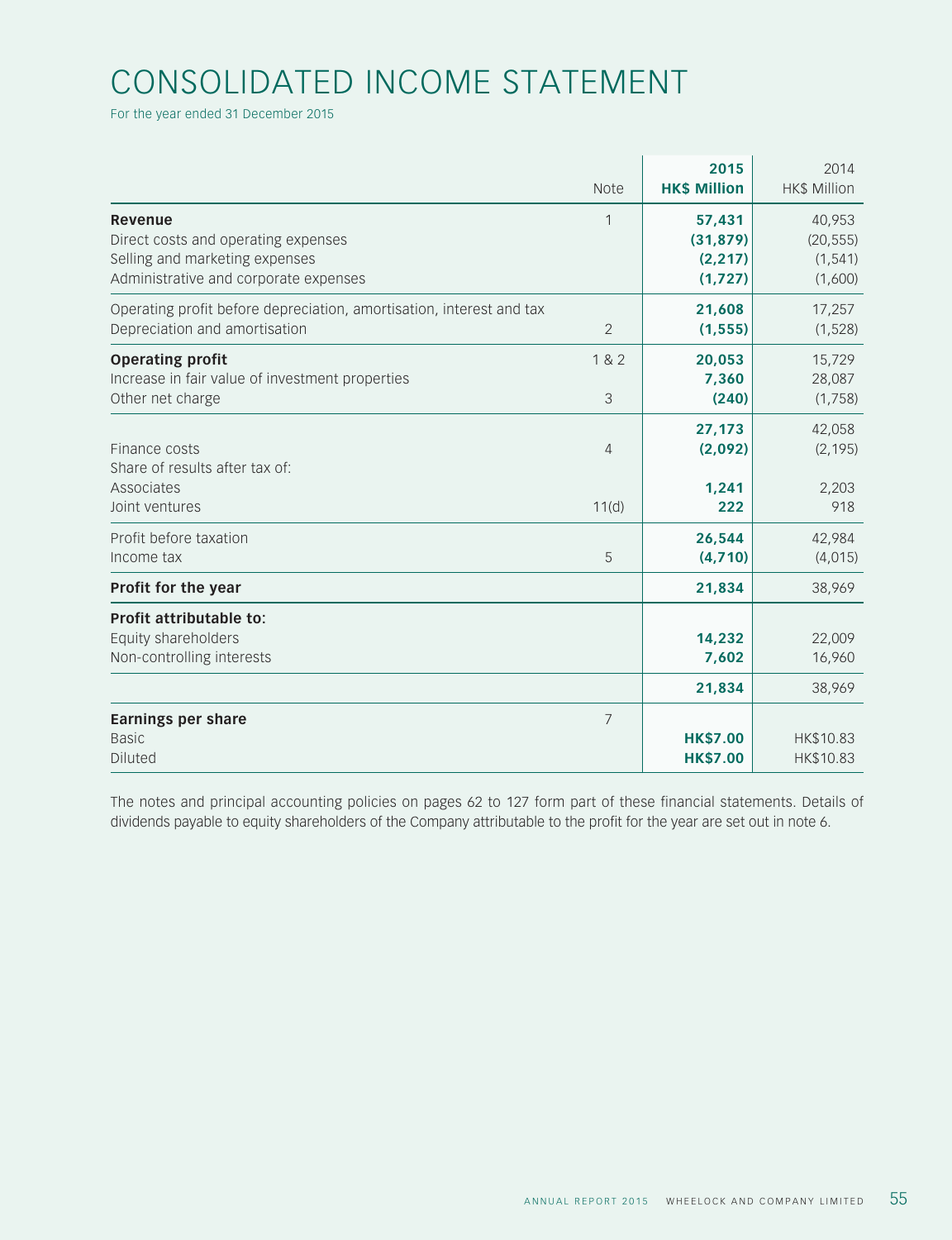# CONSOLIDATED STATEMENT OF COMPREHENSIVE INCOME

For the year ended 31 December 2015

|                                                                                              | 2015<br><b>HK\$ Million</b> | 2014<br><b>HK\$ Million</b> |
|----------------------------------------------------------------------------------------------|-----------------------------|-----------------------------|
| Profit for the year                                                                          | 21,834                      | 38,969                      |
| Other comprehensive income<br>Items that may be reclassified subsequently to profit or loss: |                             |                             |
| Exchange losses on:                                                                          | (6, 654)                    | (1, 126)                    |
| Translation of foreign operations                                                            | (6, 537)                    | (1, 126)                    |
| Transferred to profit or loss on disposal of a subsidiary                                    | (117)                       |                             |
| Net (losses)/gains on revaluation of available-for-sale investments:                         | (3, 215)                    | 1,558                       |
| (Deficit)/surplus on revaluation                                                             | (2, 573)                    | 1,460                       |
| Transferred to profit or loss on disposal                                                    | (642)                       | 98                          |
| Share of other comprehensive income of associates/joint ventures                             | (1, 355)                    | (288)                       |
| Others                                                                                       | 10                          | 9                           |
| Other comprehensive income for the year                                                      | (11, 214)                   | 153                         |
| Total comprehensive income for the year                                                      | 10,620                      | 39,122                      |
| Total comprehensive income attributable to:                                                  |                             |                             |
| Equity shareholders                                                                          | 7,279                       | 22,484                      |
| Non-controlling interests                                                                    | 3,341                       | 16,638                      |
|                                                                                              | 10,620                      | 39,122                      |

The notes and principal accounting policies on pages 62 to 127 form part of these financial statements.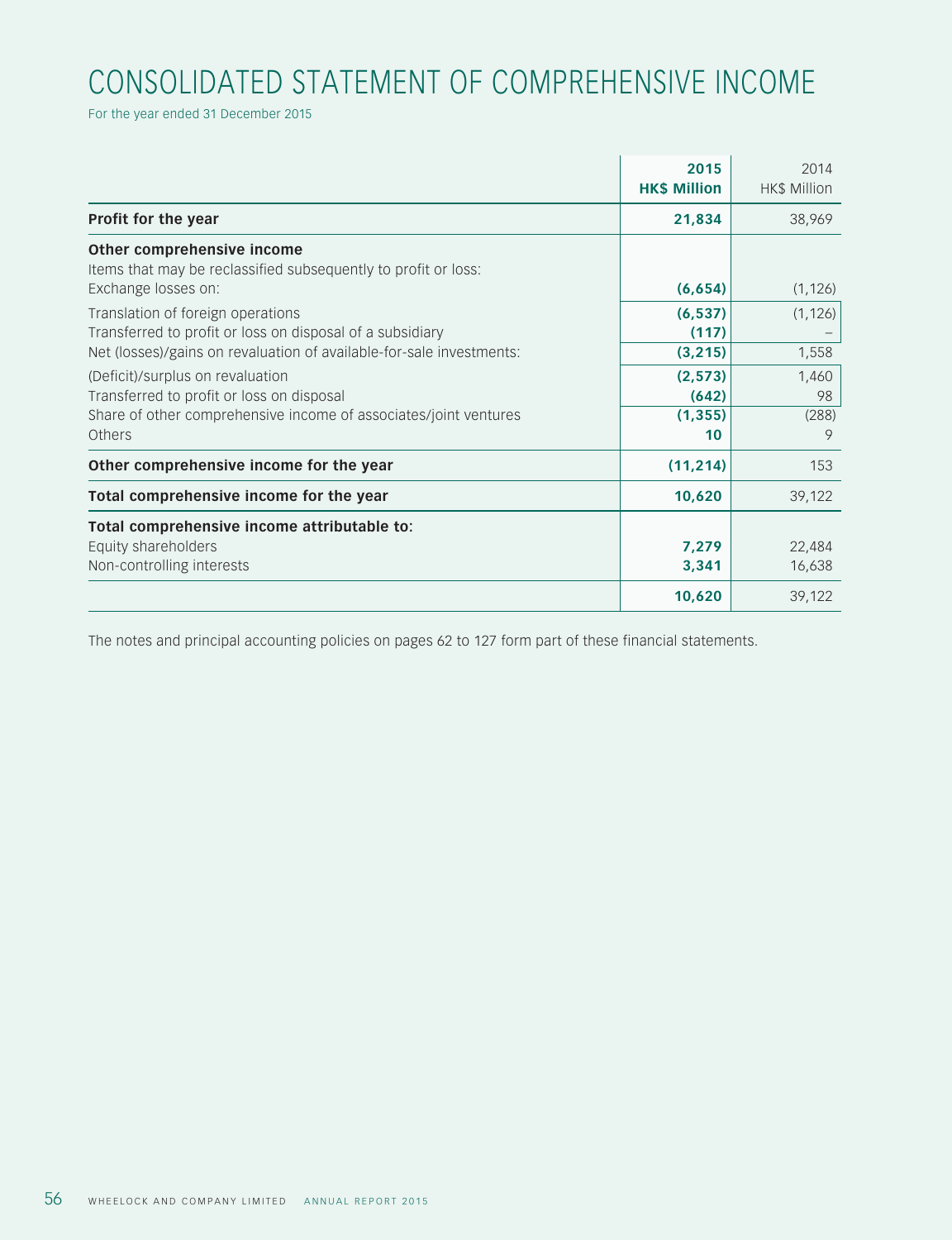# CONSOLIDATED STATEMENT OF FINANCIAL POSITION

At 31 December 2015

|                                                                                                                                                                                                                                                                                                         | <b>Note</b>                                | 2015<br><b>HK\$ Million</b>                                                 | 2014<br><b>HK\$ Million</b>                                                   |
|---------------------------------------------------------------------------------------------------------------------------------------------------------------------------------------------------------------------------------------------------------------------------------------------------------|--------------------------------------------|-----------------------------------------------------------------------------|-------------------------------------------------------------------------------|
| <b>Non-current assets</b><br>Investment properties<br>Property, plant and equipment<br>Interest in associates<br>Interest in joint ventures<br>Available-for-sale investments<br>Goodwill and other intangible assets<br>Deferred tax assets<br>Derivative financial assets<br>Other non-current assets | 8<br>9<br>10<br>11<br>12<br>13<br>22<br>16 | 325,044<br>22,804<br>20,857<br>18,481<br>12,475<br>305<br>732<br>769<br>289 | 316,860<br>25,052<br>25,648<br>19,911<br>11,390<br>305<br>673<br>1,041<br>212 |
|                                                                                                                                                                                                                                                                                                         |                                            | 401,756                                                                     | 401,092                                                                       |
| <b>Current assets</b><br>Properties for sale<br>Inventories<br>Trade and other receivables<br>Derivative financial assets<br>Bank deposits and cash                                                                                                                                                     | 14<br>15<br>16<br>17                       | 76,184<br>46<br>7,154<br>352<br>27,266                                      | 88,148<br>48<br>6,713<br>287<br>21,279                                        |
|                                                                                                                                                                                                                                                                                                         |                                            | 111,002                                                                     | 116,475                                                                       |
| <b>Total assets</b>                                                                                                                                                                                                                                                                                     |                                            | 512,758                                                                     | 517,567                                                                       |
| <b>Non-current liabilities</b><br>Derivative financial liabilities<br>Deferred tax liabilities<br>Other deferred liabilities<br>Bank loans and other borrowings                                                                                                                                         | 16<br>22<br>20                             | (2, 102)<br>(10, 836)<br>(334)<br>(95, 681)                                 | (1,408)<br>(10, 529)<br>(315)<br>(107, 134)                                   |
|                                                                                                                                                                                                                                                                                                         |                                            | (108, 953)                                                                  | (119, 386)                                                                    |
| <b>Current liabilities</b><br>Trade and other payables<br>Deposits from sale of properties<br>Derivative financial liabilities<br>Taxation payable<br>Bank loans and other borrowings                                                                                                                   | 18<br>19<br>16<br>5(d)<br>20               | (26, 493)<br>(23,092)<br>(620)<br>(2, 229)<br>(10, 512)                     | (26, 231)<br>(18, 508)<br>(1, 124)<br>(1,658)<br>(10, 744)                    |
|                                                                                                                                                                                                                                                                                                         |                                            | (62, 946)                                                                   | (58, 265)                                                                     |
| <b>Total liabilities</b>                                                                                                                                                                                                                                                                                |                                            | (171, 899)                                                                  | (177, 651)                                                                    |
| <b>NET ASSETS</b>                                                                                                                                                                                                                                                                                       |                                            | 340,859                                                                     | 339,916                                                                       |
| <b>Capital and reserves</b><br>Share capital<br>Reserves                                                                                                                                                                                                                                                | 24(a)                                      | 2,949<br>198,718                                                            | 2,949<br>188,257                                                              |
| <b>Shareholders' equity</b><br><b>Non-controlling interests</b>                                                                                                                                                                                                                                         |                                            | 201,667<br>139,192                                                          | 191,206<br>148,710                                                            |
| <b>TOTAL EQUITY</b>                                                                                                                                                                                                                                                                                     |                                            | 340,859                                                                     | 339,916                                                                       |

The notes and principal accounting policies on pages 62 to 127 form part of these financial statements.

**Douglas C K Woo Paul Y C Tsui** 

*Chairman & Managing Director Executive Director & Group Chief Financial Officer*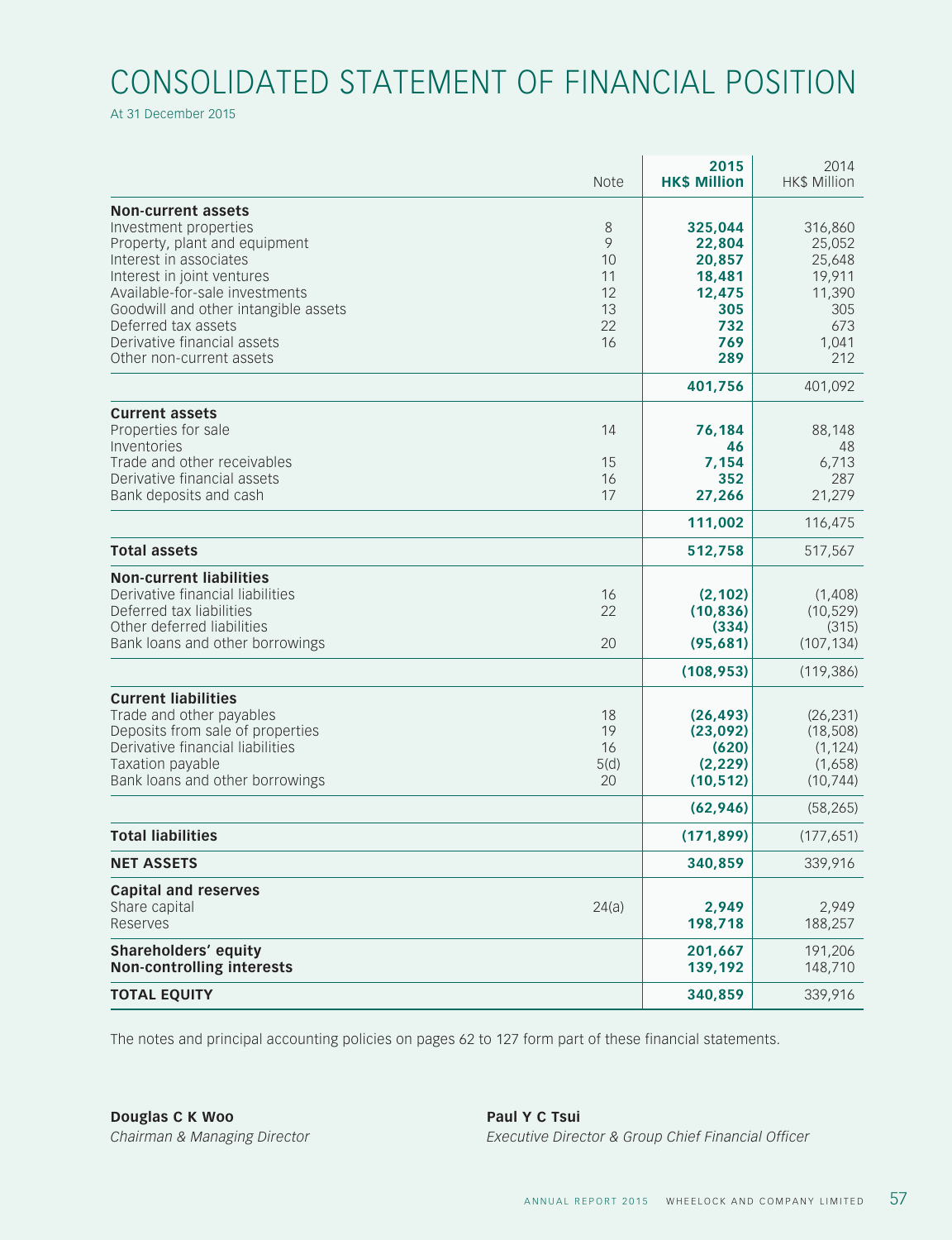# CONSOLIDATED STATEMENT OF CHANGES IN EQUITY

For the year ended 31 December 2015

|                                                                     | Shareholders' equity                           |                                                |                                                                                   |                                                    |                                                   |                                                                |                                                                |                                               |
|---------------------------------------------------------------------|------------------------------------------------|------------------------------------------------|-----------------------------------------------------------------------------------|----------------------------------------------------|---------------------------------------------------|----------------------------------------------------------------|----------------------------------------------------------------|-----------------------------------------------|
|                                                                     | <b>Share</b><br>capital<br><b>HK\$ Million</b> | <b>Share</b><br>premium<br><b>HK\$ Million</b> | <b>Investments</b><br>revaluation<br>and other<br>reserves<br><b>HK\$ Million</b> | <b>Exchange</b><br>reserves<br><b>HK\$ Million</b> | <b>Revenue</b><br>reserves<br><b>HK\$ Million</b> | <b>Total</b><br>shareholders'<br>equity<br><b>HK\$ Million</b> | Non-<br>controlling<br><b>interests</b><br><b>HK\$ Million</b> | <b>Total</b><br>equity<br><b>HK\$ Million</b> |
| At 1 January 2014                                                   | 1,016                                          | 1,914                                          | 915                                                                               | 6,292                                              | 156,445                                           | 166,582                                                        | 144,990                                                        | 311,572                                       |
| Changes in equity for 2014:                                         |                                                |                                                |                                                                                   |                                                    |                                                   |                                                                |                                                                |                                               |
| Profit<br>Other comprehensive income                                |                                                |                                                | 1,282                                                                             | $\qquad \qquad -$<br>(811)                         | 22,009<br>$\overline{4}$                          | 22,009<br>475                                                  | 16,960<br>(322)                                                | 38,969<br>153                                 |
| Transferred to revenue reserves on                                  |                                                |                                                |                                                                                   |                                                    |                                                   |                                                                |                                                                |                                               |
| disposal (Note 10d)                                                 |                                                |                                                | (1,200)                                                                           | (14)                                               | 1,214                                             |                                                                |                                                                |                                               |
| Total comprehensive income                                          |                                                |                                                | 82                                                                                | (825)                                              | 23,227                                            | 22,484                                                         | 16,638                                                         | 39,122                                        |
| Acquisition of additional interest                                  |                                                |                                                |                                                                                   |                                                    |                                                   |                                                                |                                                                |                                               |
| in a subsidiary                                                     |                                                |                                                | $\overline{\phantom{a}}$                                                          |                                                    | 4,159                                             | 4,159                                                          | (9, 840)                                                       | (5,681)                                       |
| Equity settled share-based payments                                 |                                                |                                                | 84                                                                                |                                                    | $\overline{\phantom{0}}$                          | 84                                                             | 38                                                             | 122                                           |
| Share options lapsed in a subsidiary                                |                                                |                                                | (6)                                                                               | $\overline{\phantom{0}}$                           | 6                                                 | $\overline{a}$                                                 |                                                                |                                               |
| Redemption of convertible bonds                                     |                                                |                                                |                                                                                   |                                                    |                                                   |                                                                |                                                                |                                               |
| issued by a subsidiary                                              |                                                |                                                | (55)                                                                              | $\overline{\phantom{0}}$                           | 55                                                | $\qquad \qquad -$                                              |                                                                |                                               |
| 2013 second interim dividend paid                                   |                                                |                                                | $\overline{a}$                                                                    |                                                    | (1, 321)                                          | (1, 321)                                                       |                                                                | (1, 321)                                      |
| 2014 first interim dividend paid                                    |                                                |                                                |                                                                                   |                                                    | (782)                                             | (782)                                                          |                                                                | (782)                                         |
| Dividends paid to non-controlling interests                         |                                                |                                                |                                                                                   |                                                    |                                                   | $\overline{a}$                                                 | (3, 116)                                                       | (3, 116)                                      |
| Transition to no-par value regime on                                |                                                |                                                |                                                                                   |                                                    |                                                   |                                                                |                                                                |                                               |
| 3 March 2014 (Note 24a)                                             | 1,933                                          | $*(1,914)$                                     | $*(19)$                                                                           |                                                    |                                                   |                                                                |                                                                |                                               |
| At 31 December 2014 and                                             |                                                |                                                |                                                                                   |                                                    |                                                   |                                                                |                                                                |                                               |
| 1 January 2015<br>Changes in equity for 2015:                       | 2,949                                          | ÷                                              | 1,001                                                                             | 5,467                                              | 181,789                                           | 191,206                                                        | 148,710                                                        | 339,916                                       |
| Profit                                                              |                                                |                                                |                                                                                   |                                                    | 14,232                                            | 14,232                                                         | 7,602                                                          | 21,834                                        |
| Other comprehensive income                                          |                                                |                                                | (2, 208)                                                                          | (4,749)                                            | 4                                                 | (6,953)                                                        | (4, 261)                                                       | (11, 214)                                     |
| Total comprehensive income                                          |                                                | ÷,                                             | (2, 208)                                                                          | (4,749)                                            | 14,236                                            | 7,279                                                          | 3,341                                                          | 10,620                                        |
|                                                                     |                                                |                                                |                                                                                   |                                                    |                                                   |                                                                |                                                                |                                               |
| Shares issued by a subsidiary<br>Acquisition of additional interest |                                                | $\overline{a}$                                 | (9)                                                                               | L.                                                 |                                                   | (9)                                                            | 59                                                             | 50                                            |
| in a subsidiary                                                     |                                                |                                                |                                                                                   | ۳                                                  | 5,397                                             | 5,397                                                          | (11,010)                                                       | (5,613)                                       |
| Disposal of a subsidiary                                            |                                                |                                                | ۳                                                                                 |                                                    |                                                   |                                                                | (4)                                                            | (4)                                           |
| Equity settled share-based payments                                 |                                                |                                                | 45                                                                                | ÷,                                                 | ٠                                                 | 45                                                             | 17                                                             | 62                                            |
| Share options lapsed in a subsidiary                                |                                                |                                                | (16)                                                                              |                                                    | 16                                                |                                                                |                                                                |                                               |
| 2014 second interim dividend paid                                   |                                                |                                                |                                                                                   | ÷                                                  | (1, 387)                                          | (1, 387)                                                       | ÷                                                              | (1, 387)                                      |
| 2015 first interim dividend paid                                    |                                                |                                                |                                                                                   |                                                    | (864)                                             | (864)                                                          |                                                                | (864)                                         |
| Capital contribution from non-controlling                           |                                                |                                                |                                                                                   |                                                    |                                                   |                                                                |                                                                |                                               |
| interests of a subsidiary                                           |                                                |                                                |                                                                                   |                                                    |                                                   |                                                                | 876                                                            | 876                                           |
| Dividends paid to non-controlling                                   |                                                |                                                |                                                                                   |                                                    |                                                   |                                                                |                                                                |                                               |
| interests                                                           |                                                |                                                |                                                                                   |                                                    |                                                   |                                                                | (2,797)                                                        | (2,797)                                       |
| At 31 December 2015                                                 | 2,949                                          | ÷,                                             | (1, 187)                                                                          | 718                                                | 199,187                                           | 201,667                                                        | 139,192                                                        | 340,859                                       |

\* Share premium of HK\$1,914 million and capital redemption reserve of HK\$19 million under investments revaluation and other reserves were transferred to share capital on 3 March 2014 in accordance with the Hong Kong Companies Ordinance (Cap. 622).

The notes and principal accounting policies on pages 62 to 127 form part of these financial statements.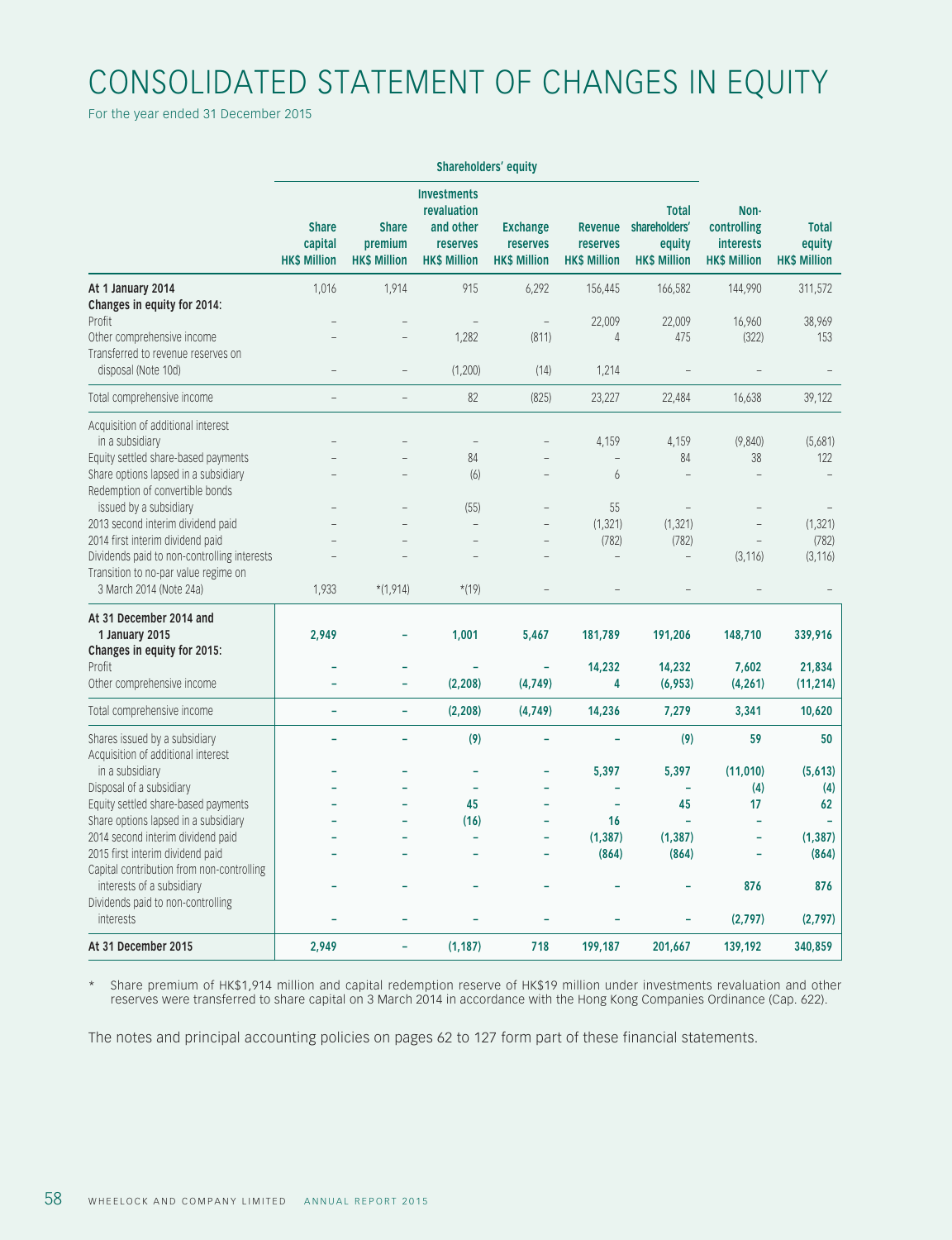# CONSOLIDATED STATEMENT OF CASH FLOWS

For the year ended 31 December 2015

|                                                                                                                                                                                                                                                                                                                                                                                                                                                                                                                                                                                                                                                                                                                                                                       | <b>Note</b> | 2015<br><b>HK\$ Million</b>                                                                                    | 2014<br><b>HK\$ Million</b>                                                                                     |
|-----------------------------------------------------------------------------------------------------------------------------------------------------------------------------------------------------------------------------------------------------------------------------------------------------------------------------------------------------------------------------------------------------------------------------------------------------------------------------------------------------------------------------------------------------------------------------------------------------------------------------------------------------------------------------------------------------------------------------------------------------------------------|-------------|----------------------------------------------------------------------------------------------------------------|-----------------------------------------------------------------------------------------------------------------|
| Operating cash inflow<br>Changes in working capital                                                                                                                                                                                                                                                                                                                                                                                                                                                                                                                                                                                                                                                                                                                   | (a)<br>(a)  | 20,930<br>16,634                                                                                               | 16,298<br>2,632                                                                                                 |
| Cash generated from operations<br>Net interest paid                                                                                                                                                                                                                                                                                                                                                                                                                                                                                                                                                                                                                                                                                                                   | (a)         | 37,564<br>(2, 943)                                                                                             | 18,930<br>(2,807)                                                                                               |
| Interest paid<br>Interest received<br>Dividends received from associates                                                                                                                                                                                                                                                                                                                                                                                                                                                                                                                                                                                                                                                                                              |             | (3, 402)<br>459<br>871                                                                                         | (3,642)<br>835<br>559                                                                                           |
| Dividends received from joint ventures<br>Dividends received from investments<br>Hong Kong profits tax paid<br>Overseas tax paid                                                                                                                                                                                                                                                                                                                                                                                                                                                                                                                                                                                                                                      |             | 172<br>333<br>(1,759)<br>(1, 562)                                                                              | 255<br>354<br>(1, 492)<br>(1,866)                                                                               |
| Net cash generated from operating activities                                                                                                                                                                                                                                                                                                                                                                                                                                                                                                                                                                                                                                                                                                                          |             | 32,676                                                                                                         | 13,933                                                                                                          |
| <b>Investing activities</b><br>Additions to investment properties<br>Additions to property, plant and equipment<br>Additions to programming library<br>Net increase in interest in associates<br>Net decrease in interest in joint ventures<br>Acquisition of additional interest in a subsidiary<br>Purchase of available-for-sale investments<br>Net proceeds from disposal of a subsidiary and a joint venture<br>Proceeds from disposal of available-for-sale investments<br>Proceeds from disposal of investment properties<br>Net proceeds from disposal of property, plant and equipment<br>(Addition to)/repayment of long term receivables<br>Redemption of convertible securities<br>Net placement of bank deposits with maturity greater than three months | (C)         | (6, 118)<br>(1, 306)<br>(116)<br>(1, 592)<br>250<br>(5,613)<br>(8, 557)<br>1,275<br>10,541<br>5<br>(49)<br>(1) | (7, 191)<br>(1,708)<br>(118)<br>(2, 103)<br>2,091<br>(5,681)<br>(339)<br>1,210<br>47<br>9<br>1<br>2,729<br>(70) |
| Net cash used in investing activities                                                                                                                                                                                                                                                                                                                                                                                                                                                                                                                                                                                                                                                                                                                                 |             | (11, 281)                                                                                                      | (11, 123)                                                                                                       |
| <b>Financing activities</b><br>Drawdown of bank loans and other borrowings<br>Repayment of bank loans and other borrowings<br>Proceeds from the issue of shares under the share option scheme<br>of a subsidiary<br>Capital contribution from non-controlling interests of a subsidiary<br>Dividends paid to equity shareholders<br>Dividends paid to non-controlling interests                                                                                                                                                                                                                                                                                                                                                                                       |             | 24,908<br>(35,078)<br>50<br>876<br>(2, 251)<br>(2,797)                                                         | 39,237<br>(44, 783)<br>(2, 103)<br>(3, 116)                                                                     |
| Net cash used in financing activities                                                                                                                                                                                                                                                                                                                                                                                                                                                                                                                                                                                                                                                                                                                                 |             | (14, 292)                                                                                                      | (10, 765)                                                                                                       |
| Net increase/(decrease) in cash and cash equivalents<br>Cash and cash equivalents at 1 January<br>Effect of exchange rate changes                                                                                                                                                                                                                                                                                                                                                                                                                                                                                                                                                                                                                                     |             | 7,103<br>21,179<br>(1, 117)                                                                                    | (7, 955)<br>29,315<br>(181)                                                                                     |
| Cash and cash equivalents at 31 December                                                                                                                                                                                                                                                                                                                                                                                                                                                                                                                                                                                                                                                                                                                              | (b)         | 27,165                                                                                                         | 21,179                                                                                                          |

The notes and principal accounting policies on pages 62 to 127 form part of these financial statements.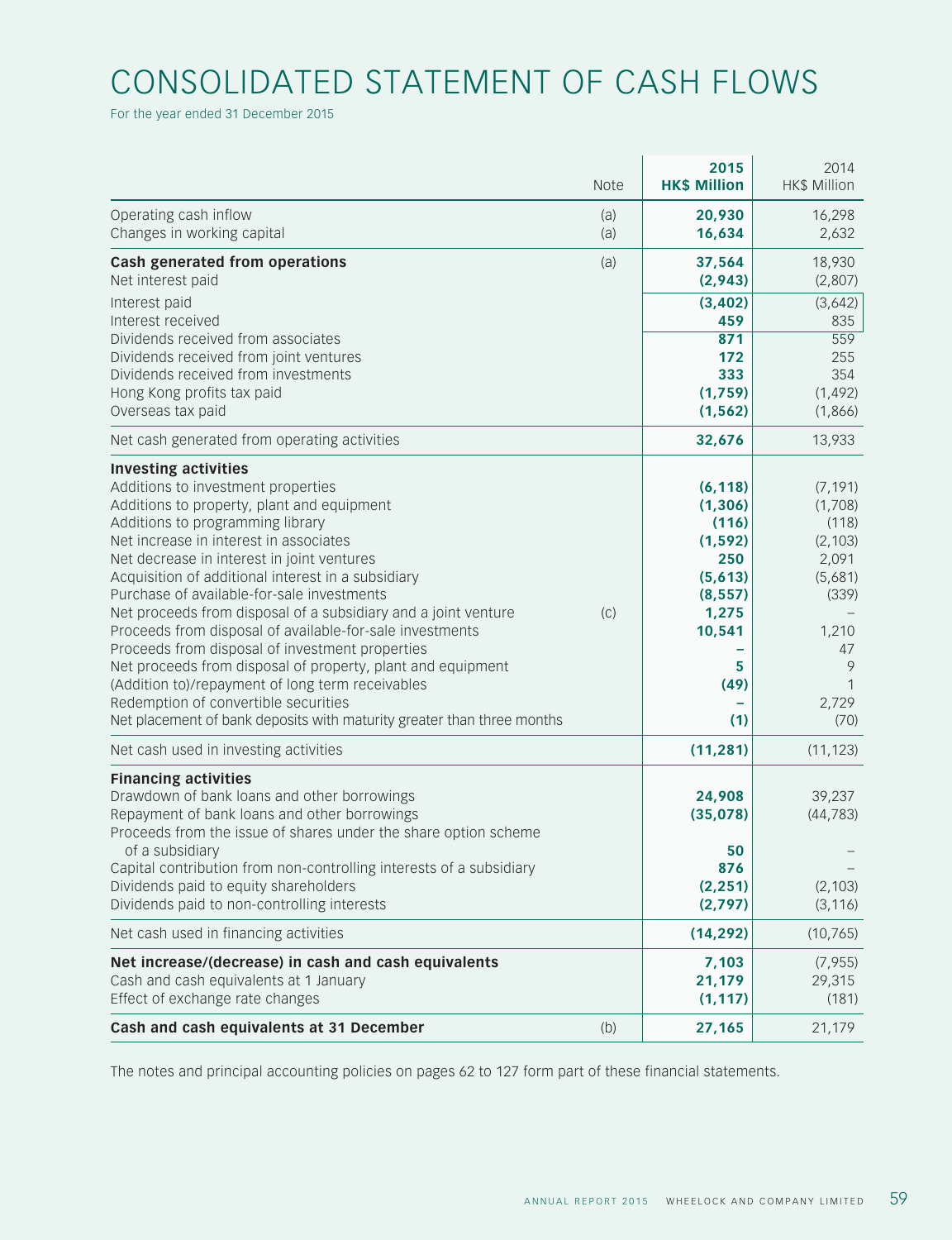# CONSOLIDATED STATEMENT OF CASH FLOWS (CONTINUED)

For the year ended 31 December 2015

# Notes to Consolidated Statement of Cash Flows

## **a) Reconciliation of operating profit to cash generated from operations**

|                                                   | 2015<br><b>HK\$ Million</b> | 2014<br><b>HK\$ Million</b> |
|---------------------------------------------------|-----------------------------|-----------------------------|
| Operating profit                                  | 20,053                      | 15,729                      |
| Adjustments for:                                  |                             |                             |
| Interest income                                   | (454)                       | (733)                       |
| Dividend income from investments                  | (333)                       | (352)                       |
| Depreciation and amortisation                     | 1,555                       | 1,528                       |
| Impairment of property, plant and equipment       | 45                          |                             |
| Loss on disposal of property, plant and equipment | $\mathbf{2}$                | 4                           |
| Equity settled share-based payment expenses       | 62                          | 122                         |
| Operating cash inflow                             | 20,930                      | 16,298                      |
| Increase in properties under development for sale | (15, 679)                   | (15, 458)                   |
| Decrease in completed properties for sale         | 26,592                      | 14,522                      |
| Decrease/(increase) in inventories                | 2                           | (1)                         |
| Increase in trade and other receivables           | (510)                       | (1,641)                     |
| Increase in trade and other payables              | 2,248                       | 3,311                       |
| Increase in deposits from sale of properties      | 4,584                       | 2,129                       |
| Decrease in derivative financial instruments      | (167)                       | (24)                        |
| Exchange differences on working capital changes   | (421)                       | (220)                       |
| Other non-cash items                              | (15)                        | 14                          |
| Changes in working capital                        | 16,634                      | 2,632                       |
| Cash generated from operations                    | 37,564                      | 18,930                      |

## **b) Cash and cash equivalents**

|                                                                                                                                                        | 2015<br><b>HK\$ Million</b> | 2014<br><b>HK\$ Million</b> |
|--------------------------------------------------------------------------------------------------------------------------------------------------------|-----------------------------|-----------------------------|
| Bank deposits and cash in the consolidated statement of<br>financial position (Note 17)<br>Less: Bank deposits with maturity greater than three months | 27,266<br>(101)             | 21.279<br>(100)             |
| Cash and cash equivalents in the consolidated statement of cash flows                                                                                  | 27,165                      | 21.179                      |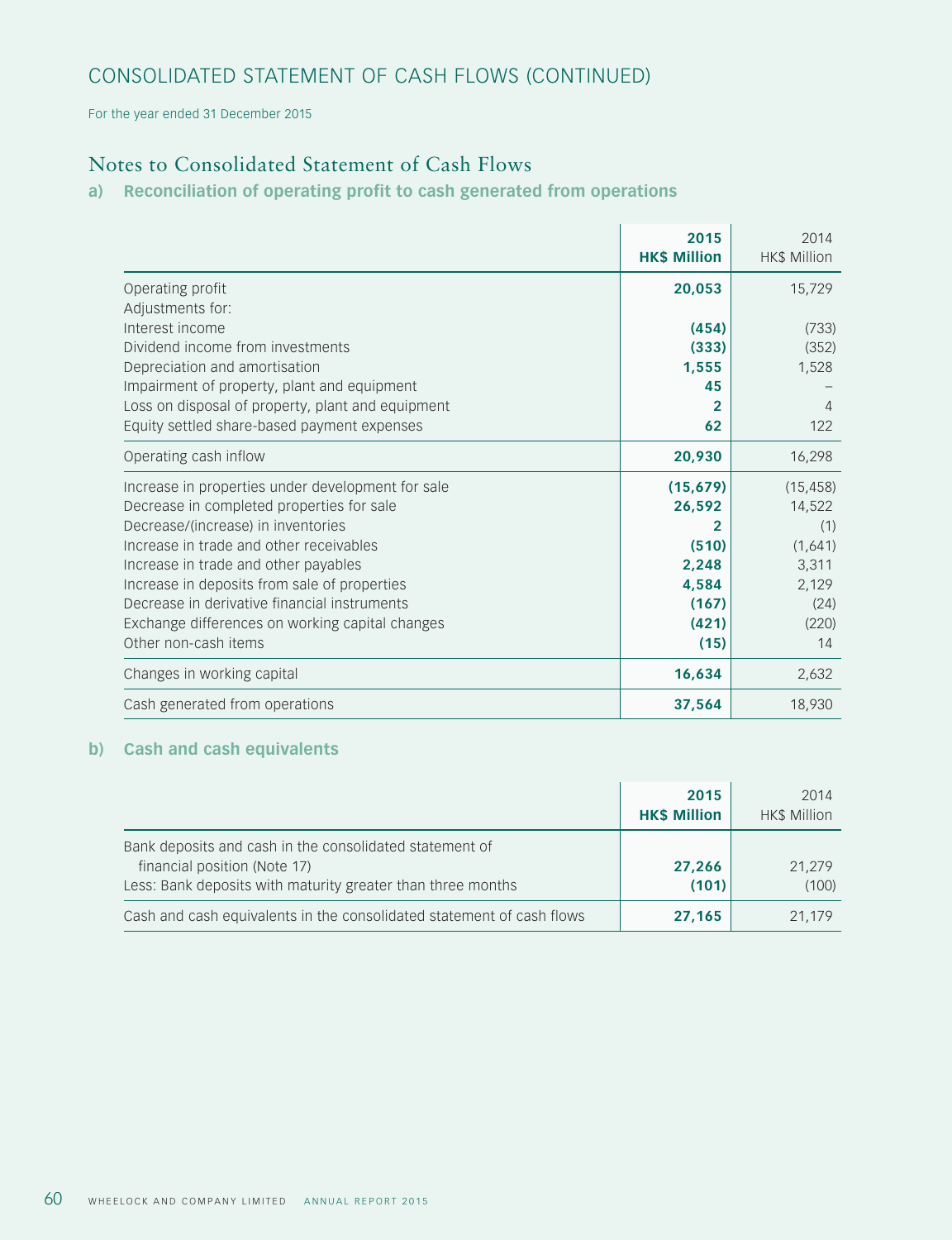## **c) Net proceeds from disposal of a subsidiary and a joint venture**

During the year ended 31 December 2015, the Group disposed of its equity interest in a subsidiary and a joint venture to third parties. The cash flows and the net assets of the subsidiary and joint venture were as follows:

|                                                                                                                                                                                                                                      | <b>HK\$ Million</b>                |
|--------------------------------------------------------------------------------------------------------------------------------------------------------------------------------------------------------------------------------------|------------------------------------|
| Property, plant and equipment<br>Other assets<br>Liabilities<br>Non-controlling interests                                                                                                                                            | 2,064<br>360<br>(2, 130)<br>(4)    |
| Net assets disposed of                                                                                                                                                                                                               | 290                                |
| Total consideration<br>Fair value of remaining equity interest realised<br>Carrying amount of net assets disposed of<br>Direct expenses<br>Exchange reserves derecognised                                                            | 744<br>328<br>(290)<br>(29)<br>155 |
| Gain on disposal                                                                                                                                                                                                                     | 908                                |
| Analysis of the net inflow of cash and cash equivalents<br>in respect of the disposal of a subsidiary and a joint venture:<br>Total consideration<br>Less: Cash and cash equivalents disposed of<br>Less: Direct expenses and others | 744<br>(22)<br>(46)                |
| Settlement of shareholder loan from the purchaser                                                                                                                                                                                    | 676<br>599                         |
| Net inflow of cash and cash equivalents on disposal of a subsidiary and a joint venture                                                                                                                                              | 1,275                              |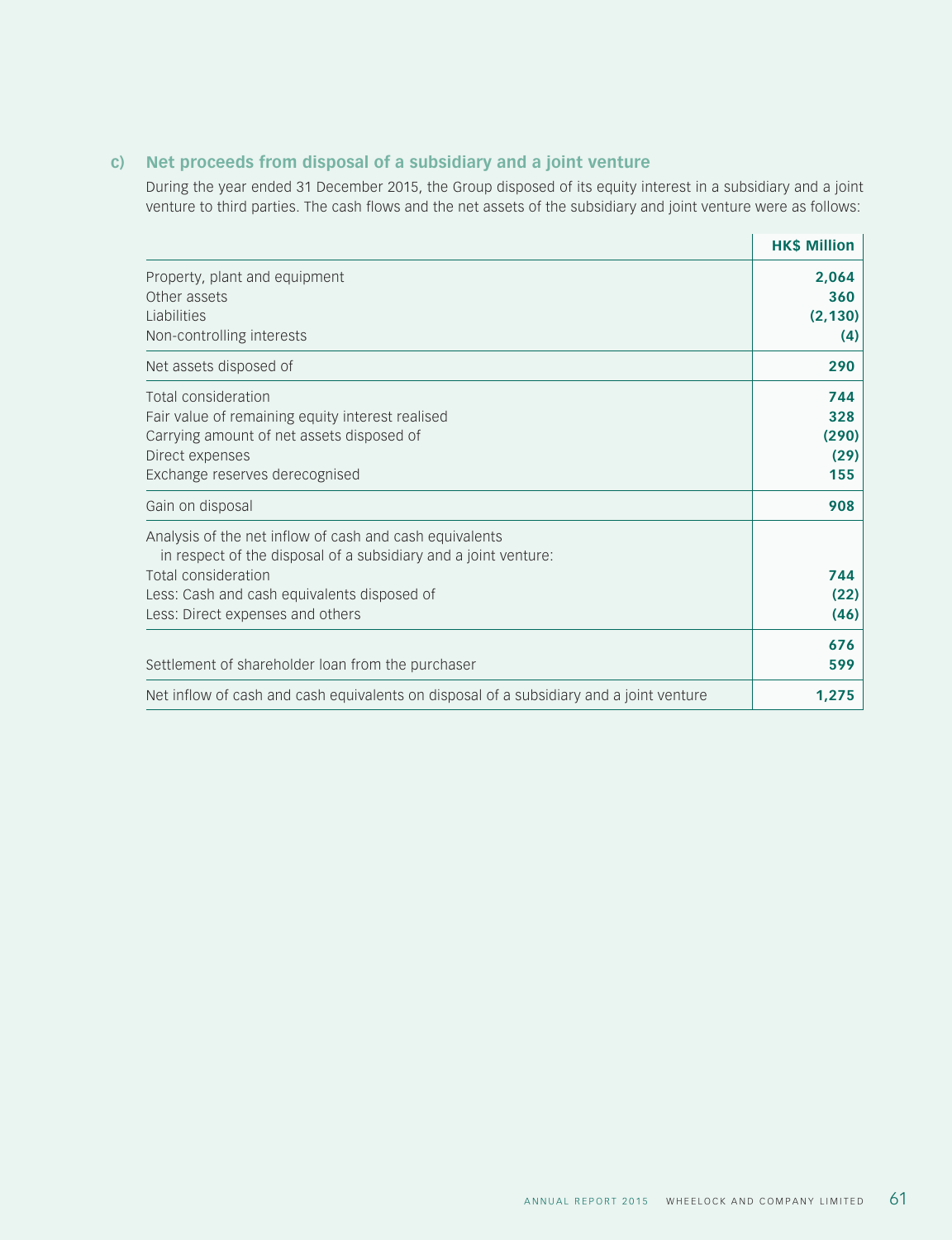# NOTES TO THE FINANCIAL STATEMENTS

## 1. Segment Information

The Group manages its diversified businesses according to the nature of services and products provided. Management has determined five reportable operating segments for measuring performance and allocating resources. The segments are investment property, development property, hotels, logistics and communications and media and entertainment ("CME"). No operating segments have been aggregated to form the following reportable segments.

Investment property segment primarily includes property leasing operations. Currently, the Group's properties portfolio, which mainly consists of retail, office and serviced apartments, is primarily located in Hong Kong, Mainland China and Singapore.

Development property segment encompasses activities relating to the acquisition, development, design, construction, sale and marketing of the Group's trading properties, which are primarily in Hong Kong, Mainland China and Singapore.

Hotels segment includes hotel operations in the Asia Pacific region. Currently, The Wharf (Holdings) Limited ("Wharf") operates 14 hotels in the Asia Pacific region, six of which are owned by Wharf.

Logistics segment mainly includes the container terminal operations in Hong Kong and Mainland China undertaken by Modern Terminals Limited ("Modern Terminals"), Hong Kong Air Cargo Terminals Limited and other public transport operations.

CME segment comprises pay television, internet and multimedia and other businesses operated by i-CABLE Communications Limited ("i-CABLE") and the telecommunication businesses operated by Wharf T&T Limited ("Wharf T&T").

Management evaluates performance primarily based on operating profit as well as the equity share of results of associates and joint ventures of each segment. Inter-segment pricing is generally determined on an arm's length basis.

Segment business assets principally comprise all tangible assets, intangible assets and current assets directly attributable to each segment with the exception of bank deposits and cash, certain available-for-sale investments, deferred tax assets and derivative financial assets.

Revenue and expenses are allocated with reference to sales generated by those segments and expenses incurred by those segments or which arise from the depreciation of assets attributable to those segments.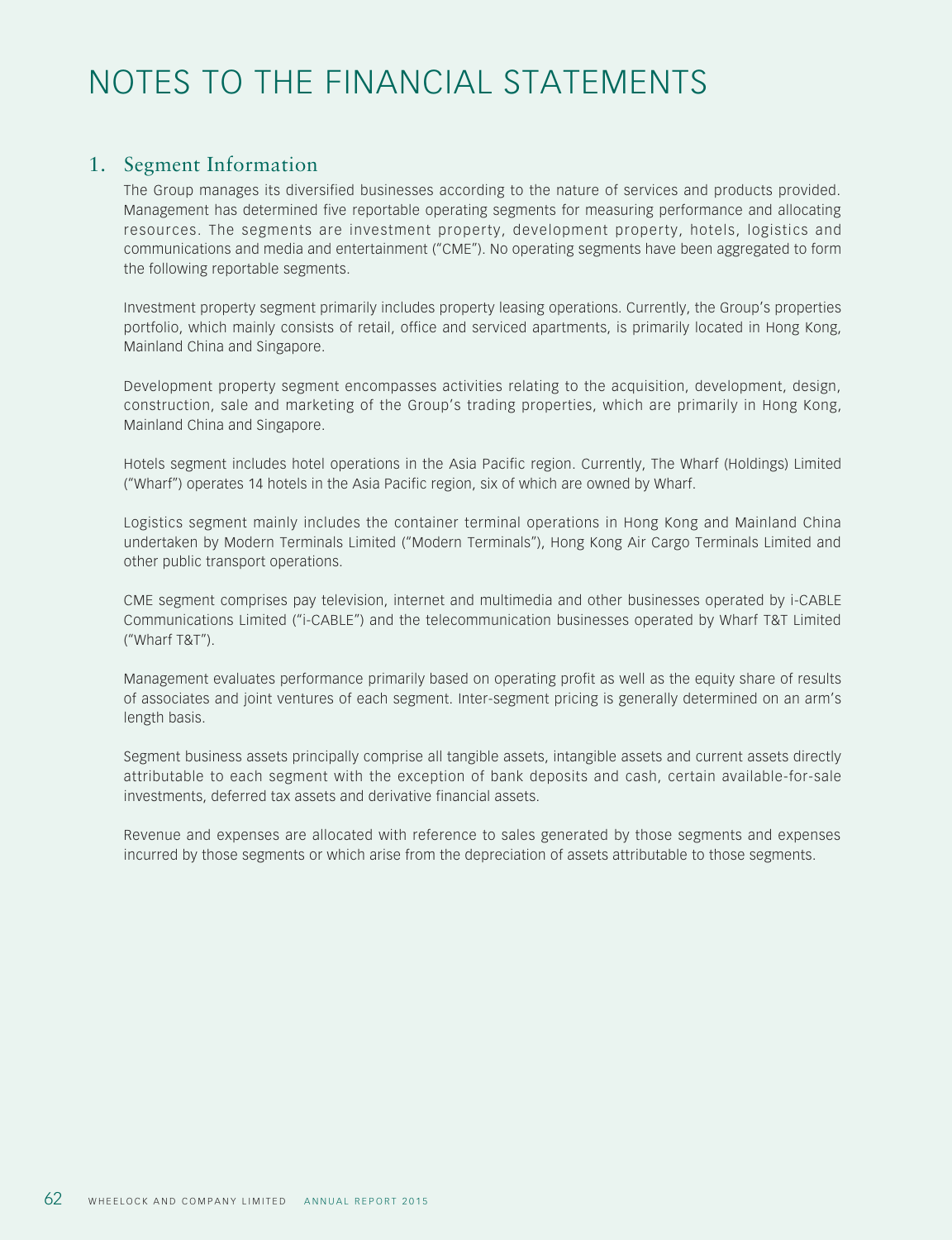|                                        | Revenue<br><b>HK\$ Million</b> | <b>Operating</b><br>profit<br><b>HK\$ Million</b> | <b>Investment</b><br>properties fair<br>value<br><b>HK\$ Million</b> | Other net<br>charge<br><b>HK\$ Million</b> | <b>Finance costs</b><br><b>HK\$ Million</b> | <b>HK\$ Million</b>      | Associates Joint ventures<br><b>HK\$ Million</b> | <b>Profit</b><br>before<br>taxation<br><b>HK\$ Million</b> |
|----------------------------------------|--------------------------------|---------------------------------------------------|----------------------------------------------------------------------|--------------------------------------------|---------------------------------------------|--------------------------|--------------------------------------------------|------------------------------------------------------------|
| For the year ended<br>31 December 2015 |                                |                                                   |                                                                      |                                            |                                             |                          |                                                  |                                                            |
| Investment property                    | 15,054                         | 12,163                                            | 7,360                                                                | 111                                        | (1, 311)                                    |                          |                                                  | 18,323                                                     |
| Hong Kong                              | 12,387                         | 10,690                                            | 6,555                                                                | ÷,                                         | (1, 302)                                    | ÷                        |                                                  | 15,943                                                     |
| Mainland China<br>Singapore            | 2,305<br>362                   | 1,243<br>230                                      | 968<br>(163)                                                         | 111<br>÷,                                  | (9)<br>÷,                                   |                          |                                                  | 2,313<br>67                                                |
| Development property                   | 33,718                         | 6,810                                             | ÷,                                                                   | (1, 498)                                   | (112)                                       | 897                      | 187                                              | 6,284                                                      |
| Hong Kong                              | 15,459                         | 4,470                                             | ÷                                                                    |                                            | $\overline{\phantom{a}}$                    | $\overline{2}$           | (71)                                             | 4,401                                                      |
| Mainland China                         | 18,018                         | 2,266                                             | ÷,                                                                   | (1, 532)                                   | (93)                                        | 895                      | 258                                              | 1,794                                                      |
| Singapore                              | 241                            | 74                                                | ÷                                                                    | 34                                         | (19)                                        | ÷                        | ÷,                                               | 89                                                         |
| Hotels                                 | 1,549<br>2,848                 | 278<br>689                                        | ÷,<br>÷                                                              | L,<br>627                                  | (4)<br>(194)                                | ÷,                       | L,<br>35                                         | 274<br>1,423                                               |
| Logistics<br>Terminals                 | 2,739                          | 676                                               | ÷,                                                                   | 668                                        | (194)                                       | 266<br>188               | 35                                               | 1,373                                                      |
| Others                                 | 109                            | 13                                                | ÷                                                                    | (41)                                       | ÷,                                          | 78                       | L,                                               | 50                                                         |
| CME                                    | 3,501                          | 112                                               |                                                                      | $\overline{\mathbf{2}}$                    | (34)                                        | ÷,                       | L,                                               | 80                                                         |
| i-CABLE                                | 1,510                          | (246)                                             | ÷,                                                                   | $\overline{2}$                             | $\overline{(3)}$                            | ÷,                       | ÷                                                | (247)                                                      |
| Telecommunications<br>Others           | 1,991                          | 362                                               | ÷                                                                    | ä,<br>÷                                    | (31)<br>÷,                                  | ÷<br>÷                   | ÷<br>÷                                           | 331                                                        |
| Inter-segment revenue                  | (437)                          | (4)<br>L,                                         | L,                                                                   | ÷,                                         | ÷,                                          | L,                       | $\overline{a}$                                   | (4)<br>÷,                                                  |
| Segment total                          | 56,233                         | 20,052                                            | 7,360                                                                | (758)                                      | (1,655)                                     | 1,163                    | 222                                              | 26,384                                                     |
| Investment and others                  | 1,198                          | 752                                               |                                                                      | 518                                        | (437)                                       | 78                       |                                                  | 911                                                        |
| Corporate expenses                     |                                | (751)                                             |                                                                      | $\overline{\phantom{a}}$                   | $\overline{\phantom{a}}$                    | ÷,                       |                                                  | (751)                                                      |
| Group total                            | 57,431                         | 20,053                                            | 7,360                                                                | (240)                                      | (2,092)                                     | 1,241                    | 222                                              | 26,544                                                     |
| For the year ended<br>31 December 2014 |                                |                                                   |                                                                      |                                            |                                             |                          |                                                  |                                                            |
| Investment property                    | 14,198                         | 11,503                                            | 28,087                                                               | 69                                         | (1, 381)                                    |                          |                                                  | 38,278                                                     |
| Hong Kong                              | 11,780                         | 10,208                                            | 27,973                                                               | 18                                         | (1, 347)                                    |                          |                                                  | 36,852                                                     |
| Mainland China<br>Singapore            | 1,984<br>434                   | 991<br>304                                        | 429<br>(315)                                                         | 51                                         | (34)<br>$\qquad \qquad -$                   |                          |                                                  | 1,437<br>(11)                                              |
| Development property                   | 17,198                         | 2,367                                             | $\overline{\phantom{a}}$                                             | (1, 917)                                   | (101)                                       | 1,100                    | 865                                              | 2,314                                                      |
| Hong Kong                              | 1,669                          | 718                                               | $\overline{a}$                                                       | $\overline{a}$                             | $\bar{a}$                                   | $\overline{2}$           | 906                                              | 1,626                                                      |
| Mainland China                         | 15,426                         | 1,669                                             |                                                                      | (1, 917)                                   | (100)                                       | 1,098                    | (41)                                             | 709                                                        |
| Singapore                              | 103                            | (20)                                              |                                                                      |                                            | (1)                                         |                          | $\overline{\phantom{0}}$                         | (21)                                                       |
| Hotels                                 | 1,600                          | 387                                               |                                                                      | $\qquad \qquad -$                          | (6)                                         | $\overline{\phantom{0}}$ | $\qquad \qquad -$                                | 381                                                        |
| Logistics                              | 3,319                          | 1,051                                             |                                                                      | (61)                                       | (246)                                       | 332                      | 53                                               | 1,129                                                      |
| Terminals<br>Others                    | 3,206<br>113                   | 1,034<br>17                                       |                                                                      | (20)<br>(41)                               | (246)                                       | 234<br>98                | 53                                               | 1,055<br>74                                                |
| CME                                    | 3,616                          | 211                                               |                                                                      | 1                                          | (37)                                        | $\overline{\phantom{0}}$ |                                                  | 175                                                        |
| i-CABLE                                | 1,666                          | (140)                                             | $\overline{a}$                                                       | 1                                          | $\qquad \qquad -$                           | $\overline{a}$           | $\overline{a}$                                   | (139)                                                      |
| Telecommunications                     | 1,950                          | 352                                               |                                                                      |                                            | (37)                                        | $\overline{\phantom{0}}$ |                                                  | 315                                                        |
| Others                                 |                                | (1)                                               |                                                                      |                                            | $\qquad \qquad -$                           |                          |                                                  | (1)                                                        |
| Inter-segment revenue                  | (469)                          | $\qquad \qquad -$                                 |                                                                      |                                            |                                             |                          |                                                  | $\qquad \qquad -$                                          |
| Segment total<br>Investment and others | 39,462<br>1,491                | 15,519<br>1,039                                   | 28,087                                                               | (1,908)                                    | (1,771)<br>(424)                            | 1,432                    | 918                                              | 42,277<br>1,536                                            |
| Corporate expenses                     |                                | (829)                                             |                                                                      | 150                                        |                                             | 771                      |                                                  | (829)                                                      |
| Group total                            | 40,953                         | 15,729                                            | 28,087                                                               | (1,758)                                    | (2, 195)                                    | 2,203                    | 918                                              | 42,984                                                     |

# **a) Analysis of segment revenue and results**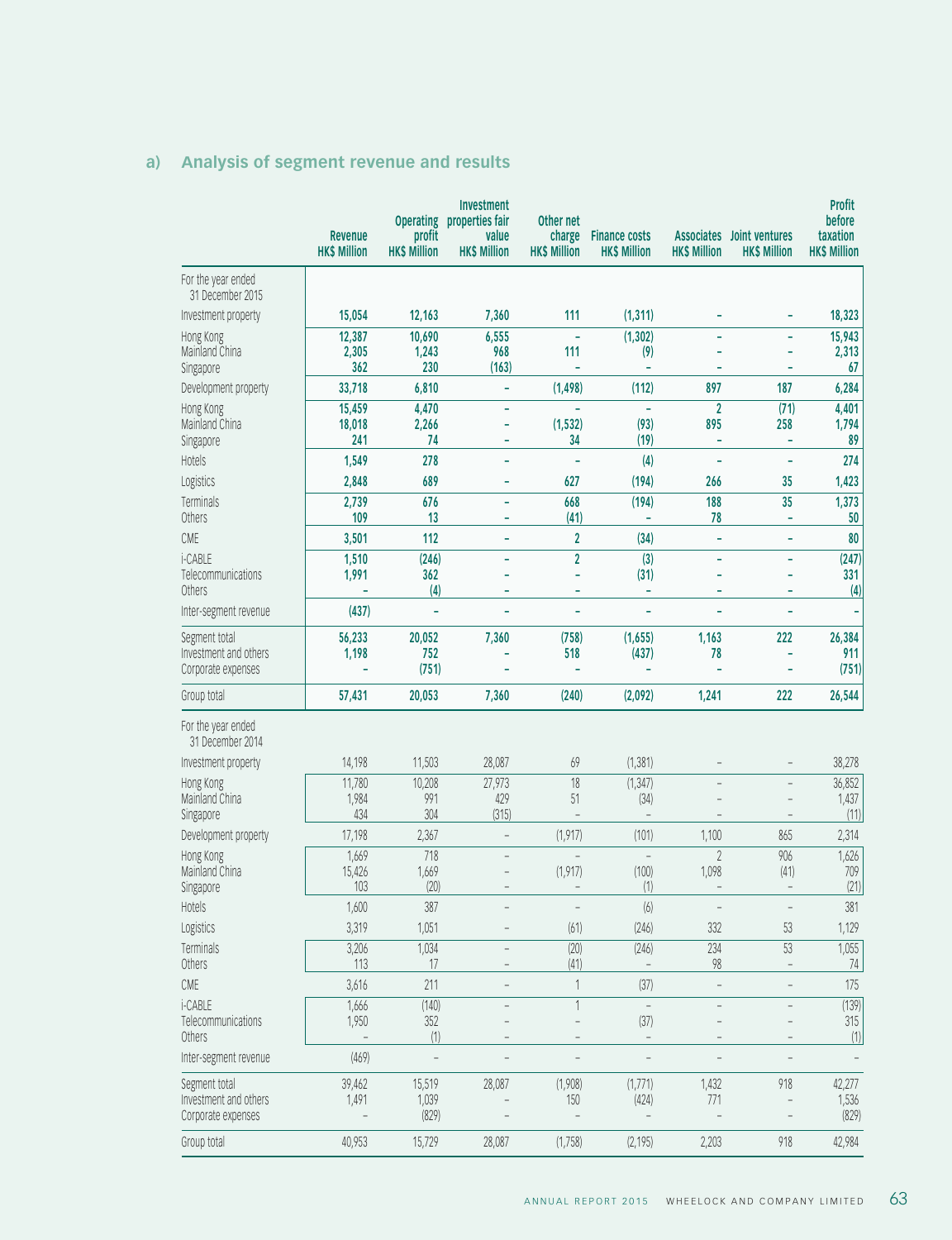## **b) Analysis of inter-segment revenue**

|                                                                                                           | <b>Total</b><br>revenue<br><b>HK\$ Million</b>       | 2015<br>Inter-<br>segment<br>revenue<br><b>HK\$ Million</b> | Group<br>revenue<br><b>HKS Million</b>               | Total<br>revenue<br><b>HK\$ Million</b>              | 2014<br>Inter-<br>segment<br>revenue<br><b>HK\$ Million</b> | Group<br>revenue<br><b>HK\$ Million</b>              |
|-----------------------------------------------------------------------------------------------------------|------------------------------------------------------|-------------------------------------------------------------|------------------------------------------------------|------------------------------------------------------|-------------------------------------------------------------|------------------------------------------------------|
| Investment property<br>Development property<br>Hotels<br>Logistics<br><b>CME</b><br>Investment and others | 15,054<br>33,718<br>1.549<br>2.848<br>3.501<br>1.198 | (206)<br>(78)<br>(153)                                      | 14,848<br>33,718<br>1.549<br>2,848<br>3,423<br>1.045 | 14,198<br>17,198<br>1,600<br>3,319<br>3,616<br>1,491 | (185)<br>(94)<br>(190)                                      | 14,013<br>17.198<br>1,600<br>3,319<br>3,522<br>1,301 |
|                                                                                                           | 57,868                                               | (437)                                                       | 57,431                                               | 41,422                                               | (469)                                                       | 40.953                                               |

#### **c) Analysis of segment business assets**

|                               | 2015<br><b>HK\$ Million</b> | 2014<br><b>HK\$ Million</b> |
|-------------------------------|-----------------------------|-----------------------------|
| Investment property           | 326,522                     | 318,516                     |
| Hong Kong                     | 261,495                     | 254,098                     |
| Mainland China                | 58,737                      | 57,493                      |
| Singapore                     | 6,290                       | 6,925                       |
| Development property          | 118,548                     | 134,668                     |
| Hong Kong                     | 40,431                      | 41,425                      |
| Mainland China                | 69,490                      | 84,572                      |
| Singapore                     | 8,627                       | 8,671                       |
| Hotels                        | 7,728                       | 7,208                       |
| Logistics                     | 18,244                      | 20,197                      |
| Terminals                     | 17,245                      | 19,148                      |
| Others                        | 999                         | 1,049                       |
| <b>CME</b>                    | 3.918                       | 4,088                       |
| i-CABLE                       | 1,189                       | 1,284                       |
| Telecommunications            | 2,729                       | 2,804                       |
| Total segment business assets | 474,960                     | 484,677                     |
| Unallocated corporate assets  | 37,798                      | 32,890                      |
| Total assets                  | 512,758                     | 517,567                     |

Unallocated corporate assets mainly comprise certain available-for-sale investments, deferred tax assets, bank deposits and cash and derivative financial assets.

Segment assets held through associates and joint ventures included in the above are:

|                                   | 2015<br><b>HK\$ Million</b> | 2014<br><b>HK\$ Million</b> |
|-----------------------------------|-----------------------------|-----------------------------|
| Development property<br>Logistics | 33,273<br>6,065             | 40,267<br>5,292             |
| Group total                       | 39,338                      | 45,559                      |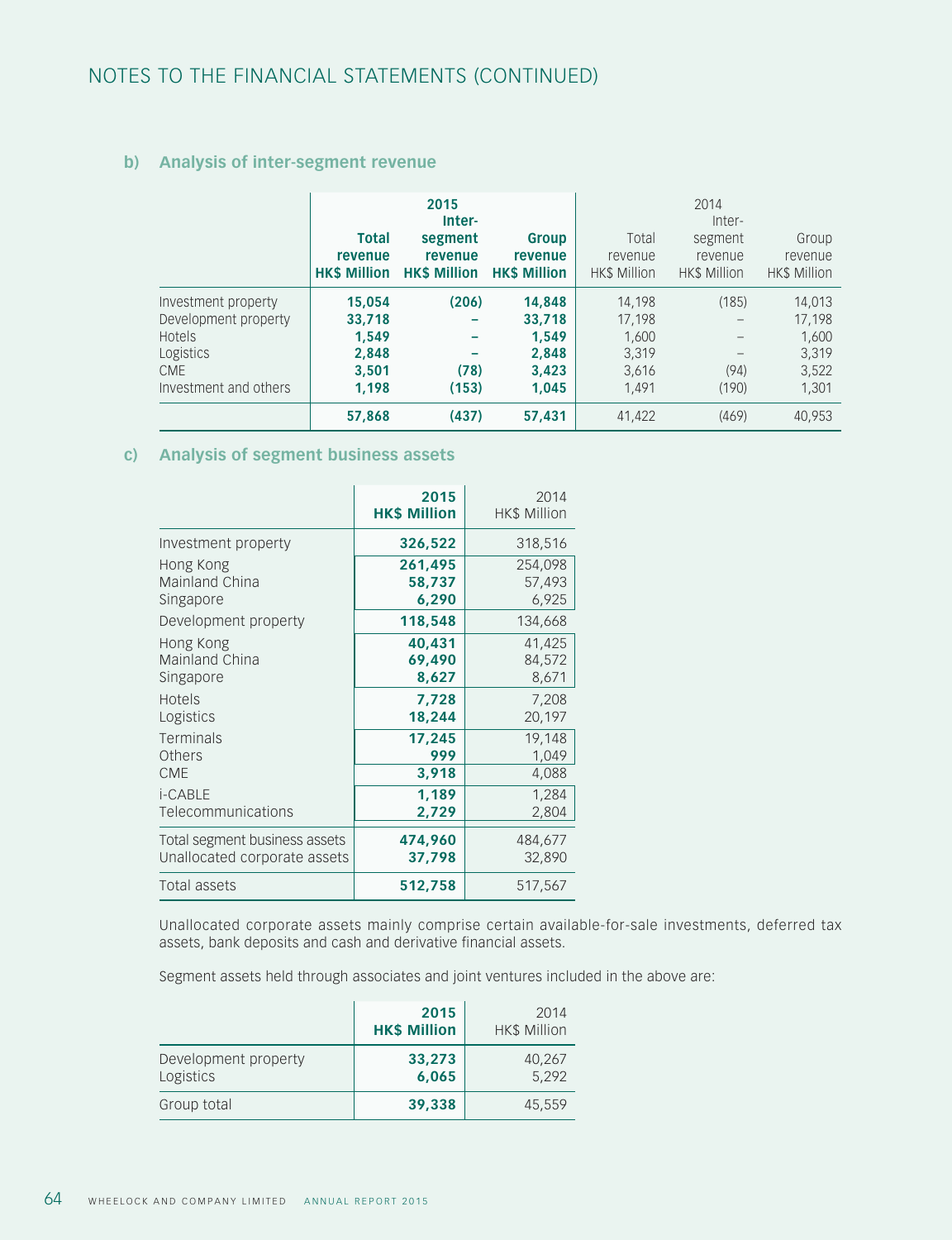### **d) Other segment information**

|                                          | <b>Increase in interests</b><br>in associates and<br><b>Capital expenditure</b><br>joint ventures |                             |                             |                             |                             | <b>Depreciation</b><br>and amortisation |  |
|------------------------------------------|---------------------------------------------------------------------------------------------------|-----------------------------|-----------------------------|-----------------------------|-----------------------------|-----------------------------------------|--|
|                                          | 2015<br><b>HK\$ Million</b>                                                                       | 2014<br><b>HK\$ Million</b> | 2015<br><b>HK\$ Million</b> | 2014<br><b>HK\$ Million</b> | 2015<br><b>HK\$ Million</b> | 2014<br><b>HK\$ Million</b>             |  |
| Investment property                      | 6,047                                                                                             | 8,012                       | -                           |                             | 125                         | 104                                     |  |
| Hong Kong<br>Mainland China<br>Singapore | 1,892<br>4,137<br>18                                                                              | 1,438<br>6,559<br>15        | -                           | -                           | 37<br>86<br>$\overline{2}$  | 27<br>75<br>$\overline{2}$              |  |
| Development property                     |                                                                                                   |                             | 3,487                       | 4,644                       | -                           |                                         |  |
| Hong Kong<br>Mainland China              |                                                                                                   | -                           | 155<br>3,332                | 201<br>4,443                |                             |                                         |  |
| Hotels<br>Logistics                      | 372<br>294                                                                                        | 759<br>403                  | 8                           | $\overline{2}$              | 208<br>457                  | 204<br>469                              |  |
| Terminals<br>Others                      | 294                                                                                               | 402<br>1                    | 8<br>-                      | $\overline{2}$<br>—         | 454<br>3                    | 466<br>$\mathcal{S}$                    |  |
| <b>CME</b>                               | 538                                                                                               | 504                         | -                           | -                           | 765                         | 751                                     |  |
| i-CABLE<br>Telecommunications            | 207<br>331                                                                                        | 188<br>316                  | -                           | —                           | 351<br>414                  | 348<br>403                              |  |
| Group total                              | 7,251                                                                                             | 9,678                       | 3,495                       | 4,646                       | 1,555                       | 1,528                                   |  |

In addition, the CME segment incurred HK\$116 million (2014: HK\$152 million) for its programming library. The Group had no significant non-cash expenses other than (i) a non-recurrent accounting loss of HK\$1,620 million arising from the deemed disposal of Wharf's entire 24.3% equity interest in Greentown China Holdings Limited ("Greentown") in 2015, (ii) provision for impairment of HK\$2,270 million for development property projects undertaken by the Group's subsidiaries in Mainland China in 2014, and (iii) depreciation and amortisation.

### **e) Geographical information**

|                |                     | <b>Revenue</b>      | <b>Operating profit</b> |                     |
|----------------|---------------------|---------------------|-------------------------|---------------------|
|                | 2015                | 2014                | 2015                    | 2014                |
|                | <b>HK\$ Million</b> | <b>HK\$ Million</b> | <b>HK\$ Million</b>     | <b>HK\$ Million</b> |
| Hong Kong      | 35,080              | 21,386              | 16,309                  | 12,728              |
| Mainland China | 21,685              | 18.977              | 3,406                   | 2,701               |
| Singapore      | 666                 | 590                 | 338                     | 300                 |
| Group total    | 57,431              | 40,953              | 20,053                  | 15,729              |

|                | <b>Specified non-current assets</b> |                     | <b>Total business assets</b> |                     |  |
|----------------|-------------------------------------|---------------------|------------------------------|---------------------|--|
|                | 2015                                | 2014                | 2015                         | 2014                |  |
|                | <b>HK\$ Million</b>                 | <b>HK\$ Million</b> | <b>HK\$ Million</b>          | <b>HK\$ Million</b> |  |
| Hong Kong      | 281,207                             | 273.492             | 318,352                      | 312,144             |  |
| Mainland China | 101,326                             | 106,406             | 141,691                      | 156,938             |  |
| Singapore      | 9,363                               | 10,143              | 14,917                       | 15,595              |  |
| Group total    | 391,896                             | 390,041             | 474,960                      | 484,677             |  |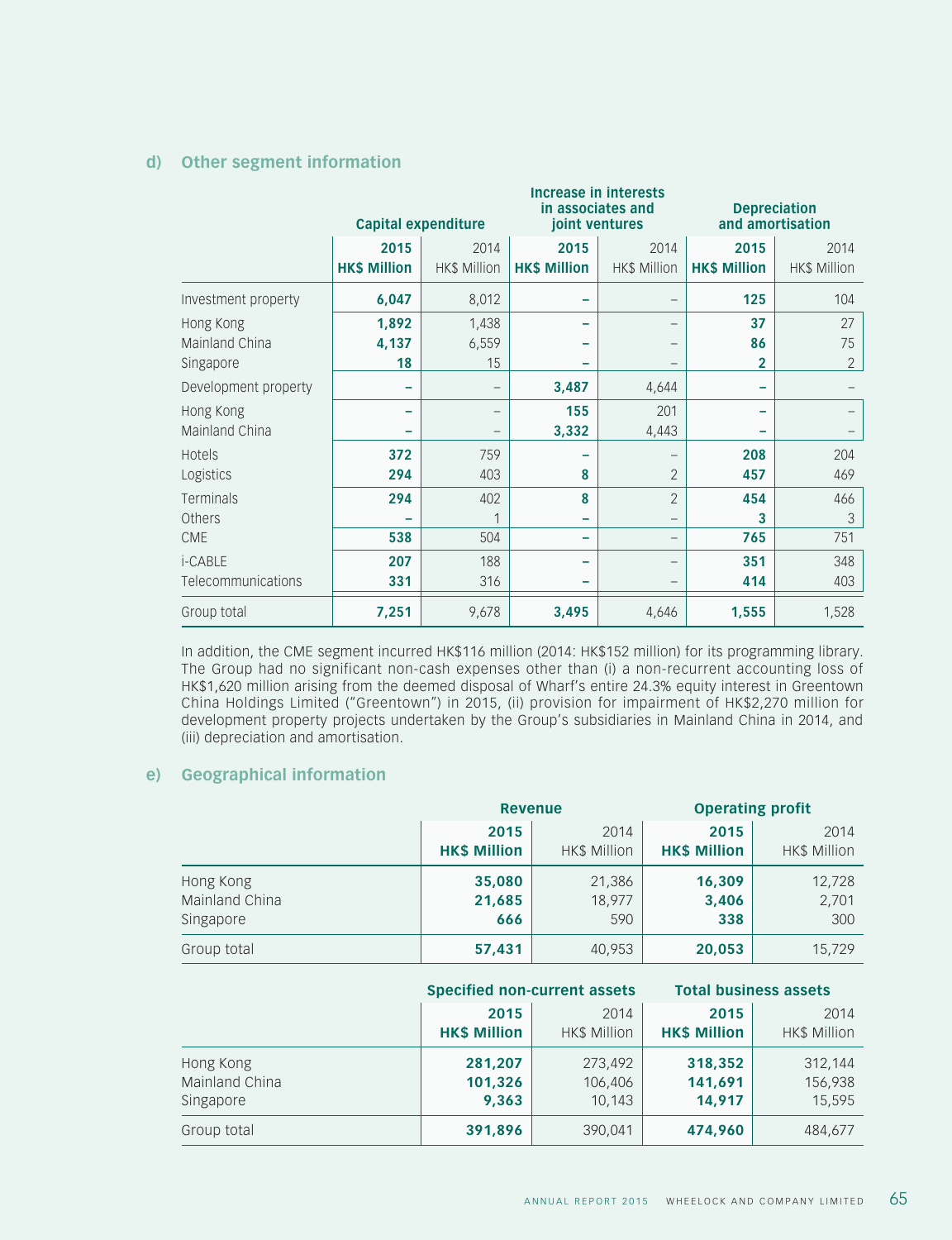Specified non-current assets exclude deferred tax assets, certain available-for-sale investments, derivative financial assets and certain non-current assets.

The geographical location of revenue and operating profit is analysed based on the location at which services are provided and in case of equity instruments, where they are listed. The geographical location of specified non-current assets and total business assets is based on the physical location of operations.

## 2. Operating Profit

### **a) Operating profit**

|                                                            | 2015<br><b>HK\$ Million</b> | 2014<br>HK\$ Million |
|------------------------------------------------------------|-----------------------------|----------------------|
| Operating profit is arrived at after charging/(crediting): |                             |                      |
| Depreciation and amortisation on                           |                             |                      |
| - assets held for use under operating leases               | 162                         | 169                  |
| - property, plant and equipment                            | 1,197                       | 1,164                |
| - leasehold land                                           | 69                          | 74                   |
| - programming library                                      | 127                         | 121                  |
| Total depreciation and amortisation                        | 1,555                       | 1,528                |
| Staff costs (Note i)                                       | 4,057                       | 4,141                |
| Auditors' remuneration                                     |                             |                      |
| - audit services                                           | 30                          | 30                   |
| - other services                                           | 4                           | $\overline{4}$       |
| Cost of trading properties for recognised sales            | 25,450                      | 14,174               |
| Rental charges under operating leases in respect of        |                             |                      |
| telecommunications equipment and services                  | 74                          | 63                   |
| Impairment of property, plant and equipment                | 45                          |                      |
| Impairment of trade receivables                            | 10                          | 18                   |
| Gross rental revenue from investment properties (Note ii)  | (15,054)                    | (14, 198)            |
| Direct operating expenses of investment properties         | 2,712                       | 2,546                |
| Rental income under operating leases in respect of         |                             |                      |
| owned plant and equipment                                  | (16)                        | (9)                  |
| Interest income (Note iii)                                 | (454)                       | (733)                |
| Dividend income from investments                           | (333)                       | (352)                |
| Loss on disposal of property, plant and equipment          | 2                           | 4                    |

#### Notes:

- (i) Staff costs included contributions to defined contribution pension schemes of HK\$308 million (2014: HK\$290 million), which included MPF schemes (after a forfeiture of HK\$3 million (2014: HK\$2 million)) and equity settled share-based payment expenses of HK\$62 million (2014: HK\$122 million).
- (ii) Rental income included contingent rentals of HK\$1,478 million (2014: HK\$2,039 million).
- (iii) Interest income of HK\$384 million (2014: HK\$622 million) was in respect of financial assets, which mainly comprise bank deposits, stated at amortised cost.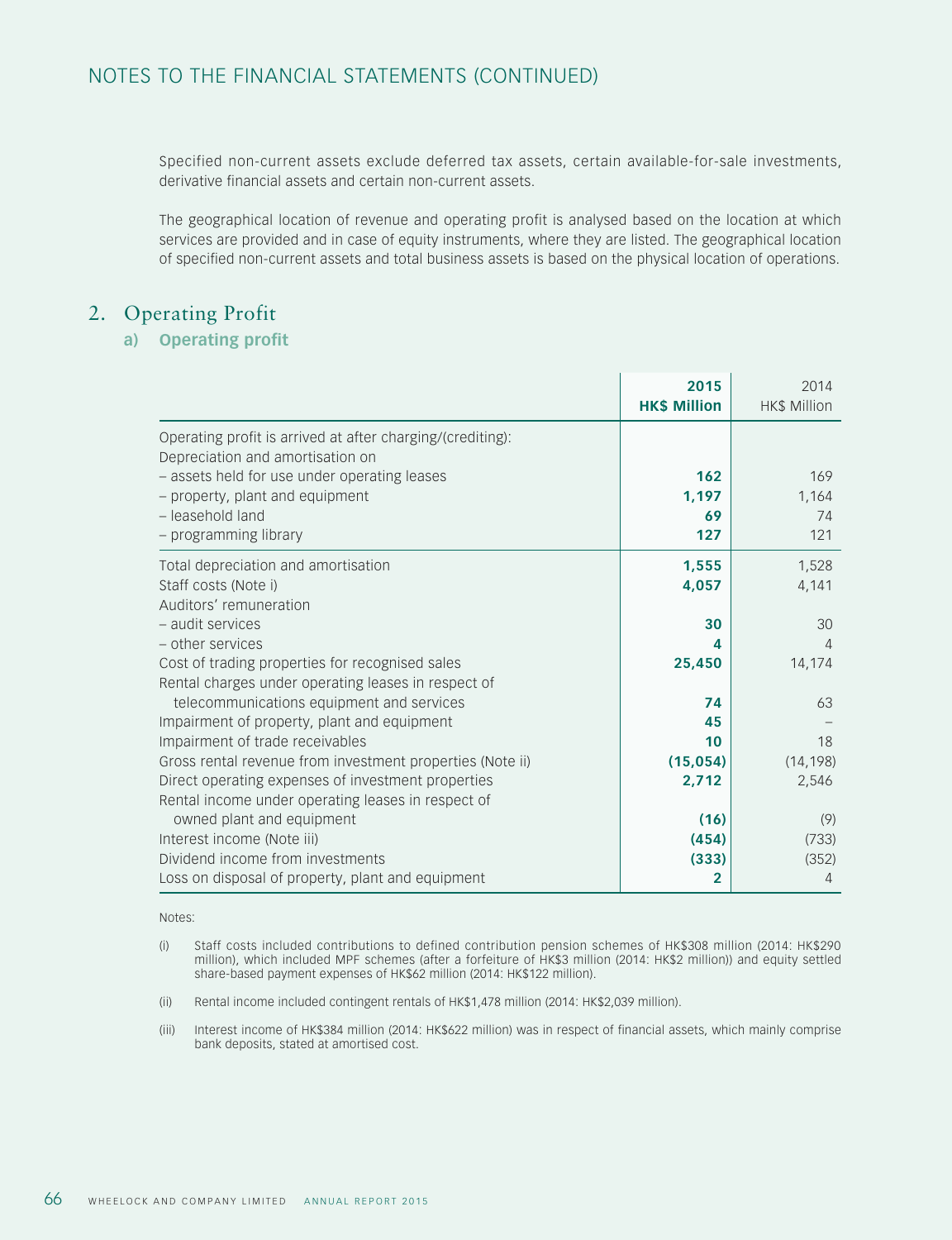#### **b) Directors' emoluments**

Directors' emoluments disclosed pursuant to section 383(1) of the Hong Kong Companies Ordinance (Cap. 622) and Part 2 of the Companies (Disclosure of Information about Benefits of Directors) Regulation was as follows:

|                               |                 | Salaries,       |                            |                      |                 |            |
|-------------------------------|-----------------|-----------------|----------------------------|----------------------|-----------------|------------|
|                               |                 | allowances      |                            | <b>Contributions</b> | 2015            | 2014       |
|                               |                 |                 | and benefits Discretionary | to pension           | <b>Total</b>    | Total      |
|                               | <b>Fees</b>     | in kind         | <b>bonuses</b>             | schemes              | emoluments      | emoluments |
|                               | <b>HK\$'000</b> | <b>HK\$'000</b> | <b>HK\$'000</b>            | <b>HK\$'000</b>      | <b>HK\$'000</b> | HK\$'000   |
| <b>Board of Directors</b>     |                 |                 |                            |                      |                 |            |
| Douglas C K Woo               | 225             | 5.715           | 11,000                     | 568                  | 17,508          | 13,139     |
| Stephen T H Ng                | 197             | 7,243           | 15,500                     | 18                   | 22,958          | 21,452     |
| Stewart C K Leung             | 150             | 5,456           | 10,000                     |                      | 15,606          | 13,560     |
| Paul Y C Tsui                 | 150             | 4,787           | 8,500                      |                      | 13,437          | 11,823     |
| Ricky K Y Wong                | 150             | 4,194           | 9,000                      | 624                  | 13,968          | 11,694     |
| <b>Non-executive Director</b> |                 |                 |                            |                      |                 |            |
| Mignonne Cheng                | 150             |                 |                            |                      | 150             | 100        |
| <b>Independent Non-</b>       |                 |                 |                            |                      |                 |            |
| executive Directors           |                 |                 |                            |                      |                 |            |
| T H Chau                      | 150             |                 |                            |                      | 150             | 100        |
| Winston K W Leong             | 150             |                 |                            |                      | 150             | 100        |
| Alan H Smith (Note ii)        | 225             |                 |                            |                      | 225             | 150        |
| Richard Y S Tang              | 150             |                 |                            |                      | 150             | 100        |
| Kenneth W S Ting (Note ii)    | 225             |                 |                            |                      | 225             | 150        |
| Nancy S L Tse (Note ii)       | 225             |                 |                            |                      | 225             | 128        |
| Glenn S Yee (Note ii)         | 225             |                 |                            |                      | 225             | 150        |
| <b>Past Director</b>          |                 |                 |                            |                      |                 |            |
| Peter K C Woo (Note iii)      | 140             | 6,653           |                            |                      | 6,793           | 45,735     |
|                               | 2,512           | 34,048          | 54,000                     | 1,210                | 91,770          | 118,381    |
| Total for 2014                | 1,828           | 42,402          | 73,000                     | 1,151                |                 | 118,381    |

Notes:

- (i) There were no compensation for loss of office and/or inducement for joining the Group paid/payable to the Directors of the Company in respect of the years ended 31 December 2015 and 2014.
- (ii) Includes Audit Committee Members' fee for the year ended 31 December 2015 of HK\$75,000 (2014: HK\$50,000) received/receivable by each relevant Directors. Ms Nancy S L Tse was appointed as an audit committee member of the Company with effect from 10 June 2014.
- (iii) Mr Peter K C Woo retired and ceased to be a director of the Company with effect from 19 May 2015.
- (iv) In addition to the above emoluments, certain Directors of the Company were granted share options under the share option schemes adopted by the Company and Wharf, details of which are disclosed in note 21.

#### **c) Five highest paid employees**

For the year ended 31 December 2015, information regarding emoluments of 2 (2014: 3) employees of the Group who, not being Directors of the Company, were among the top five highest paid individuals (including Directors of the Company and other employees of the Group) employed by the Group has been set out below: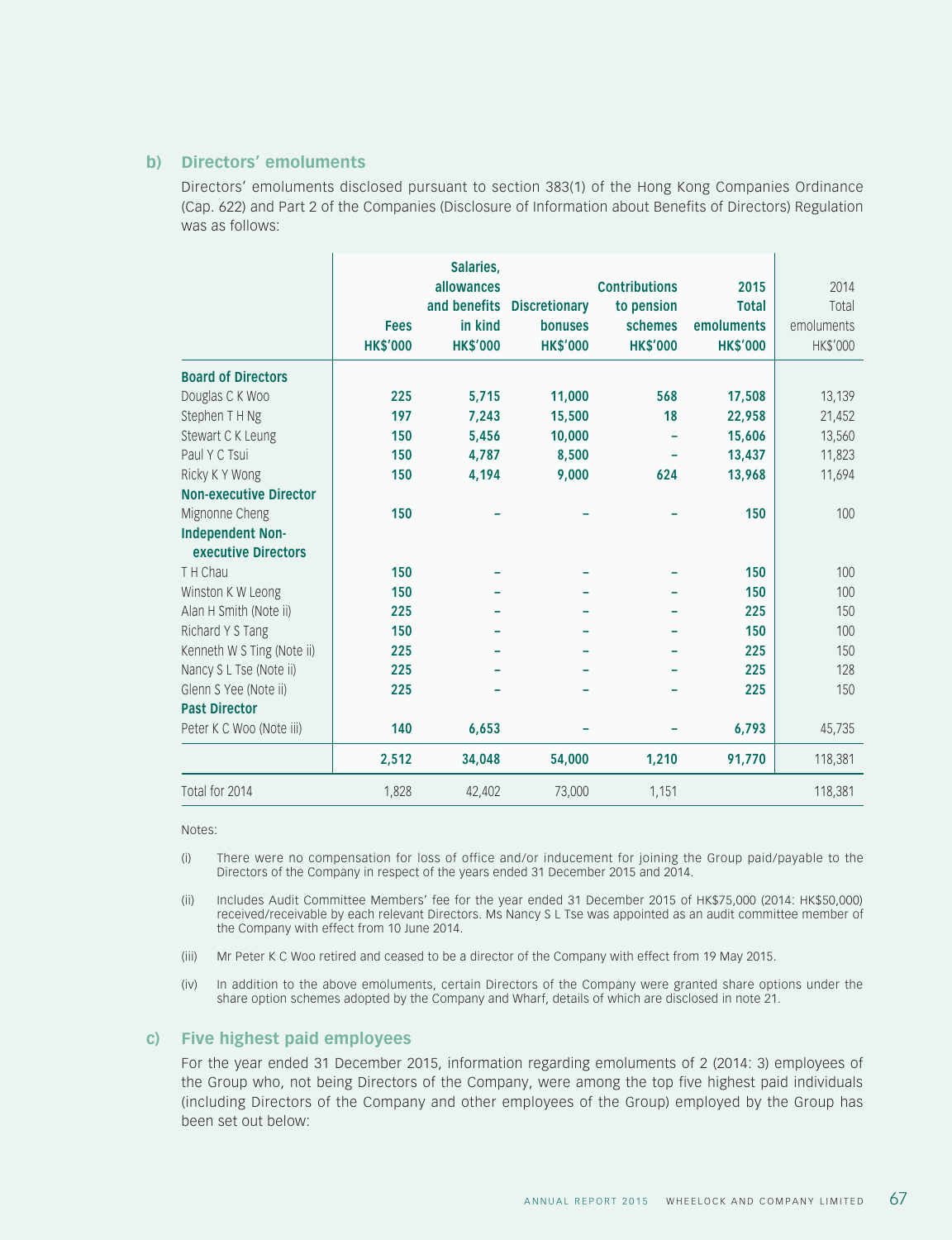#### (i) Aggregate emoluments

|                                                                                                        | 2015<br><b>HK\$ Million</b> | 2014<br><b>HK\$ Million</b> |
|--------------------------------------------------------------------------------------------------------|-----------------------------|-----------------------------|
| Salaries, allowances and benefits in kind<br>Contributions to pension schemes<br>Discretionary bonuses | 11<br>19                    | 15<br>43                    |
|                                                                                                        | 31                          | 59                          |

#### (ii) Bandings

|                           | 2015<br><b>Number</b> | 2014<br>Number |
|---------------------------|-----------------------|----------------|
| Bands (in HK\$)           |                       |                |
| \$15,000,001-\$15,500,000 |                       |                |
| \$15,500,001-\$16,000,000 |                       |                |
| \$16,000,001-\$16,500,000 |                       |                |
| \$17,500,001-\$18,000,000 | -                     |                |
| \$24,500,001-\$25,000,000 |                       |                |
|                           | $\overline{2}$        |                |

### 3. Other Net Charge

Other net charge for the year amounted to HK\$240 million (2014: HK\$1,758 million) and mainly comprised:

**a)** A non-recurrent accounting loss of HK\$1,620 million arising from the deemed disposal of Wharf's entire 24.3% equity interest in Greentown upon reclassification of such interest as an available-for-sale investment at the prevailing market value when Wharf ceased to have significant influence over Greentown in June 2015.

The Greentown equity interest was acquired by Wharf in June 2012 at a cost of HK\$2,729 million, which included an accounting gain representing negative goodwill of HK\$2,233 million when the equity interest was equity-accounted for as an associate.

- **b)** A gain of HK\$908 million arising from the disposal of its 50% equity interest in the Taicang container port businesses by Modern Terminals.
- **c)** Net profit on disposal of available-for-sale investments of HK\$502 million (2014: HK\$43 million) which included a revaluation surplus, before deduction of non-controlling interests, of HK\$642 million (2014: deficit of HK\$98 million) transferred from the investments revaluation reserve.
- **d)** Net foreign exchange gain of HK\$40 million (2014: HK\$160 million) which included a fair value loss on forward foreign exchange contracts of HK\$150 million (2014: HK\$198 million).

In 2014, provisions for impairment of HK\$1,812 million was made by Wharf and HK\$458 million by Wheelock Properties (Singapore) Limited ("WPSL") for development property projects in Mainland China and profit on disposal of HK\$319 million was recognised for a development property project in Mainland China.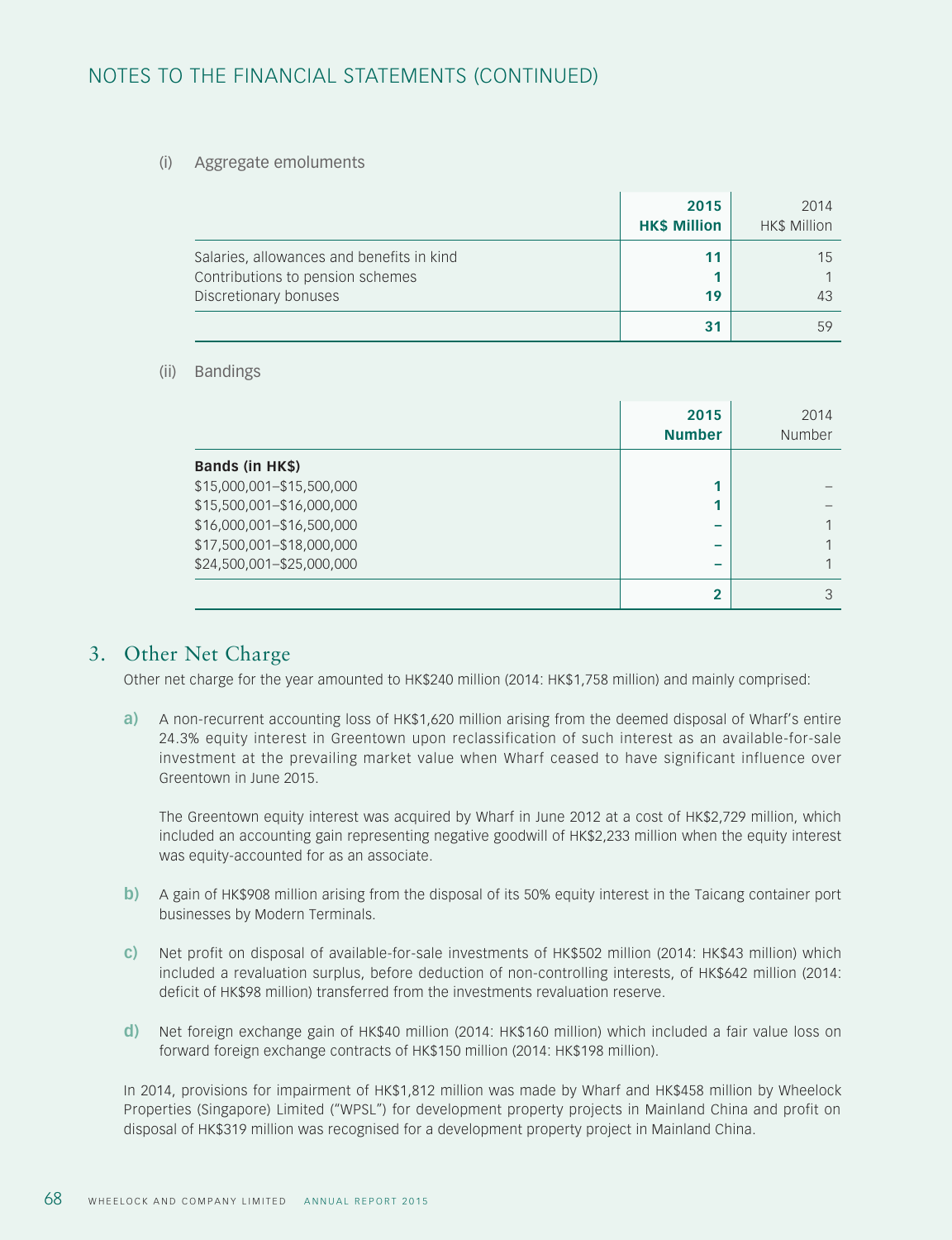## 4. Finance Costs

|                                                                               | 2015<br><b>HK\$ Million</b> | 2014<br>HK\$ Million     |
|-------------------------------------------------------------------------------|-----------------------------|--------------------------|
| Interest charged on:<br>Bank loans and overdrafts<br>Other borrowings         | 1,332<br>1,616              | 1,351<br>1,869           |
| Total interest charge<br>Other finance costs<br>Less: Amount capitalised      | 2,948<br>428<br>(1,731)     | 3,220<br>556<br>(1, 845) |
|                                                                               | 1,645                       | 1,931                    |
| Fair value loss:<br>Cross currency interest rate swaps<br>Interest rate swaps | 420<br>27                   | 131<br>133               |
|                                                                               | 447                         | 264                      |
| Total                                                                         | 2,092                       | 2,195                    |

**a)** Interest was capitalised at an average annual rate of approximately 2.4% (2014: 2.3%).

- **b)** Included in the total interest charge are amounts totalling HK\$1,978 million (2014: HK\$2,343 million) in respect of interest bearing borrowings that are stated at amortised cost.
- **c)** The above interest charge has taken into account the interest paid/received in respect of interest rate swaps and cross currency interest rate swaps.

## 5. Income Tax

Taxation charged to the consolidated income statement includes:

|                                                                                                                                                                                                     | 2015<br><b>HK\$ Million</b> | 2014<br>HK\$ Million |
|-----------------------------------------------------------------------------------------------------------------------------------------------------------------------------------------------------|-----------------------------|----------------------|
| <b>Current income tax</b>                                                                                                                                                                           |                             |                      |
| Hong Kong<br>- provision for the year<br>- overprovision in respect of prior years<br>Outside Hong Kong                                                                                             | 2,378<br>(21)               | 1,712<br>(56)        |
| - provision for the year<br>- (over)/underprovision in respect of prior years                                                                                                                       | 1,214<br>(9)                | 946<br>14            |
|                                                                                                                                                                                                     | 3,562                       | 2,616                |
| Land appreciation tax ("LAT") in Mainland China (Note 5c)                                                                                                                                           | 411                         | 515                  |
| <b>Deferred tax (Note 22)</b><br>Change in fair value of investment properties<br>Origination and reversal of temporary differences<br>Benefit of previously unrecognised tax losses now recognised | 488<br>282<br>(33)          | 543<br>397<br>(56)   |
|                                                                                                                                                                                                     | 737                         | 884                  |
| Total                                                                                                                                                                                               | 4,710                       | 4,015                |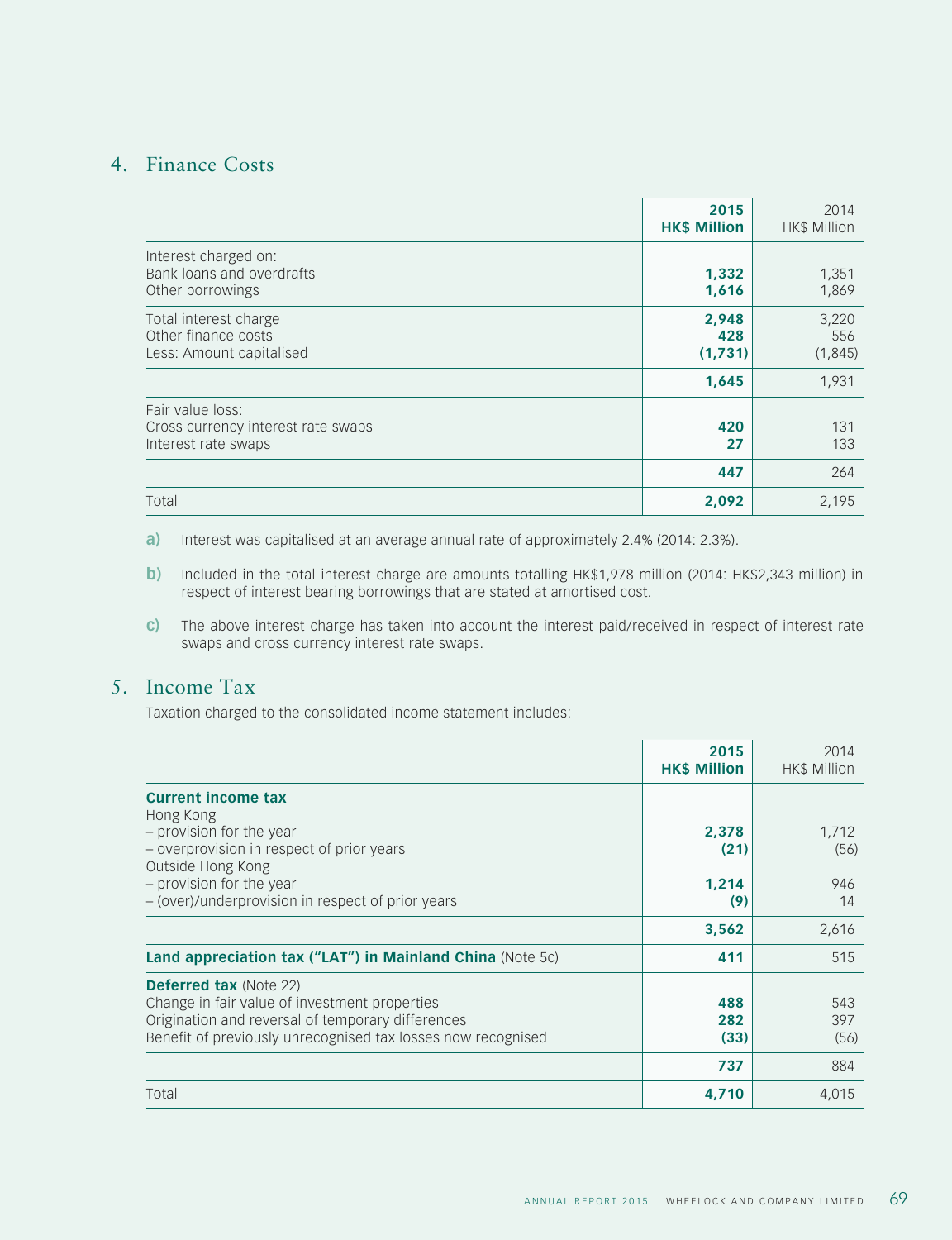- **a)** The provision for Hong Kong profits tax is based on the profit for the year as adjusted for tax purposes at the rate of 16.5% (2014: 16.5%).
- **b)** Income tax on profits assessable outside Hong Kong is mainly China corporate income tax calculated at a rate of 25% (2014: 25%), China withholding income tax at a rate of up to 10% (2014: 10%) and Singapore income tax at a rate of 17% (2014: 17%).
- **c)** Under the Provisional Regulations on LAT, all gains arising from transfer of real estate property in Mainland China are subject to LAT at progressive rates ranging from 30% to 60% on the appreciation of land value, being the proceeds on sales of properties less deductible expenditure including cost of land use rights, borrowing costs and all property development expenditure.
- **d)** Taxation payable in the consolidated statement of financial position is expected to be settled within one year.
- **e)** Tax attributable to associates and joint ventures for the year ended 31 December 2015 of HK\$1,111 million (2014: HK\$1,655 million) is included in the share of results after tax of associates and joint ventures.
- **f)** The China tax law imposes a withholding tax at 10%, unless reduced by a treaty or agreement, for dividends distributed by a PRC-resident enterprise to its immediate holding company outside Mainland China for earnings generated since 1 January 2008. Undistributed earnings generated prior to 1 January 2008 are exempt from such withholding tax. For the year ended 31 December 2015, the Group has provided HK\$145 million (2014: HK\$176 million) for withholding taxes on accumulated earnings generated by its Mainland China subsidiaries which will be distributed to their immediate holding companies outside Mainland China in the foreseeable future.
- **g)** Reconciliation between the actual total tax charge and profit before taxation at applicable tax rates:

|                                                                    | 2015<br><b>HK\$ Million</b> | 2014<br>HK\$ Million |
|--------------------------------------------------------------------|-----------------------------|----------------------|
| Profit before taxation                                             | 26,544                      | 42,984               |
| Notional tax on profit before taxation calculated at               |                             |                      |
| applicable tax rates                                               | 4,533                       | 7,446                |
| Tax effect of non-deductible expenses                              | 500                         | 540                  |
| Tax effect of non-taxable income                                   | (333)                       | (826)                |
| Tax effect of non-taxable fair value gain on investment properties | (1,061)                     | (4, 563)             |
| Net overprovision in respect of prior years                        | (30)                        | (42)                 |
| Tax effect of tax losses not recognised                            | 499                         | 561                  |
| Tax effect of previously unrecognised tax losses utilised          | (179)                       | (104)                |
| Tax effect of previously unrecognised tax losses now recognised as |                             |                      |
| deferred tax assets                                                | (33)                        | (56)                 |
| LAT on trading properties                                          | 411                         | 515                  |
| Deferred LAT on change in fair value of investment properties      | 258                         | 368                  |
| Withholding tax on distributed/undistributed earnings              | 145                         | 176                  |
| Actual total tax charge                                            | 4,710                       | 4,015                |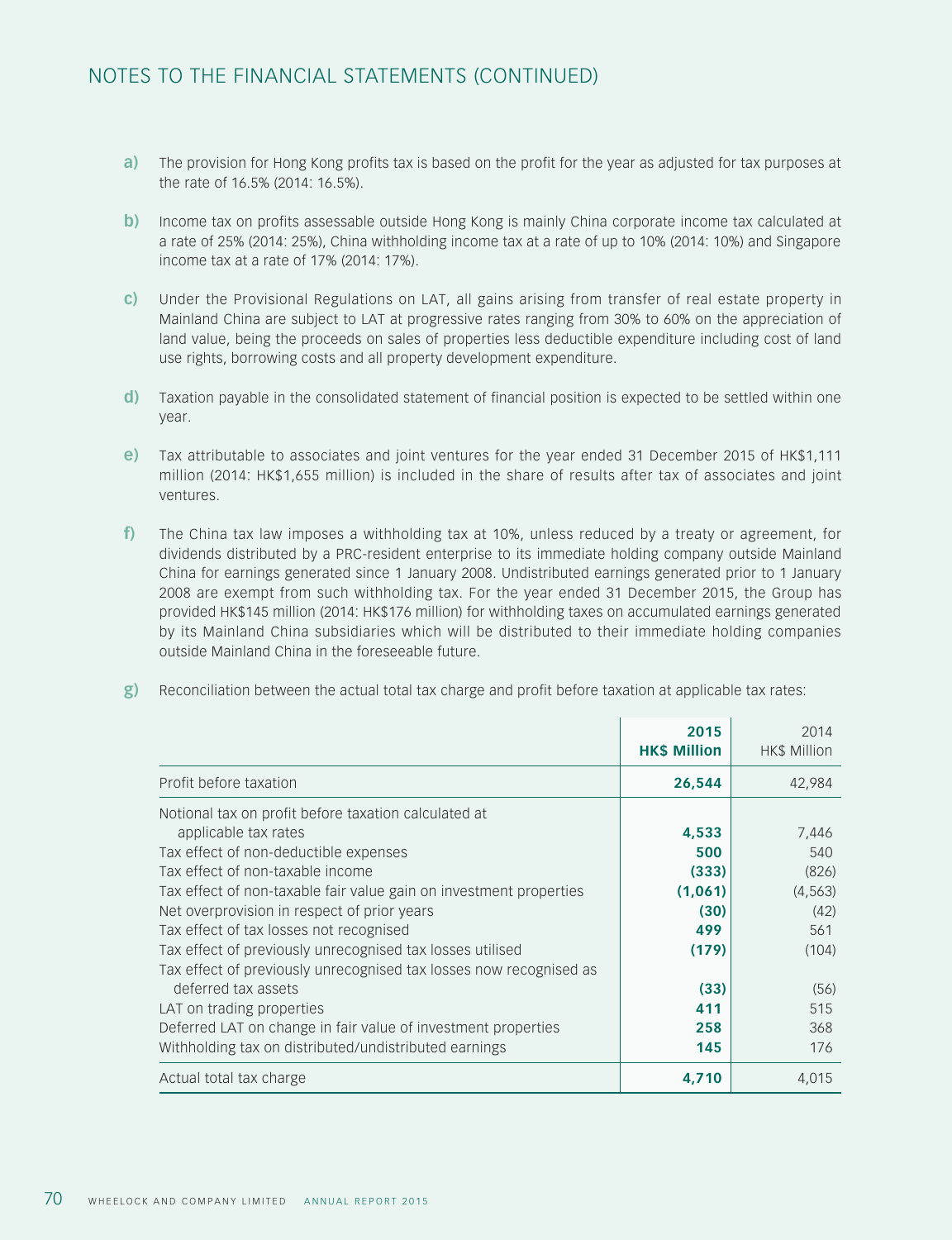# 6. Dividends Attributable to Equity Shareholders

|                                                                                    | 2015<br><b>HK\$ per share</b> | 2015<br><b>HK\$ Million</b> | 2014<br>HK\$ per share | 2014<br><b>HK\$ Million</b> |
|------------------------------------------------------------------------------------|-------------------------------|-----------------------------|------------------------|-----------------------------|
| First interim dividend declared and paid<br>Second interim dividend declared after | 0.425                         | 864                         | 0.3850                 | 782                         |
| the end of the reporting period                                                    | 0.725                         | 1.473                       | 0.6825                 | 1,387                       |
|                                                                                    | 1.150                         | 2,337                       | 1.0675                 | 2,169                       |

**a)** The second interim dividend declared after the end of the reporting period has not been recognised as a liability at the end of the reporting period.

**b**) The second interim dividend of HK\$1,387 million for 2014 was approved and paid in 2015.

## 7. Earnings per Share

The calculation of basic and diluted earnings per share is based on the following data:

### **a) Earnings for the purpose of basic and diluted earnings per share**

|                                            | 2015<br><b>HKS Million</b> | 2014<br><b>HKS Million</b> |
|--------------------------------------------|----------------------------|----------------------------|
| Profit attributable to equity shareholders | 14.232                     | 22,009                     |

### **b) Weighted average number of ordinary shares**

|                                                                                                                                                  | 2015<br>No. of shares | 2014<br>No. of shares |
|--------------------------------------------------------------------------------------------------------------------------------------------------|-----------------------|-----------------------|
| Weighted average number of ordinary shares for the purpose of<br>basic earnings per share<br>Effect of dilutive potential shares - Share options | 2,031,849,287         | 2,031,849,287         |
| Weighted average number of ordinary shares for the purpose of<br>diluted earnings per share                                                      | 2,031,849,287         | 2,031,849,287         |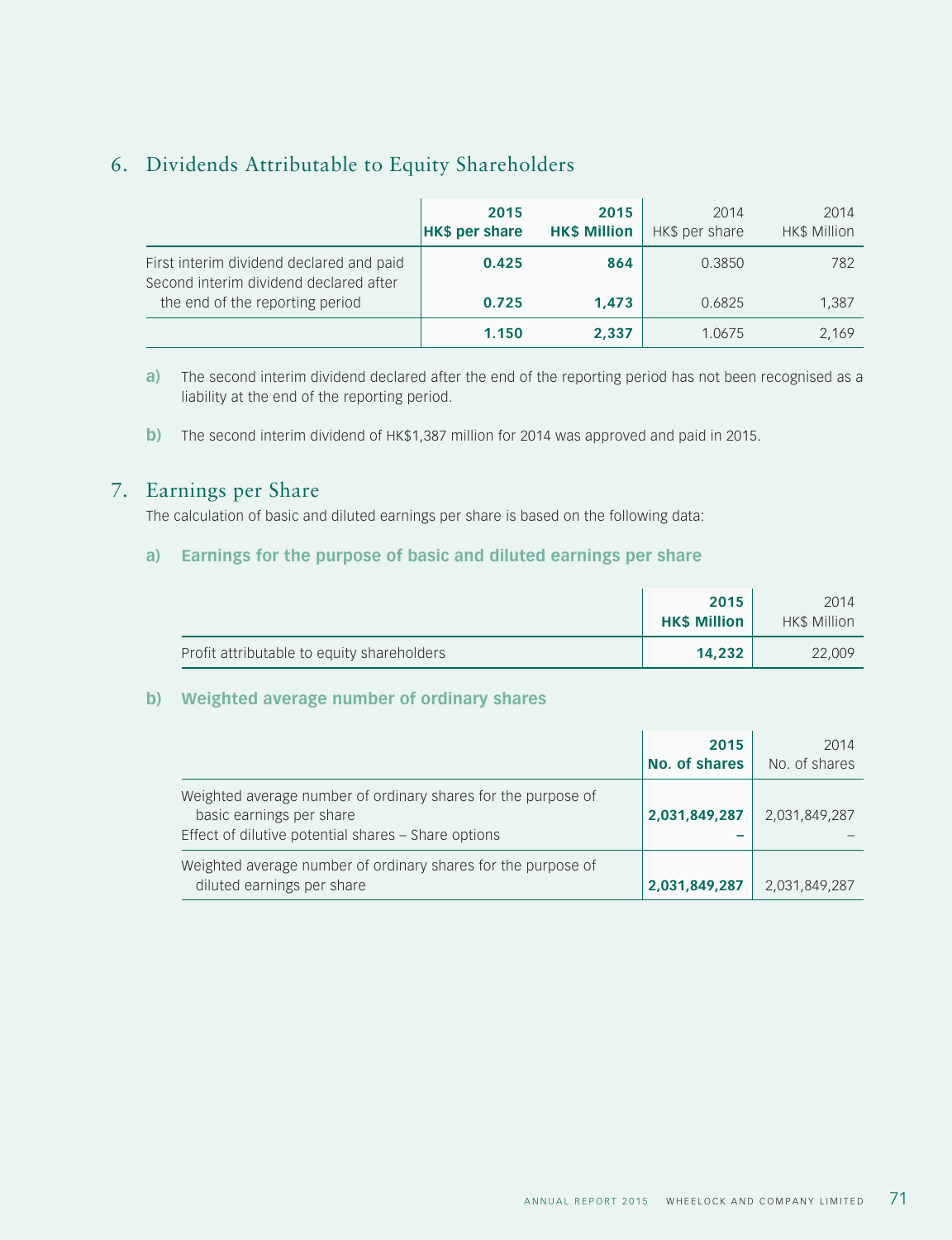# 8. Investment Properties

|                                                                                                                        | <b>Completed</b><br><b>HK\$ Million</b>        | <b>Under</b><br>development<br><b>HK\$ Million</b> | <b>Total</b><br><b>HK\$ Million</b>              |
|------------------------------------------------------------------------------------------------------------------------|------------------------------------------------|----------------------------------------------------|--------------------------------------------------|
| a)<br><b>Cost or valuation</b><br>At 1 January 2014                                                                    | 247,565                                        | 34,450                                             | 282,015                                          |
| Exchange differences                                                                                                   | (399)                                          | (74)                                               | (473)                                            |
| Additions                                                                                                              | 1,268                                          | 6,619                                              | 7,887                                            |
| <b>Disposals</b>                                                                                                       | (29)                                           |                                                    | (29)                                             |
| Reclassification<br>Revaluation surplus                                                                                | 12,325<br>28,086                               | (12, 952)                                          | (627)<br>28,087                                  |
| At 31 December 2014 and 1 January 2015<br>Exchange differences<br>Additions<br>Reclassification<br>Revaluation surplus | 288,816<br>(2,871)<br>821<br>(1, 340)<br>7,198 | 28,044<br>(884)<br>5.059<br>39<br>162              | 316,860<br>(3,755)<br>5,880<br>(1, 301)<br>7,360 |
| At 31 December 2015                                                                                                    | 292,624                                        | 32,420                                             | 325,044                                          |

## **b) The analysis of cost or valuation of the above assets is as follows:**

| 2015 valuation | 292,624 | 12,740 | 305,364 |
|----------------|---------|--------|---------|
| At cost        |         | 19,680 | 19,680  |
|                | 292.624 | 32,420 | 325,044 |
| 2014 valuation | 288,816 | 9.577  | 298,393 |
| At cost        |         | 18,467 | 18,467  |
|                | 288,816 | 28,044 | 316,860 |

## **c) Tenure of title to properties:**

| At 31 December 2015<br>Held in Hong Kong |         |        |         |
|------------------------------------------|---------|--------|---------|
| Long term leases                         | 217,606 | 173    | 217,779 |
| Medium term leases                       | 27,724  | 15,184 | 42,908  |
|                                          | 245,330 | 15,357 | 260,687 |
| Held outside Hong Kong                   |         |        |         |
| Freehold                                 | 1,282   |        | 1,282   |
| Long term leases                         | 4,998   |        | 4,998   |
| Medium term leases                       | 41,014  | 17,063 | 58,077  |
|                                          | 292,624 | 32,420 | 325,044 |
| At 31 December 2014<br>Held in Hong Kong |         |        |         |
| Long term leases                         | 211,285 | 250    | 211,535 |
| Medium term leases                       | 29,334  | 12,303 | 41,637  |
|                                          | 240,619 | 12,553 | 253,172 |
| Held outside Hong Kong                   |         |        |         |
| Freehold                                 | 1,529   |        | 1,529   |
| Long term leases                         | 5,380   |        | 5,380   |
| Medium term leases                       | 41,288  | 15,491 | 56,779  |
|                                          | 288,816 | 28,044 | 316,860 |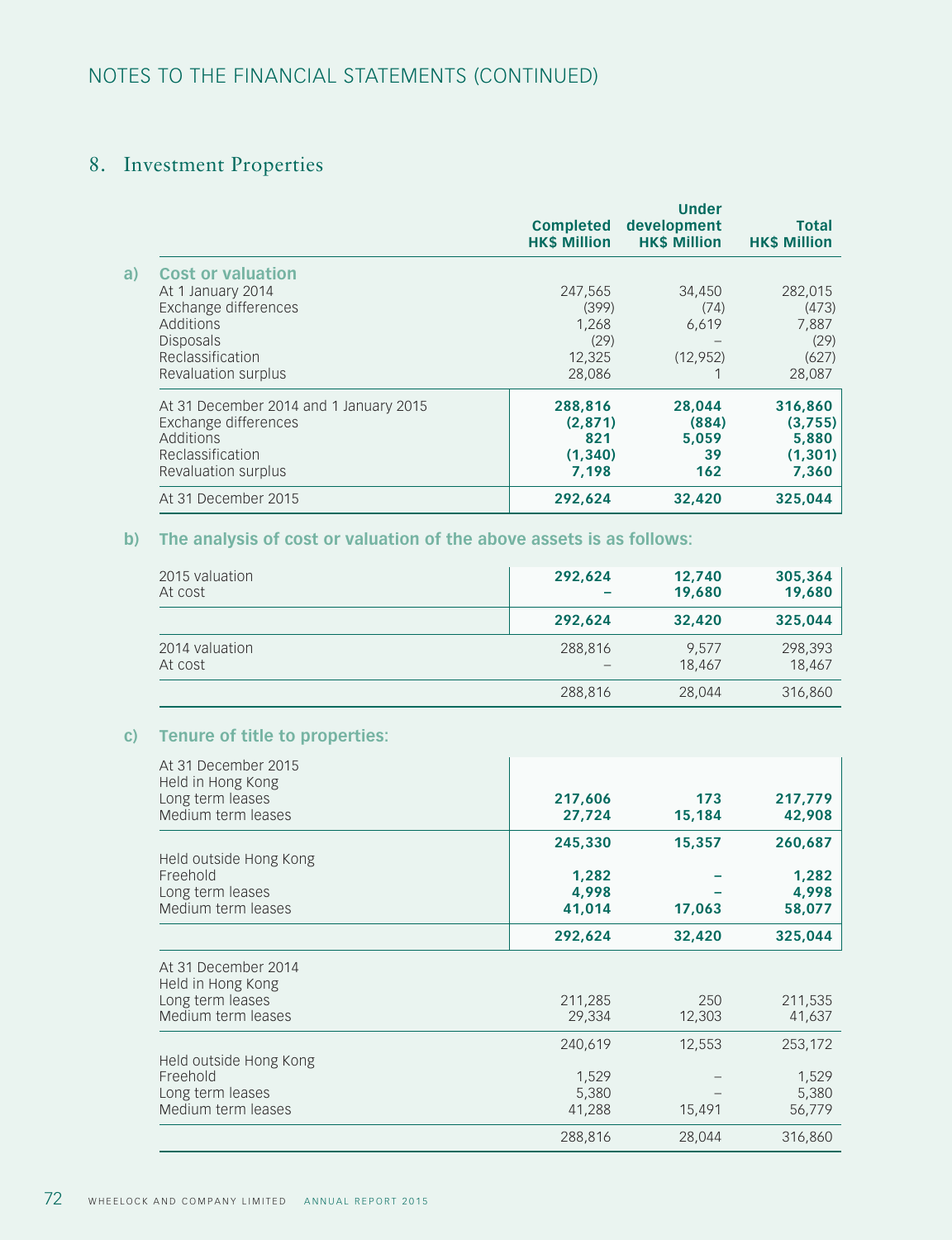#### **d) Investment properties revaluation**

The Group's investment properties under development are stated at fair value at the earlier of when the fair value first becomes reliably measurable and the date of completion of the property.

The investment properties stated at fair value as at 31 December 2015 were revalued by Knight Frank Petty Limited ("Knight Frank"), Knight Frank Pte Ltd ("Knight Frank Singapore") and Colliers International Consultancy & Valuation (Singapore) Pte Ltd ("Colliers"), independent firms of professional surveyors who have among their staff Fellows of the Hong Kong Institute of Surveyors and the Singapore Institute of Surveyors and Valuers respectively with extensive experience in the valuing properties in Hong Kong, Mainland China and Singapore. Knight Frank, Knight Frank Singapore and Colliers have valued the investment properties on a market value basis and have taken into account the net rental income allowing for reversionary potential and the redevelopment potential of the properties where appropriate.

The revaluation surplus or deficit arising on revaluation on investment properties is recognised in "Increase in fair value of investment properties" in the consolidated income statement.

The following table presents the investment properties which are measured at fair value at the end of the reporting period across the three levels of the inputs to the revaluation methodologies in accordance with Hong Kong Financial Reporting Standard 13, Fair value measurement ("HKFRS 13"). The levels are defined as follows:

- Level 1 valuations: Fair value measured using only Level 1 inputs i.e. unadjusted quoted prices in active markets for identical assets or liabilities at the measurement date.
- Level 2 valuations: Fair value measured using Level 2 inputs i.e. observable inputs which fail to meet Level 1 and not using significant unobservable inputs. Unobservable inputs are inputs for which market data is not available.
- Level 3 valuations: Fair value measured using significant unobservable inputs.

None of the Group's investment properties measured at fair value are categorised as Level 1 and Level 2. The Group's investment properties which are at Level 3 valuation are analysed as below:

|                                   | Retail              | <b>Office</b>       | Level 3<br><b>Residential</b>                 | <b>Others</b> | <b>Total</b> |
|-----------------------------------|---------------------|---------------------|-----------------------------------------------|---------------|--------------|
|                                   | <b>HK\$ Million</b> | <b>HK\$ Million</b> | <b>HK\$ Million HK\$ Million HK\$ Million</b> |               |              |
| Recurring fair value measurements |                     |                     |                                               |               |              |
| At 31 December 2015               |                     |                     |                                               |               |              |
| Hong Kong                         | 150,163             | 82,062              | 25,282                                        | 563           | 258,070      |
| Mainland China                    | 18,292              | 21,493              | 1,229                                         |               | 41,014       |
| Singapore                         | 3,874               | 2,406               |                                               |               | 6,280        |
|                                   | 172,329             | 105,961             | 26,511                                        | 563           | 305,364      |
| At 31 December 2014               |                     |                     |                                               |               |              |
| Hong Kong                         | 146,123             | 79,177              | 24,487                                        | 409           | 250,196      |
| Mainland China                    | 18,237              | 21,752              | 1.299                                         |               | 41,288       |
| Singapore                         | 4,240               | 2,669               |                                               |               | 6,909        |
|                                   | 168,600             | 103,598             | 25,786                                        | 409           | 298,393      |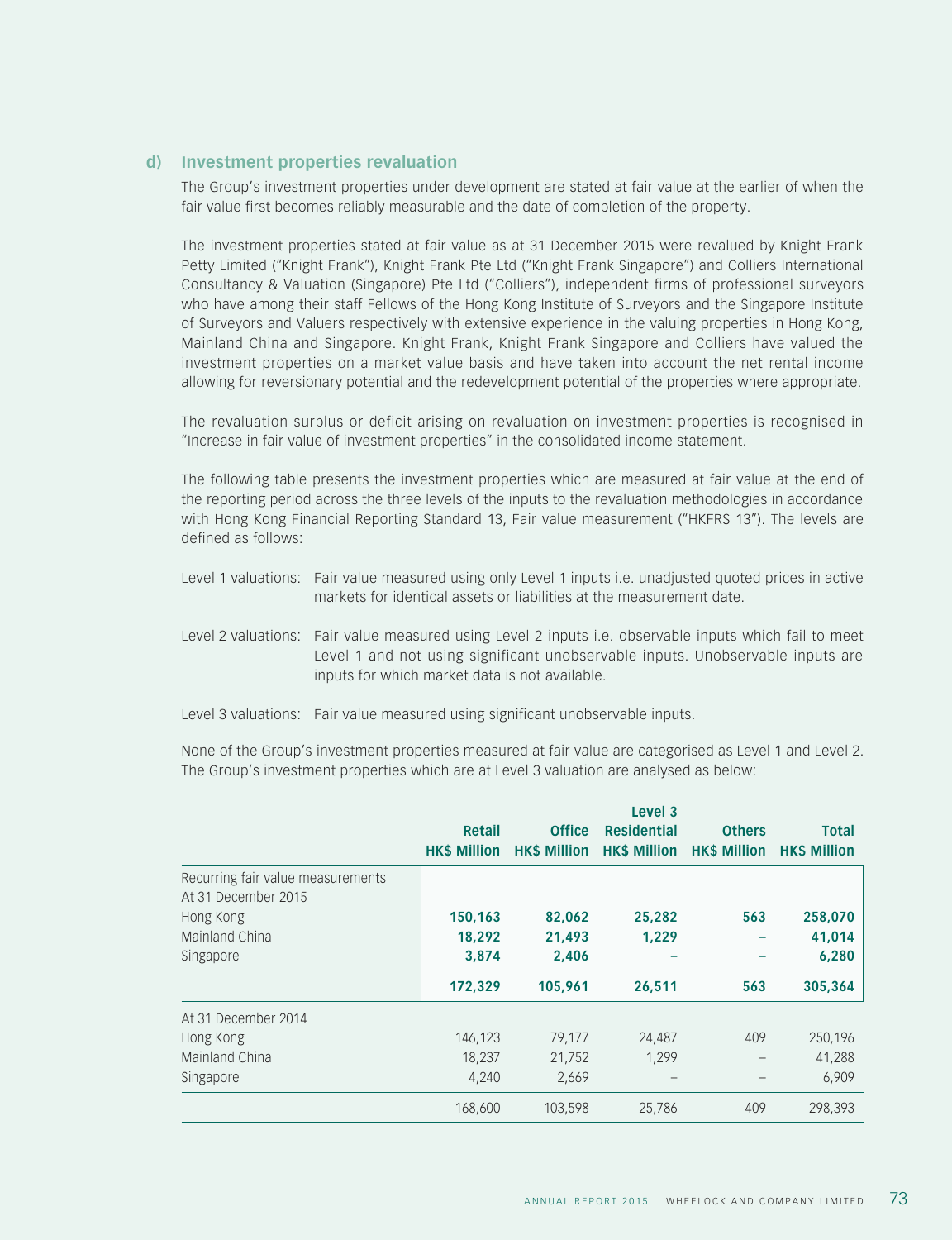|                                        | <b>Completed</b><br><b>HK\$ Million</b> | <b>Under</b><br>development<br><b>HK\$ Million</b> | <b>Total</b><br><b>HK\$ Million</b> |
|----------------------------------------|-----------------------------------------|----------------------------------------------------|-------------------------------------|
| At 1 January 2014                      | 247,565                                 | 13,193                                             | 260,758                             |
| Exchange differences                   | (399)                                   |                                                    | (399)                               |
| Additions                              | 1,268                                   | 281                                                | 1,549                               |
| Disposals                              | (29)                                    |                                                    | (29)                                |
| Reclassification                       | 12,325                                  | (3,898)                                            | 8,427                               |
| Revaluation surplus                    | 28,086                                  |                                                    | 28,087                              |
| At 31 December 2014 and 1 January 2015 | 288,816                                 | 9,577                                              | 298,393                             |
| Exchange differences                   | (2, 871)                                |                                                    | (2,871)                             |
| Additions                              | 821                                     | 481                                                | 1,302                               |
| Reclassification                       | (1, 340)                                | 2,520                                              | 1,180                               |
| Revaluation surplus                    | 7,198                                   | 162                                                | 7,360                               |
| At 31 December 2015                    | 292,624                                 | 12,740                                             | 305,364                             |

The movements during the years in the balance of Level 3 fair value measurements are as follows:

During the years ended 31 December 2015 and 2014, there were no transfers between Level 1 and Level 2 or transfers into or out of Level 3.

The Group's policy is to recognise transfers between levels of fair value hierarchy as at the end of the reporting period in which they occur.

#### Valuation processes

The Group reviews the valuations performed by the independent valuers for financial reporting purposes by verifying all major inputs and assessing the reasonableness of the property valuations. A valuation report with an analysis of changes in fair value measurement is prepared at each interim and annual reporting date and is reviewed and approved by the senior management.

#### Valuation methodologies

The valuations of completed office and retail properties in Hong Kong, Mainland China and Singapore were based on the income capitalisation approach which capitalised the net income of the properties and takes into account significant adjustments on term yield to account for the risk upon reversion.

For certain office and residential properties in Hong Kong which are still under development/ redevelopment, the valuations were based on the redevelopment basis by taking into account the fair value of properties under development/redevelopment assuming they had been completed as at the date of valuation and then deducting from that amount the estimated costs to complete construction, financing costs and profit and margin for risk.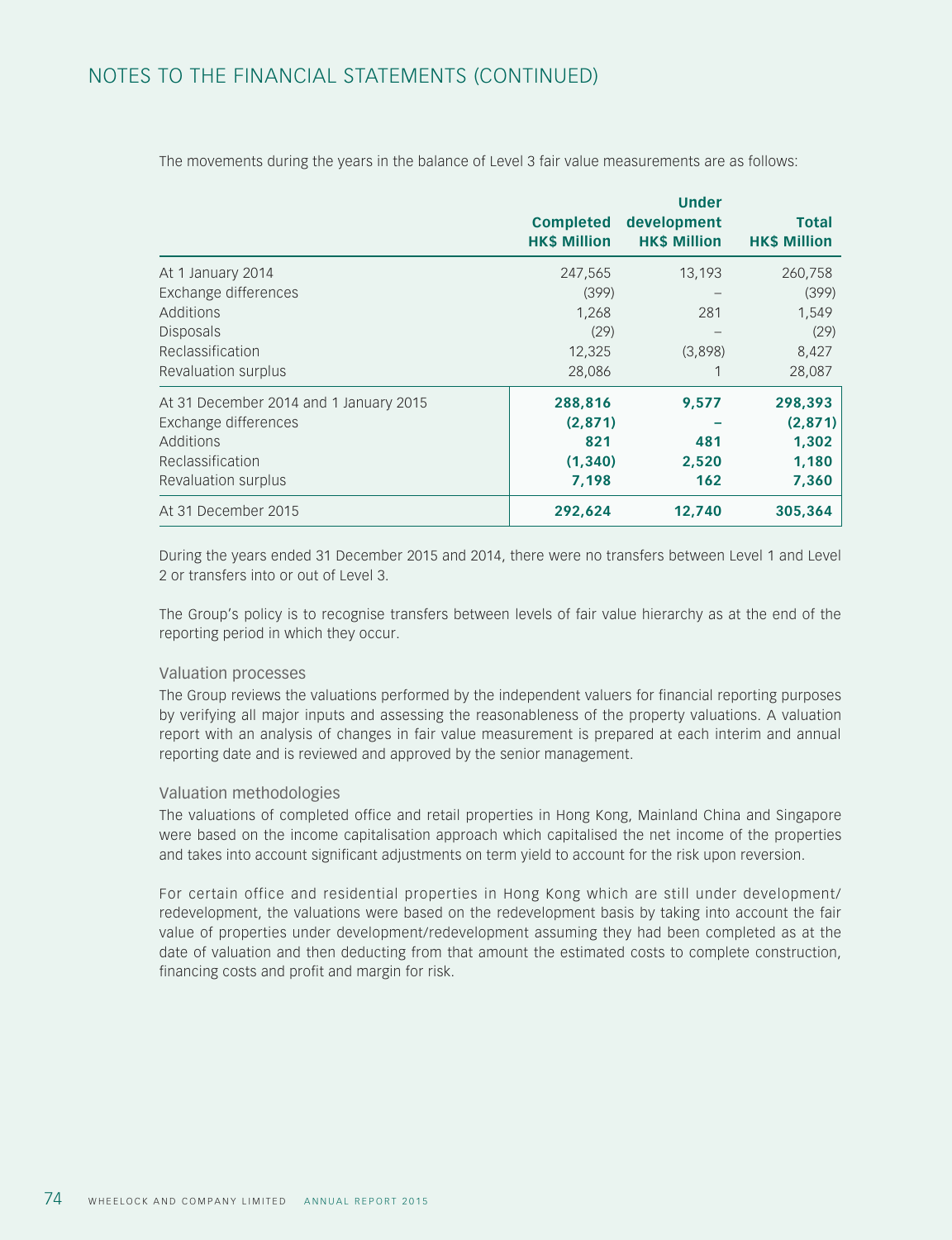#### Level 3 valuation methodologies

Set out below is a table which presents the significant unobservable inputs:

|                                        | <b>Weighted average</b> |                            |                    |                    |
|----------------------------------------|-------------------------|----------------------------|--------------------|--------------------|
|                                        |                         | <b>Capitalisation rate</b> |                    | <b>Market rent</b> |
| <b>Completed investment properties</b> | 2015                    | 2014                       | 2015               | 2014               |
| Hong Kong                              |                         |                            | (per square foot)  | (per square foot)  |
| – Retail                               | 5.2%                    | 5.2%                       | <b>HK\$278</b>     | <b>HK\$271</b>     |
| - Office                               | 4.2%                    | 4.2%                       | <b>HK\$50</b>      | <b>HK\$48</b>      |
| - Residential                          | 4.0%                    | 4.0%                       | <b>HK\$58</b>      | <b>HK\$57</b>      |
| Mainland China                         |                         |                            | (per square metre) | (per square metre) |
| – Retail                               | 7.1%                    | 7.5%                       | <b>RMB388</b>      | <b>RMB372</b>      |
| - Office                               | 6.4%                    | 6.4%                       | <b>RMB186</b>      | <b>RMB184</b>      |
| - Residential                          | 5.0%                    | 5.0%                       | <b>RMB242</b>      | <b>RMB236</b>      |
| Singapore                              |                         |                            | (per square foot)  | (per square foot)  |
| – Retail                               | 5.2%                    | 5.2%                       | S\$16.8            | S\$16.8            |
| - Office                               | 4.3%                    | 4.3%                       | S\$10.7            | S\$11.0            |

The fair value measurement of completed investment properties is negatively correlated to the capitalisation rate and positively correlated to the market rent.

For investment properties under development that are stated at fair value, estimated costs to complete construction and profit and margin for risk required are estimated by valuers based on market conditions at the end of the reporting period. The estimates are largely consistent with the development budgets prepared by the Group based on management's experience and knowledge of market conditions. The fair value measurement of investment properties under development is negatively correlated to the costs and the margins.

- **e)** The Group leases out properties under operating leases, which generally run for a period of one to ten years. Lease income may be varied periodically to reflect market rentals and may contain a contingent rental element which is based on various percentages of tenants' sales receipts.
- **f)** The Group's total future minimum lease income under non-cancellable operating leases is receivable as follows:

|                                                                   | 2015<br><b>HK\$ Million</b> | 2014<br>HK\$ Million      |
|-------------------------------------------------------------------|-----------------------------|---------------------------|
| Within 1 year<br>After 1 year but within 5 years<br>After 5 years | 12,028<br>17,719<br>1,345   | 10,249<br>15,151<br>1,574 |
|                                                                   | 31,092                      | 26,974                    |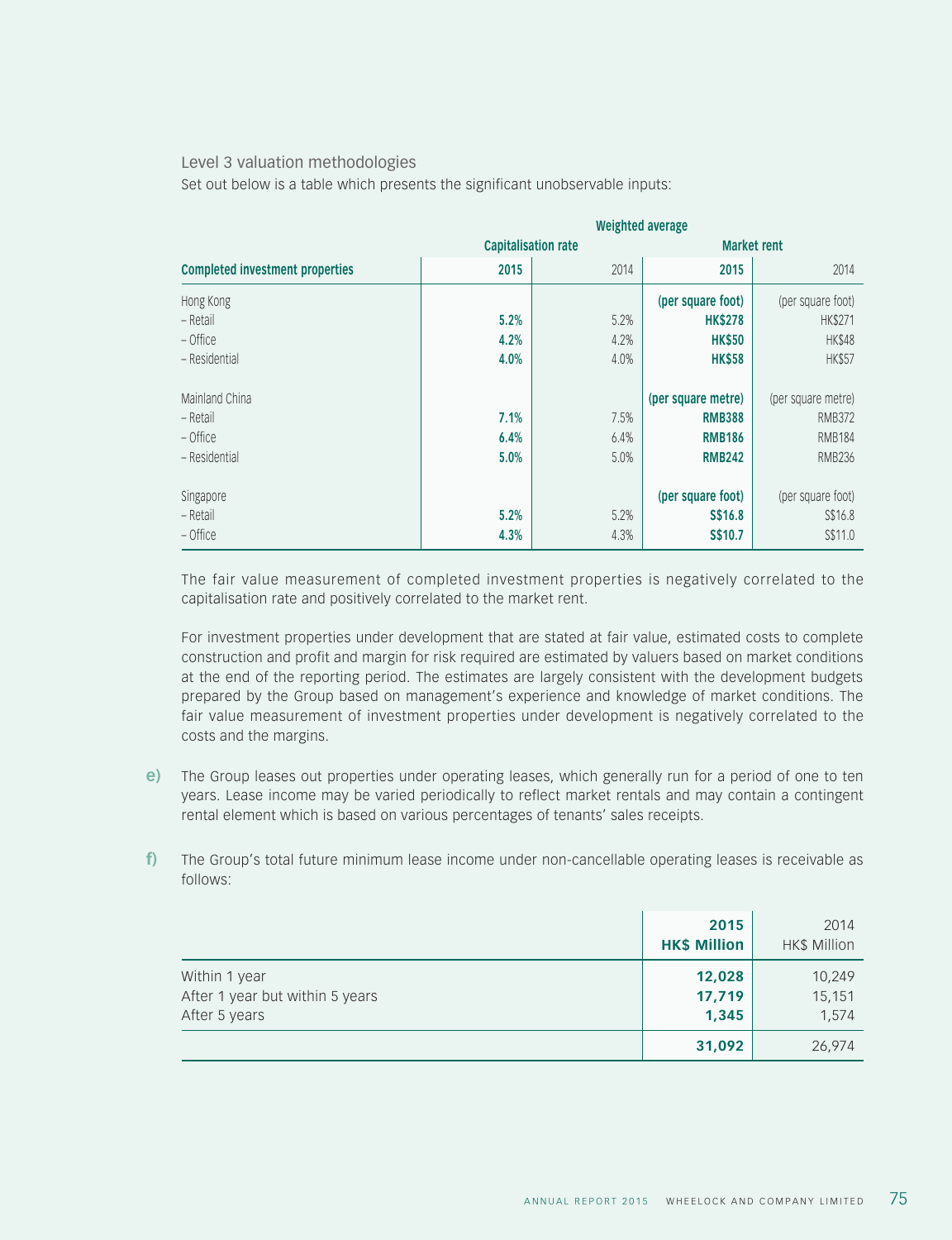# 9. Property, Plant and Equipment

|                                                                                                                                                                                                                        | Leasehold<br>land<br><b>HK\$ Million</b> | <b>Hotel and</b><br>club<br>properties<br><b>HK\$ Million</b> | <b>Properties</b><br>under<br>redevelopment<br><b>HK\$ Million</b> | <b>Other</b><br>property,<br>plant and<br>equipment<br><b>HK\$ Million</b> | <b>CME</b><br>equipment<br><b>HK\$ Million</b> | <b>Total</b><br><b>HK\$ Million</b>        |
|------------------------------------------------------------------------------------------------------------------------------------------------------------------------------------------------------------------------|------------------------------------------|---------------------------------------------------------------|--------------------------------------------------------------------|----------------------------------------------------------------------------|------------------------------------------------|--------------------------------------------|
| Cost                                                                                                                                                                                                                   |                                          |                                                               |                                                                    |                                                                            |                                                |                                            |
| At 1 January 2014                                                                                                                                                                                                      | 4,904                                    | 6,770                                                         | 2,089                                                              | 17,615                                                                     | 11,786                                         | 43,164                                     |
| Exchange differences                                                                                                                                                                                                   | (11)                                     | (5)                                                           | (7)                                                                | (20)                                                                       |                                                | (43)                                       |
| Additions                                                                                                                                                                                                              | 4                                        | 704                                                           | 42                                                                 | 633                                                                        | 408                                            | 1,791                                      |
| Disposals                                                                                                                                                                                                              |                                          |                                                               |                                                                    | (369)                                                                      | (47)                                           | (416)                                      |
| Acquisition of a subsidiary                                                                                                                                                                                            |                                          |                                                               |                                                                    | 36                                                                         | $\overline{a}$                                 | 36                                         |
| Reclassification                                                                                                                                                                                                       |                                          | 517                                                           | (14)                                                               | 38                                                                         | (1)                                            | 540                                        |
| At 31 December 2014                                                                                                                                                                                                    |                                          |                                                               |                                                                    |                                                                            |                                                |                                            |
| and 1 January 2015                                                                                                                                                                                                     | 4,897                                    | 7,986                                                         | 2,110                                                              | 17,933                                                                     | 12,146                                         | 45,072                                     |
| Exchange differences                                                                                                                                                                                                   | (160)                                    | (143)                                                         | (119)                                                              | (216)                                                                      |                                                | (638)                                      |
| Additions                                                                                                                                                                                                              | 5                                        | 344                                                           | 32                                                                 | 562                                                                        | 428                                            | 1,371                                      |
| Disposals                                                                                                                                                                                                              |                                          |                                                               |                                                                    | (108)                                                                      | (42)                                           | (150)                                      |
| Disposal of a subsidiary                                                                                                                                                                                               | (606)                                    |                                                               |                                                                    | (2, 148)                                                                   | L                                              | (2,754)                                    |
| Written off                                                                                                                                                                                                            |                                          |                                                               |                                                                    | (14)                                                                       |                                                | (14)                                       |
| Reclassification                                                                                                                                                                                                       | 12                                       | 447                                                           |                                                                    | 70                                                                         |                                                | 529                                        |
| At 31 December 2015                                                                                                                                                                                                    | 4,148                                    | 8,634                                                         | 2,023                                                              | 16,079                                                                     | 12,532                                         | 43,416                                     |
| Accumulated depreciation,<br>amortisation and<br>impairment losses<br>At 1 January 2014<br>Exchange differences<br>Charge for the year<br>Written back on disposals<br>Acquisition of a subsidiary<br>Reclassification | 909<br>(1)<br>74                         | 1,355<br>(2)<br>78                                            |                                                                    | 7,748<br>(4)<br>714<br>(358)<br>34<br>5                                    | 8,972<br>541<br>(45)<br>÷                      | 18,984<br>(7)<br>1,407<br>(403)<br>34<br>5 |
| At 31 December 2014                                                                                                                                                                                                    |                                          |                                                               |                                                                    |                                                                            |                                                |                                            |
| and 1 January 2015                                                                                                                                                                                                     | 982                                      | 1,431                                                         |                                                                    | 8,139                                                                      | 9,468                                          | 20,020                                     |
| Exchange differences                                                                                                                                                                                                   | (19)                                     | (45)                                                          |                                                                    | (57)                                                                       |                                                | (121)                                      |
| Charge for the year                                                                                                                                                                                                    | 69                                       | 92                                                            |                                                                    | 724                                                                        | 543                                            | 1,428                                      |
| Written back on disposals                                                                                                                                                                                              | ۰                                        |                                                               |                                                                    | (103)                                                                      | (40)                                           | (143)                                      |
| Disposal of a subsidiary                                                                                                                                                                                               | (117)                                    |                                                               |                                                                    | (573)                                                                      |                                                | (690)                                      |
| Written off                                                                                                                                                                                                            |                                          |                                                               |                                                                    | (14)                                                                       |                                                | (14)                                       |
| Impairment<br>Reclassification                                                                                                                                                                                         |                                          |                                                               |                                                                    | 44<br>87                                                                   | 1                                              | 45<br>87                                   |
| At 31 December 2015                                                                                                                                                                                                    | 915                                      | 1,478                                                         |                                                                    | 8,247                                                                      | 9,972                                          | 20,612                                     |
| Net book value                                                                                                                                                                                                         |                                          |                                                               |                                                                    |                                                                            |                                                |                                            |
| At 31 December 2015                                                                                                                                                                                                    | 3,233                                    | 7,156                                                         | 2,023                                                              | 7,832                                                                      | 2,560                                          | 22,804                                     |
| At 31 December 2014                                                                                                                                                                                                    | 3,915                                    | 6,555                                                         | 2,110                                                              | 9,794                                                                      | 2,678                                          | 25,052                                     |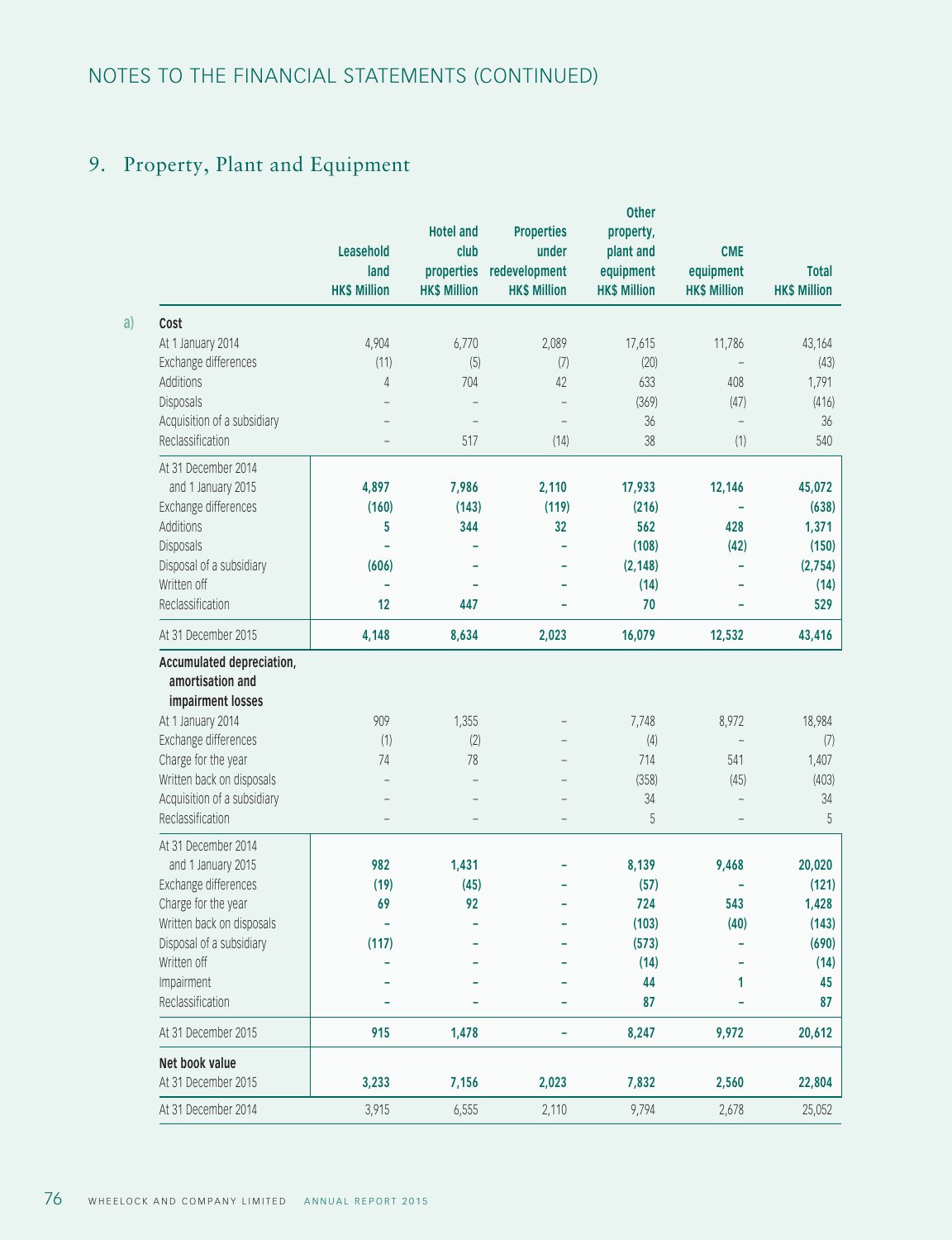The hotel properties under development comprise the Murray Building Project totalling HK\$4,947 million (2014: HK\$4,625 million) included in hotel and club properties for which the costs attributable to land and buildings cannot be allocated reliably. This amount is not subject to depreciation.

#### **b) Tenure of title to properties:**

|                        | Leasehold<br>land<br><b>HK\$ Million</b> | <b>Hotel and</b><br>club<br>properties<br><b>HK\$ Million</b> | <b>Properties</b><br>under<br>redevelopment<br><b>HK\$ Million</b> | other<br>property,<br>plant and<br>equipment<br><b>HK\$ Million</b> | <b>CME</b><br>equipment<br><b>HK\$ Million</b> | <b>Total</b><br><b>HK\$ Million</b> |
|------------------------|------------------------------------------|---------------------------------------------------------------|--------------------------------------------------------------------|---------------------------------------------------------------------|------------------------------------------------|-------------------------------------|
| At 31 December 2015    |                                          |                                                               |                                                                    |                                                                     |                                                |                                     |
| Held in Hong Kong      |                                          |                                                               |                                                                    |                                                                     |                                                |                                     |
| Long term leases       | 82                                       | 122                                                           |                                                                    | 6                                                                   |                                                | 210                                 |
| Medium term leases     | 886                                      | 5,023                                                         |                                                                    | 2,923                                                               |                                                | 8,832                               |
|                        | 968                                      | 5,145                                                         |                                                                    | 2,929                                                               |                                                | 9,042                               |
| Held outside Hong Kong |                                          |                                                               |                                                                    |                                                                     |                                                |                                     |
| Medium term leases     | 2,265                                    | 2,011                                                         | 2,023                                                              | 1,613                                                               |                                                | 7,912                               |
|                        | 3,233                                    | 7,156                                                         | 2,023                                                              | 4,542                                                               |                                                | 16,954                              |
| At 31 December 2014    |                                          |                                                               |                                                                    |                                                                     |                                                |                                     |
| Held in Hong Kong      |                                          |                                                               |                                                                    |                                                                     |                                                |                                     |
| Long term leases       | 82                                       | 140                                                           |                                                                    | 6                                                                   |                                                | 228                                 |
| Medium term leases     | 907                                      | 4,703                                                         |                                                                    | 2,885                                                               |                                                | 8,495                               |
|                        | 989                                      | 4,843                                                         |                                                                    | 2,891                                                               |                                                | 8,723                               |
| Held outside Hong Kong |                                          |                                                               |                                                                    |                                                                     |                                                |                                     |
| Medium term leases     | 2,926                                    | 1,712                                                         | 2,110                                                              | 2,701                                                               |                                                | 9,449                               |
|                        | 3,915                                    | 6,555                                                         | 2,110                                                              | 5,592                                                               |                                                | 18,172                              |

#### **c) Impairment of property, plant and equipment**

The value of property, plant and equipment is assessed at the end of each reporting period for indications of impairment with reference to valuations undertaken by management. Such valuations assess the recoverable amount of each asset being the higher of its value in use or its fair value less costs to sell. In 2015, an impairment loss for certain obsolete equipment of HK\$45 million (2014: HK\$Nil) was recognised in the consolidated income statement.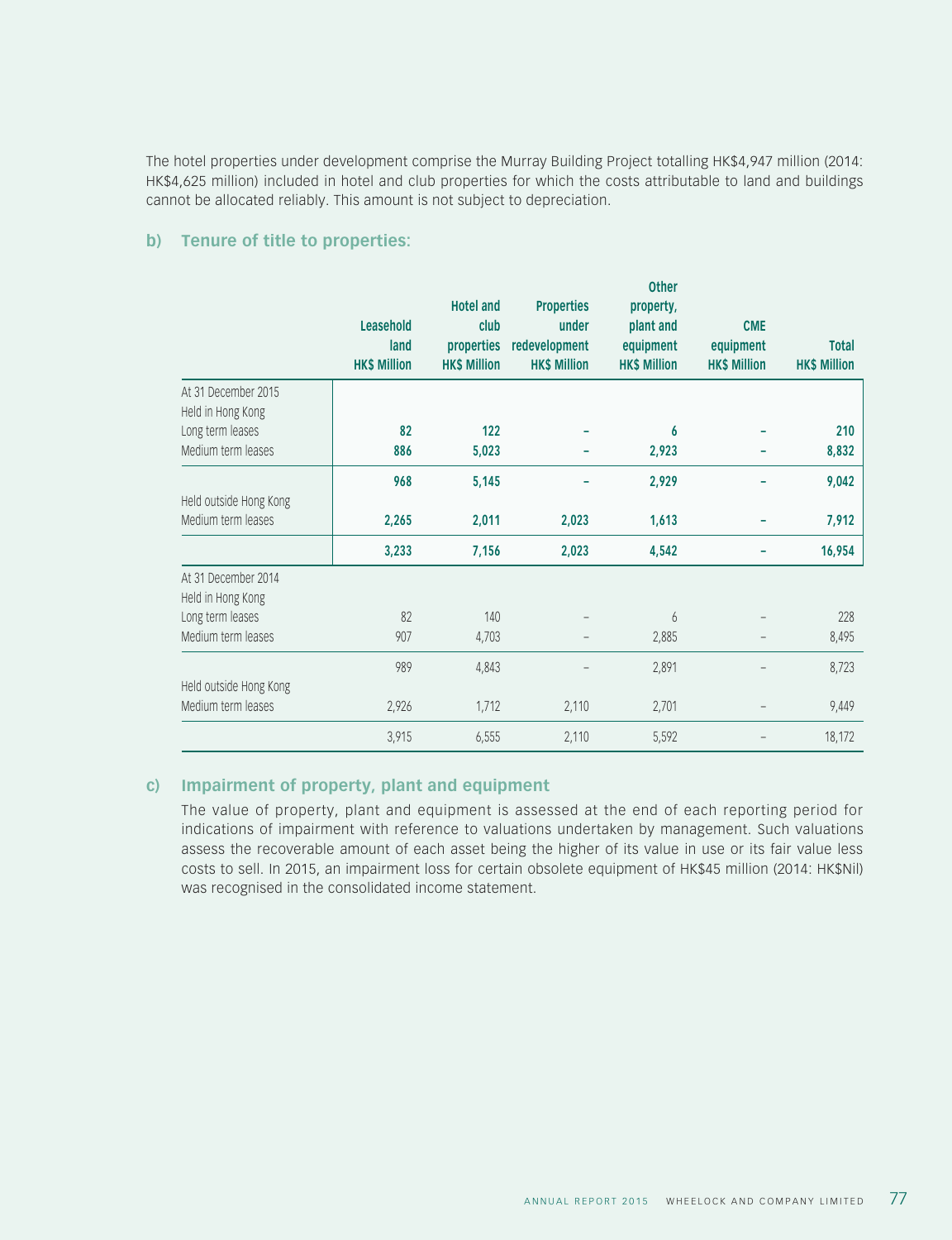## 10. Interest in Associates

|                                                       | 2015<br><b>HK\$ Million</b> | 2014<br><b>HK\$ Million</b> |
|-------------------------------------------------------|-----------------------------|-----------------------------|
| Listed in Hong Kong<br>Share of net assets            |                             | 7,384                       |
| Unlisted<br>Share of net assets<br>Goodwill           | 8,317<br>1,961              | 8,023<br>1,853              |
| Amounts due from associates                           | 10,278<br>10,579            | 9,876<br>8,388              |
|                                                       | 20,857                      | 18,264                      |
| Total<br>Amounts due to unlisted associates (Note 18) | 20,857<br>(3,052)           | 25,648<br>(2,781)           |
|                                                       | 17,805                      | 22,867                      |
| Market value of listed associate                      |                             | 4,041                       |

**a)** Details of principal associates at 31 December 2015 are shown on pages 124 to 125.

**b**) Amounts due from associates are unsecured, interest free and have no fixed terms of repayment, except for an advance of HK\$371 million (2014: HK\$371 million) made by the Group to an associate which is interest bearing. Amounts due from associates are not expected to be recoverable within the next twelve months. The amounts are neither past due nor impaired.

Amounts due to associates are unsecured, interest free and have no fixed terms of repayment.

- **c)** The interest in the listed associate as at 31 December 2014 represented Wharf's 24.3% equity interest in Greentown, which was reclassified as an available-for-sale investment during 2015.
- **d)** Interest in unlisted associates includes the Group's 40% equity interest in 68 Holdings Pte. Ltd. ("68 Holdings"). 68 Holdings was formed by WPSL to undertake a mandatory general offer for all the interests in Hotel Properties Limited ("HPL").

In 2014, WPSL's share of negative goodwill of HK\$707 million arising on the acquisition of HPL was recognised in "Share of results after tax of associates" in the consolidated income statement, and WPSL transferred the related accumulated fair value reserve of HK\$1,871 million (the amount attributable to the Group was HK\$1,214 million) to revenue reserves relating to HPL shares previously held as an available-for-sale investment.

**e)** Included in interest in unlisted associates is goodwill of HK\$1,961 million (2014: HK\$1,853 million) mainly relating to the acquisition of Mega Shekou Container Terminals Limited which is held by Modern Terminals, a 67.6%-owned subsidiary of Wharf, under an agreement for rationalisation of the interests in Shekou Container Terminals Phases I, II and III in 2007.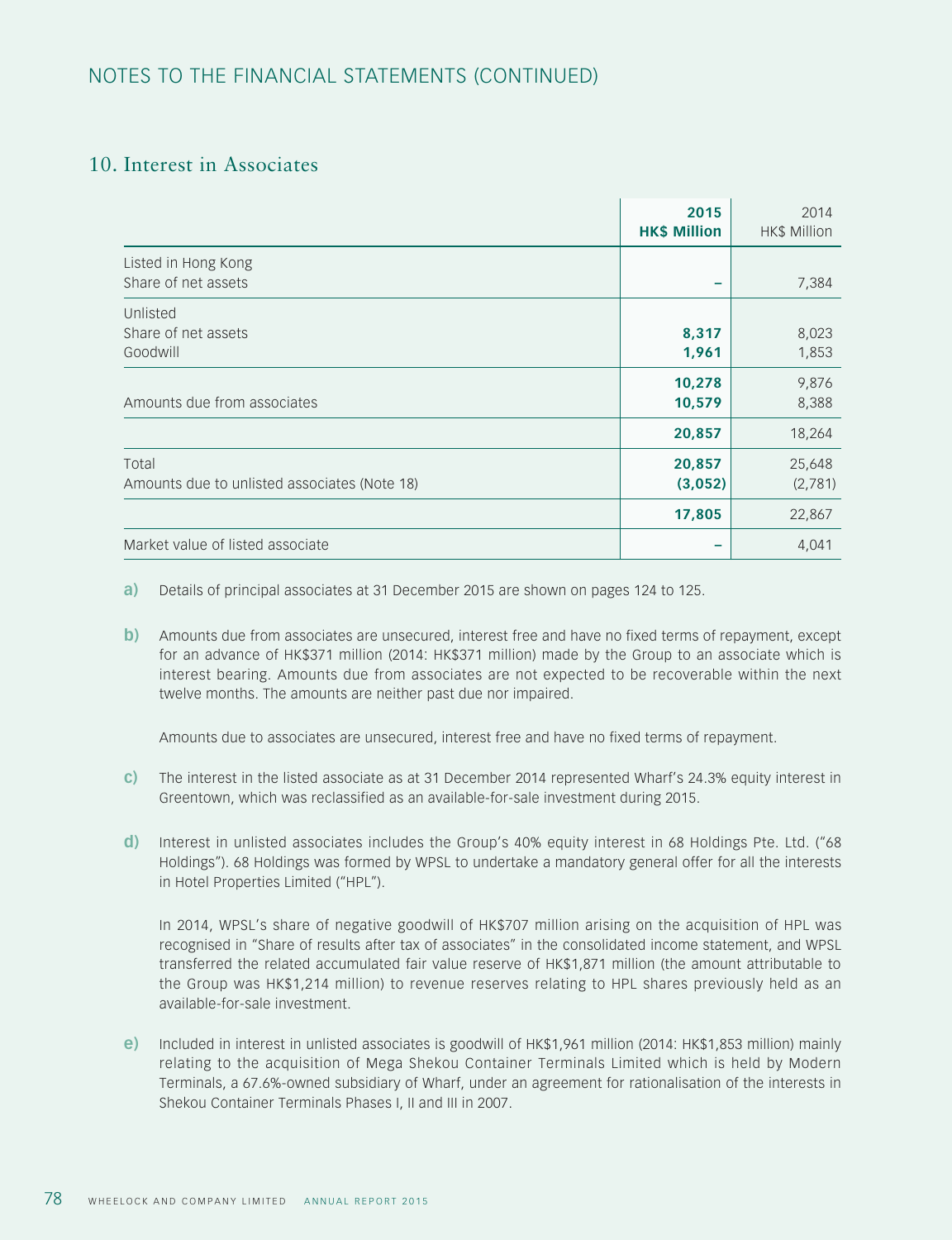**f)** All of the above associates are accounted for using the equity method in the consolidated financial statements.

#### **g) Summary financial information on associates**

At 31 December 2015, no associate is considered to be individually material to the Group. Set out below is the summarised financial information of a material associate as at 31 December 2014, Greentown, adjusted for any differences in accounting policies and reconciled to the carrying amounts in the consolidated financial statements. Greentown ceased to be an associate during 2015 (Note 3a).

|                                                                                                                                                                                                       | 2014<br><b>RMB Million</b>                  |
|-------------------------------------------------------------------------------------------------------------------------------------------------------------------------------------------------------|---------------------------------------------|
| Non-current assets<br>Current assets<br>Non-current liabilities<br><b>Current liabilities</b>                                                                                                         | 20,816<br>106,328<br>(24, 524)<br>(67, 775) |
| Net assets                                                                                                                                                                                            | 34,845                                      |
| Revenue<br>Profit from continuing operations and total comprehensive income<br>Dividends received from associate                                                                                      | 32,049<br>3,210<br>284                      |
| Reconciliation to the Group's interest in the associate<br>Gross amounts of net assets of the associate<br>Non-controlling interests of the associate<br>Perpetual securities issued by the associate | 34,845<br>(8, 190)<br>(3,015)               |
| Net assets of the associate after deducting non-controlling interests<br>and perpertual securities<br>HK\$ Million equivalent<br>Group's effective interest                                           | 23,640<br>29,965<br>24.3%                   |
|                                                                                                                                                                                                       | HK\$ Million                                |
| Group's share of net assets of the associate<br>Revaluation surplus on acquisition                                                                                                                    | 7,304<br>80                                 |
| Carrying amount in the consolidated financial statements                                                                                                                                              | 7,384                                       |

Aggregate information of associates that are not individually material is summarised below:

|                                                                                                                               | 2015<br><b>HK\$ Million</b> | 2014<br><b>HK\$ Million</b> |
|-------------------------------------------------------------------------------------------------------------------------------|-----------------------------|-----------------------------|
| Aggregate carrying amount of individually immaterial associates<br>in the consolidated financial statements                   | 10,278                      | 9,876                       |
| Aggregate amounts of the Group's share of those associates<br>Profit from continuing operations<br>Other comprehensive income | 1,241<br>(545)              | 1,529<br>(19)               |
| Total comprehensive income                                                                                                    | 696                         | 1.510                       |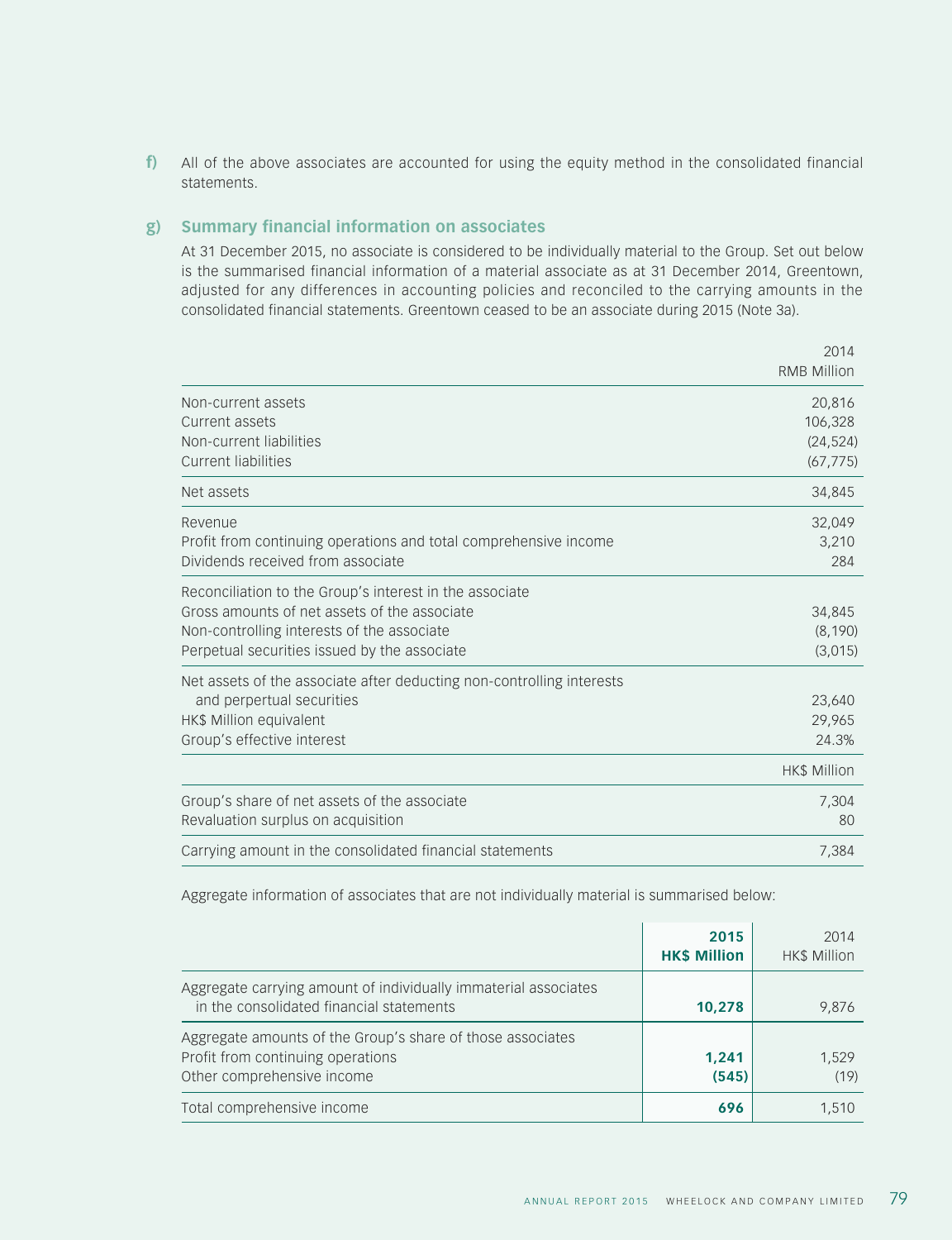## 11. Interest in Joint Ventures

|                                                  | 2015<br><b>HK\$ Million</b> | 2014<br><b>HK\$ Million</b> |
|--------------------------------------------------|-----------------------------|-----------------------------|
| Share of net assets<br>Goodwill                  | 8,860                       | 10,739<br>54                |
| Amounts due from joint ventures                  | 8,860<br>9,621              | 10,793<br>9,118             |
| Total<br>Amounts due to joint ventures (Note 18) | 18,481<br>(3, 422)          | 19,911<br>(2, 299)          |
|                                                  | 15,059                      | 17,612                      |

**a)** Details of principal joint ventures at 31 December 2015 are shown on page 125.

**b**) Amounts due from joint ventures are unsecured, interest free and have no fixed terms of repayment, except for advances of HK\$3,121 million (2014: HK\$2,973 million) made by the Group to certain joint ventures which are interest bearing. Amounts due from joint ventures are not expected to be recoverable within the next twelve months. The amounts are neither past due nor impaired.

Amounts due to joint ventures are unsecured, interest free and have no fixed terms of repayment.

- **c)** All of the above joint ventures are accounted for using the equity method in the consolidated financial statements.
- **d)** Aggregate information of joint ventures that are not individually material is summarised below:

|                                                                                                                                   | 2015<br><b>HK\$ Million</b> | 2014<br><b>HK\$ Million</b> |
|-----------------------------------------------------------------------------------------------------------------------------------|-----------------------------|-----------------------------|
| Aggregate carrying amount of individually immaterial joint ventures<br>in the consolidated financial statements                   | 8,860                       | 10,793                      |
| Aggregate amounts of the Group's share of those joint ventures<br>Profit from continuing operations<br>Other comprehensive income | 222<br>(810)                | 918<br>(68)                 |
| Total comprehensive income                                                                                                        | (588)                       | 850                         |

# 12. Available-for-Sale Investments

|                                                                                                                 | 2015<br><b>HK\$ Million</b> | 2014<br><b>HK\$ Million</b> |
|-----------------------------------------------------------------------------------------------------------------|-----------------------------|-----------------------------|
| Listed investments stated at market value<br>– Hong Kong<br>- Outside Hong Kong<br>Unlisted investments at cost | 10,580<br>1,862<br>33       | 8,951<br>2,406<br>33        |
|                                                                                                                 | 12,475                      | 11,390                      |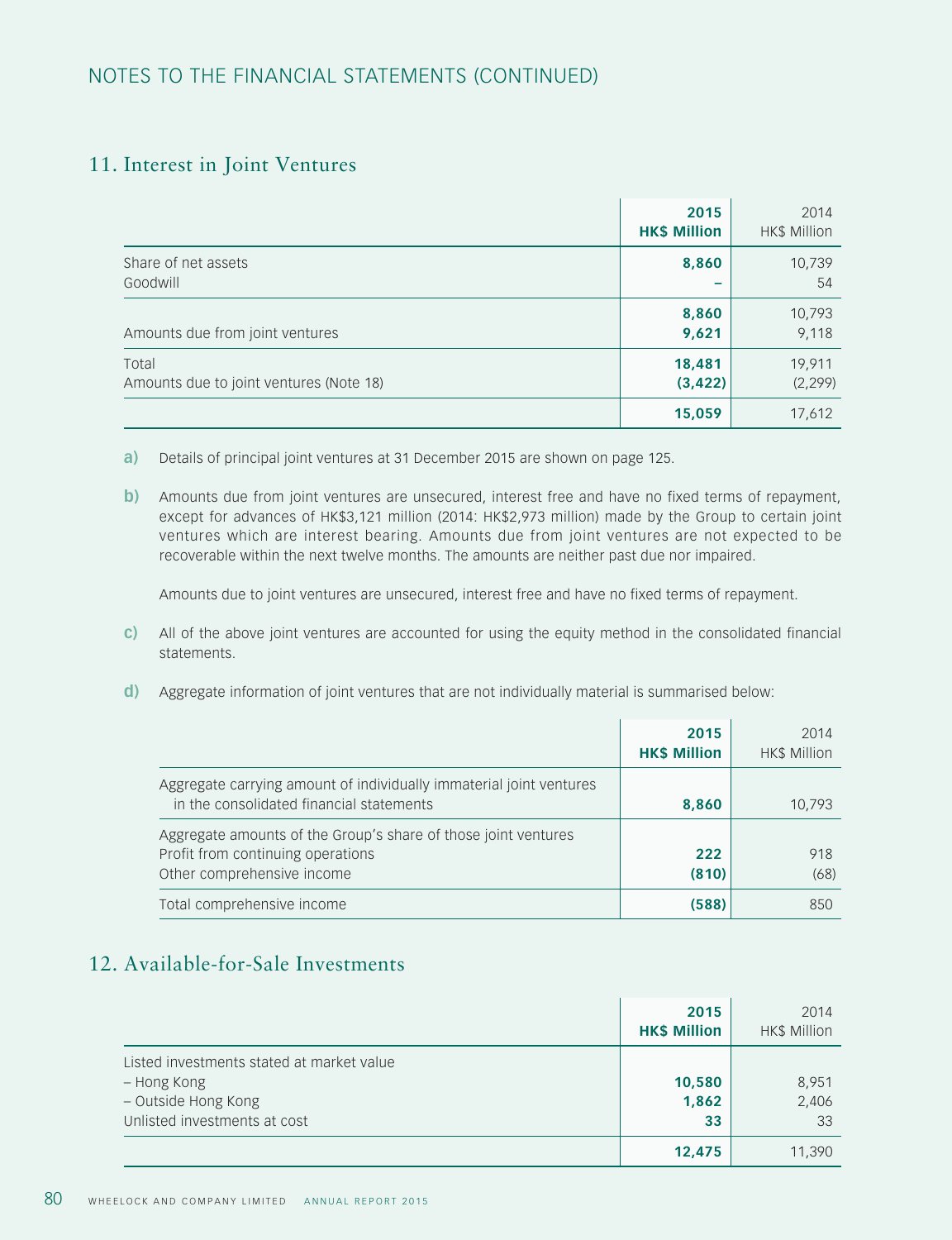# 13. Goodwill and Other Intangible Assets

|                                                                                                |                                 | <b>Other</b><br>intangible    |                                     |
|------------------------------------------------------------------------------------------------|---------------------------------|-------------------------------|-------------------------------------|
|                                                                                                | Goodwill<br><b>HK\$ Million</b> | assets<br><b>HK\$ Million</b> | <b>Total</b><br><b>HK\$ Million</b> |
| Cost<br>At 1 January 2014<br>Additions                                                         | 297<br>8                        | 12                            | 309<br>8                            |
| At 31 December 2014 and 31 December 2015                                                       | 305                             | $12 \overline{ }$             | 317                                 |
| <b>Accumulated amortisation</b><br>At 1 January 2014, 31 December 2014<br>and 31 December 2015 |                                 | $12 \overline{ }$             | 12                                  |
| <b>Net carrying value</b><br>At 31 December 2015                                               | 305                             |                               | 305                                 |
| At 31 December 2014                                                                            | 305                             |                               | 305                                 |

Goodwill mainly relates to the Group's terminals business. As at 31 December 2015, an impairment test was performed by comparing the attributable carrying amount of the business with the recoverable amount. The recoverable amount of the terminals business is based on value in use. No impairment was recorded.

# 14. Properties for Sale

|                                                                        | 2015<br><b>HK\$ Million</b> | 2014<br>HK\$ Million |
|------------------------------------------------------------------------|-----------------------------|----------------------|
| Properties under development for sale<br>Completed properties for sale | 68,642<br>7,542             | 79,043<br>9,105      |
|                                                                        | 76,184                      | 88,148               |

**a)** At 31 December 2015, properties under development for sale of HK\$43,972 million (2014: HK\$55,319 million) are expected to be completed after more than one year.

- **b)** As at 31 December 2015, deposits of HK\$394 million (2014: HK\$506 million) paid for the acquisition for certain land sites/properties located in Mainland China were included in properties under development for sale.
- **c)** Properties under development for sale and completed properties for sale are stated at the lower of cost and net realisable value. The total carrying value of properties stated at net realisable value at 31 December 2015 was HK\$12,227 million (2014: HK\$11,782 million).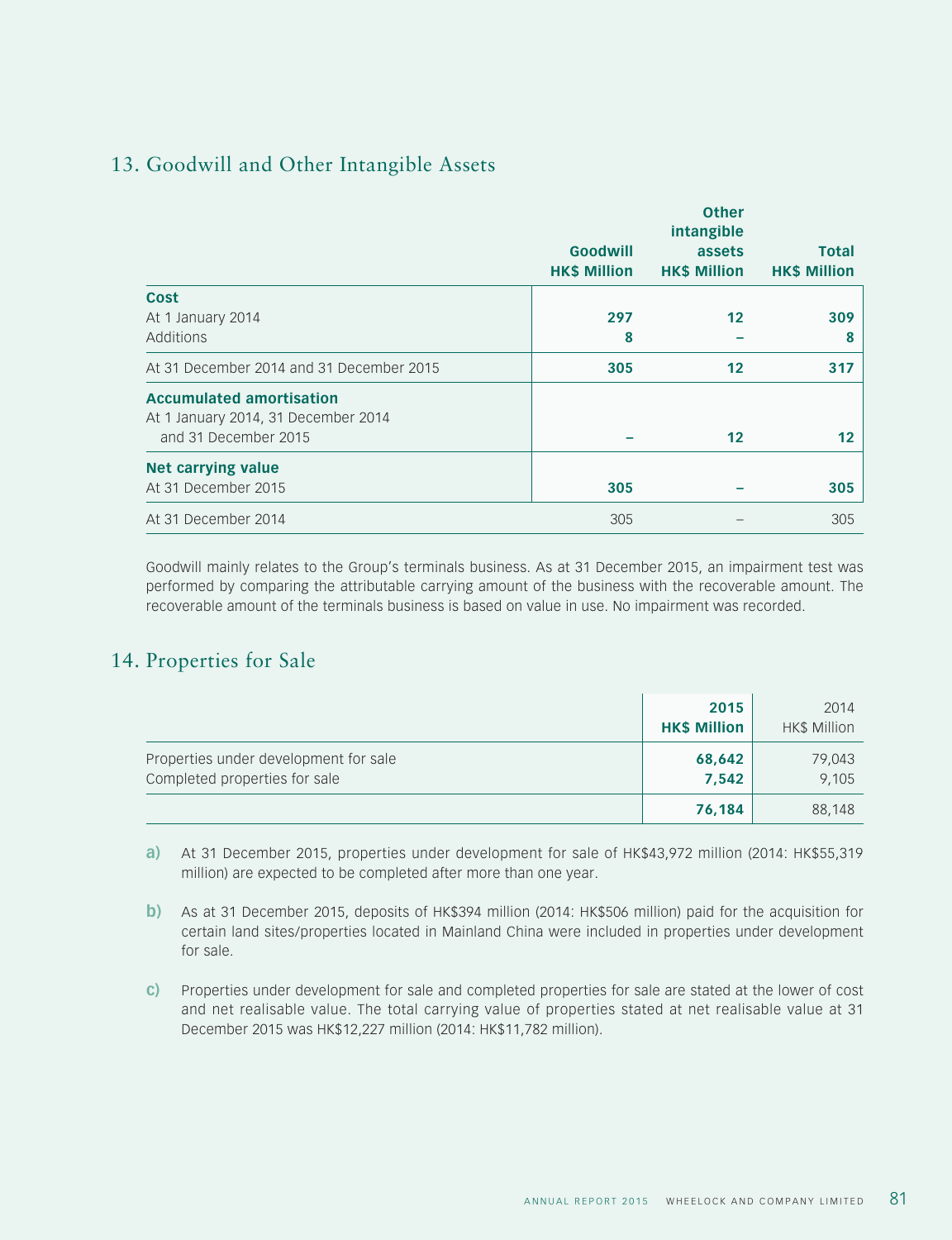**d)** At 31 December 2015, the carrying value of leasehold land (including land deposits) and freehold land included in properties under development for sale and completed properties for sale is summarised as follows:

|                                                                              | 2015<br><b>HK\$ Million</b> | 2014<br>HK\$ Million     |
|------------------------------------------------------------------------------|-----------------------------|--------------------------|
| Held in Hong Kong<br>Long term leases<br>Medium term leases                  | 1,588<br>22,404             | 1,580<br>26,171          |
|                                                                              | 23,992                      | 27,751                   |
| Held outside Hong Kong<br>Freehold<br>Long term leases<br>Medium term leases | 3,876<br>26,319<br>626      | 4,202<br>33,423<br>1,384 |
|                                                                              | 30,821                      | 39,009                   |
|                                                                              | 54,813                      | 66,760                   |

# 15. Trade and Other Receivables

#### **a) Ageing analysis**

Included in this item are trade receivables (net of allowance for bad and doubtful debts) with an ageing analysis based on invoice dates as at 31 December 2015, shown as follows:

|                                   | 2015<br><b>HK\$ Million</b> | 2014<br>HK\$ Million |
|-----------------------------------|-----------------------------|----------------------|
| Trade receivables                 |                             |                      |
| $0 - 30$ days                     | 750                         | 783                  |
| $31 - 60$ days                    | 171                         | 169                  |
| $61 - 90$ days                    | 77                          | 74                   |
| Over 90 days                      | 105                         | 81                   |
|                                   | 1,103                       | 1,107                |
| Accrued sales receivables         | 647                         | 16                   |
| Other receivables and prepayments | 5,404                       | 5,590                |
|                                   | 7,154                       | 6,713                |

Accrued sales receivables mainly represent consideration for property sales to be billed or received after the end of the reporting period. In accordance with the Group's accounting policy, upon receipt of the occupation permit or architect's completion certificate, the balance of the sales consideration to be billed is included as accrued sales receivables.

The Group has established credit policies for each of its core businesses. The general credit terms allowed range from 0 to 60 days, except for sale of properties, the proceeds from which are receivable pursuant to the terms of the agreements. All the receivables are expected to be recoverable within one year.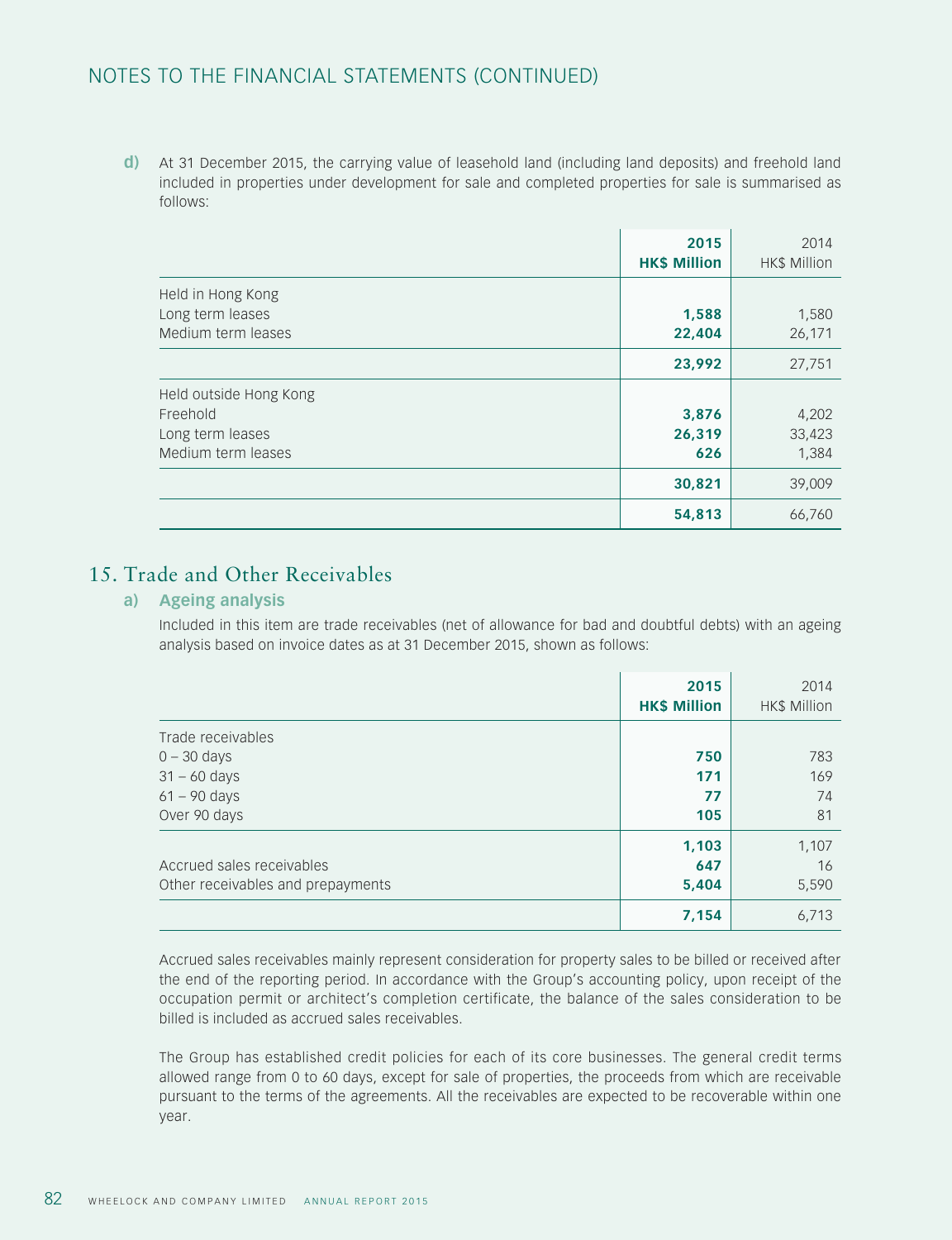#### **b) Impairment of trade receivables**

Impairment losses in respect of trade receivables are recorded using an allowance account unless the Group is satisfied that recovery of the amount is remote, in which case the impairment loss is written off against trade receivables directly.

The movement in the allowance account for the bad and doubtful debts during the year, including both specific and collective loss components, is as follows:

|                                                                                 | 2015<br><b>HK\$ Million</b> | 2014<br>HK\$ Million |
|---------------------------------------------------------------------------------|-----------------------------|----------------------|
| At 1 January<br>Impairment loss recognised<br>Uncollectible amounts written off | 91<br>10<br>(15)            | . Q1<br>18<br>(18)   |
| At 31 December                                                                  | 86                          | 91                   |

#### **c) Trade receivables that are not impaired**

As at 31 December 2015, 95% (2014: 93%) of the Group's trade receivables was not impaired, of which 88% (2014: 91%) was either not past due or less than two months past due.

Based on past experience of the Group, it is determined that no impairment allowance is necessary in respect of past due balances as there has not been a significant change in credit quality of the customers and the balances are still considered to be fully recoverable. The Group does not hold any collateral over these balances.

# 16. Derivative Financial Instruments

|                                       | 2015                |                          | 2014                |              |
|---------------------------------------|---------------------|--------------------------|---------------------|--------------|
|                                       | <b>Assets</b>       | <b>Liabilities</b>       | Assets              | Liabilities  |
|                                       | <b>HK\$ Million</b> | <b>HK\$ Million</b>      | <b>HK\$ Million</b> | HK\$ Million |
| At fair value through profit or loss  |                     |                          |                     |              |
| Fixed-to-floating interest rate swaps | 564                 | 49                       | 611                 | 287          |
| Floating-to-fixed interest rate swaps |                     | 447                      |                     | 354          |
| Cross currency interest rate swaps    | 539                 | 2.042                    | 583                 | 1,449        |
| Forward foreign exchange contracts    | 13                  | 184                      | 85                  | 442          |
| Other derivatives                     | 5                   | $\overline{\phantom{0}}$ | 49                  |              |
| Total                                 | 1,121               | 2,722                    | 1,328               | 2,532        |
| <b>Analysis</b>                       |                     |                          |                     |              |
| Non-current                           | 769                 | 2,102                    | 1,041               | 1,408        |
| Current                               | 352                 | 620                      | 287                 | 1,124        |
| Total                                 | 1,121               | 2,722                    | 1,328               | 2,532        |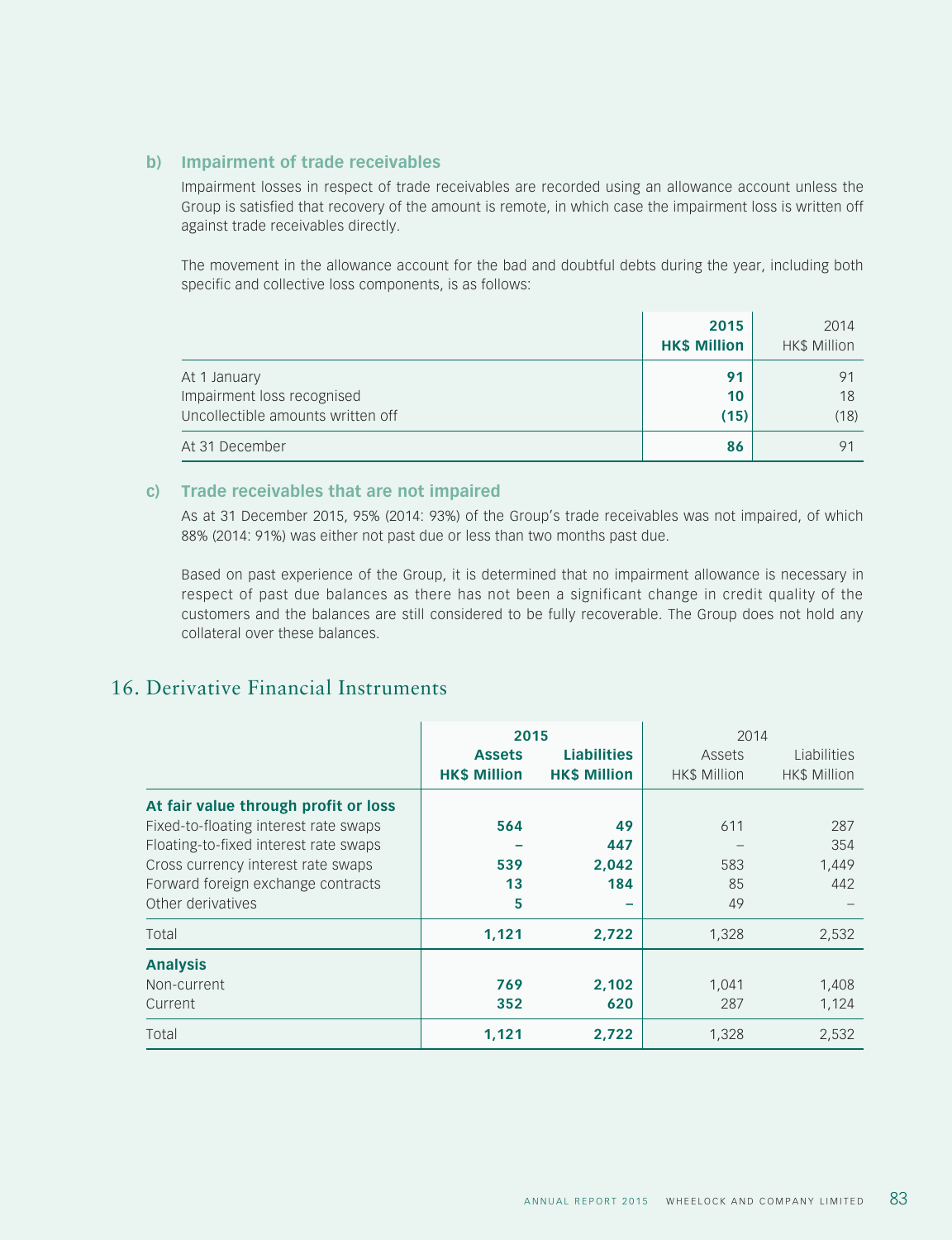An analysis of the remaining maturities at the end of the reporting period of the above derivative financial instruments is as follows:

|                                                                                                                   | 2015                                 |                                           | 2014                                 |                                    |
|-------------------------------------------------------------------------------------------------------------------|--------------------------------------|-------------------------------------------|--------------------------------------|------------------------------------|
|                                                                                                                   | <b>Assets</b><br><b>HK\$ Million</b> | <b>Liabilities</b><br><b>HK\$ Million</b> | <b>Assets</b><br><b>HK\$ Million</b> | Liabilities<br><b>HK\$ Million</b> |
| <b>Fixed-to-floating interest rate swaps</b><br>Expiring within 1 year<br>Expiring after more than 1 year but not | 6                                    |                                           |                                      |                                    |
| exceeding 5 years<br>Expiring after 5 years                                                                       | 305<br>253                           | 35<br>14                                  | 425<br>186                           | 278<br>9                           |
|                                                                                                                   | 564                                  | 49                                        | 611                                  | 287                                |
| <b>Floating-to-fixed interest rate swaps</b><br>Expiring after more than 1 year but not<br>exceeding 5 years      |                                      | 310                                       |                                      | 169                                |
| Expiring after 5 years                                                                                            |                                      | 137<br>447                                |                                      | 185<br>354                         |
| <b>Cross currency interest rate swaps</b><br>Expiring within 1 year<br>Expiring after more than 1 year but not    | 1                                    | 154                                       |                                      |                                    |
| exceeding 5 years<br>Expiring after 5 years                                                                       | 309<br>229                           | 780<br>1,108                              | 370<br>213                           | 542<br>907                         |
|                                                                                                                   | 539                                  | 2,042                                     | 583                                  | 1,449                              |
| <b>Forward foreign exchange contracts</b><br>Expiring within 1 year<br>Expiring after more than 1 year but not    | 11                                   | 51                                        | 85                                   | 404                                |
| exceeding 5 years<br>Expiring after 5 years                                                                       | $\overline{2}$                       | 118<br>15                                 |                                      | 38                                 |
|                                                                                                                   | 13                                   | 184                                       | 85                                   | 442                                |
| <b>Other derivatives</b><br>Expiring within 1 year<br>Expiring after more than 1 year but not                     | 5                                    |                                           |                                      |                                    |
| exceeding 5 years                                                                                                 |                                      |                                           | 49                                   |                                    |
|                                                                                                                   | 5                                    |                                           | 49                                   |                                    |
| Total                                                                                                             | 1,121                                | 2,722                                     | 1,328                                | 2,532                              |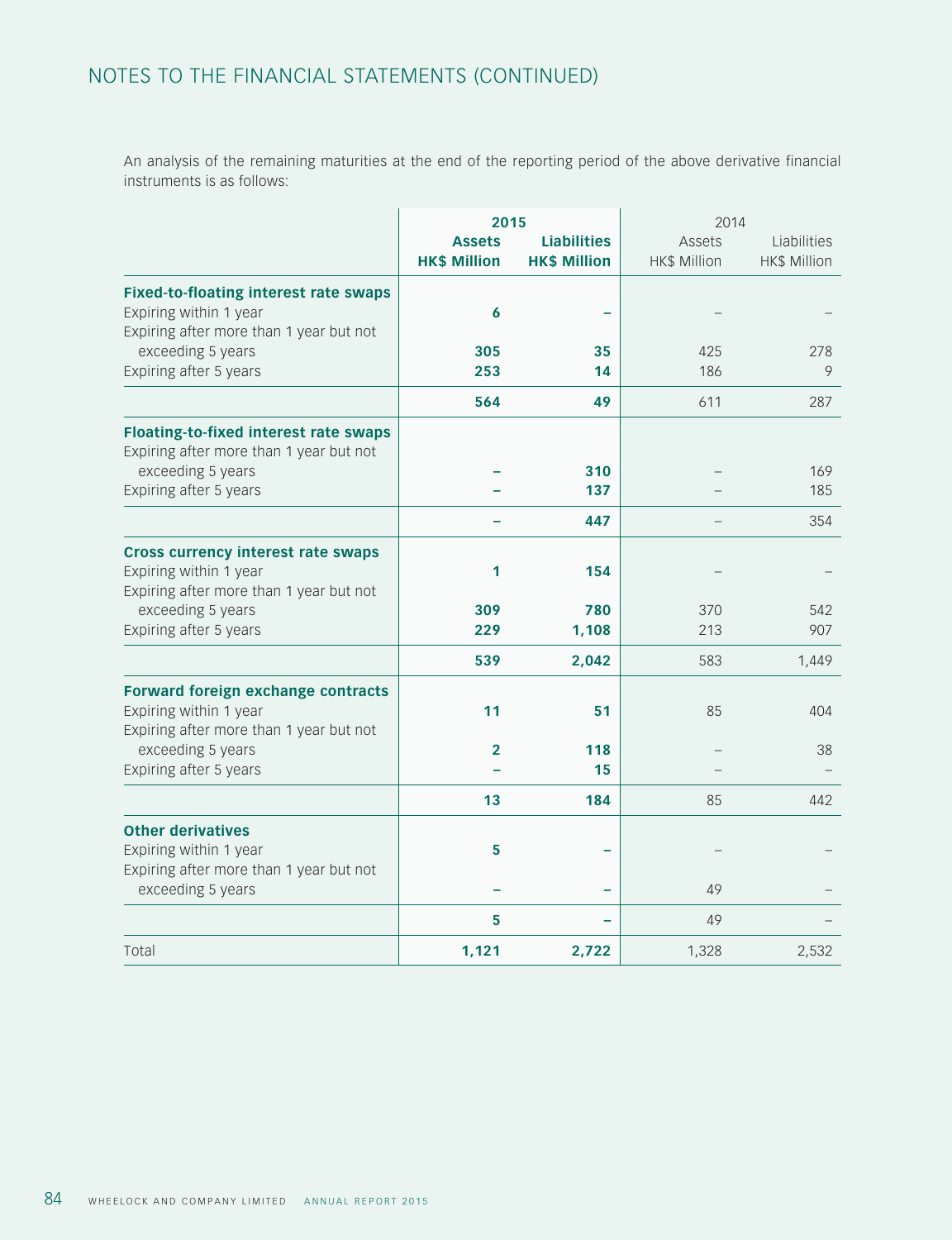**a)** The notional principal amounts of derivative financial instruments outstanding at the end of the reporting period are as follows:

|                                       | 2015<br><b>HK\$ Million</b> | 2014<br>HK\$ Million |
|---------------------------------------|-----------------------------|----------------------|
| Fixed-to-floating interest rate swaps | 37,816                      | 34,705               |
| Floating-to-fixed interest rate swaps | 8,230                       | 8,230                |
| Cross currency interest rate swaps    | 25,882                      | 25,508               |
| Forward foreign exchange contracts    | 71,796                      | 37,651               |

- **b)** Derivative financial assets represent the amounts the Group would receive whilst derivative financial liabilities represent the amounts the Group would pay if the positions are closed at the end of the reporting period. Derivative financial instruments do not qualify for hedge accounting and their corresponding changes in fair values have been recognised in the consolidated income statement.
- **c)** During the year, a loss of HK\$150 million (2014: HK\$198 million) in respect of forward foreign exchange contracts was recognised in the consolidated income statement.
- **d)** During the year, fair value loss on cross currency interest rate swaps and interest rate swaps in the amounts of HK\$420 million (2014: HK\$131 million) and HK\$27 million (2014: HK\$133 million) respectively have been included within finance costs in the consolidated income statement.
- **e)** The Group enters into derivative transactions under International Swaps and Derivatives Association ("ISDA") master agreements providing offsetting mechanisms under certain circumstances. At 31 December 2015, the Group has not offset any of the financial instruments as no parties have exercised their rights to offset the recognised amounts in the financial statements.

## 17. Bank Deposits and Cash

|                        | 2015<br><b>HK\$ Million</b> | 2014<br>HK\$ Million |
|------------------------|-----------------------------|----------------------|
| Bank deposits and cash | 27,266                      | 21,279               |

At 31 December 2015, bank deposits and cash included:

- **a)** HK\$22,911 million equivalent (2014: HK\$16,945 million equivalent) placed with banks in Mainland China the remittance of which is subject to relevant rules and regulations of foreign exchange control promulgated by the PRC government.
- **b)** RMB3,178 million equivalent to HK\$3,793 million (2014: RMB3,361 million equivalent to HK\$4,260 million) which is solely for certain designated property development projects in Mainland China, and Singapore dollar balances of HK\$650 million (2014: HK\$208 million) equivalent in respect of certain proceeds received from the pre-sale of properties in Singapore held under the "Project Account Rules-1997 Ed", withdrawals from which are designated for payments for expenditure incurred for the respective projects.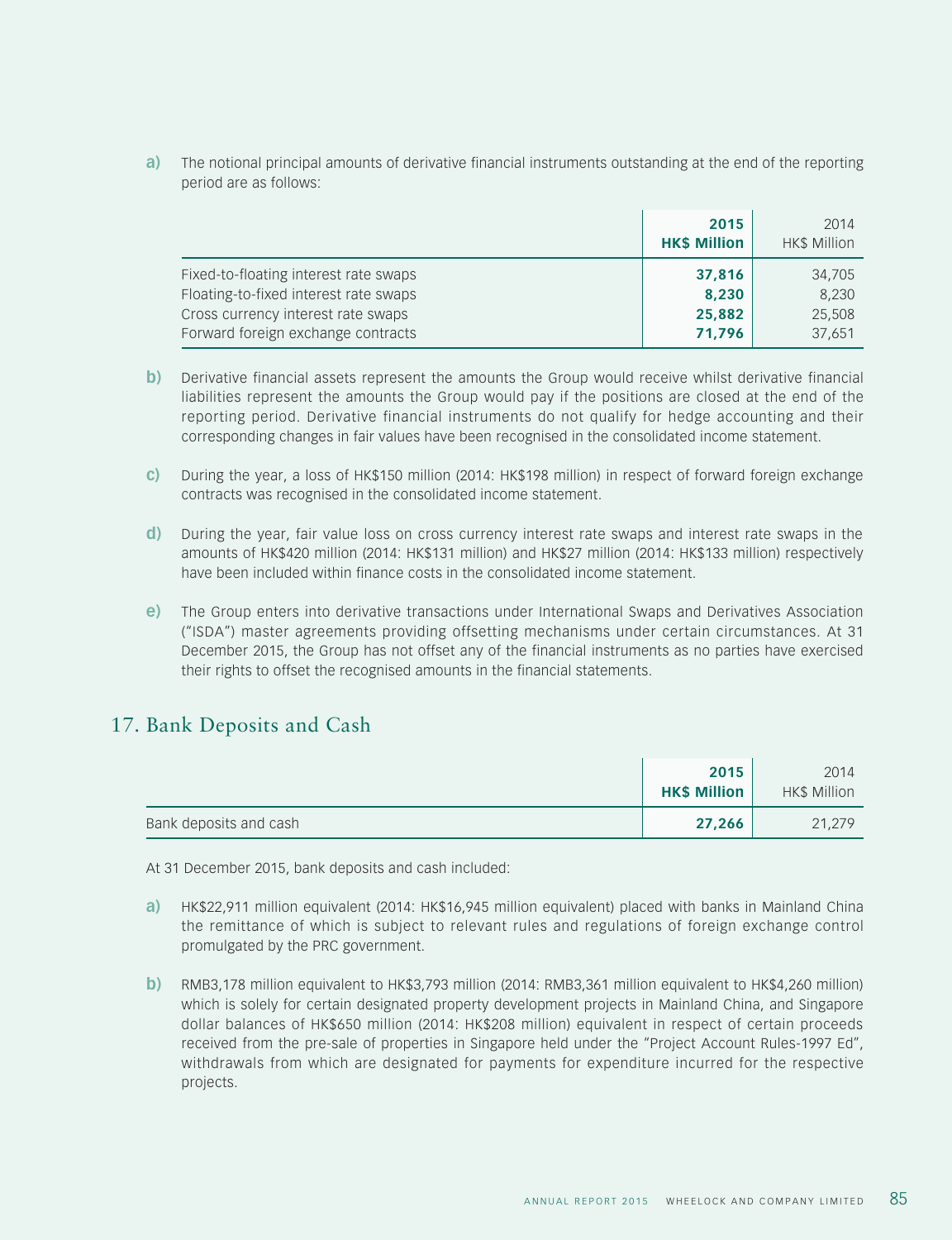The effective interest rate on bank deposits was 1.6% (2014: 2.6%) per annum.

Bank deposits and cash are denominated in the following currencies:

|                  | 2015<br><b>HK\$ Million</b> | 2014<br>HK\$ Million |
|------------------|-----------------------------|----------------------|
| <b>RMB</b>       | 22,772                      | 16,350               |
| <b>HKD</b>       | 728                         | 1,994                |
| <b>USD</b>       | 351                         | 642                  |
| SGD              | 3,403                       | 2,278                |
| Other currencies | 12                          | 15                   |
|                  | 27,266                      | 21,279               |

## 18. Trade and Other Payables

Included in this item are trade payables with an ageing analysis as at 31 December 2015, shown as follows:

|                                         | 2015<br><b>HK\$ Million</b> | 2014<br><b>HK\$ Million</b> |
|-----------------------------------------|-----------------------------|-----------------------------|
| Trade payables                          |                             |                             |
| $0 - 30$ days                           | 414                         | 425                         |
| $31 - 60$ days                          | 274                         | 244                         |
| $61 - 90$ days                          | 34                          | 48                          |
| Over 90 days                            | 130                         | 127                         |
|                                         | 852                         | 844                         |
| Rental and customer deposits            | 4,140                       | 3,721                       |
| Construction costs payable              | 9,979                       | 11,085                      |
| Amounts due to associates (Note 10)     | 3,052                       | 2,781                       |
| Amounts due to joint ventures (Note 11) | 3,422                       | 2,299                       |
| Other payables                          | 5,048                       | 5,501                       |
|                                         | 26,493                      | 26,231                      |

The amount of trade and other payables that is expected to be settled after more than one year is HK\$3,922 million (2014: HK\$3,582 million), which is mainly for rental and customer deposits. The Group considers the effect of discounting these items would be immaterial. All of the other trade and other payables are expected to be settled or recognised as income within one year or are payable on demand.

## 19. Deposits from Sale of Properties

Deposits from sale of properties in the amount of HK\$5,558 million (2014: HK\$1,790 million) are expected to be recognised as income in the consolidated income statement after more than one year.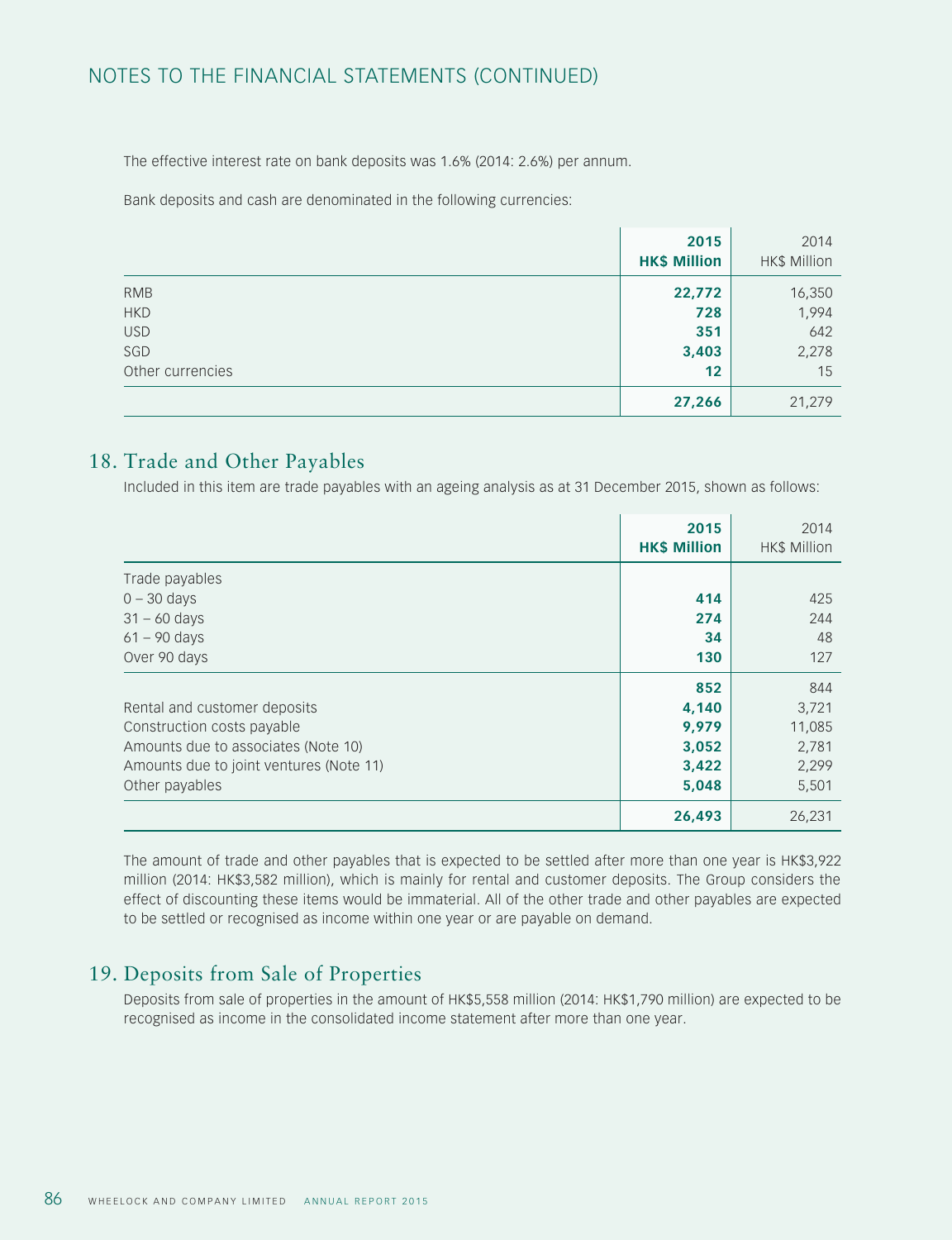# 20. Bank Loans and Other Borrowings

|                                                                                                                                                                                      | 2015<br><b>HK\$ Million</b>          | 2014<br><b>HK\$ Million</b>           |
|--------------------------------------------------------------------------------------------------------------------------------------------------------------------------------------|--------------------------------------|---------------------------------------|
| <b>Bonds and notes (Unsecured)</b><br>Due within 1 year<br>Due after 1 year but within 2 years<br>Due after 2 years but within 5 years<br>Due after 5 years                          | 2,803<br>20,316<br>15,411<br>10,833  | 2,899<br>34,003<br>11,888             |
|                                                                                                                                                                                      | 49,363                               | 48,790                                |
| <b>Bank loans (Secured)</b><br>Due within 1 year<br>Due after 1 year but within 2 years<br>Due after 2 years but within 5 years                                                      | 3,200<br>1,975<br>9,939              | 4,557<br>3,822<br>10,787              |
|                                                                                                                                                                                      | 15,114                               | 19,166                                |
| <b>Bank loans (Unsecured)</b><br>Due within 1 year<br>Due after 1 year but within 2 years<br>Due after 2 years but within 5 years<br>Due after 5 years                               | 4,509<br>2,500<br>34,707             | 6,187<br>14,177<br>28,552<br>1,006    |
|                                                                                                                                                                                      | 41,716                               | 49,922                                |
| Total bank loans and other borrowings                                                                                                                                                | 106,193                              | 117,878                               |
| Analysis of maturities of the above borrowings:<br><b>Non-current borrowings</b><br>Due after 1 year but within 2 years<br>Due after 2 years but within 5 years<br>Due after 5 years | 24,791<br>60,057<br>10,833<br>95,681 | 20,898<br>73,342<br>12,894<br>107,134 |
| <b>Current borrowings</b><br>Due within 1 year                                                                                                                                       | 10,512                               | 10,744                                |
| Total bank loans and other borrowings                                                                                                                                                | 106,193                              | 117,878                               |

**a)** The Group's borrowings are considered by the management to be denominated in the following currencies (after the effects of cross currency interest rate swaps and forward foreign exchange contracts as detailed in note 23b):

|            | 2015<br><b>HK\$ Million</b> | 2014<br>HK\$ Million |
|------------|-----------------------------|----------------------|
| <b>HKD</b> | 101,242                     | 42,761               |
| SGD        | 2,631                       | 2,820                |
| <b>RMB</b> | 2,320                       | 3,501                |
| <b>USD</b> | $\overline{\phantom{a}}$    | 64,574               |
| <b>JPY</b> | $\overline{\phantom{a}}$    | 4,222                |
|            | 106,193                     | 117,878              |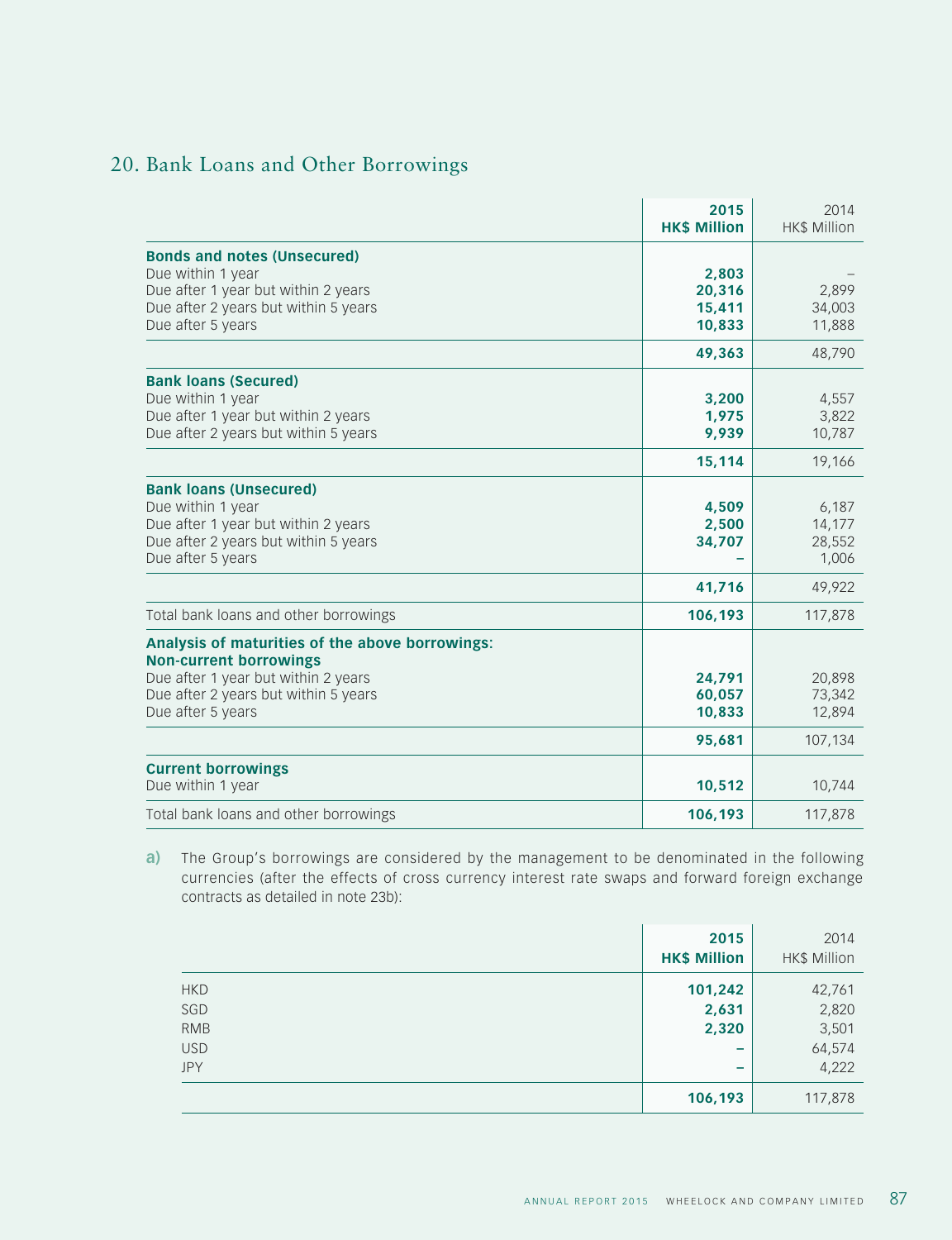**b**) The interest rate profile of the Group's borrowings (after the effects of interest rate swaps and cross currency interest rate swaps as detailed in notes 23a and 23b respectively) are as follows:

|                                                               | 2015<br><b>Effective</b><br>interest rate<br>$\%$ | <b>HK\$ Million</b> | 2014<br>Effective<br>interest rate<br>$\%$ | HK\$ Million     |
|---------------------------------------------------------------|---------------------------------------------------|---------------------|--------------------------------------------|------------------|
| <b>Fixed rate borrowings</b><br>Bonds and notes<br>Bank loans | 3.0<br>2.6                                        | 3,887<br>8,230      | 3.0<br>2.6                                 | 3,909<br>8,230   |
| <b>Floating rate borrowings</b>                               |                                                   | 12,117              |                                            | 12,139           |
| Bonds and notes<br>Bank loans                                 | 3.0<br>1.9                                        | 45,476<br>48,600    | 3.0<br>2.0                                 | 44,881<br>60,858 |
|                                                               |                                                   | 94,076              |                                            | 105,739          |
| Total borrowings                                              |                                                   | 106,193             |                                            | 117,878          |

- **c)** All the interest bearing borrowings are carried at amortised cost except for loans in an amount of HK\$33,189 million (2014: HK\$31,227 million) which are carried at their fair values. None of the noncurrent interest bearing borrowings are expected to be settled within one year.
- **d)** Included in the Group's total loans are bank loans and other borrowings of HK\$70,707 million and HK\$2,823 million (2014: HK\$77,984 million and HK\$3,872 million) borrowed by Wharf and WPSL respectively. The loans are without recourse to the Company and its other subsidiaries.
- **e)** At 31 December 2015, certain banking facilities of the Group were secured by mortgages over certain properties under development, investment properties and property, plant and equipment with an aggregate carrying value of HK\$51,817 million (2014: HK\$65,320 million).
- **f)** Certain of the above borrowings are attached with financial covenants which require that at any time, the consolidated tangible net worth is not less than and the ratio of borrowings to consolidated tangible net worth is not more than certain required levels of the relevant groups. During the year under review, all these covenants have been complied with by the Group.

## 21. Equity Settled Share-Based Transactions

#### **a) Company**

The Company has a share option scheme which was adopted in June 2011 whereby the Directors of the Company are authorised, at their discretion, to invite eligible participants to take up options at a consideration of HK\$10 to subscribe for shares of the Company ("Shares"). The exercise price of the options must be not less than whichever is the highest of (i) the indicative price per share for subscription of Shares under the option as specified in the written offer containing the offer of the grant of the option to an eligible participants; (ii) the closing price of the Shares as stated in The Stock Exchange of Hong Kong Limited (the "Stock Exchange")'s daily quotations sheet on the date of grant; (iii) the average closing price of the Shares as stated in the Stock Exchange's daily quotations sheets for the five business days immediately preceding the date of grant; and (iv) the nominal value of a Share (not applicable since the abolition of par value upon implementation of the Companies Ordinance (Cap. 622) on 3 March 2014). The granted options are divided into five tranches, of which the first tranche vests immediately after the date of grant and the remaining four tranches vest between one year and four years after the date of grant.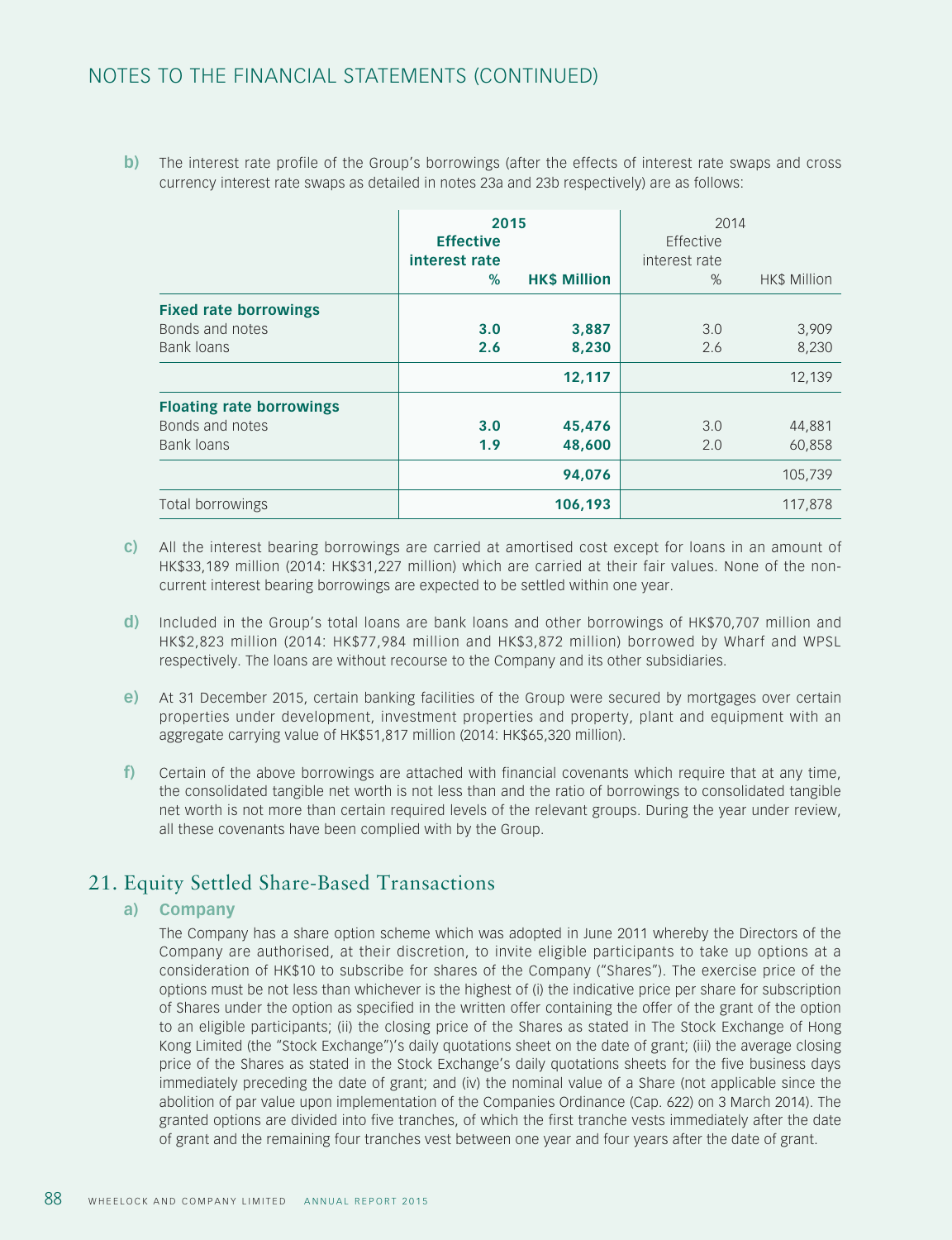(i) The terms and conditions of the grants are as follows:

|                                                                   | Number of<br>options | <b>Contractual</b><br>life of options |
|-------------------------------------------------------------------|----------------------|---------------------------------------|
| Options granted to Directors of the Company:<br>– on 14 June 2013 | 12,500,000           | 5 years after<br>the date of grant    |

(ii) Fair value of share options and assumptions

The fair value of services received in return for share options granted is measured by reference to the fair value of share options granted date using the Binomial Model, taking into account the terms and conditions upon which the options were granted. During the year ended 31 December 2015, no new share options were granted.

(iii) No share options were exercised, cancelled or lapsed throughout the years ended 31 December 2015 and 2014.

The options outstanding at 31 December 2015 had an exercise price of HK\$39.98 and a weighted average remaining contractual life of 2.5 years.

(iv) In respect of share options granted to the Directors of the Company, the related charge recognised in the consolidated income statement for the years ended 31 December 2015 and 2014, estimated in accordance with the Group's accounting policy in note (y)(i) was as follows:

|                                        | 2015<br><b>HK\$'000</b> | 2014<br>HK\$'000 |
|----------------------------------------|-------------------------|------------------|
| Douglas C K Woo                        | 5,303                   | 9,087            |
| Stewart C K Leung                      | 5,303                   | 9,087            |
| Paul Y C Tsui                          | 2,652                   | 4,544            |
| Ricky K Y Wong                         | 5,303                   | 9,087            |
| Peter K C Woo (retired on 19 May 2015) | 1,346                   | 6,058            |
|                                        | 19,907                  | 37,863           |

#### **b) Wharf**

Wharf has a share option scheme which was adopted in June 2011 whereby the directors of Wharf are authorised, at their discretion, to invite eligible participants to take up options at a consideration of HK\$10 to subscribe for shares of Wharf ("Wharf shares"). The exercise price of the options must be not less than whichever is the highest of (i) the indicative price per share for subscription of Wharf shares under the option as specified in the written offer containing the offer of the grant of the option to an eligible participants; (ii) the closing price of the Wharf shares as stated in the Stock Exchange's daily quotations sheet on the date of grant; (iii) the average closing price of the Wharf shares as stated in the Stock Exchange's daily quotations sheets for the five business days immediately preceding the date of grant; and (iv) the nominal value of a Wharf share (not applicable since the abolition of par value upon implementation of the Companies Ordinance (Cap. 622) on 3 March 2014). The granted options are divided into five tranches, of which the first tranche vests immediately after the date of grant and the remaining four tranches vest between one year and four years after the date of grant.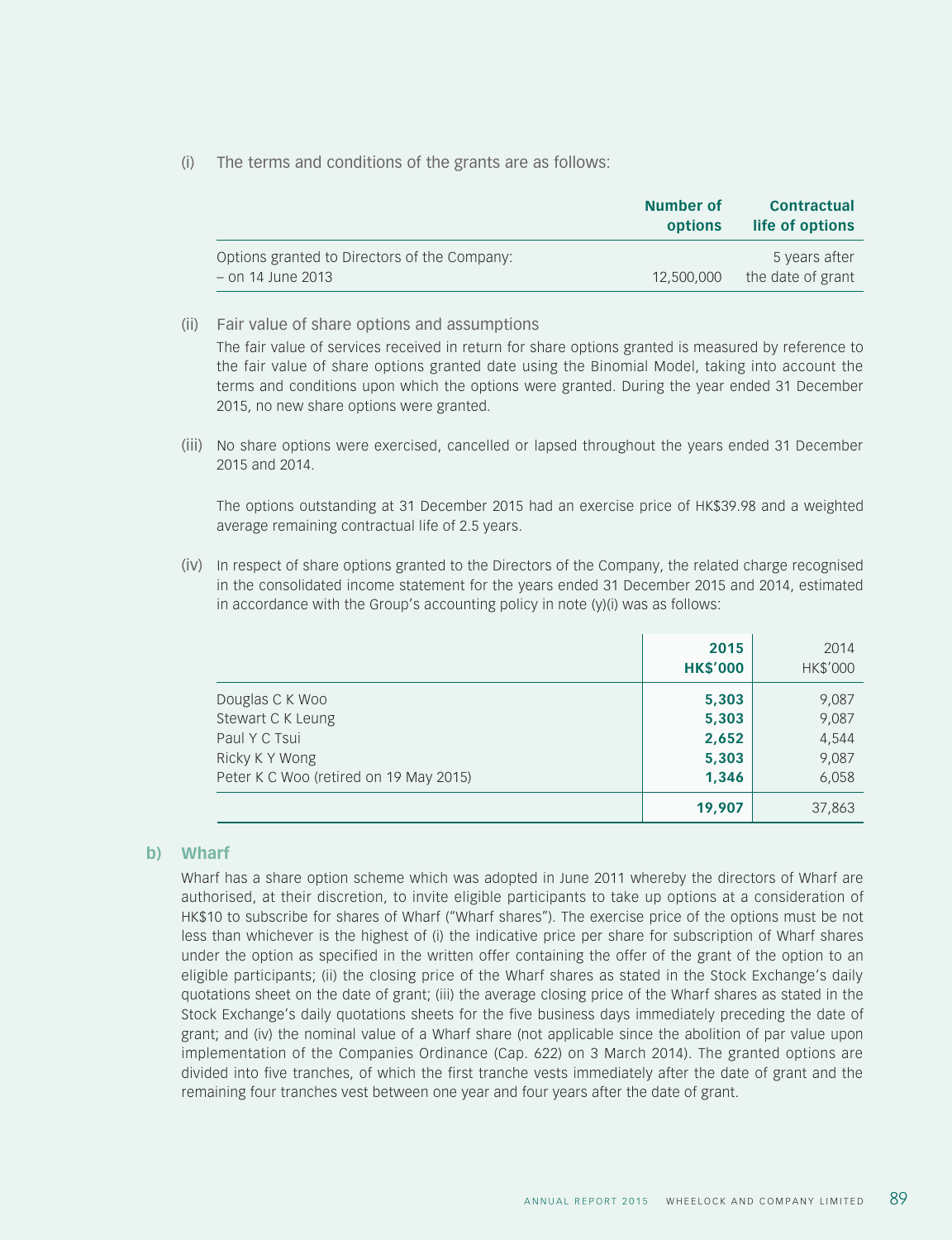## NOTES TO THE FINANCIAL STATEMENTS (CONTINUED)

(i) The terms and conditions of the grants are as follows:

|                                        | <b>Number of</b><br><b>Wharf options</b> | <b>Contractual</b><br>life of options |
|----------------------------------------|------------------------------------------|---------------------------------------|
| Options granted to directors of Wharf: |                                          |                                       |
| $-$ on 4 July 2011                     | 9,000,000                                | 5 years after                         |
| $-$ on 5 June 2013                     | 11,750,000                               | the date of grant                     |
| Options granted to employees of Wharf: |                                          |                                       |
| $-$ on 4 July 2011                     | 3,100,000                                | 5 years after                         |
| $-$ on 5 June 2013                     | 1,500,000                                | the date of grant                     |
| Total share options granted            | 25,350,000                               |                                       |

(ii) Fair value of share options and assumptions

The fair value of services received in return for share options granted is measured by reference to the fair value of share options granted date using the Black-Scholes Option-pricing Model and Binomial Model, taking into account the terms and conditions upon which the options were granted. During the year ended 31 December 2015, no new share options were granted.

(iii) Movements of the share options and the weighted average exercise prices of share options are as follows:

|                                        |                                         |                                  |                         | 2015<br>Number of share options |                                        |                              |                           |                                       |                                         |  |  |
|----------------------------------------|-----------------------------------------|----------------------------------|-------------------------|---------------------------------|----------------------------------------|------------------------------|---------------------------|---------------------------------------|-----------------------------------------|--|--|
| Date of grant                          | <b>Exercise</b><br>price<br><b>HK\$</b> | <b>Exercise period</b>           | At<br>1 January<br>2015 | Granted<br>during the<br>year   | <b>Exercised</b><br>during the<br>year | Lapsed<br>during the<br>vear | At<br>31 December<br>2015 | Exercisable at<br>31 December<br>2015 | <b>Remaining</b><br>contractual<br>life |  |  |
| 4 July 2011                            |                                         | 55.15 5 July 2011 to 4 July 2016 | 10,820,000              | ۰                               | (900,000)                              | (300,000)                    | 9,620,000                 | 9,620,000                             | 0.5 year                                |  |  |
| 5 June 2013                            | 70.20                                   | 6 June 2013 to 5 June 2018       | 12,500,000              |                                 | ۰                                      | (2,000,000)                  | 10,500,000                | 6,300,000                             | 2.5 years                               |  |  |
|                                        |                                         |                                  | 23,320,000              | ۰                               | (900,000)                              | (2,300,000)                  | 20,120,000                | 15,920,000                            |                                         |  |  |
| Weighted average exercise price (HK\$) |                                         |                                  | 63.22                   | ۰                               | 55.15                                  | 68.24                        | 63.00                     | 61.11                                 |                                         |  |  |

|                                        |                                  |                            |                         | 2014<br>Number of share options |                                 |                              |                           |                                       |                                  |  |  |
|----------------------------------------|----------------------------------|----------------------------|-------------------------|---------------------------------|---------------------------------|------------------------------|---------------------------|---------------------------------------|----------------------------------|--|--|
| Date of grant                          | Exercise<br>price<br><b>HK\$</b> | Exercise period            | At<br>1 January<br>2014 | Granted<br>during the<br>year   | Exercised<br>during<br>the year | Lapsed<br>during<br>the year | At<br>31 December<br>2014 | Exercisable at<br>31 December<br>2014 | Remaining<br>contractual<br>life |  |  |
| 4 July 2011                            | 55.15                            | 5 July 2011 to 4 July 2016 | 11.220.000              |                                 |                                 | (400,000)                    | 10,820,000                | 8,500,000                             | 1.5 years                        |  |  |
| 5 June 2013                            | 70.20                            | 6 June 2013 to 5 June 2018 | 13,250,000              |                                 |                                 | (750,000)                    | 12,500,000                | 5,000,000                             | 3.5 years                        |  |  |
|                                        |                                  |                            | 24,470,000              |                                 | $-$                             | (1, 150, 000)                | 23,320,000                | 13,500,000                            |                                  |  |  |
| Weighted average exercise price (HK\$) |                                  |                            | 63.30                   |                                 |                                 | 64.97                        | 63.22                     | 60.72                                 |                                  |  |  |

The weighted average share price at the date of exercise for share options exercised during the year was HK\$59.12 (2014: HK\$Nil).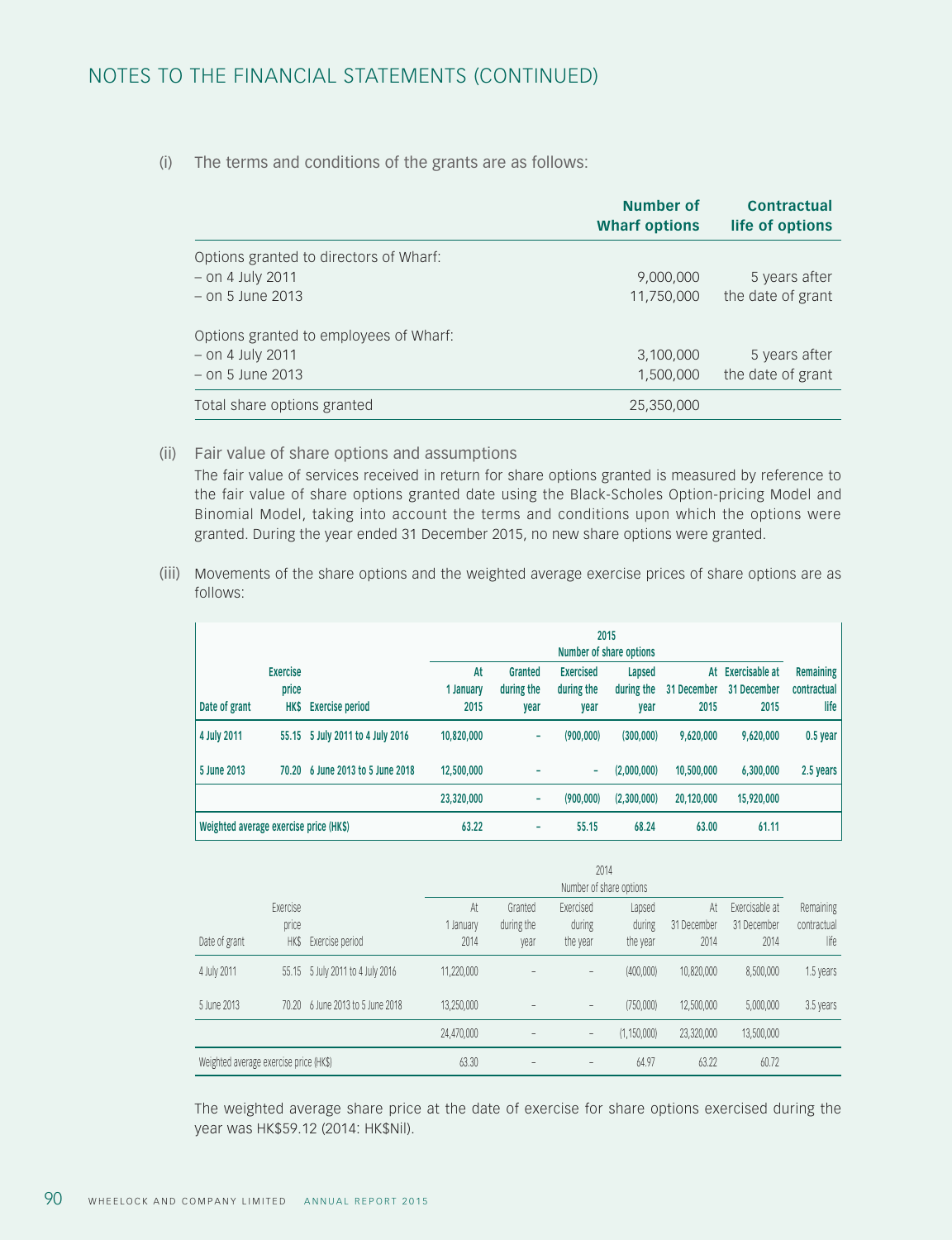(iv) In respect of Wharf's share options granted to its directors and employees, who are also Directors of the Company, the related charge recognised in the consolidated income statement for the years ended 31 December 2015 and 2014, estimated in accordance with the Group's accounting policy in note (y)(i) was as follows:

|                                        | 2015<br><b>HK\$'000</b> | 2014<br>HK\$'000 |
|----------------------------------------|-------------------------|------------------|
| Douglas C K Woo                        | 548                     | 1,225            |
| Stephen T H Ng                         | 7,235                   | 12,890           |
| Paul Y C Tsui                          | 4,131                   | 7,593            |
| Ricky K Y Wong                         | 548                     | 1,225            |
| Peter K C Woo (retired on 15 May 2015) | 2,656                   | 12,890           |
|                                        | 15,118                  | 35,823           |

## 22. Deferred Taxation

**a)** Net deferred tax (assets)/liabilities recognised in the consolidated statement of financial position:

|                                                 | 2015<br><b>HK\$ Million</b> | 2014<br>HK\$ Million |
|-------------------------------------------------|-----------------------------|----------------------|
| Deferred tax liabilities<br>Deferred tax assets | 10,836<br>(732)             | 10,529<br>(673)      |
| Net deferred tax liabilities                    | 10,104                      | 9,856                |

The components of deferred tax (assets)/liabilities and the movements during the year are as follows:

|                                                                                  | <b>Depreciation</b><br>allowances<br>in excess of<br>the related<br>depreciation<br><b>HK\$ Million</b> | <b>Surplus on</b><br>investment<br>properties<br><b>HK\$ Million</b> | <b>Others</b><br><b>HK\$ Million</b> | <b>Future</b><br>benefit of<br>tax losses<br><b>HK\$ Million</b> | <b>Total</b><br><b>HK\$ Million</b> |
|----------------------------------------------------------------------------------|---------------------------------------------------------------------------------------------------------|----------------------------------------------------------------------|--------------------------------------|------------------------------------------------------------------|-------------------------------------|
| At 1 January 2014<br>Charged/(credited) to the consolidated                      | 2,731                                                                                                   | 6,976                                                                | (109)                                | (602)                                                            | 8,996                               |
| income statement                                                                 | 277                                                                                                     | 543                                                                  | (14)                                 | 78                                                               | 884                                 |
| Exchange differences                                                             | (2)                                                                                                     | (21)                                                                 | (1)                                  |                                                                  | (24)                                |
| At 31 December 2014 and 1 January 2015<br>Charged/(credited) to the consolidated | 3.006                                                                                                   | 7,498                                                                | (124)                                | (524)                                                            | 9,856                               |
| income statement                                                                 | 260                                                                                                     | 488                                                                  | (4)                                  | (7)                                                              | 737                                 |
| Exchange differences                                                             | (45)                                                                                                    | (456)                                                                | 11                                   | 1                                                                | (489)                               |
| At 31 December 2015                                                              | 3,221                                                                                                   | 7,530                                                                | (117)                                | (530)                                                            | 10,104                              |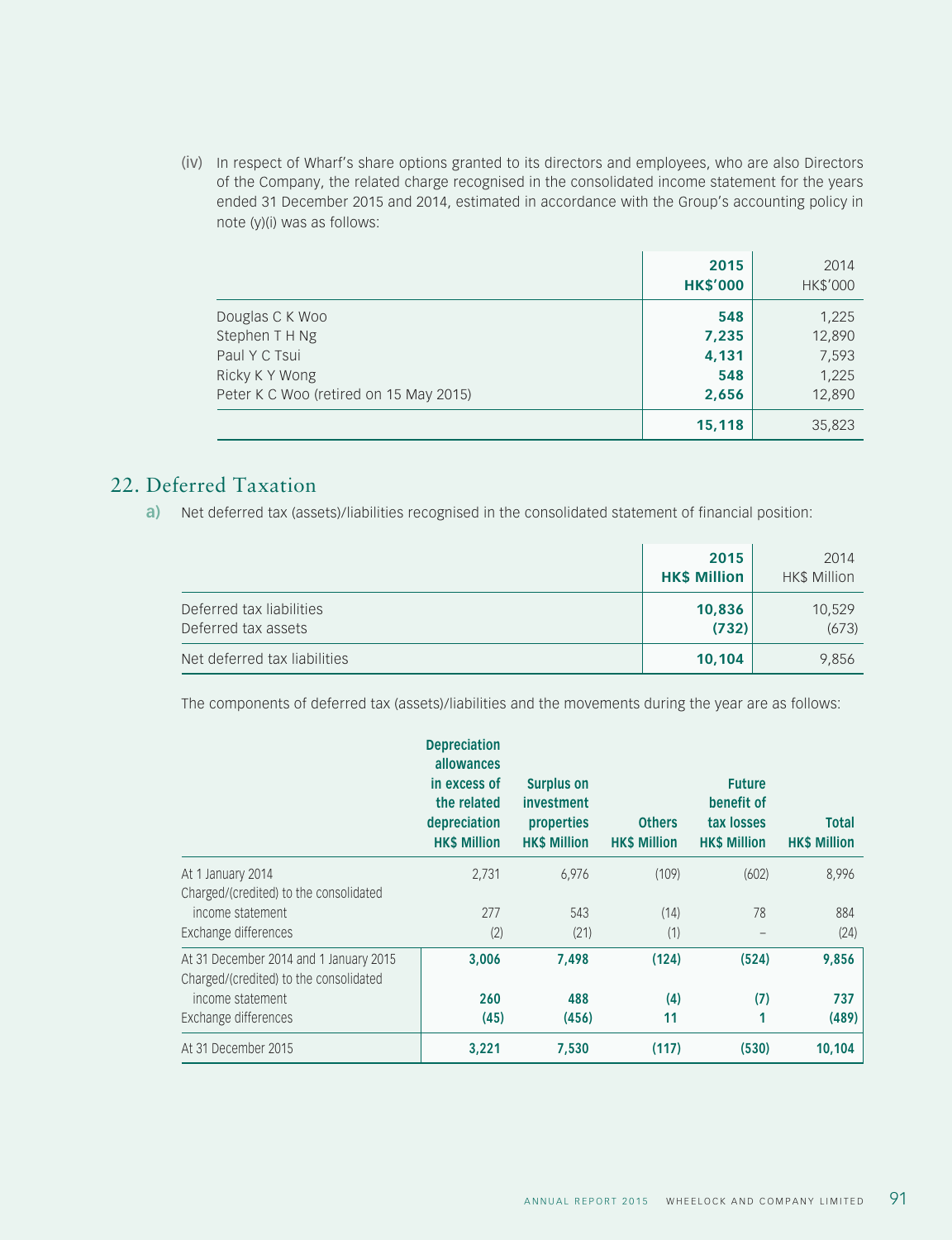## **b) Deferred tax assets not recognised**

Deferred tax assets have not been recognised in respect of the following items:

|                                                                     | 2015<br><b>Deductible</b><br>temporary<br>differences/<br>tax losses<br><b>HK\$ Million</b> | <b>Deferred</b><br>tax assets<br><b>HK\$ Million</b> | 2014<br>Deductible<br>temporary<br>differences/<br>tax losses<br>HK\$ Million | Deferred<br>tax assets<br>HK\$ Million |
|---------------------------------------------------------------------|---------------------------------------------------------------------------------------------|------------------------------------------------------|-------------------------------------------------------------------------------|----------------------------------------|
| Deductible temporary differences                                    | 1.430                                                                                       | 278                                                  | 1,732                                                                         | 338                                    |
| Future benefits of tax losses<br>– Hong Kong<br>– Outside Hong Kong | 5,427<br>3,110                                                                              | 895<br>778                                           | 5,057<br>3,208                                                                | 835<br>802                             |
|                                                                     | 8,537                                                                                       | 1,673                                                | 8,265                                                                         | 1,637                                  |
|                                                                     | 9,967                                                                                       | 1,951                                                | 9,997                                                                         | 1,975                                  |

The Group has not recognised the deferred tax assets attributable to the future benefit of tax losses sustained in the operations of certain subsidiaries as the availability of future taxable profits against which the assets can be utilised is uncertain at 31 December 2015. The tax losses arising from Hong Kong and Singapore operations do not expire under current tax legislation. The tax losses arising from operations in Mainland China can be carried forward to offset against taxable profits of subsequent years for up to five years from the year in which they arose.

## 23. Financial Risk Management and Fair Values

The Group is exposed to financial risks related to interest rate, foreign currency, equity price, liquidity and credit in the normal course of business. To manage some of these risks, the Group Finance Committee develops, maintains and monitors the Group's financial management policies designed to facilitate cost efficient funding to the Group and to mitigate the impact of fluctuations in interest rates and exchange rates. The financial management policies are implemented by the Group's Treasury department, which operates as a centralised service unit in close co-operation with the Group's operating units for managing the day-to-day treasury functions and financial risks and for providing cost efficient funding to the Group.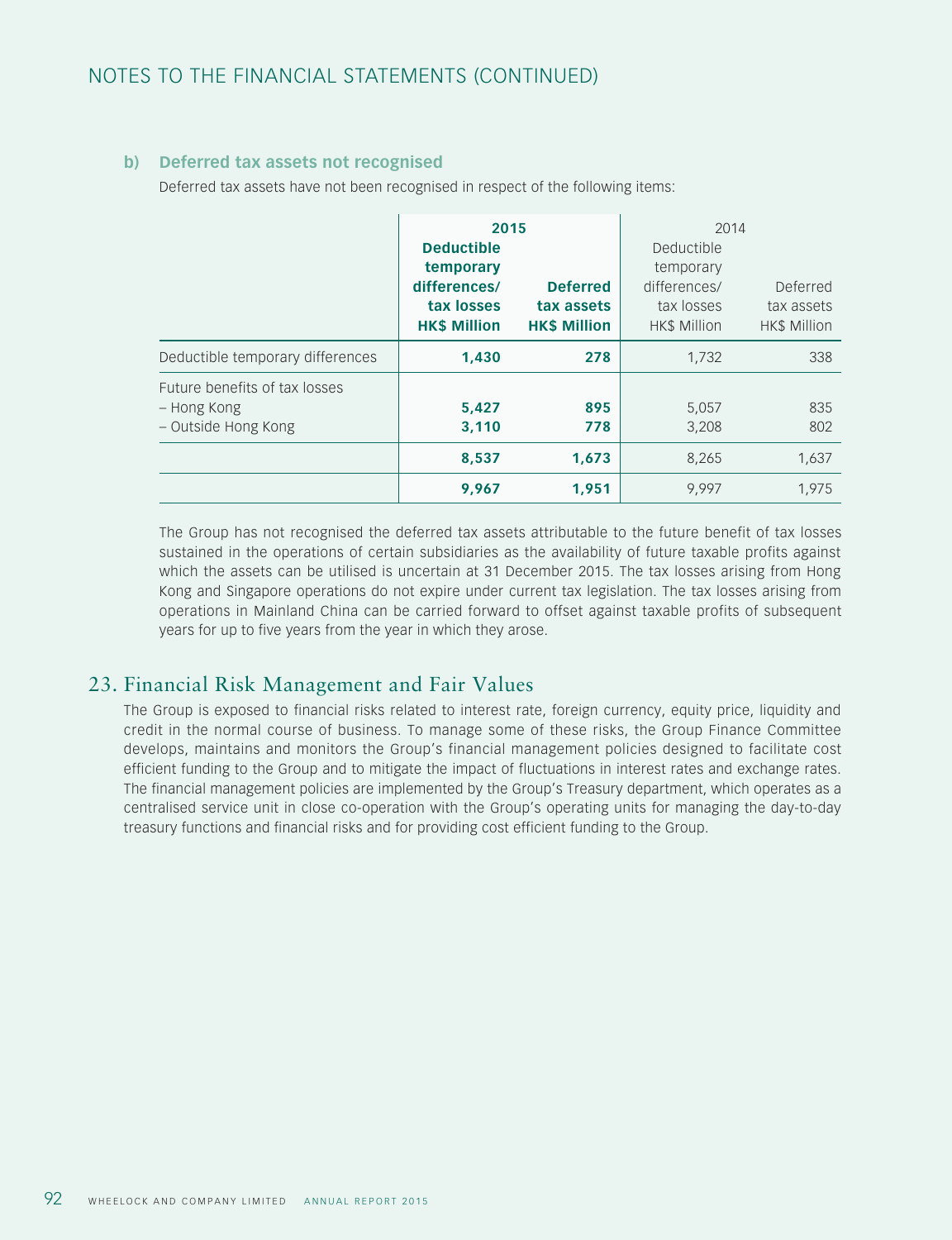The Group uses derivatives, principally forward foreign exchange contracts and interest rate and cross currency interest rate swaps, as deemed appropriate, for financing and hedging transactions and for managing risks associated with the Group's assets and liabilities. It is the Group's policy not to enter into derivative transactions and invest in financial products with significant underlying leverage which are commercially speculative.

#### **a) Interest rate risk**

The Group's main exposure to interest rate risk relates principally to the Group's borrowings. Borrowings at variable rates expose the Group to cash flow interest rate risk whilst borrowings at fixed rates expose the Group to fair value interest rate risk. The Group manages its interest rate risk exposure in accordance with defined policies and reviews this exposure with a focus on reducing the Group's overall cost of funding as well as maintaining the floating/fixed rate mix appropriate to its current business portfolio.

In line with the Group's prevailing strategy, the Group has entered into a number of interest rate swaps ("IRS") and cross currency interest rate swaps ("CCS") which have the economic effect of converting certain fixed rate interest bearing notes with notional amounts totalling HK\$30,639 million (2014: HK\$29,354 million) into floating rate borrowings. For each of the IRS and CCS entered into by the Group, the tenor and timing of the IRS and CCS cash flows matches those of the notes.

To ensure the certainty of a proportion of funding costs in the forthcoming years, the Group has entered into various floating-to-fixed IRS with notional amounts totalling HK\$8,230 million with maturities of 10 to 15 years together with another HK\$8,230 million fixed-to-floating IRS with a maturity of 2 years. Effectively, this arrangement has locked in fixed interest rates ranging from 2.1% to 3.6% per annum for a certain portion of the Group's floating rate loan portfolio for a period of 8 to 13 years from 2011 to 2012 onwards.

As at 31 December 2015, after taking into account of IRS and CCS, approximately 89% (2014: 90%) of the Group's borrowings was at floating rates and the remaining 11% (2014: 10%) was at fixed rates (see note 20b).

Based on the sensitivity analysis performed as at 31 December 2015, it was estimated that a general increase/decrease of 1% (2014: 1%) in interest rates, with all other variables held constant, would have decreased/increased the post-tax profit and total equity of the Group by approximately HK\$491 million (2014: HK\$504 million). This takes into account the effect of interest bearing bank deposits.

The sensitivity analysis above indicates the instantaneous change in the Group's post-tax profit and total equity that would have arisen assuming that the change in interest rates had occurred at the end of reporting period and had been applied to remeasure those financial instruments held by the Group which expose the Group to fair value interest rate risk at the end of reporting period. In respect of the exposure to cash flow interest rate risk arising from floating rate non-derivative instruments held by the Group at the end of reporting period, the impact on the Group's post-tax profit and total equity is estimated as an annualised impact on interest expense or income of such a change in interest rates. The analysis has been performed at the same basis as for 2014.

#### **b) Foreign currency risk**

The Group owns assets and conducts its businesses primarily in Hong Kong and secondarily in Mainland China and Singapore, with its cash flows denominated substantially in HKD, RMB and SGD which exposes the Group to foreign currency risk with respect to RMB and SGD related to its development property and port-related operations and investments in Mainland China and WPSL's development property projects in Singapore, respectively.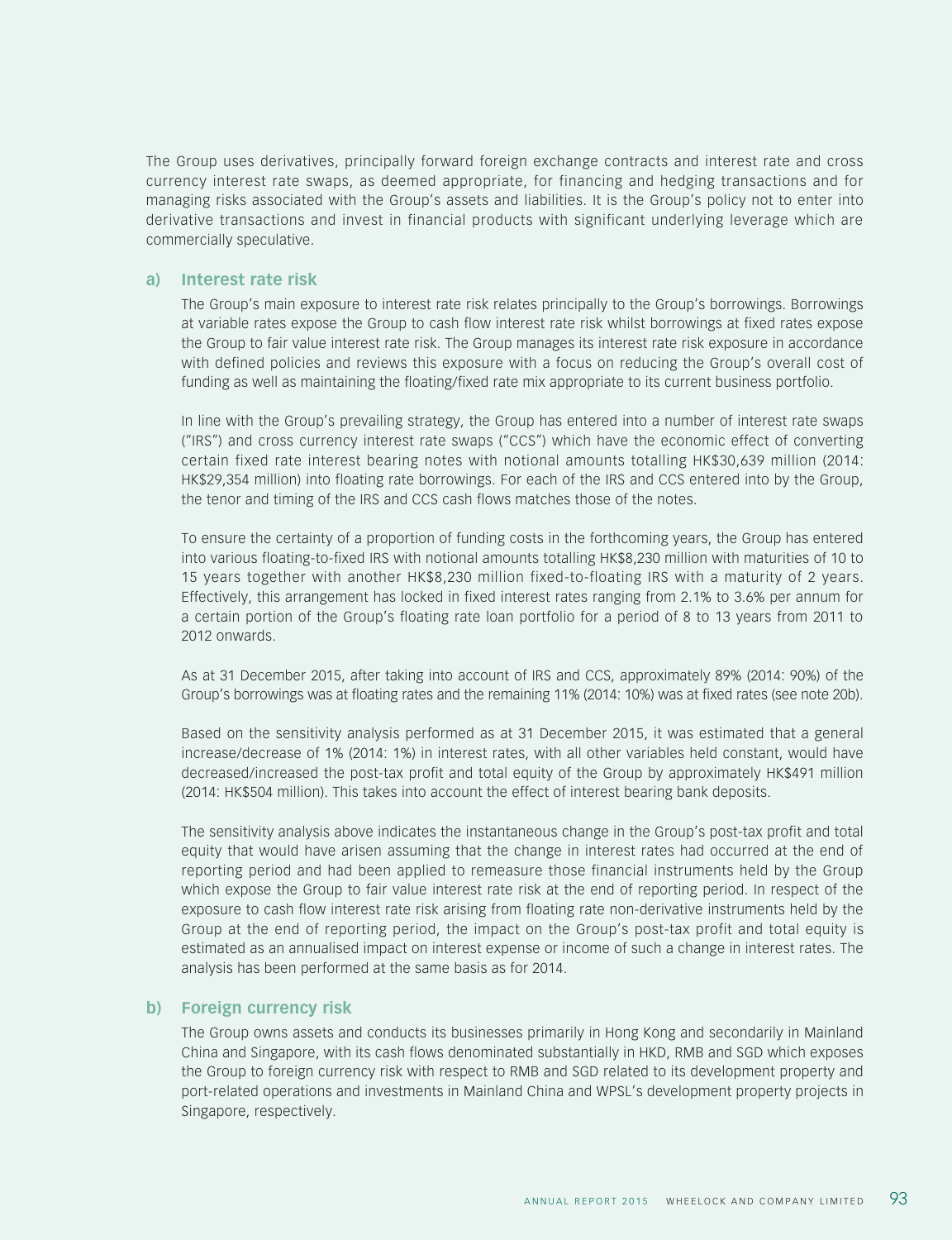## NOTES TO THE FINANCIAL STATEMENTS (CONTINUED)

The Group is also exposed to foreign currency risk in respect of its borrowings denominated in USD, JPY and SGD. Anticipated foreign exchange payments relate primarily to interest expense payments, repayment of principal and capital expenditure. Where appropriate or available in a cost-efficient manner, the Group may enter into forward foreign exchange and swap contracts to manage its foreign currency risk arising from above anticipated transactions denominated in currencies other than its entities' functional currencies.

The Group's borrowings are predominantly denominated in the functional currency of the entity taking out the borrowings. In the case of group companies whose functional currencies are HKD, their borrowings are mostly denominated in HKD or USD. For managing the overall financing costs of existing and future capital requirements for the projects in Mainland China, the Group has adopted a diversified funding approach and entered into certain CCS and forward foreign exchange contracts. Based on the prevailing accounting standards, the swaps and forward foreign exchange contracts are marked to market with the valuation movement recognised in the consolidated income statement.

The following table details the Group's exposure at the end of the reporting period to currency risk arising from recognised assets/(liabilities) denominated in a currency other than the functional currency of the Group's entities to which they relate. Differences resulting from the translation of the financial statements of foreign operations into the Group's presentation currency and exposure arising from intercompany balances which are considered to be in the nature of investment in a subsidiary are excluded.

|                                                                                                                                 |                              |                              |                              | 2015                         |                              |                              | 2014                  |                          |                |                          |                       |                |                |                        |
|---------------------------------------------------------------------------------------------------------------------------------|------------------------------|------------------------------|------------------------------|------------------------------|------------------------------|------------------------------|-----------------------|--------------------------|----------------|--------------------------|-----------------------|----------------|----------------|------------------------|
|                                                                                                                                 | <b>USD</b><br><b>Million</b> | <b>RMB</b><br><b>Million</b> | <b>JPY</b><br><b>Million</b> | <b>SGD</b><br><b>Million</b> | <b>HKD</b><br><b>Million</b> | <b>AUD</b><br><b>Million</b> | <b>USD</b><br>Million | <b>RMB</b><br>Million    | JPY<br>Million | SGD<br>Million           | <b>HKD</b><br>Million | GBP<br>Million | AUD<br>Million | <b>EURO</b><br>Million |
| Bank deposits and cash<br>Available-for-sale                                                                                    | 14                           | 147                          | $\overline{2}$               | 8                            |                              | 1                            | 30                    | 11                       | $\overline{2}$ |                          |                       |                |                |                        |
| investments                                                                                                                     | 321                          | ۰                            |                              | ۰                            | 604                          | ٠                            | 311                   |                          |                | $\qquad \qquad -$        | 1,705                 | 51             |                | 13                     |
| Trade and other receivables                                                                                                     | 10                           | ۰                            |                              |                              |                              | ۰                            | 17                    |                          |                |                          |                       |                |                |                        |
| Trade and other payables                                                                                                        | (32)                         | ۰                            | (4)                          | ۰                            | ۰                            | (2)                          | (36)                  | (2)                      | (4)            |                          |                       |                | (2)            |                        |
| Bank loans and other                                                                                                            |                              |                              |                              |                              |                              |                              |                       |                          |                |                          |                       |                |                |                        |
| borrowings                                                                                                                      | (5, 463)                     | (2, 110)                     | (21, 955)                    | (770)                        | ۰                            | (175)                        | (6, 148)              | (1,748)                  | (21, 951)      | (770)                    |                       |                | (175)          |                        |
| Inter-company balances                                                                                                          | 23                           | 330                          | ۰                            | (250)                        | ۰                            | ٠                            | 51                    | 326                      |                | (250)                    |                       |                |                | (8)                    |
| Gross exposure arising<br>from recognised assets<br>and liabilities<br>Notional amount of forward<br>foreign exchange contracts | (5, 127)                     |                              | $(1,633)$ $(21,957)$         | (1,012)                      | 604                          | (176)                        | (5,775)               | (1, 413)                 | (21, 953)      | (1,019)                  | 1,705                 | 52             | (176)          | 5                      |
| at fair value through                                                                                                           |                              |                              |                              |                              |                              |                              |                       |                          |                |                          |                       |                |                |                        |
| profit or loss                                                                                                                  | 7,233                        | ۰                            | 62,764                       |                              | (604)                        | $\overline{\phantom{a}}$     | (5, 539)              | $\overline{\phantom{a}}$ | 62,764         | $\overline{\phantom{a}}$ | (1,705)               | (51)           |                | (13)                   |
| Notional amount of CCS                                                                                                          | (1, 519)                     | 1,950                        | (40, 764)                    | 1,020                        | ۰                            | 175                          | (1,480)               | 1,450                    | (40, 764)      | 1,280                    |                       |                | 175            |                        |
| Highly probable forecast<br>purchases                                                                                           | (82)                         |                              |                              |                              |                              | ٠                            | (44)                  |                          |                |                          |                       |                |                |                        |
| Overall net exposure                                                                                                            | 505                          | 317                          | 43                           | 8                            | ۰                            | (1)                          | (12, 838)             | 37                       | 47             | 261                      | $\qquad \qquad -$     |                | (1)            | (8)                    |

In addition, the PRC subsidiaries of the Group with RMB as their functional currency were exposed to foreign currency risk with respect to HKD/USD by holding HKD/USD denominated bank deposits and cash, trade and other payables, bank loans and inter-company borrowings in the amount of HK\$332 million, HK\$8 million, HK\$1,851 million and HK\$328 million respectively as at 31 December 2015 (2014: HK\$413 million, HK\$13 million, HK\$4,227 million and HK\$555 million respectively).

Based on the sensitivity analysis performed as at 31 December 2015, it was estimated that the impact on the Group's post-tax profit and total equity would not be material in response to possible changes in the foreign exchange rates of foreign currencies to which the Group is exposed.

It is further analysed that the sensitivity on the translation of the Mainland operations from 1% (2014: 1%) increase/decrease of exchange rate of RMB against HKD, the Group's total equity would have increased/ decreased by HK\$1,154 million (2014: HK\$1,270 million).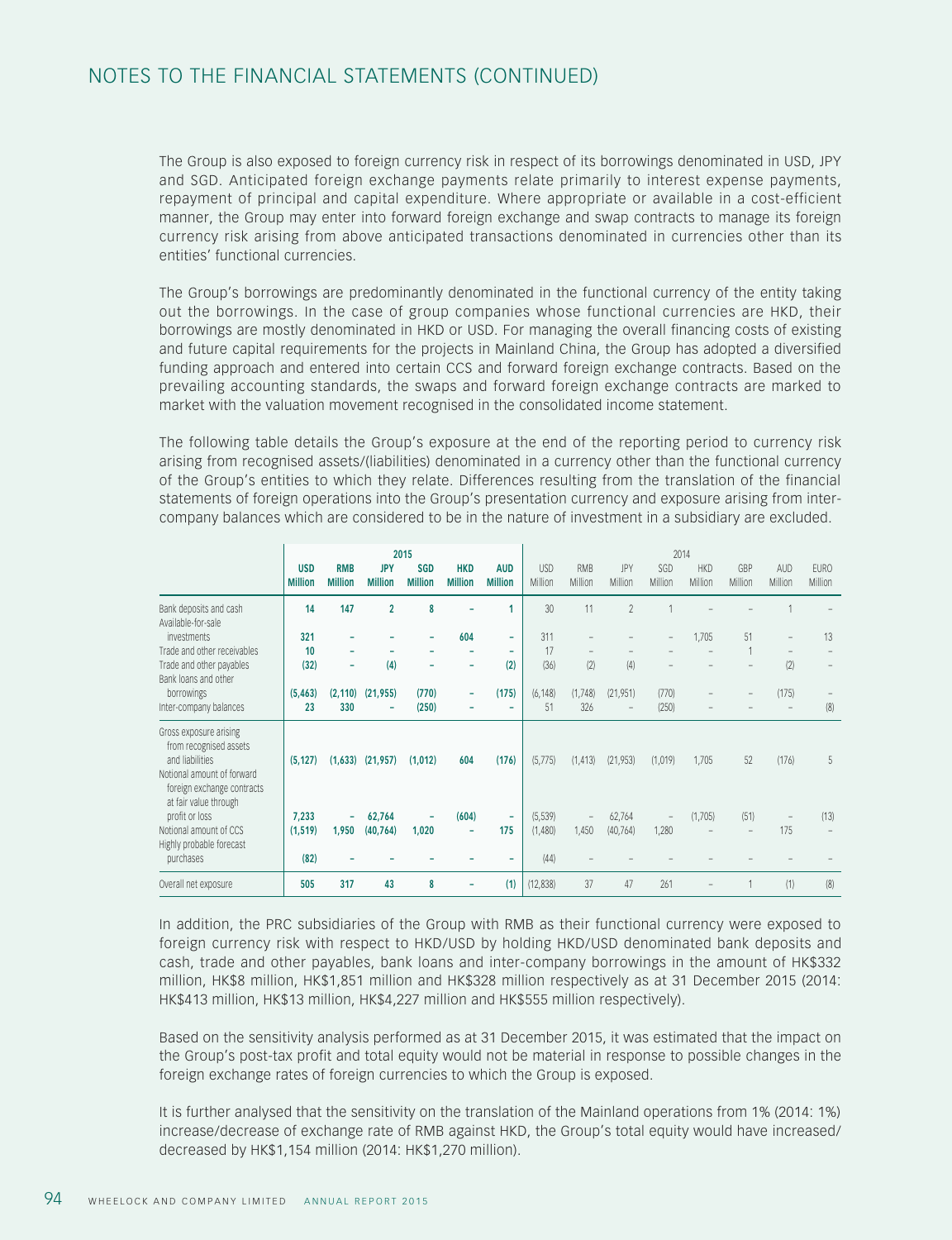#### **c) Equity price risk**

The Group is exposed to equity price changes arising from equity and debt investments classified as available-for-sale investments.

Listed investments held in the available-for-sale portfolio have been chosen for their long term growth potential and returns and are monitored regularly for performance. Given that the volatility of the stock markets may not have a direct correlation with the Group's investment portfolio, it is impractical to determine the impact that the changes in stock market indices would have on the Group's portfolio of equity and debt investments.

Based on the sensitivity analysis performed as at 31 December 2015, it is estimated that an increase/ decrease of 10% (2014: 10%) in the market value of the Group's listed available-for-sale investments, with all other variables held constant, would not have affected the Group's post-tax profit unless there were impairments but would have increased/decreased the Group's total equity by HK\$1,244 million (2014: HK\$1,136 million). The analysis has been performed at the same basis as for 2014.

#### **d) Liquidity risk**

The Group adopts a prudent liquidity risk management policy, maintaining sufficient reserves of cash and readily realisable marketable securities and adequate committed lines of funding with staggered maturities to reduce refinancing risk in any year from major financial institutions and to maintain flexibility for meeting its liquidity requirements in the short and longer term. The Group's cash management is substantially centralised within the Group Treasury department, which regularly monitors the current and expected liquidity requirements and its compliance with lending covenants.

Certain non-wholly-owned subsidiaries are responsible for their own cash management, including the short term investment of cash surpluses with creditworthy financial institutions and the raising of loans to cover expected cash demands, in accordance with the established policies and strategies with the concurrence of the Company.

The following tables detail the remaining contractual maturities at the end of reporting period of the Group's derivative and non-derivative financial liabilities, which are based on contractual undiscounted cash flows (including interest payments computed using contractual rates or, if floating, based on rates at the end of the reporting period and carried at exchange rates prevailing at the end of the reporting period) and the earliest date the Group can be required to pay: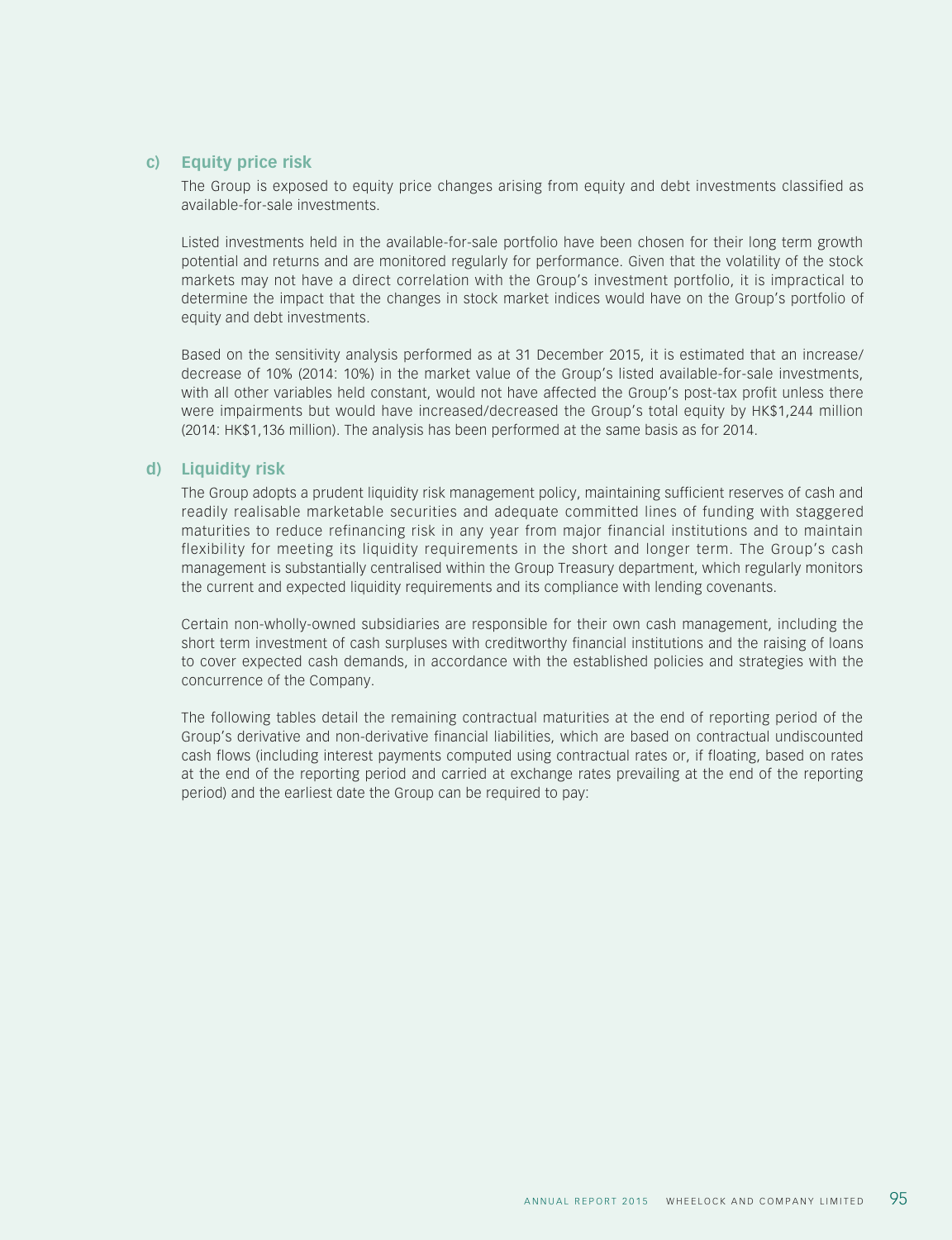## NOTES TO THE FINANCIAL STATEMENTS (CONTINUED)

|                                                                                                                                                                                                            |                                                         | <b>Contractual undiscounted cash flow</b>                                                     |                                                  |                                                 |                                                             |                                           |  |  |
|------------------------------------------------------------------------------------------------------------------------------------------------------------------------------------------------------------|---------------------------------------------------------|-----------------------------------------------------------------------------------------------|--------------------------------------------------|-------------------------------------------------|-------------------------------------------------------------|-------------------------------------------|--|--|
|                                                                                                                                                                                                            | <b>Carrying</b><br>amount                               | <b>Total</b><br>HK\$ Million HK\$ Million HK\$ Million HK\$ Million HK\$ Million HK\$ Million | Within<br>1 year or<br>on demand                 | More than<br>less than<br>2 years               | More than<br>1 year but 2 years but<br>less than<br>5 years | <b>More</b><br>than<br>5 years            |  |  |
| At 31 December 2015<br>Bank loans and other borrowings<br>Trade and other payables<br>Interest rate swaps<br>Cross currency interest rate swaps<br>Forward foreign exchange contracts<br>Other derivatives | (106, 193)<br>(26, 493)<br>68<br>(1, 503)<br>(171)<br>5 | (112, 491)<br>(26, 493)<br>329<br>(349)<br>(171)<br>5                                         | (10, 478)<br>(22, 571)<br>105<br>20<br>(40)<br>5 | (27, 209)<br>(2, 136)<br>129<br>153<br>(36)     | (62, 997)<br>(1, 577)<br>16<br>(208)<br>(53)                | (11, 807)<br>(209)<br>79<br>(314)<br>(42) |  |  |
|                                                                                                                                                                                                            | (134, 287)                                              | (139, 170)                                                                                    | (32, 959)                                        | (29,099)                                        | (64, 819)                                                   | (12, 293)                                 |  |  |
| At 31 December 2014<br>Bank loans and other borrowings<br>Trade and other payables<br>Interest rate swaps<br>Cross currency interest rate swaps<br>Forward foreign exchange contracts<br>Other derivatives | (117, 878)<br>(26, 231)<br>(30)<br>(866)<br>(357)<br>49 | (121, 494)<br>(26, 231)<br>(44)<br>296<br>(357)<br>49                                         | (12, 543)<br>(22,649)<br>17<br>185<br>(319)      | (21, 241)<br>(2,021)<br>33<br>106<br>(37)<br>49 | (75, 393)<br>(1, 316)<br>(1)<br>209<br>(1)                  | (12, 317)<br>(245)<br>(93)<br>(204)       |  |  |
|                                                                                                                                                                                                            | (145, 313)                                              | (147, 781)                                                                                    | (35, 309)                                        | (23, 111)                                       | (76, 502)                                                   | (12, 859)                                 |  |  |

The Company is exposed to liquidity risk that arises from financial guarantees given by the Company on behalf of subsidiaries. The guarantees are callable if the respective subsidiary is unable to meet its obligations. The maximum amount callable as at 31 December 2015 was HK\$32,891 million (2014: HK\$31,156 million).

#### **e) Credit risk**

The Group's credit risk is primarily attributable to rental, trade and other receivables, cash and cash equivalents and over-the-counter derivative financial instruments. The exposures to these credit risks are closely monitored on an ongoing basis by established credit policies and procedures in each of the Group's core businesses. In respect of rental receivables, sufficient rental deposits from tenants are held to cover potential exposure to credit risk. Further, evaluations are made for the customers with reference to their repayment history and financial strength, as well as the economic environment in which the customer operates.

Cash at banks, deposits placed with financial institutions and investments and transactions involving derivative financial instruments are with counter-parties with sound credit ratings to minimise credit exposure.

The Group has no significant concentrations of credit risk. The maximum exposure to credit risk is represented by the carrying amount of each financial asset in the consolidated statement of financial position. Except for the financial guarantees given by the Group as set out in note 26, the Group does not provide any other guarantee which would expose the Group to material credit risk.

#### **f) Fair value of assets and liabilities**

#### (i) Assets and liabilities carried at fair value

The following table presents the fair value of the Group's financial instruments measured at the end of the reporting period on a recurring basis, categorised into the three-level fair value hierarchy as defined in HKFRS 13. The level into which a fair value measurement is classified is determined with reference to the observability and significance of the inputs used in the valuation technique as defined in note 8d.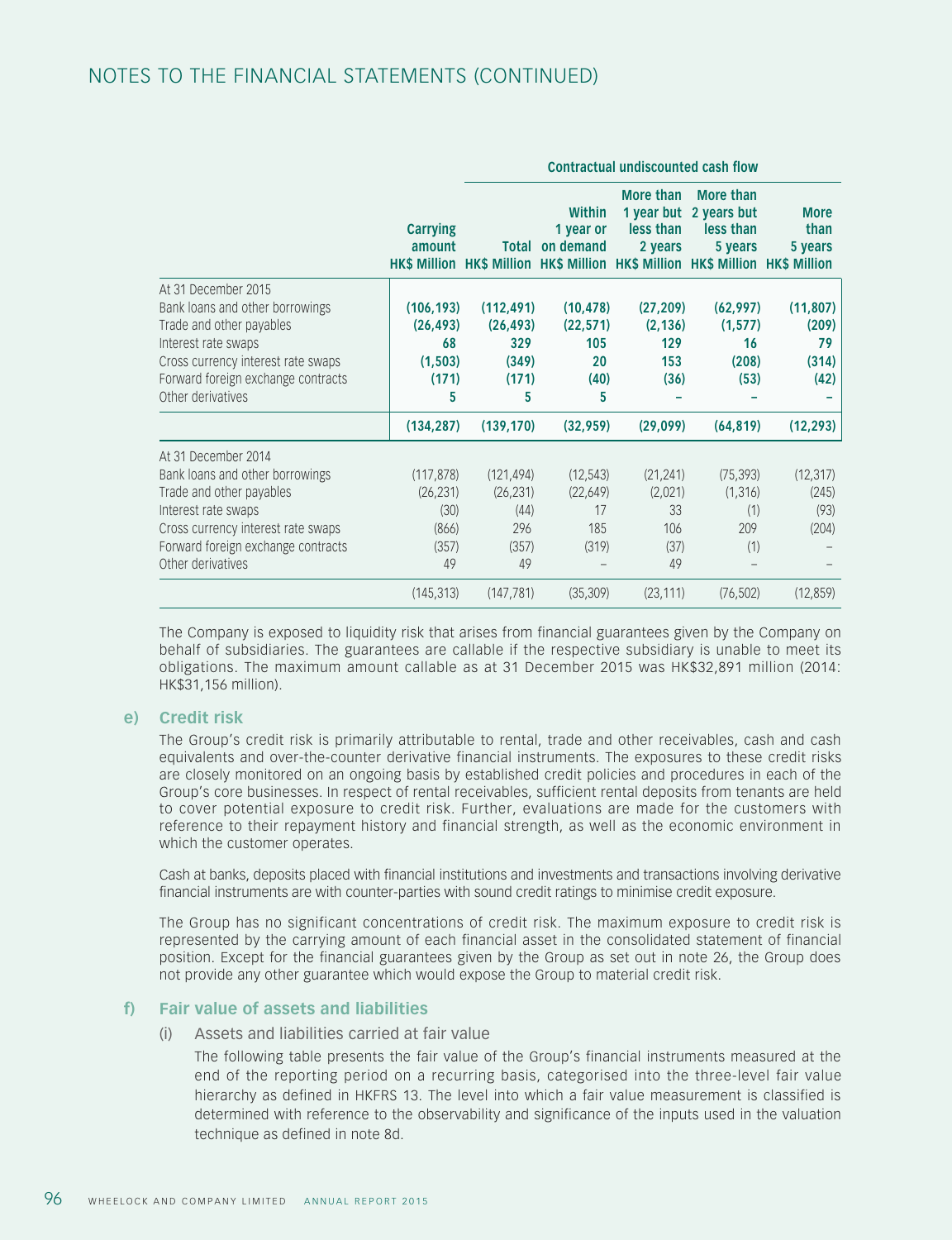#### **Financial instruments carried at fair value**

The fair value measurement information for financial instruments in accordance with HKFRS 13 is given below:

|                                                                                                               |                                |                                                   |                                     | Fair value measurements as at 31 December categorised into |                                 |                              |
|---------------------------------------------------------------------------------------------------------------|--------------------------------|---------------------------------------------------|-------------------------------------|------------------------------------------------------------|---------------------------------|------------------------------|
|                                                                                                               | Level 1<br><b>HK\$ Million</b> | 2015<br>Level <sub>2</sub><br><b>HK\$ Million</b> | <b>Total</b><br><b>HK\$ Million</b> | Level 1<br>HK\$ Million                                    | 2014<br>Level 2<br>HK\$ Million | Total<br><b>HK\$ Million</b> |
| <b>Assets</b><br>Available-for-sale investments:<br>- Listed investments<br>Derivative financial instruments: | 12,442                         |                                                   | 12,442                              | 11,357                                                     |                                 | 11,357                       |
| - Interest rate swaps<br>- Cross currency interest<br>rate swaps                                              |                                | 564<br>539                                        | 564<br>539                          |                                                            | 611<br>583                      | 611<br>583                   |
| - Forward foreign exchange<br>contracts<br>- Other derivatives                                                | 5                              | 13                                                | 13<br>5                             | 49                                                         | 85                              | 85<br>49                     |
|                                                                                                               | 12,447                         | 1,116                                             | 13,563                              | 11,406                                                     | 1,279                           | 12,685                       |
| Liabilities<br>Derivative financial instruments:<br>- Interest rate swaps                                     |                                | (496)                                             | (496)                               |                                                            | (641)                           | (641)                        |
| - Cross currency interest<br>rate swaps<br>- Forward foreign exchange                                         |                                | (2,042)                                           | (2,042)                             |                                                            | (1, 449)                        | (1, 449)                     |
| contracts<br>Bank loans and other borrowings:                                                                 |                                | (184)                                             | (184)                               |                                                            | (442)                           | (442)                        |
| - Bonds and notes<br>- Bank loans                                                                             |                                | (30, 858)<br>(2, 331)                             | (30, 858)<br>(2, 331)               |                                                            | (29,904)<br>(1, 323)            | (29,904)<br>(1, 323)         |
|                                                                                                               |                                | (35, 911)                                         | (35, 911)                           |                                                            | (33, 759)                       | (33, 759)                    |

During the years ended 31 December 2015 and 2014, there were no transfers of financial instruments between Level 1 and Level 2 or transfers into or out of Level 3.

The Group's policy is to recognise transfers between levels of fair value hierarchy levels as at the end of the reporting period in which they occur.

#### **Valuation techniques and inputs used in Level 2 fair value measurements**

The fair value of IRS and CCS in Level 2 is determined based on the amount that the Group would receive or pay to terminate the swaps at the end of the reporting period taking into account current interest rates and current creditworthiness of the swap counter-parties.

The fair value of forward foreign exchange contracts in Level 2 is determined by using the forward exchange rates at the end of the reporting period and comparing them to the contractual rates.

The fair values of bank loans and other borrowings in Level 2 are determined based on cash flows discounted using the Group's current incremental borrowing rates for similar types of borrowings with maturities consistent with those remaining for the debt being valued.

#### (ii) Assets and liabilities carried at other than fair value

The carrying amounts of the Group's financial assets and liabilities carried at cost or amortised cost are not materially different from their fair values as at 31 December 2015 and 2014.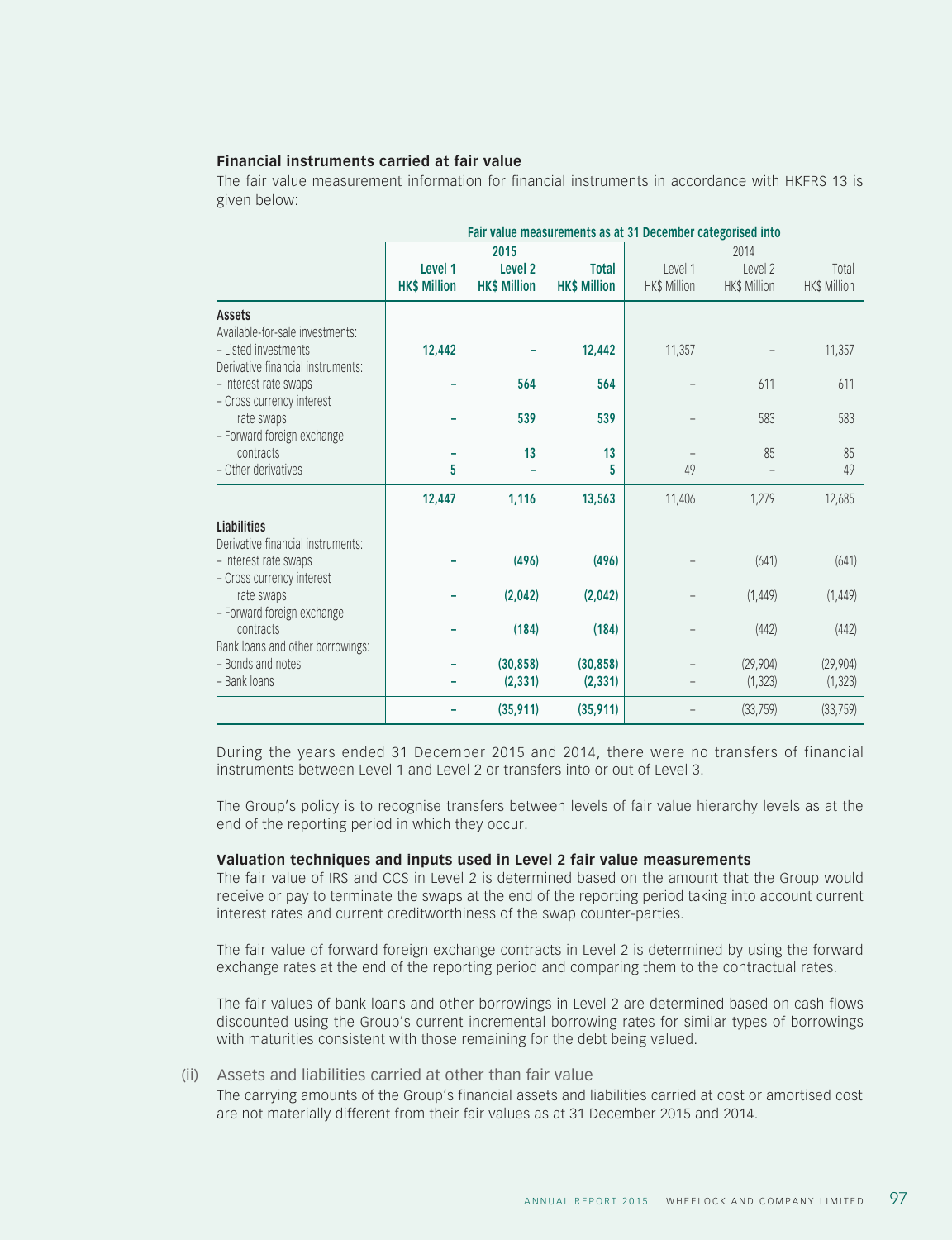#### **g) Capital management**

The Group's primary objective when managing capital is to safeguard the Group's ability to continue as a going concern, to meet its financial obligations and continue to provide returns for shareholders and benefits for other stakeholders, by pricing products and services commensurately with the level of risk and by securing access to finance at a reasonable cost.

The Group actively and regularly reviews and manages its capital structure to maintain a balance between the higher shareholders' returns that might be possible with higher levels of borrowings and the advantages and security afforded by a sound capital position, and makes adjustments to the capital structure in the light of changes in the Group's business portfolio and economic conditions.

The Group monitors its capital structure by reviewing its net debt-to-equity ratios and cash flow requirements, taking into account of its future financial obligations and commitments. For this purpose, the Group defines net debt as total loans less bank deposits and cash. Shareholders' equity comprises issued share capital and reserves attributable to equity shareholders of the Company. Total equity comprises shareholders' equity and non-controlling interests.

|                                                                                           | 2015<br><b>HK\$ Million</b> | 2014<br>HK\$ Million |
|-------------------------------------------------------------------------------------------|-----------------------------|----------------------|
| Total bank loans and other borrowings (Note 20)<br>Less: Bank deposits and cash (Note 17) | 106,193<br>(27, 266)        | 117,878<br>(21, 279) |
| Net debt                                                                                  | 78,927                      | 96,599               |
| Shareholders' equity<br>Total equity                                                      | 201,667<br>340,859          | 191,206<br>339,916   |
| Net debt-to-total equity ratio                                                            | 23.2%                       | 28.4%                |

The net debt-to-equity ratios as at 31 December 2015 and 2014 were as follows:

Neither the Company nor any of its subsidiaries are subject to externally imposed capital requirements.

## 24. Share Capital and Reserves

## **a) Share capital**

|                                                                                                               | 2015<br><b>No. of shares</b> | 2014<br>No. of shares | 2015<br><b>HK\$ Million</b> | 2014<br><b>HK\$ Million</b> |
|---------------------------------------------------------------------------------------------------------------|------------------------------|-----------------------|-----------------------------|-----------------------------|
| Issued and fully paid ordinary shares<br>At 1 January<br>Transition to no-par value regime<br>on 3 March 2014 | 2,031,849,287<br>-           | 2,031,849,287<br>—    | 2,949                       | 1,016<br>1,933              |
| At 31 December                                                                                                | 2,031,849,287                | 2,031,849,287         | 2,949                       | 2,949                       |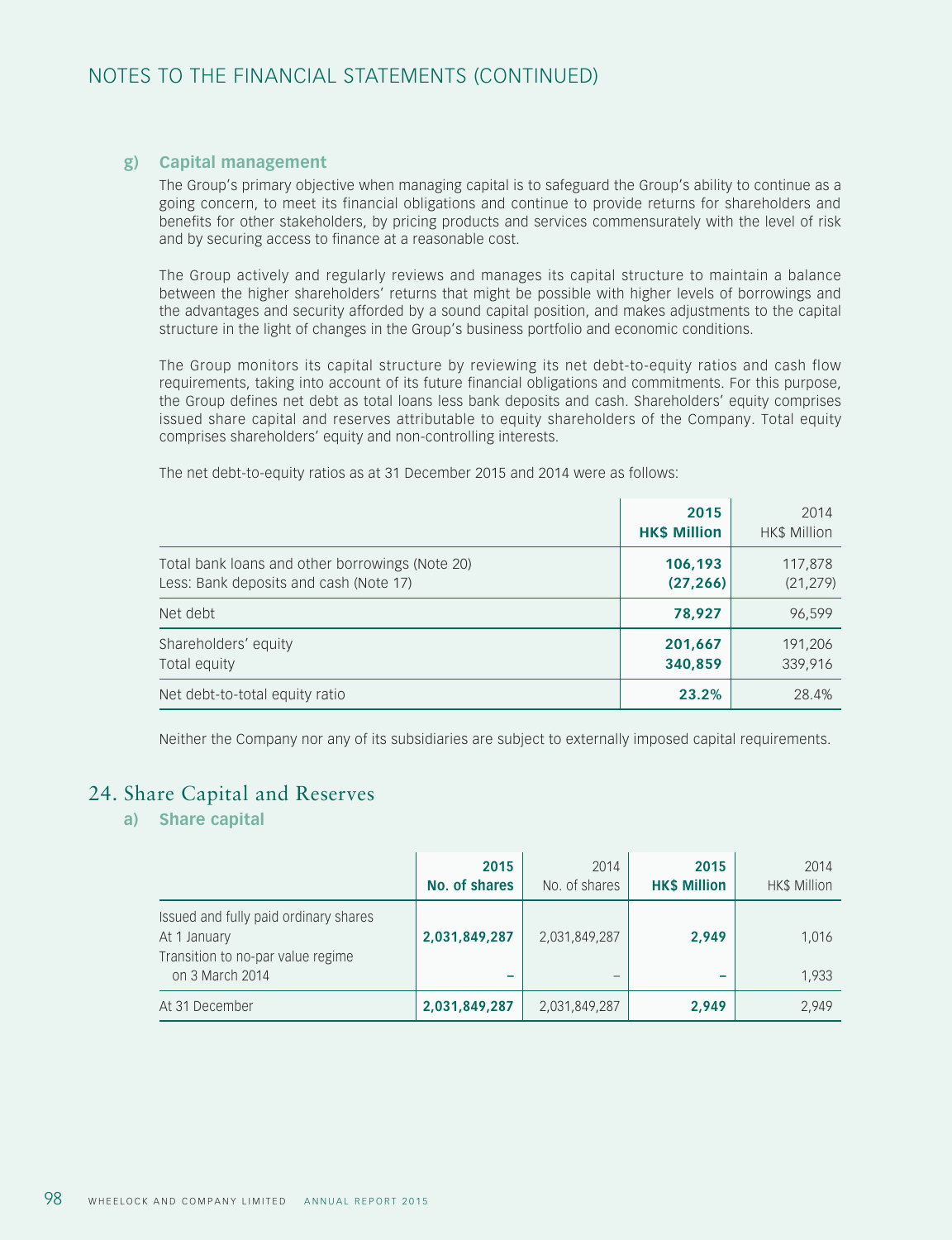The transition to the no-par value regime under the Hong Kong Companies Ordinance (Cap. 622) occurred automatically on 3 March 2014. On that date, the share premium account and any capital redemption reserve were subsumed into share capital in accordance with section 37 of Schedule 11 to the Ordinance. These changes did not impact on the number of shares in issue or the relative entitlement of any of the shareholders. Since that date, all changes in share capital have been made in accordance with the requirements of Parts 4 and 5 of the Ordinance. The holders of ordinary shares are entitled to receive dividends as declared from time to time and are entitled to one vote per share at meetings of the Company. All ordinary shares rank equally with regard to the Company's residual assets.

**b**) The Group's equity, apart from share capital and other statutory capital reserves, includes investments revaluation reserve for dealing with the movements on revaluation of available-for-sale investments, other capital reserves for dealing with the grant date fair value of the granted unexercised share options in accordance with accounting policy note  $(y)(i)$  and exchange reserves mainly for dealing with the exchange differences arising from the translation of the financial statements of foreign operations in accordance with the accounting policy (note (r)).

The revenue reserves of the Group at 31 December 2015 included HK\$1,382 million (2014: HK\$934 million) in respect of statutory reserves of the subsidiaries in Mainland China.

The reconciliation between the opening and closing balances of each component of the Group's consolidated equity is set out in the consolidated statement of changes in equity.

The Company's equity and the details of the changes in the individual components of which between the beginning and the end of the year are set out below:

|                                     | <b>Share</b><br>capital<br><b>HK\$ Million</b> | <b>Share</b><br>premium<br><b>HK\$ Million</b> | <b>Capital</b><br>redemption<br>reserve<br><b>HK\$ Million</b> | <b>Other</b><br>capital<br><b>reserve</b><br><b>HK\$ Million</b> | <b>Revenue</b><br><b>reserves</b><br><b>HK\$ Million</b> | <b>Total</b><br><b>HK\$ Million</b> |
|-------------------------------------|------------------------------------------------|------------------------------------------------|----------------------------------------------------------------|------------------------------------------------------------------|----------------------------------------------------------|-------------------------------------|
|                                     |                                                |                                                |                                                                |                                                                  |                                                          |                                     |
| <b>Company</b>                      |                                                |                                                |                                                                |                                                                  |                                                          |                                     |
| At 1 January 2014                   | 1,016                                          | 1,914                                          | 19                                                             | 46                                                               | 3,095                                                    | 6,090                               |
| Profit                              |                                                |                                                |                                                                |                                                                  | 2,846                                                    | 2,846                               |
| Equity settled share-based payments |                                                |                                                |                                                                | 38                                                               |                                                          | 38                                  |
| 2013 second interim dividend paid   |                                                |                                                |                                                                |                                                                  | (1, 321)                                                 | (1, 321)                            |
| 2014 first interim dividend paid    |                                                |                                                |                                                                |                                                                  | (782)                                                    | (782)                               |
| Transition to no-par value regime   |                                                |                                                |                                                                |                                                                  |                                                          |                                     |
| on 3 March 2014 (Note 24a)          | 1,933                                          | (1, 914)                                       | (19)                                                           |                                                                  |                                                          |                                     |
| At 31 December 2014 and             |                                                |                                                |                                                                |                                                                  |                                                          |                                     |
| 1 January 2015                      | 2,949                                          |                                                |                                                                | 84                                                               | 3,838                                                    | 6,871                               |
| Profit                              |                                                |                                                |                                                                |                                                                  | 2,907                                                    | 2,907                               |
| Equity settled share-based payments |                                                |                                                |                                                                | 22                                                               |                                                          | 22                                  |
| 2014 second interim dividend paid   |                                                |                                                |                                                                |                                                                  | (1, 387)                                                 | (1, 387)                            |
| 2015 first interim dividend paid    |                                                |                                                |                                                                |                                                                  | (864)                                                    | (864)                               |
| At 31 December 2015                 | 2,949                                          |                                                |                                                                | 106                                                              | 4,494                                                    | 7,549                               |

**c)** Reserves of the Company available for distribution to equity shareholders of the Company at 31 December 2015 amounted to HK\$4,494 million (2014: HK\$3,838 million).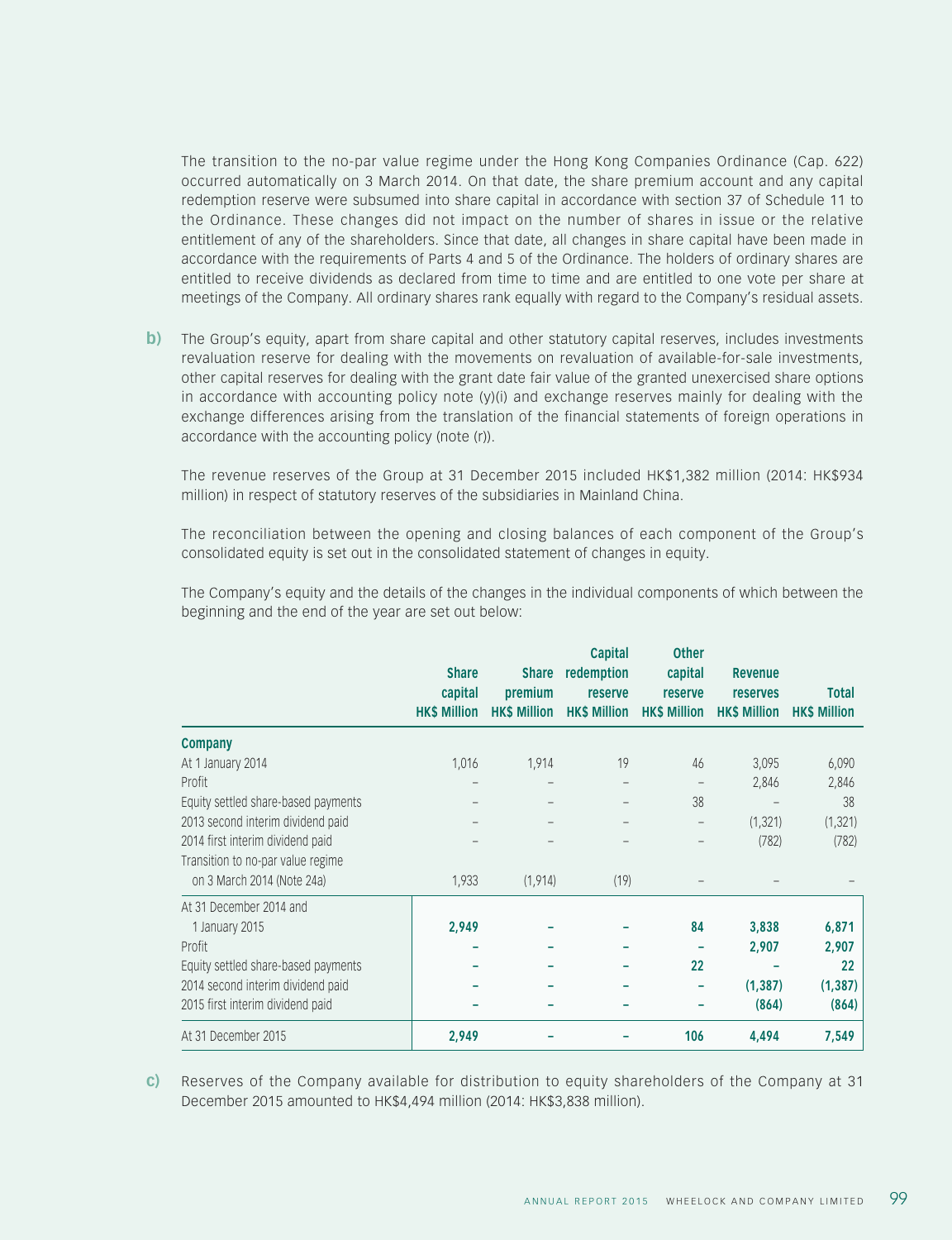## NOTES TO THE FINANCIAL STATEMENTS (CONTINUED)

# 25. Company-Level Statement of Financial Position

|                                                                                      | <b>Note</b> | 2015<br><b>HK\$ Million</b> | 2014<br><b>HK\$ Million</b> |
|--------------------------------------------------------------------------------------|-------------|-----------------------------|-----------------------------|
| <b>Non-current assets</b><br>Interest in subsidiaries                                |             | 9,393                       | 11,876                      |
| <b>Current assets</b><br>Receivables and prepayments                                 |             | 1                           | 23                          |
| <b>Total assets</b>                                                                  |             | 9,394                       | 11,899                      |
| <b>Non-current liabilities</b><br><b>Bank loans</b>                                  |             |                             | (5,000)                     |
| <b>Current liabilities</b><br>Trade and other payables<br>Amount due to a subsidiary |             | (9)<br>(1, 836)             | (28)                        |
|                                                                                      |             | (1, 845)                    | (28)                        |
| <b>Total liabilities</b>                                                             |             | (1, 845)                    | (5,028)                     |
| <b>NET ASSETS</b>                                                                    |             | 7,549                       | 6,871                       |
| <b>Capital and reserves</b><br>Share capital<br>Reserves                             |             | 2,949<br>4,600              | 2,949<br>3,922              |
| <b>TOTAL EQUITY</b>                                                                  | 24(b)       | 7,549                       | 6,871                       |

**Douglas C K Woo Paul Y C Tsui** 

*Chairman & Managing Director Executive Director & Group Chief Financial Officer*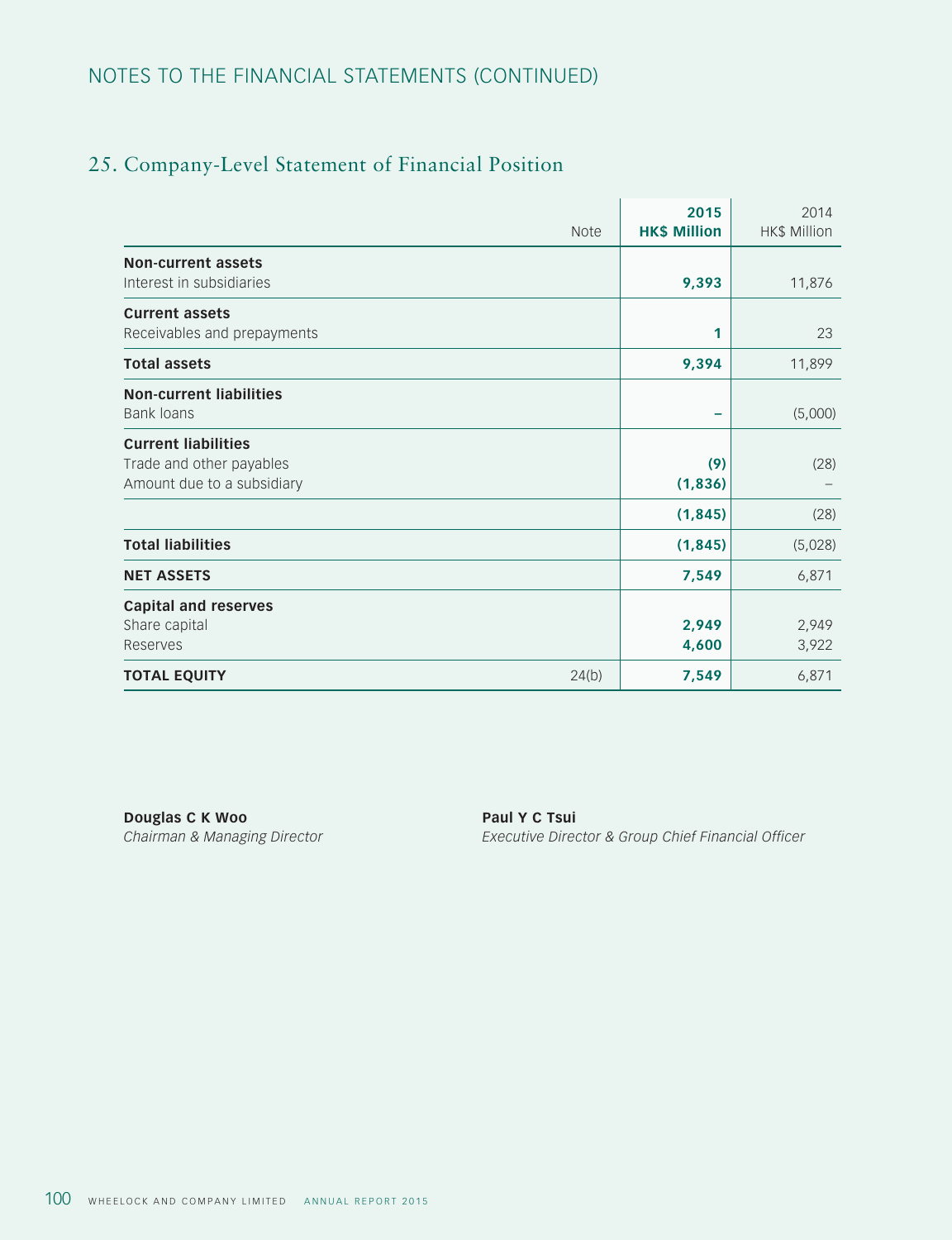## 26. Contingent Liabilities

- **a)** As at 31 December 2015, there were contingent liabilities in respect of guarantees given by the Group on behalf of certain associates and joint ventures of HK\$9,401 million (2014: HK\$9,914 million), of which HK\$8,494 million (2014: HK\$9,259 million) had been drawn.
- **b)** As at 31 December 2015, there were guarantees of HK\$8,883 million (2014: HK\$7,839 million) provided by Wharf group to the banks in favour of their customers in respect of the mortgage loans provided by the banks to those customers for the purchase of Wharf group's development properties. There were also mortgage loan guarantees of HK\$1,428 million (2014: HK\$1,228 million) provided by associates and joint ventures of Wharf group to the banks in favour of their customers.
- **c)** The Group has not recognised any deferred income for the guarantees given in respect of borrowings and other banking facilities for subsidiaries, associates and joint ventures as their fair value cannot be reliably measured and their transaction price was HK\$Nil.

## 27. Commitments

The Group's outstanding commitments as at 31 December 2015 are detailed below:

## **a) Planned expenditure**

|      |                                                 | <b>Committed</b><br><b>HK\$ Million</b> | 2015<br><b>Uncommitted</b><br><b>HK\$ Million</b> | <b>Total</b><br><b>HK\$ Million</b> | Committed<br>HK\$ Million | 2014<br>Uncommitted<br><b>HK\$ Million</b> | Total<br><b>HK\$ Million</b> |
|------|-------------------------------------------------|-----------------------------------------|---------------------------------------------------|-------------------------------------|---------------------------|--------------------------------------------|------------------------------|
| (1)  | <b>Properties</b><br><b>Investment property</b> |                                         |                                                   |                                     |                           |                                            |                              |
|      | Hong Kong<br>Mainland China                     | 2,027<br>8.714                          | 477                                               | 2,504                               | 1,728                     | 1,011                                      | 2,739                        |
|      |                                                 | 1                                       | 5,144                                             | 13,858<br>1                         | 6,221<br>6                | 9,909                                      | 16,130                       |
|      | Singapore                                       |                                         |                                                   |                                     |                           |                                            | 6                            |
|      |                                                 | 10,742                                  | 5.621                                             | 16,363                              | 7,955                     | 10,920                                     | 18,875                       |
|      | Development property                            |                                         |                                                   |                                     |                           |                                            |                              |
|      | Hong Kong                                       | 13.224                                  | 12,833                                            | 26,057                              | 5,323                     | 15,159                                     | 20,482                       |
|      | Mainland China                                  | 11.939                                  | 17,891                                            | 29,830                              | 12,700                    | 27,204                                     | 39,904                       |
|      | Singapore                                       | 702                                     | 208                                               | 910                                 | 1,122                     | 225                                        | 1,347                        |
|      |                                                 | 25,865                                  | 30,932                                            | 56,797                              | 19,145                    | 42,588                                     | 61,733                       |
|      | <b>Properties total</b>                         |                                         |                                                   |                                     |                           |                                            |                              |
|      | Hong Kong                                       | 15,251                                  | 13,310                                            | 28,561                              | 7,051                     | 16,170                                     | 23,221                       |
|      | Mainland China                                  | 20.653                                  | 23,035                                            | 43,688                              | 18,921                    | 37,113                                     | 56,034                       |
|      | Singapore                                       | 703                                     | 208                                               | 911                                 | 1,128                     | 225                                        | 1,353                        |
|      |                                                 | 36,607                                  | 36,553                                            | 73,160                              | 27,100                    | 53,508                                     | 80,608                       |
| (II) | Non property and others                         |                                         |                                                   |                                     |                           |                                            |                              |
|      | <b>Hotels</b>                                   | 1.999                                   | 235                                               | 2,234                               | 173                       | 2,042                                      | 2,215                        |
|      | <b>Modern Terminals</b>                         | 150                                     | 24                                                | 174                                 | 277                       | 16                                         | 293                          |
|      | Wharf T&T                                       | 119                                     | 50                                                | 169                                 | 106                       | 109                                        | 215                          |
|      | i-CABLE                                         | 25                                      | 245                                               | 270                                 | 5                         | 208                                        | 213                          |
|      |                                                 | 2,293                                   | 554                                               | 2,847                               | 561                       | 2,375                                      | 2,936                        |
|      | Total                                           | 38,900                                  | 37,107                                            | 76,007                              | 27,661                    | 55,883                                     | 83,544                       |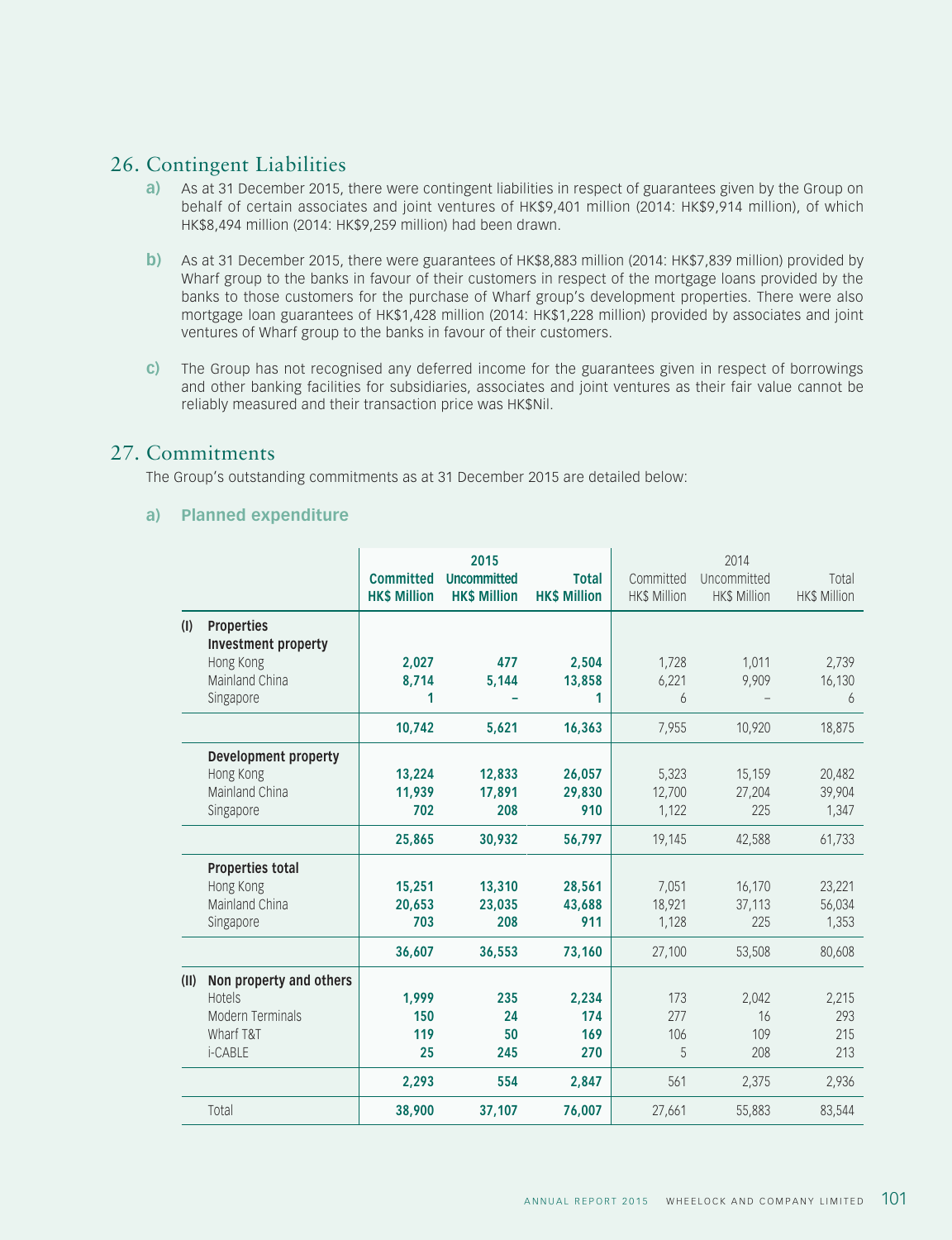## NOTES TO THE FINANCIAL STATEMENTS (CONTINUED)

- (i) Properties commitments are mainly for land and construction costs to be incurred in the forthcoming years, including attributable land costs of HK\$4.0 billion (2014: HK\$0.7 billion) payable in 2016.
- (ii) The expenditure for development properties includes attributable amounts for developments undertaken by associates and joint ventures of HK\$0.1 billion (2014: HK\$0.5 billion) in Hong Kong and of HK\$11.4 billion (2014: HK\$14.9 billion) in Mainland China.
- **b**) In addition to the above, the CME segment is committed to programming and other expenditure totalling HK\$734 million (2014: HK\$836 million) with HK\$670 million (2014: HK\$766 million) being committed.
- **c)** The Group leases a number of properties and telecommunication network facilities under operating leases. The leases typically run for an initial period of two to fifteen years, with an option to renew each lease upon expiry when all terms are renegotiated. Lease payments are usually increased annually to reflect market rentals. None of the leases includes contingent rentals. Total operating leases commitments are detailed below:

|                                                                                                                       | 2015<br><b>HK\$ Million</b> | 2014<br><b>HK\$ Million</b> |
|-----------------------------------------------------------------------------------------------------------------------|-----------------------------|-----------------------------|
| <b>Expenditure for operating leases</b><br>Within one year<br>After one year but within five years<br>Over five years | 50<br>97<br>24              | 52<br>127<br>33             |
|                                                                                                                       | 171                         | 212                         |

## 28. Material Related Party Transactions

Transactions between the Company and its subsidiaries have been eliminated on consolidation. Material transactions between the Group and other related parties during the year ended 31 December 2015 are as follows:

- **a)** In respect of the year ended 31 December 2015, the Group earned rental income totalling HK\$1,208 million (2014: HK\$1,148 million) from various tenants which are wholly or partly owned by companies which in turn are wholly-owned by the family interests of close family members of, or by a trust the settlor of which is a close family member of, the chairman of the Company. These transactions are considered to be related party transactions, of which HK\$1,050 million (2014: HK\$998 million) constitute connected transactions as disclosed under the Listing Rules.
- **b**) Remuneration for key management personnel of the Group, including amounts paid to the Directors of the Company and the five highest paid employees are disclosed in notes 2b and 2c.

In addition to the above transactions, details of the Group's amounts due from and to related parties are disclosed in notes 10 and 11.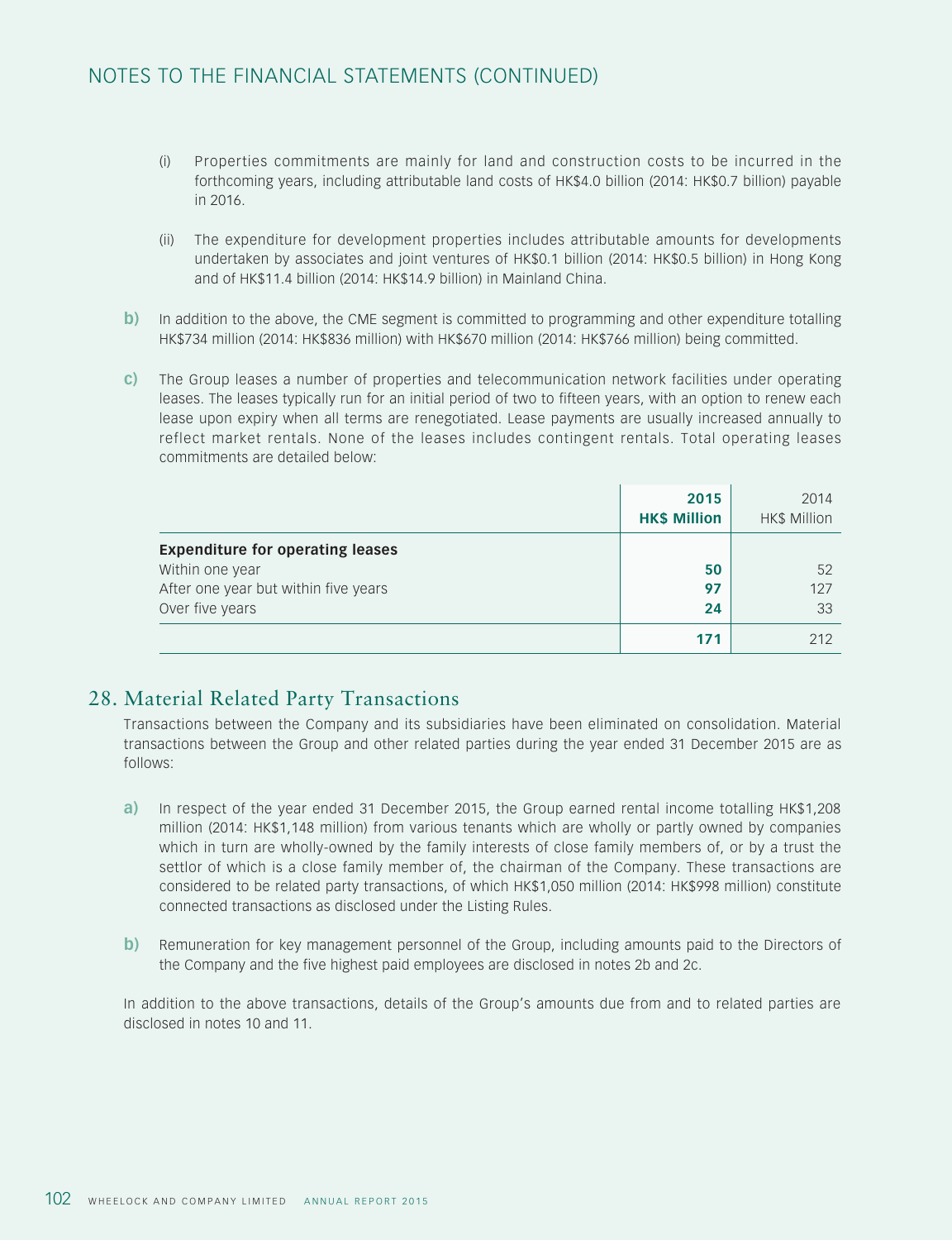## 29. Changes in Accounting Policies

The HKICPA has issued certain amendments to Hong Kong Financial Reporting Standards ("HKFRSs") which are first effective for the current accounting period of the Group.

Annual Improvements to HKFRSs 2010 – 2012 Cycle Annual Improvements to HKFRSs 2011 – 2013 Cycle

The amendments do not have a significant impact on the Group's results and financial position for the current or prior periods.

The Group has not applied any new standard or interpretation that is not yet effective for the current accounting period.

The "Principal accounting policies" set out on pages 104 to 120 summarise the accounting policies of the Group after the adoption of these policies to the extent that they are relevant to the Group.

## 30. Future Changes in Accounting Policies

Up to the date of issue of these financial statements, the HKICPA has issued a number of amendments and new standards which are not yet effective for the year ended 31 December 2015 and which have not been adopted in these financial statements. These include the following which may be relevant to the Group.

|                                                                  | <b>Effective for accounting</b><br>periods beginning<br>on or after |
|------------------------------------------------------------------|---------------------------------------------------------------------|
| Annual Improvements to HKFRSs 2012 - 2014 Cycle                  | 1 January 2016                                                      |
| Amendments to HKFRS 10 and HKAS 28, Sales or contribution        |                                                                     |
| of assets between an investor and its associate or joint venture | 1 January 2016                                                      |
| Amendments to HKFRS 11, Accounting for acquisitions              |                                                                     |
| of interests in joint operations                                 | 1 January 2016                                                      |
| Amendments to HKAS 1, Disclosure initiative                      | 1 January 2016                                                      |
| Amendments to HKAS 16 and HKAS 38, Clarification                 |                                                                     |
| of acceptable methods of depreciation and amortisation           | 1 January 2016                                                      |
| HKFRS 9, Financial instruments                                   | 1 January 2018                                                      |
| HKFRS 15, Revenue from contracts with customers                  | 1 January 2018                                                      |

The adoption of the amendments is not expected to have any material impact of the Group's consolidated financial statements. The Group is in the process of making an assessment of the impact of HKFRS 9 and HKFRS 15.

## 31. Approval of the Financial Statements

The financial statements were approved and authorised for issue by the Directors on 10 March 2016.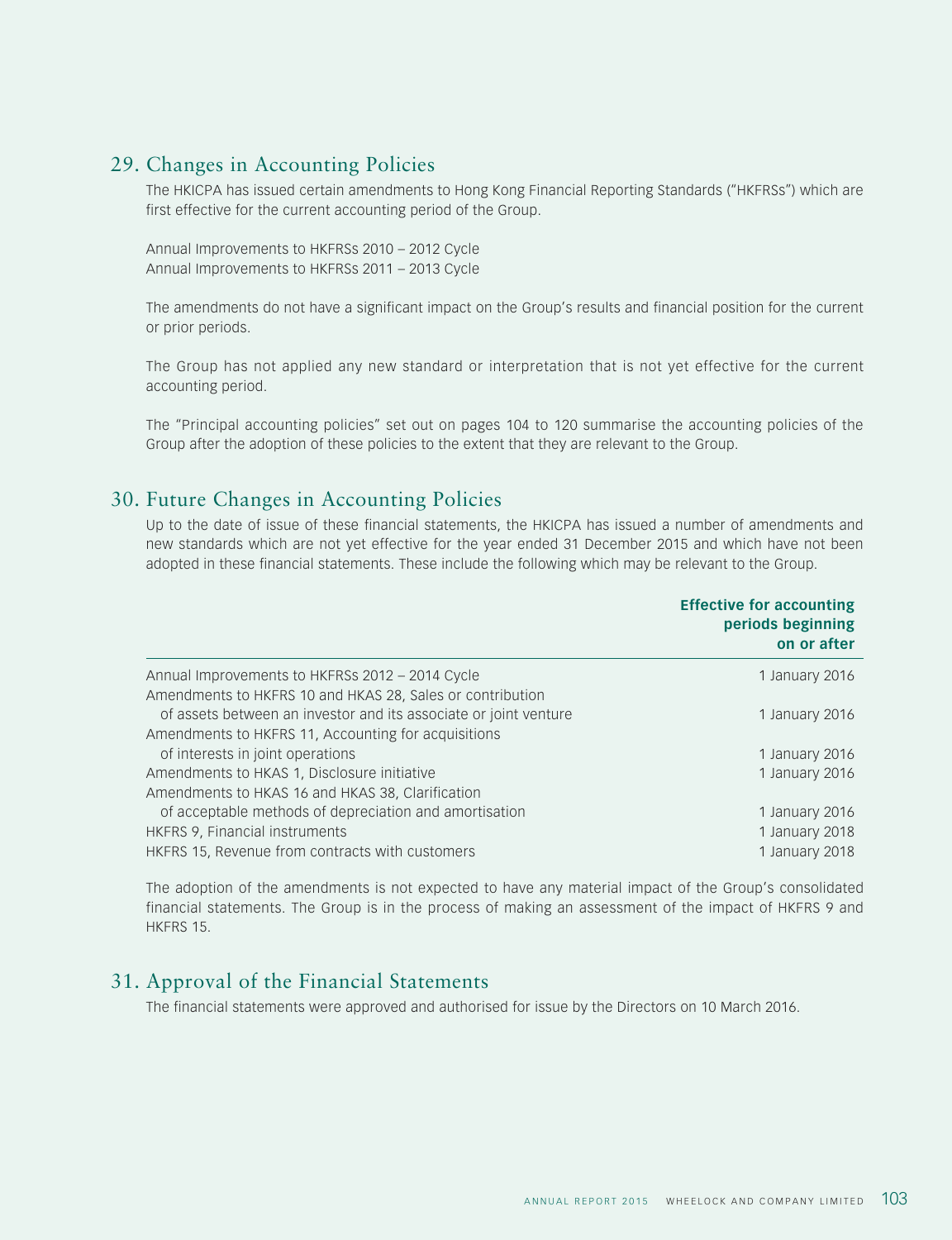# PRINCIPAL ACCOUNTING POLICIES

## A. Statement of Compliance

The financial statements have been prepared in accordance with all applicable Hong Kong Financial Reporting Standards ("HKFRSs"), which collective term includes all applicable individual Hong Kong Financial Reporting Standards, Hong Kong Accounting Standards ("HKASs") and Interpretations issued by the Hong Kong Institute of Certified Public Accountants ("HKICPA"), accounting principles generally accepted in Hong Kong and the requirements of the Hong Kong Companies Ordinance. These financial statements also comply with the applicable disclosure provisions of the Rules Governing the Listing of Securities on The Stock Exchange of Hong Kong Limited. A summary of the principal accounting policies adopted by the Group is set out below.

The HKICPA has issued certain new and revised HKFRSs that are first effective or available for early adoption for the current accounting period of the Group and the Company. Note 29 to the financial statements provides information on any changes in accounting policies resulting from initial application of these developments to the extent that they are relevant to the Group for the current and prior accounting periods reflected in these financial statements.

## B. Basis of Preparation of the Financial Statements

The consolidated financial statements made up to 31 December comprise the Company and its subsidiaries (together referred to as the "Group") and the Group's interest in associates and joint ventures.

The measurement basis used in the preparation of the financial statements is the historical cost basis except where stated otherwise in the accounting policies set out below.

The preparation of financial statements in conformity with HKFRSs requires management to make judgements, estimates and assumptions that affect the application of policies and reported amounts of assets, liabilities, income and expenses. The estimates and associated assumptions are based on historical experience and various other factors that are believed to be reasonable under the circumstances, the results of which form the basis of making the judgements about carrying values of assets and liabilities that are not readily apparent from other sources. Actual results may differ from these estimates.

The estimates and underlying assumptions are reviewed on an ongoing basis. Revisions to accounting estimates are recognised in the period in which the estimate is revised if the revision affects only that period, or in the period of the revision and future periods if the revision affects both current and future periods.

Judgements made by management in the application of HKFRSs that have significant effect on the financial statements and major sources of estimation uncertainty are discussed in note (Z).

## C. Basis of Consolidation

## **(i) Subsidiaries and Non-controlling Interests**

Subsidiaries are entities controlled by the Group. The Group controls an entity when it is exposed, or has rights, to variable returns from its involvement with the entity and has the ability to affect those returns through its power over the entity. When assessing whether the Group has power, only substantive rights (held by the Group and other parties) are considered.

An investment in a subsidiary is consolidated into the consolidated financial statements from the date that control commences until the date that control ceases. Intra-group balances and transactions and cash flows, and any unrealised profits arising from intra-group transactions, are eliminated in full in preparing the consolidated financial statements. Unrealised losses resulting from intra-group transactions are eliminated in the same way as unrealised gains, but only to the extent that there is no evidence of impairment.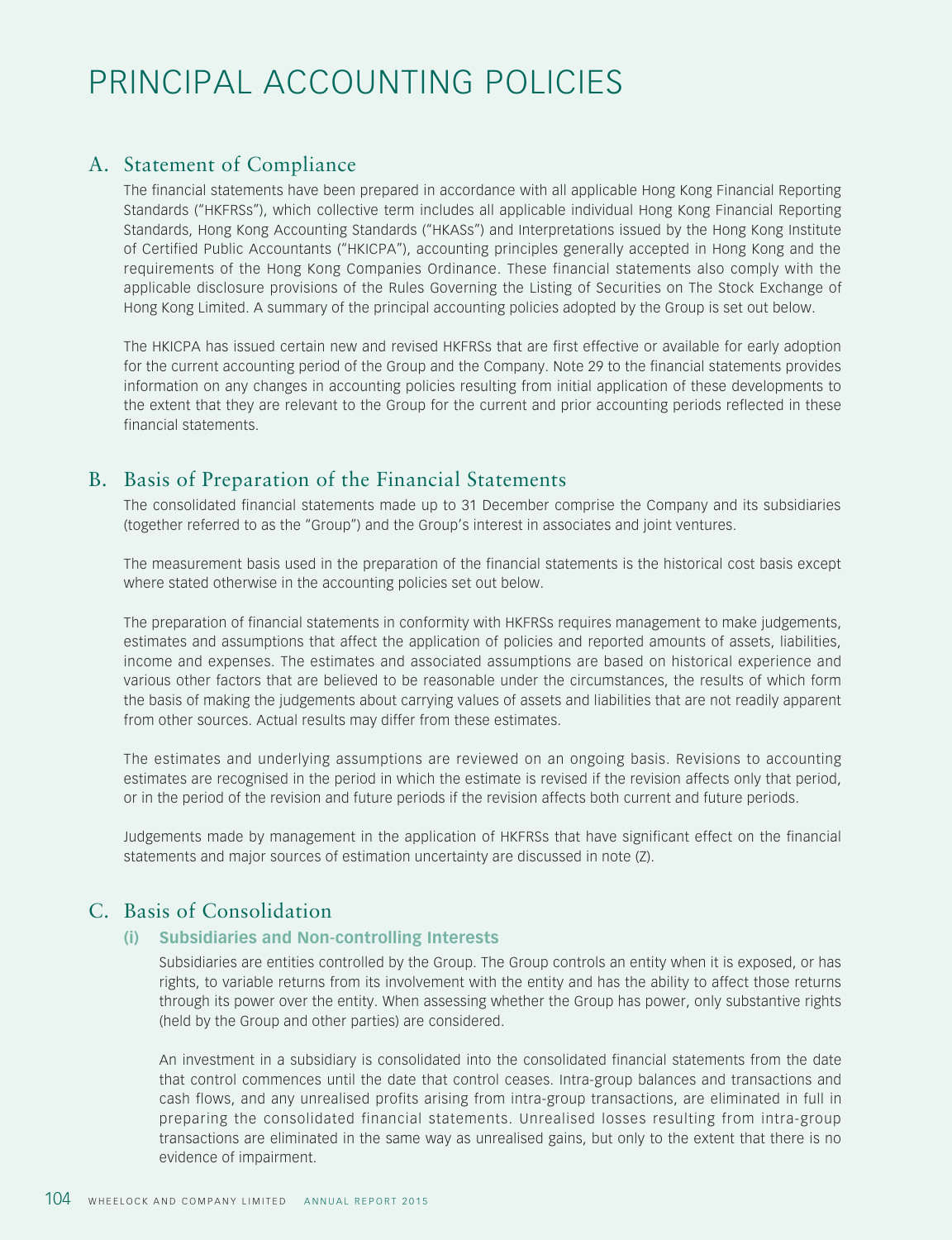Non-controlling interests represent the equity in a subsidiary not attributable directly or indirectly to the Company, and in respect of which the Group has not agreed any additional terms with the holders of those interests which would result in the Group as a whole having a contractual obligation in respect of those interests that meets the definition of a financial liability. For each business combination, the Group can elect to measure any non-controlling interests either at fair value or at the non-controlling interest's proportionate share of the subsidiary's net identifiable assets.

Non-controlling interests are presented in the consolidated statement of financial position within equity, separately from equity attributable to the equity shareholders of the Company. Non-controlling interests in the results of the Group are presented on the face of the consolidated income statement and the consolidated statement of comprehensive income as an allocation of the total profit or loss and total comprehensive income for the year between non-controlling interests and the equity shareholders of the Company. Loans from holders of non-controlling interests and other contractual obligations towards these holders are presented as financial liabilities in the consolidated statement of financial position in accordance with notes (o) or (p) depending on the nature of the liability.

Changes in the Group's interests in a subsidiary that do not result in a loss of control are accounted for as equity transactions, whereby adjustments are made to the amounts of controlling and non-controlling interests within consolidated equity to reflect the change in relative interests, but no adjustments are made to goodwill and no gain or loss is recognised.

When the Group loses control of a subsidiary, it is accounted for as a disposal of the entire interest in that subsidiary, with a resulting gain or loss being recognised in profit or loss. Any interest retained in that former subsidiary at the date when control is lost is recognised at fair value and this amount is regarded as the fair value on initial recognition of a financial asset (see note (f)) or when appropriate, the cost on initial recognition of an investment in an associate or joint venture (see note (c)(ii)).

In the Company's statement of financial position, an investment in a subsidiary is stated at cost less impairment losses.

#### **(ii) Associates and Joint Ventures**

An associate is an entity in which the Group or Company has significant influence, but not control or joint control, over its management, including participation in the financial and operating policy decisions.

A joint venture is an arrangement whereby the Group or Company and other parties contractually agree to share control of the arrangement and have rights to the net assets of the arrangement.

An investment in an associate or a joint venture is accounted for in the consolidated financial statements under the equity method, unless it is classified as held for sale (or included in a disposal group that is classified as held for sale). Under the equity method, the investment is initially recorded at cost, adjusted for any excess of the Group's share of the acquisition-date fair values of the investee's identifiable net assets over the cost of the investment (if any). Thereafter, the investment is adjusted for the post acquisition change in the Group's share of the investee's net assets and any impairment loss relating to the investment (see notes (c)(iii) and (k)). Any acquisition-date excess over cost, the Group's share of the post-acquisition, post-tax results of the investees and any impairment losses for the year are recognised in the consolidated income statement, whereas the Group's share of the post-acquisition post-tax items of the investees' other comprehensive income is recognised in the consolidated statement of comprehensive income. Adjustments are made on consolidation to the financial information of associates and joint ventures where necessary to ensure consistency with the accounting policies adopted by the Group.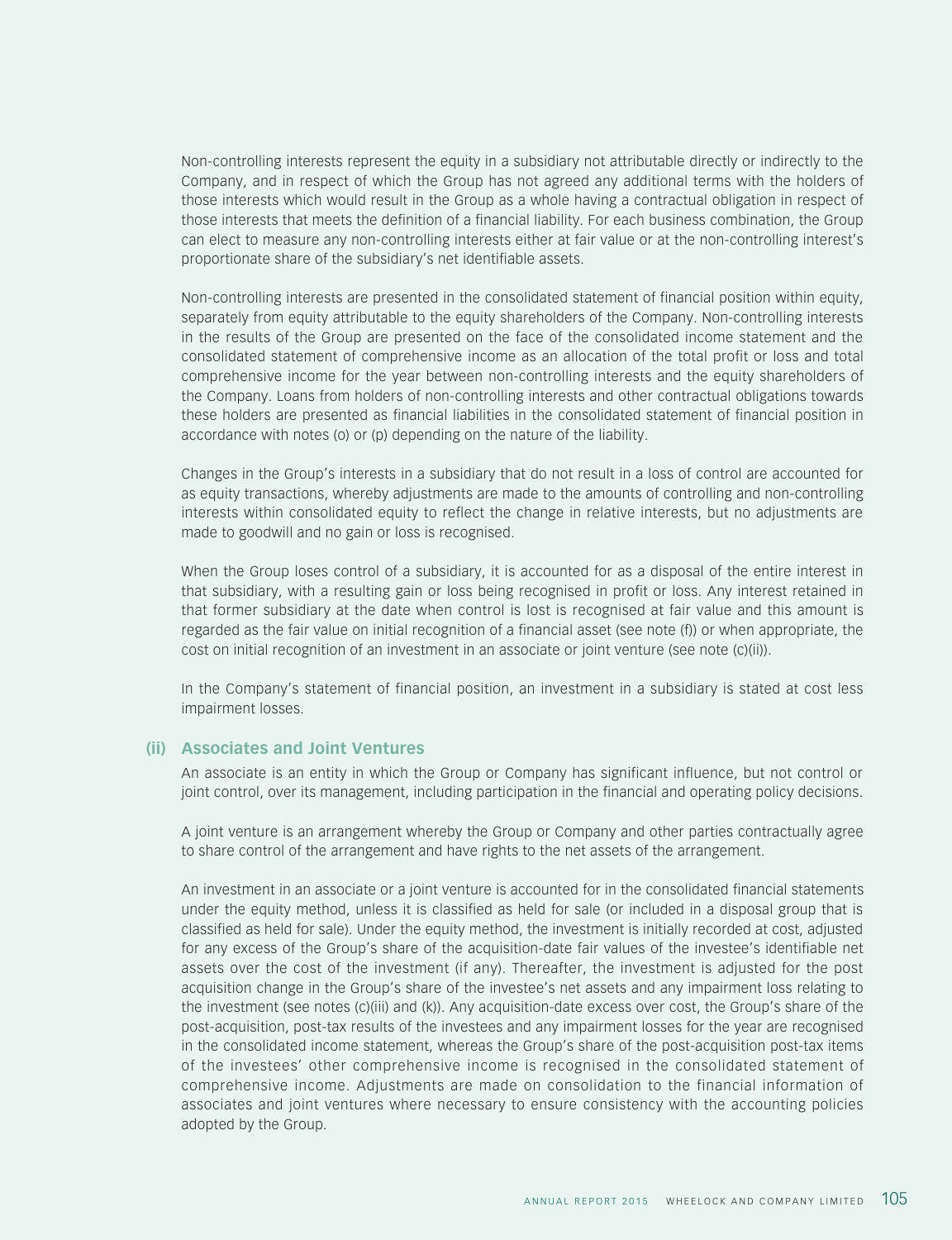## PRINCIPAL ACCOUNTING POLICIES (CONTINUED)

When the Group's share of losses exceeds its interest in an associate or a joint venture, the Group's interest is reduced to nil and recognition of further losses is discontinued except to the extent that the Group has incurred legal or constructive obligations or made payments on behalf of the investee. For this purpose, the Group's interest in the associate or joint venture is the carrying amount of the investment under the equity method together with the Group's long term interests that, in substance, form part of the Group's net investment in the associate or joint venture.

Unrealised profits and losses resulting from transactions between the Group and its associates and joint ventures are eliminated to the extent of the Group's interest in the investee, except where unrealised losses provide evidence of an impairment of the asset transferred, in which case they are recognised immediately in the consolidated income statement.

If an investment in an associate becomes an investment in a joint venture or vice versa, the retained interest is not remeasured. Instead, the investment continues to be accounted for under the equity method.

In all other cases, when the Group ceases to have significant influence over an associate or joint control over a joint venture, it is accounted for as a disposal of the entire interest in that investee, with a resulting gain or loss being recognised in profit or loss. Any interest retained in that former investee at the date when significant influence or joint control is lost is recognised at fair value and this amount is regarded as the fair value on initial recognition of a financial asset (see note (f)).

#### **(iii) Goodwill**

Goodwill represents the excess of

- (a) the aggregate of the fair value of the consideration transferred, the amount of any non-controlling interest in the acquiree and the fair value of the Group's previously held equity interest in the acquiree; over
- (b) the net fair value of the acquiree's identifiable assets and liabilities measured as at the acquisition date.

When (b) is greater than (a), this excess is recognised immediately in profit or loss as a gain on a bargain purchase.

Goodwill is stated at cost less accumulated impairment losses. Goodwill arising on a business combination is allocated to each cash-generating unit, or groups of cash-generating units, that is expected to benefit from the synergies of the combination and is tested annually for impairment (note  $(k)$ ).

On disposal of a cash-generating unit during the year, any attributable amount of purchased goodwill is included in the calculation of the profit or loss on disposal.

## D. Investment Properties and Property, Plant and Equipment

## **(i) Investment Properties**

Investment properties are land and/or buildings which are owned or held under a leasehold interest to earn rental income and/or for capital appreciation. These include land held for a currently undetermined future use and property that is being constructed or developed for future use as investment property.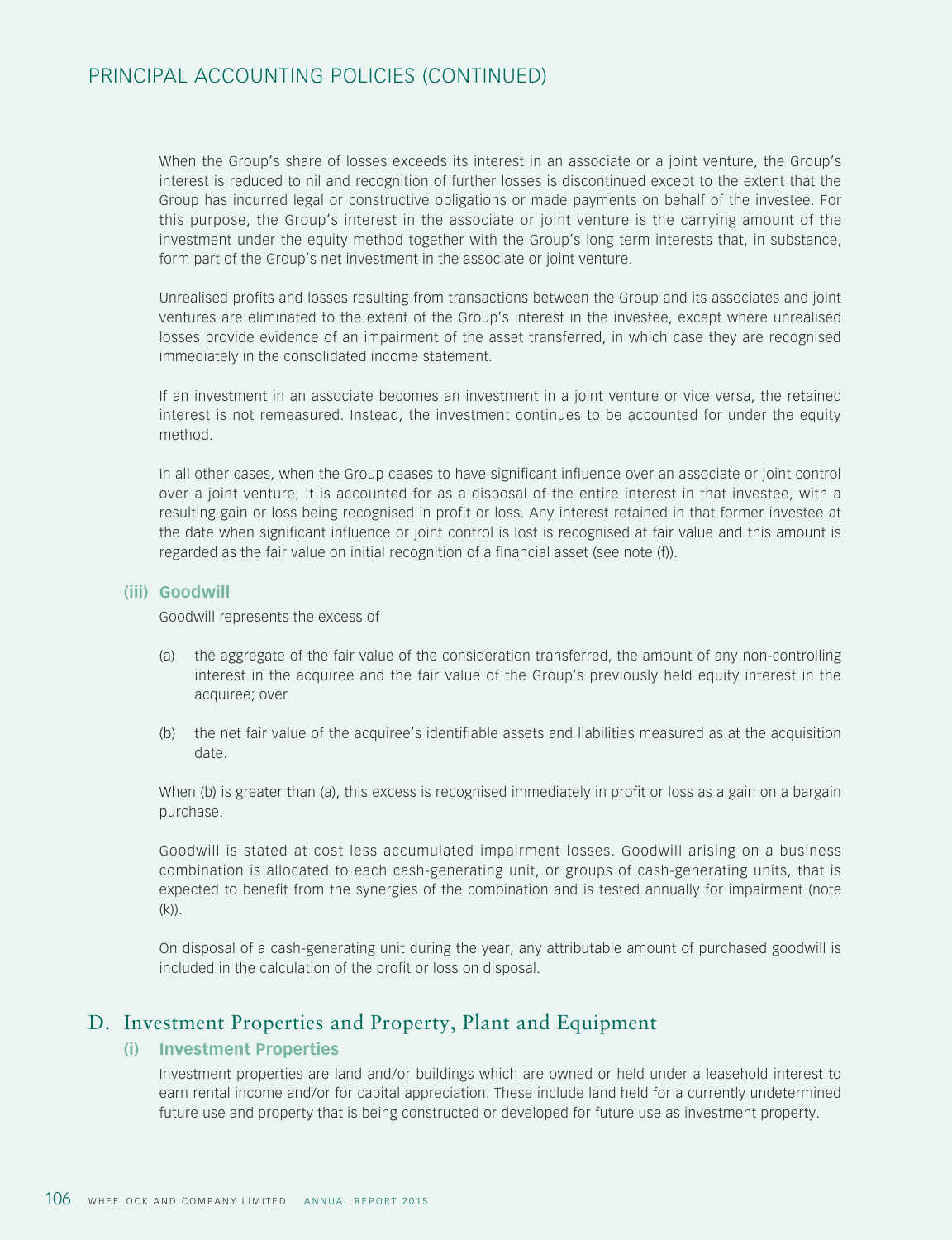Investment properties are stated in the statement of financial position at fair value, unless they are still in the course of construction or development at the end of the reporting period and their fair value cannot be reliably measured at that time. Investment properties under development are stated at cost less impairment (see note (k)) if the fair value cannot be measured reliably. Any gain or loss arising from a change in fair value or from the retirement or disposal of an investment property is recognised in the consolidated income statement. Rental income from investment properties is accounted for as described in note (s)(i).

When the Group holds a property interest under an operating lease to earn rental income and/or for capital appreciation, the interest is classified and accounted for as an investment property on a property-by-property basis. Any such property interest which has been classified as an investment property is accounted for as if it were held under a finance lease and the same accounting policies are applied to that interest as are applied to other investment properties leased under finance leases. Lease payments are accounted for as described in note (i).

#### **(ii) Hotel and Club Properties**

Hotel and club properties are stated at cost less accumulated depreciation and impairment losses. Hotel properties under development are stated at cost less impairment losses.

#### **(iii) Broadcasting and Communications Equipment**

Broadcasting and communications equipment is stated at cost less accumulated depreciation and impairment losses. Cost includes materials, direct labour and an appropriate proportion of overheads and borrowing costs directly attributable to the acquisition, construction or production of such equipment which necessarily takes a substantial period of time to get ready for its intended use.

#### **(iv) Other Property, Plant and Equipment Held for Own Use**

Other property, plant and equipment held for own use is stated at cost less accumulated depreciation and impairment losses.

**(v)** Gains or losses arising from the retirement or disposal of an item of property, plant and equipment are determined as the difference between the net disposal proceeds and the carrying amount of the asset and are recognised in the consolidated income statement on the date of retirement or disposal.

## E. Depreciation of Property, Plant and Equipment

Depreciation is calculated to write-off the cost of items of property, plant and equipment, less their estimated residual value, if any, using a straight line method over their estimated useful lives as follows:

#### **(i) Investment Properties**

No depreciation is provided on investment properties.

#### **(ii) Hotel and Club Properties**

Depreciation is provided on the cost of the leasehold land of hotel and club properties over the unexpired period of the lease. Costs of buildings thereon are depreciated on a straight line basis over their estimated useful lives of not more than 40 years.

Depreciation of hotel properties under development commences when they are available for use.

#### **(iii) Broadcasting and Communications Equipment**

Depreciation is provided on a straight line basis on the cost of the equipment at rates determined by the estimated useful lives of the assets of 2 to 20 years.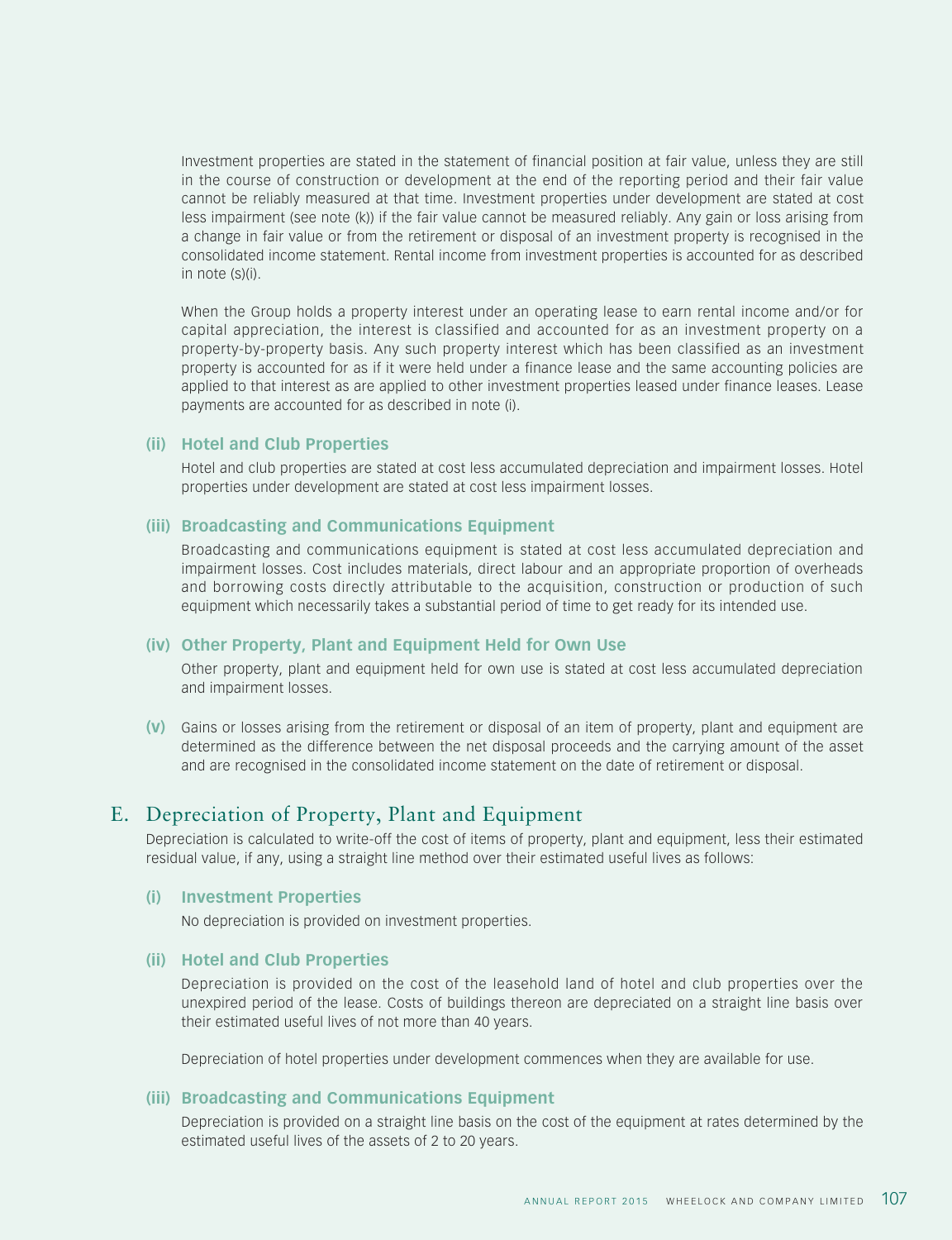## **(iv) Other Property, Plant and Equipment Held for Own Use**

Depreciation is provided on the cost of the leasehold land of all other properties held for own use over the unexpired period of the lease. Costs of the buildings thereon are depreciated on a straight line basis over their unexpired period of leases or estimated useful lives whichever is shorter.

Depreciation is provided on a straight line basis on the cost of other property, plant and equipment held for own use at rates determined by the estimated useful lives of these assets of 3 to 25 years.

Where parts of an item of property, plant and equipment have different useful lives, the cost or valuation of the item is allocated on a reasonable basis between the parts and each part is depreciated separately. Both the useful life of an asset and its residual value, if any, are reviewed annually.

## F. Investments in Debt and Equity Securities

The Group's policies for investments in debt and equity securities, other than investments in subsidiaries, associates and joint ventures, are as follows:

Investments in debt and equity securities (other than investments in subsidiaries, associates and joint ventures) are initially stated at fair value, which is their transaction price unless it is determined that the fair value at initial recognition differs from the transaction price and that fair value is evidenced by a quoted price in an active market for an identical asset or liability or based on a valuation technique that uses only data from observable markets. Cost includes attributable transaction costs, except where indicated otherwise below. These investments are subsequently accounted for as follows, depending on their classification:

- **(i)** Investments in securities held for trading are classified as current assets. Any attributable transaction costs are recognised in the consolidated income statement as incurred. At the end of each reporting period the fair value is remeasured, with any resultant gain or loss being recognised in the consolidated income statement. The net gain or loss recognised in the consolidated income statement does not include any dividends or interest earned as these are recognised in accordance with the policies set out in notes  $(s)(iv)$  and  $(s)(v)$ .
- **(ii)** Dated debt securities that the Group and/or the Company has the positive ability and intention to hold to maturity are classified as held-to-maturity securities. Held-to-maturity securities are stated in the statement of financial position at amortised cost less impairment losses.
- **(iii)** Investments in securities which do not fall into any of the above categories are classified as availablefor-sale securities. At the end of each reporting period the fair value is remeasured, with any resultant gain or loss being recognised in other comprehensive income and accumulated separately in equity in the investments revaluation reserve. As an exception to this, investments in equity securities that do not have a quoted price in an active market for an identical instrument and whose fair value cannot otherwise be reliably measured are recognised in the statement of financial position at cost less impairment losses (see note (k)). Dividend income from equity securities and interest income from debt securities calculated using the effective interest method are recognised in profit or loss in accordance with the policies set out in note (s)(iv) and (s)(v), respectively. Foreign exchange gains and losses resulting from changes in the amortised cost of debt securities are also recognised in profit or loss.
- **(iv)** When the investments are derecognised or impaired (see note (k)), the cumulative gain or loss recognised in equity is reclassified to profit or loss. Investments are recognised/derecognised on the date the Group commits to purchase/sell the investments or they expire.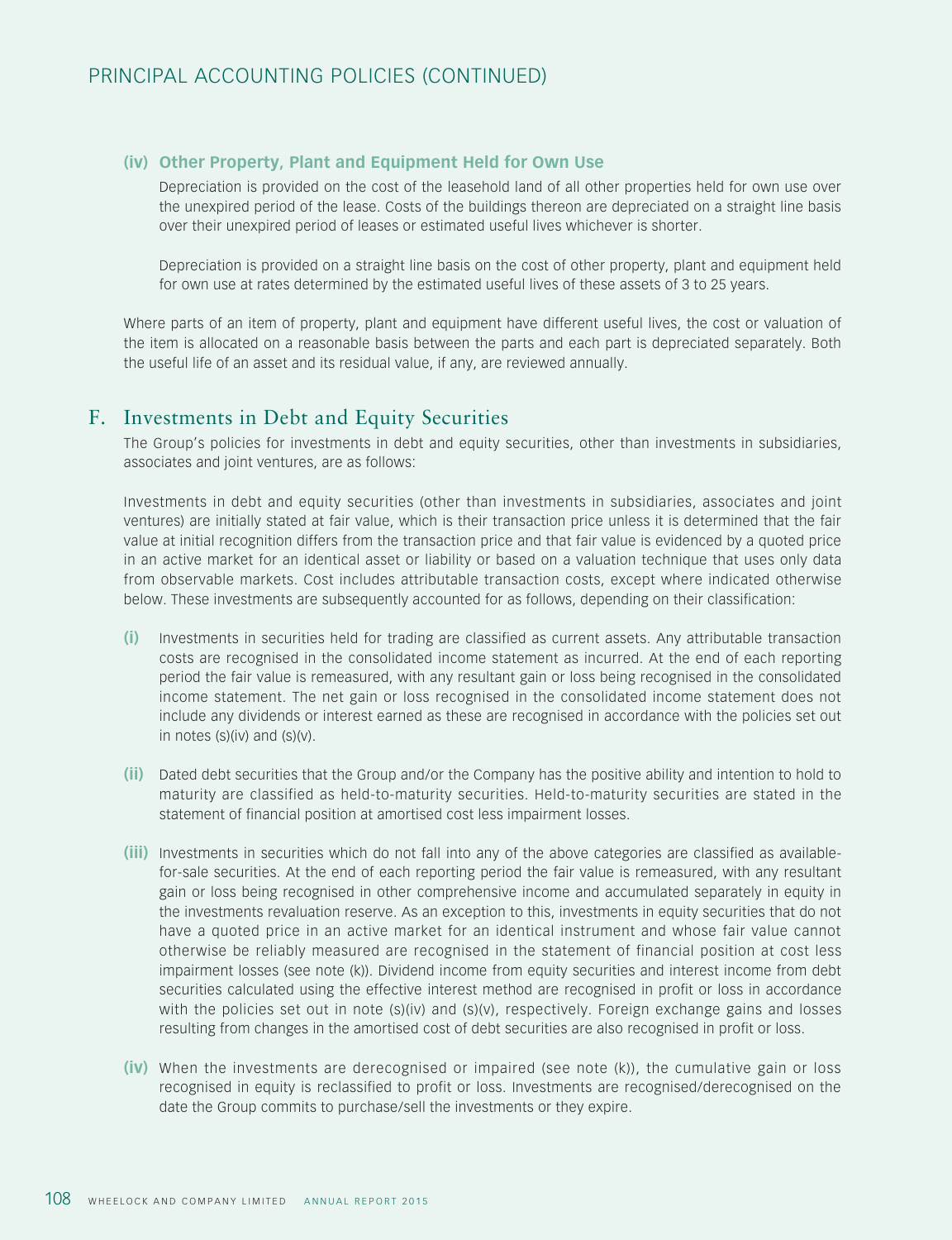## G. Derivative Financial Instruments

Derivative financial instruments are recognised initially at fair value. At the end of each reporting period, the fair value is remeasured. The gain or loss on remeasurement to fair value is recognised immediately in the consolidated income statement, except where the derivatives qualify for cash flow hedge accounting or hedge the net investment in a foreign operation, in which case recognition of any resultant gain or loss depends on the nature of the item being hedged (note (h)).

## H. Hedging

#### **(i) Fair Value Hedge**

A fair value hedge is a hedge of the exposure to changes in fair value of a recognised asset or liability or an unrecognised firm commitment, or an identified portion of such an asset, liability or firm commitment, that is attributable to a particular risk and could affect the consolidated income statement. The gain or loss from remeasuring the hedging instrument at fair value together with the gain or loss on the hedged item attributable to the hedged risk are recorded in the consolidated income statement.

#### **(ii) Cash Flow Hedge**

Where a derivative financial instrument is designated as a hedge of the variability in cash flows of a recognised asset or liability or a highly probable forecast transaction or the foreign currency risk of a committed future transaction, the effective portion of any gain or loss on remeasurement of the derivative financial instrument to fair value is recognised directly in other comprehensive income and accumulated separately in equity. The ineffective portion of any gain or loss is recognised immediately in the consolidated income statement.

If a hedge of a forecast transaction subsequently results in the recognition of a non-financial asset or non- financial liability, the associated gain or loss is reclassified from equity to be included in the initial cost or other carrying amount of the non-financial asset or liability.

If a hedge of a forecast transaction subsequently results in the recognition of a financial asset or a financial liability, the associated gain or loss is reclassified from equity to the consolidated income statement in the same period or periods during which the asset acquired or liability assumed affects the consolidated income statement (such as when interest income or expense is recognised).

For cash flow hedges, other than those covered by the preceding two policy statements, the associated gain or loss is reclassified from equity to the consolidated income statement in the same period or periods during which the hedged forecast transaction affects the consolidated income statement.

When a hedging instrument expires or is sold, terminated or exercised, or the Group revokes designation of the hedge relationship but the hedged forecast transaction is still expected to occur, the cumulative gain or loss at that point remains in equity until the transaction occurs and it is recognised in accordance with the above policy. If the hedged transaction is no longer expected to take place, the cumulative unrealised gain or loss is reclassified from equity to the consolidated income statement immediately.

## **(iii) Hedge of Net Investment in a Foreign Operation**

The portion of the gain or loss on remeasurement to fair value of an instrument used to hedge a net investment in a foreign operation that is determined to be an effective hedge is recognised directly in other comprehensive income and accumulated separately in equity in the exchange reserve until the disposal of the foreign operation, at which time the cumulative gain or loss is reclassified from equity to the consolidated income statement. The ineffective portion is recognised immediately in the consolidated income statement.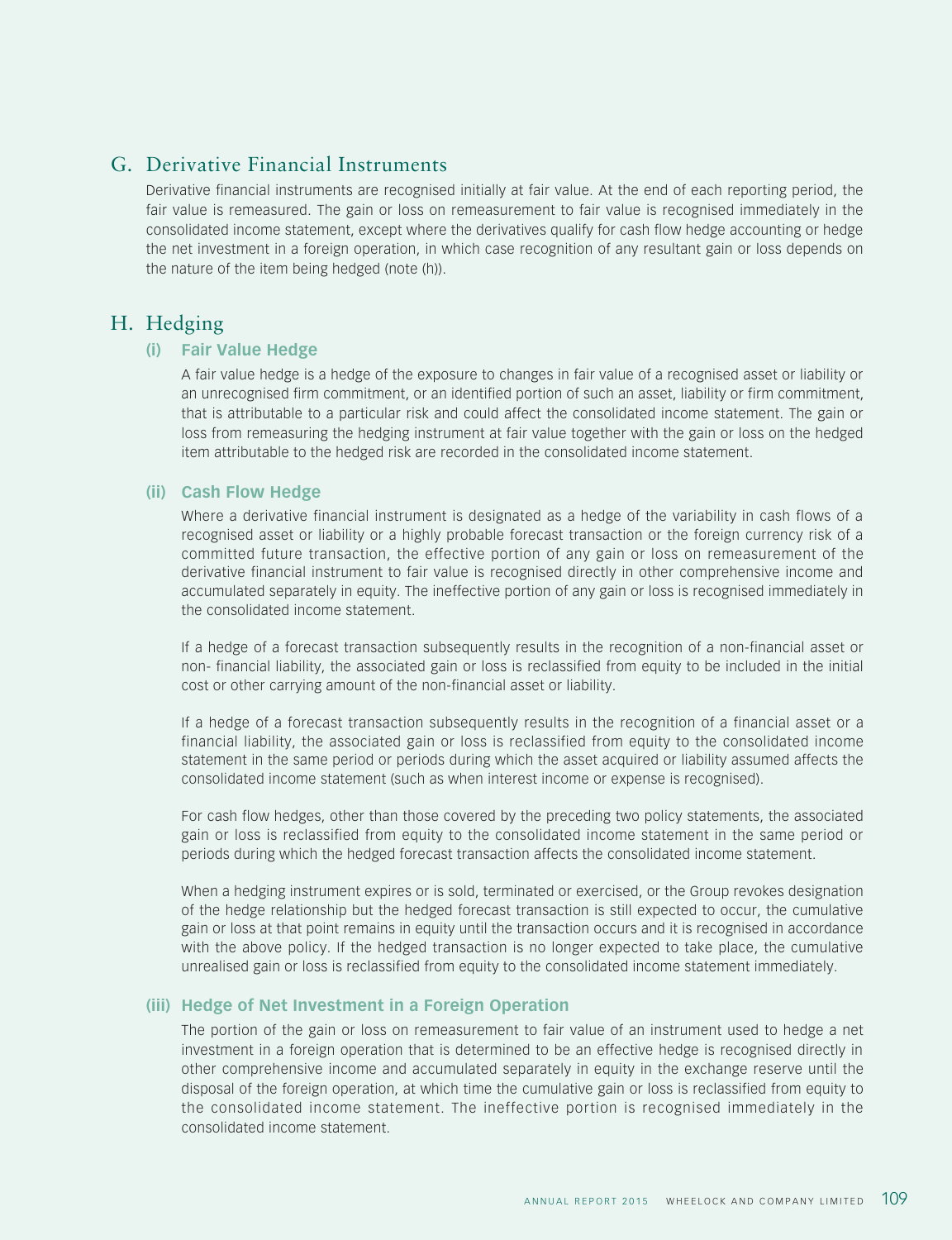## I. Leased Assets

An arrangement comprising a transaction or a series of transactions is or contains a lease if the Group determines that the arrangement conveys a right to use a specific asset or assets for an agreed period of time in return for a payment or a series of payments. Such a determination is made based on an evaluation of the substance of the arrangement and is regardless of whether the arrangement takes the legal form of a lease.

#### **(i) Classification of Leased Assets**

Assets that are held by the Group under leases which transfer to the Group substantially all the risks and rewards of ownership are classified as being held under finance leases. Leases which do not transfer substantially all the risks and rewards of ownership to the Group are classified as operating leases, with the following exceptions:

- Property held under operating leases that would otherwise meet the definition of an investment property is classified as an investment property on a property-by-property basis and, if classified as an investment property, is accounted for as if held under a finance lease (see note (d)(i)); and
- Land held for own use under an operating lease, the fair value of which cannot be measured separately from the fair value of a building situated thereon at the inception of the lease, is accounted for as being held under a finance lease, unless the building is also clearly held under an operating lease. For these purposes, the inception of the lease is the time that the lease was first entered into by the Group, or taken over from the previous lessee.

#### **(ii) Assets Held Under Operating Leases**

Where the Group has the use of assets held under operating leases, payments made under the leases are charged to the consolidated income statement in equal instalments over the accounting periods covered by the lease term, except where an alternative basis is more representative of the pattern of benefits to be derived from the leased asset. Lease incentives received are recognised in the consolidated income statement as an integral part of the aggregate net lease payments made. Contingent rentals are charged to the consolidated income statement in the accounting period in which they are incurred.

The cost of acquiring land held under an operating lease is amortised on a straight-line basis over the period of the lease term except where the property is classified as an investment property or is held for development for sale.

#### **(iii) Assets Held Under Finance Leases**

Where the Group acquires the use of assets under finance leases, the amounts representing the fair value of the leased asset, or, if lower, the present value of the minimum lease payments, of such assets are recognised as property, plant and equipment and the corresponding liabilities, net of finance charges, are recorded as obligations under finance leases. Depreciation is provided at rates which write off the cost or valuation of the assets over the term of the relevant lease or, where it is likely the Group will obtain ownership of the asset, the life of the asset, as set out in note (e). Impairment losses are accounted for in accordance with the accounting policy as set out in note (k)(ii). Finance charges implicit in the lease payments are charged to the consolidated income statement over the period of the leases so as to produce an approximately constant periodic rate of charge on the remaining balance of the obligations for each accounting period. Contingent rentals are charged to the consolidated income statement in the accounting period in which they are incurred.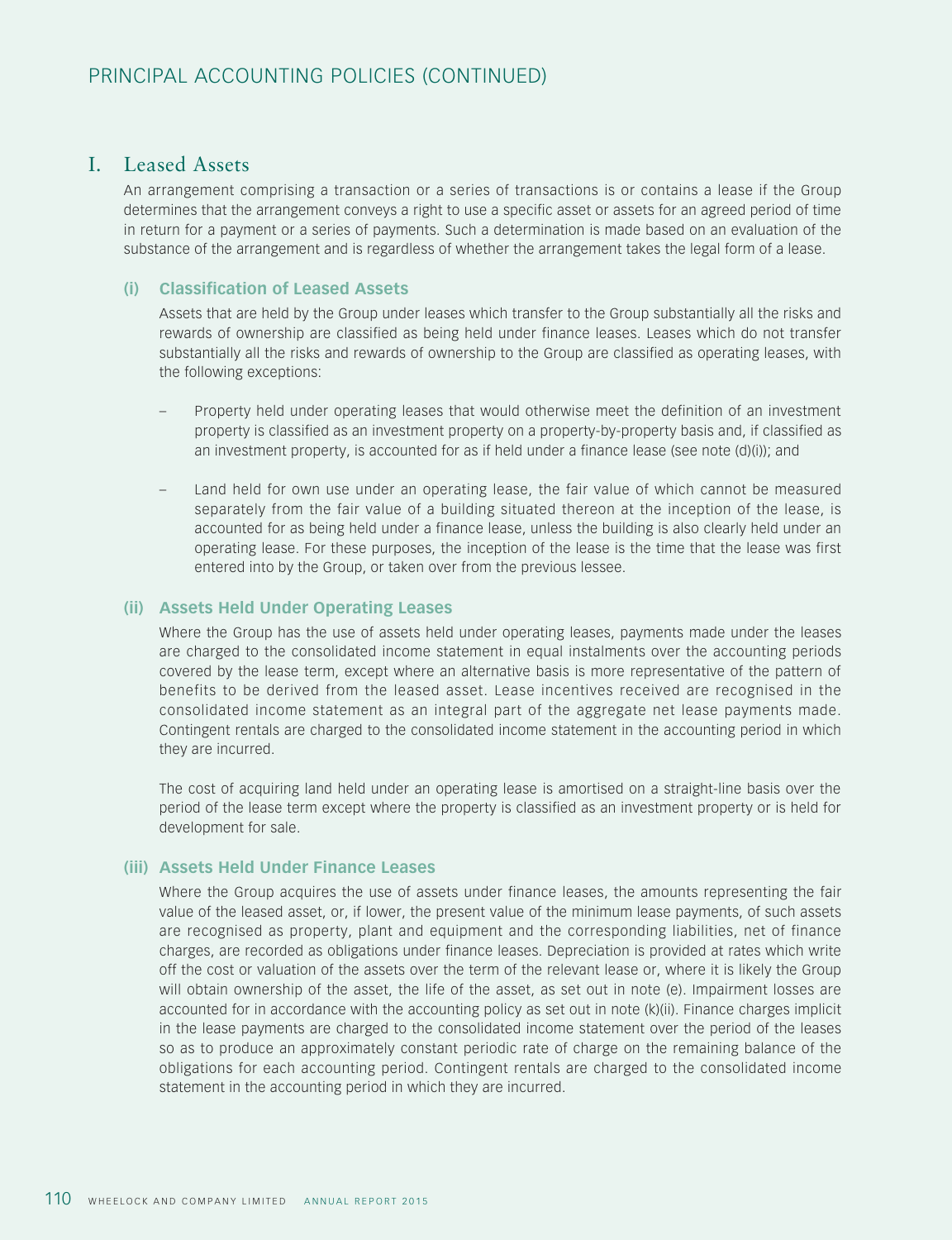## J. Programming Library

Programming library consists of presentation rights for commissioned programmes and acquired programmes for showing on the Group's television channel and commissioned programmes and films for licensing purposes.

Presentation rights are stated in the statement of financial position at cost less accumulated amortisation (where the estimated useful life is other than indefinite) and any impairment losses. Amortisation is charged to consolidated income statement on an accelerated basis over the licence period or over the estimated number of future showings. Subsequent expenditure on programmes after initial acquisition is recognised as an expense when incurred. Costs of in-house programmes are written off in the period in which they are incurred.

Commissioned programmes and films for licensing purposes comprise direct production costs and production overheads, and are stated at the lower of amortised cost or net realisable value. Costs are amortised on an individual programme/film basis in the ratio of the current year's gross revenues to management's forecast of the total ultimate gross revenues from all sources.

Both the period and method of amortisation are reviewed annually.

## K. Impairment of Assets

## **(i) Impairment of Investments in Debt and Equity Securities and Other Receivables**

Investments in debt and equity securities and other current and non-current receivables that are stated at cost or amortised cost or are classified as available-for-sale investments are reviewed at the end of each reporting period to determine whether there is objective evidence of impairment. If any such evidence exists, any impairment loss is determined and recognised as follows:

- For investments in associates and joint ventures accounted for under the equity method in the consolidated financial statements (see note (c)(ii)), the impairment loss is measured by comparing the recoverable amount of the investment with its carrying amount in accordance with note (k)(ii). The impairment loss is reversed if there has been a favourable change in the estimates used to determine the recoverable amount in accordance with note (k)(ii).
- For unquoted equity securities and other financial assets carried at cost, the impairment loss is measured as the difference between the carrying amount of the financial asset and the estimated future cash flows, discounted at the current market rate of return for a similar financial asset where the effect of discounting is material. Impairment losses arising on equity securities carried at cost are not reversed.
- For trade and other current receivables and other financial assets carried at amortised cost, the impairment loss is measured as the difference between the asset's carrying amount and the present value of estimated future cash flows, discounted at the financial asset's original effective interest rate (i.e. the effective interest rate computed at initial recognition of these assets) where the effect of discounting is material.

If in a subsequent period the amount of an impairment loss decreases and the decrease can be linked objectively to an event occurring after the impairment loss was recognised, the impairment loss is reversed through the consolidated income statement. A reversal of an impairment loss shall not result in the asset's carrying amount exceeding that which would have been determined had no impairment loss been recognised in prior years.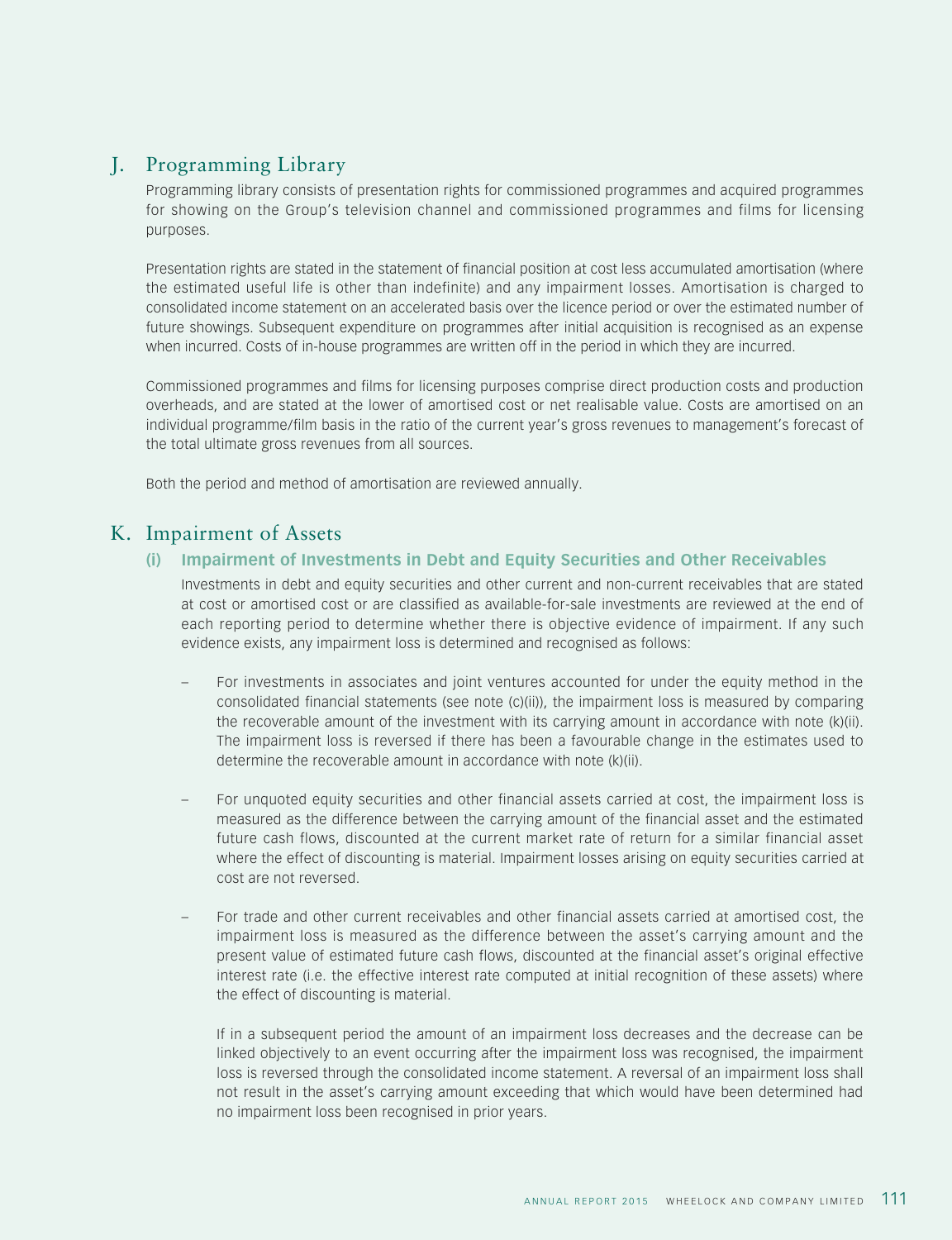## PRINCIPAL ACCOUNTING POLICIES (CONTINUED)

– For available-for-sale investments, the cumulative loss that has been recognised directly in the investments revaluation reserve is reclassified to the consolidated income statement. The amount of the cumulative loss that is recognised in the consolidated income statement is the difference between the acquisition cost (net of any principal repayment and amortisation) and current fair value, less any impairment loss on that asset previously recognised in the consolidated income statement.

Impairment losses recognised in the consolidated income statement in respect of available-for-sale equity investments are not reversed through the consolidated income statement. Any subsequent increase in the fair value of such assets is recognised directly in other comprehensive income.

Impairment losses in respect of available-for-sale debt securities are reversed if the subsequent increase in fair value can be objectively related to an event occurring after the impairment loss was recognised. Reversals of impairment losses in such circumstances are recognised in consolidated income statement.

Impairment losses are written off against the corresponding assets directly, except for impairment losses recognised in respect of trade receivables whose recovery is considered doubtful but not remote. In this case, the impairment losses for doubtful debts are recorded using an allowance account. When the Group is satisfied that recovery is remote, the amount considered irrecoverable is written off against trade receivables directly and any amounts held in the allowance account relating to that debt are reversed. Subsequent recoveries of amounts previously charged to the allowance account are reversed against the allowance account. Other changes in the allowance account and subsequent recoveries of amounts previously written off directly are recognised in the consolidated income statement.

## **(ii) Impairment of Other Assets**

The carrying amounts of non-current assets, other than properties carried at revalued amounts and deferred tax assets, are reviewed at the end of each reporting period to determine whether there is any indication of impairment. If any such indication exists, the recoverable amount is estimated. In addition, for goodwill, intangible assets that are not yet available for use and intangible assets that have indefinite useful lives, the recoverable amount is estimated annually whether or not there is any indication of impairment.

#### – Calculation of Recoverable Amount

The recoverable amount of an asset is the greater of its fair value less costs of disposal and value in use. In assessing value in use, the estimated future cash flows are discounted to their present value using a pre-tax discount rate that reflects current market assessments of the time value of money and the risks specific to the asset. Where an asset does not generate cash inflows largely independent of those from other assets, the recoverable amount is determined for the smallest group of assets that generates cash inflows independently (i.e. a cash-generating unit).

#### – Recognition of Impairment Losses

An impairment loss is recognised in profit or loss if the carrying amount of an asset, or the cashgenerating unit to which it belongs exceeds the recoverable amount. Impairment losses recognised in respect of cash-generating units are allocated first to reduce the carrying amount of any goodwill allocated to the cash-generating unit (or group of units) and then, to reduce the carrying amount of the other assets in the unit (or group of units) on a pro rata basis, except that the carrying value of an asset will not be reduced below its individual fair value less costs of disposal (if measurable), or value in use (if determinable).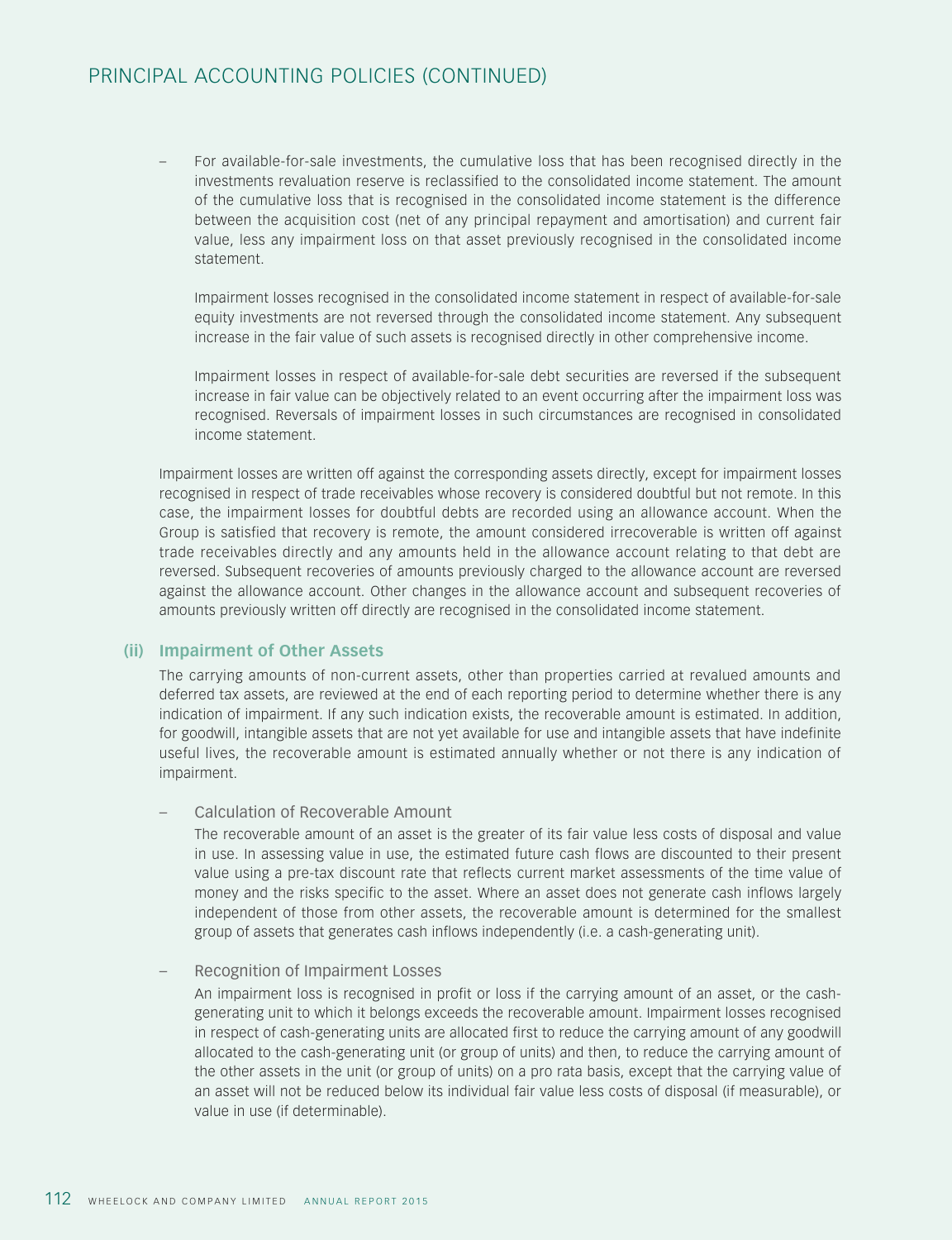#### – Reversals of Impairment Losses

In respect of assets other than goodwill, an impairment loss is reversed if there has been a favourable change in the estimates used to determine the recoverable amount. An impairment loss in respect of goodwill is not reversed (including those provided during the interim financial reporting).

A reversal of an impairment loss is limited to the asset's carrying amount that would have been determined had no impairment loss been recognised in prior years. Reversals of impairment losses are credited to the consolidated income statement in the year in which the reversals are recognised.

#### – Interim Financial Reporting and Impairment

Under the Rules Governing the Listing of Securities on the Stock Exchange, the Group is required to prepare an interim financial report in compliance with HKAS 34, Interim financial reporting, in respect of the first six months of the financial year. At the end of the interim period, the Group applies the same impairment testing, recognition, and reversal criteria as it would at the end of the financial year.

Impairment losses recognised in an interim period in respect of goodwill, available-for-sale equity securities and unquoted equity securities carried at cost are not reversed in a subsequent period. This is the case even if no loss, or a smaller loss, would have been recognised had the impairment been assessed only at the end of the financial year to which the interim period relates. Consequently, if the fair value of an available-for-sale equity security increases in the remainder of the annual period, or in any other period subsequently, the increase is recognised in other comprehensive income and not in the consolidated income statement.

## L. Properties for Sale

## **(i) Completed Properties for Sale**

Completed properties for sale are stated at the lower of cost and net realisable value. Cost is determined by apportionment of the total development costs, including borrowing costs capitalised, attributable to unsold units. Net realisable value is estimated by the management, based on prevailing market conditions which represents the estimated selling price less costs to be incurred in selling the property. Cost of completed properties for sale comprises all costs of purchase, costs of conversion and costs incurred in bringing the inventories to their present location and condition.

The amount of any write down of or provision for completed properties for sale is recognised as an expense in the period the write down or loss occurs. The amount of any reversal of any write down or provision arising from an increase in net realisable value is recognised in the consolidated income statement in the period in which the reversal occurs.

#### **(ii) Properties under Development for Sale**

Properties under development for sale are classified as current assets and stated at the lower of cost and net realisable value. Cost includes identified costs including the acquisition cost of land, aggregate cost of development, borrowing costs capitalised, material and supplies, wages, other direct expenses and an appropriate proportion of overheads. Net realisable value is estimated by management, taking into account the expected price that can ultimately be achieved, based on prevailing market conditions and the anticipated costs of completion and costs to be incurred in selling the property.

The amount of any write down of or provision for properties under development for sale is recognised as an expense in the period the write down or loss occurs. The amount of any reversal of any write down or provision arising from an increase in net realisable value is recognised in the consolidated income statement in the period in which the reversal occurs.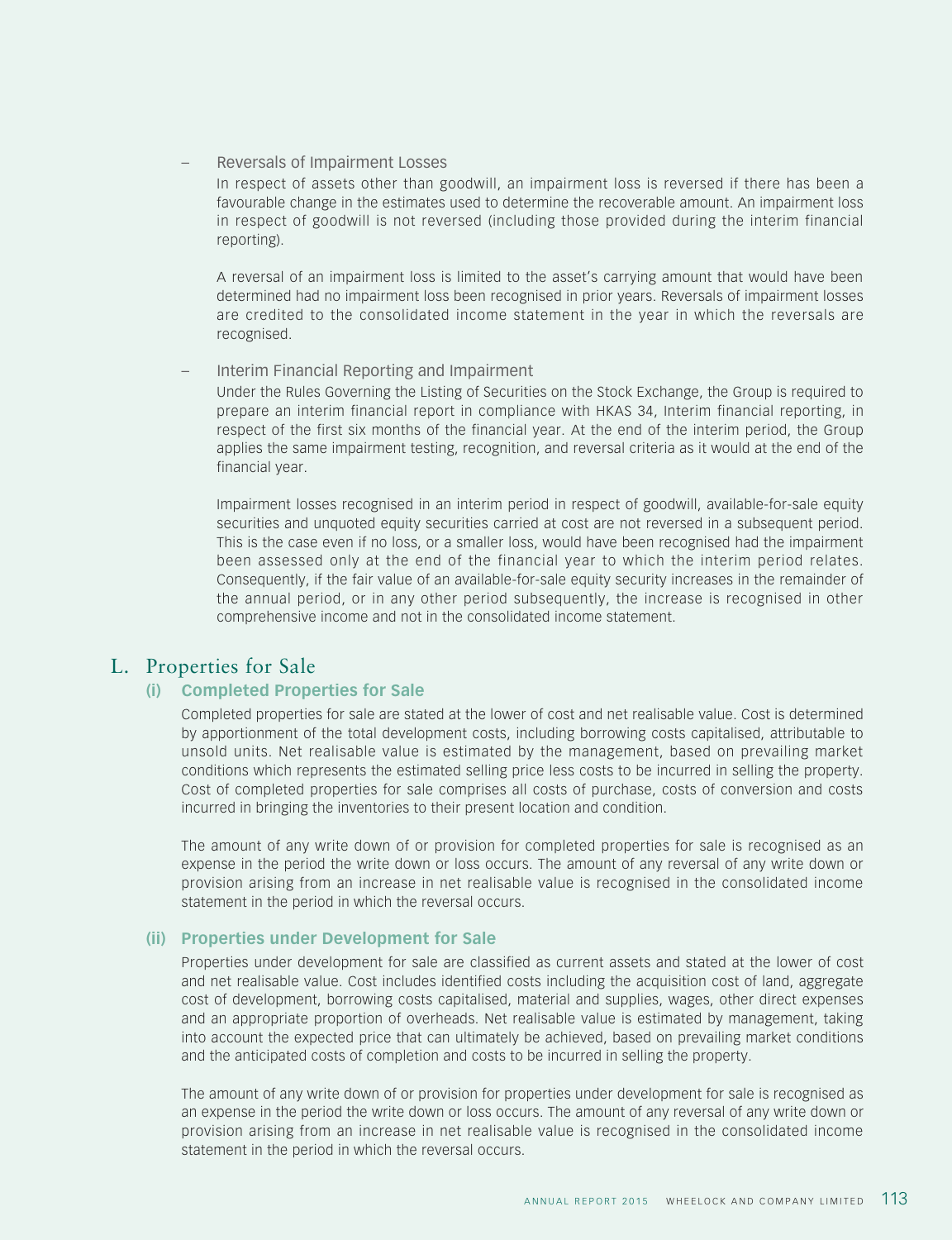## M. Inventories

Inventories are stated at the lower of cost and net realisable value. Cost comprises all costs of purchase, cost of conversion and other costs incurred in bringing the inventories to their present location and condition. Net realisable value is estimated by the management, based on the expected selling price in the ordinary course of business less the anticipated costs of completion and the estimated costs necessary to make the sale.

## N. Trade and Other Receivables

Trade and other receivables are initially recognised at fair value and thereafter stated at amortised cost less allowance for impairment of bad and doubtful debts, except where the receivables are interest-free loans made to related parties without any fixed repayment terms or the effect of discounting would be immaterial. In such cases, the receivables are stated at cost less allowance for impairment of bad and doubtful debts.

## O. Interest-Bearing Borrowings

Interest-bearing borrowings for which there is a hedging relationship with a derivative financial instrument, which does not qualify for hedge accountings are initially recognised at fair value less transaction costs. At the end of each reporting period the fair value is remeasured and any change in fair value is recognised in the consolidated income statement.

Other interest-bearing borrowings are initially recognised at fair value less transaction costs. Subsequent to initial recognition, the interest-bearing borrowings are stated at amortised cost with any difference between the amount initially recognised and redemption value being recognised in the consolidated income statement over the period of the borrowings together with any interest and fees payable using the effective interest method.

## P. Trade and Other Payables

Trade and other payables are initially recognised at fair value and subsequently stated at amortised cost unless the effect of discounting would be immaterial, in which case they are stated at cost.

## Q. Cash and Cash Equivalents

Cash and cash equivalents comprise cash at bank and on hand, demand deposits with banks and other financial institutions and short term, highly liquid investments that are readily convertible into known amounts of cash and which are subject to an insignificant risk of changes in value, having been within three months of maturity at acquisition. Bank overdrafts that are repayable on demand and form an integral part of the Group's cash management are also included as a component of cash and cash equivalents for the purpose of the consolidated statement of cash flows.

## R. Foreign Currencies

Foreign currency transactions during the year are translated into Hong Kong dollars at the exchange rates ruling at the transaction dates. Monetary foreign currency balances and the statements of financial position of foreign operations are translated into Hong Kong dollars at the exchange rates ruling at the end of the reporting period. Non-monetary assets and liabilities denominated in foreign currencies that are stated at fair value are translated using the foreign exchange rates ruling at the dates the fair value was measured.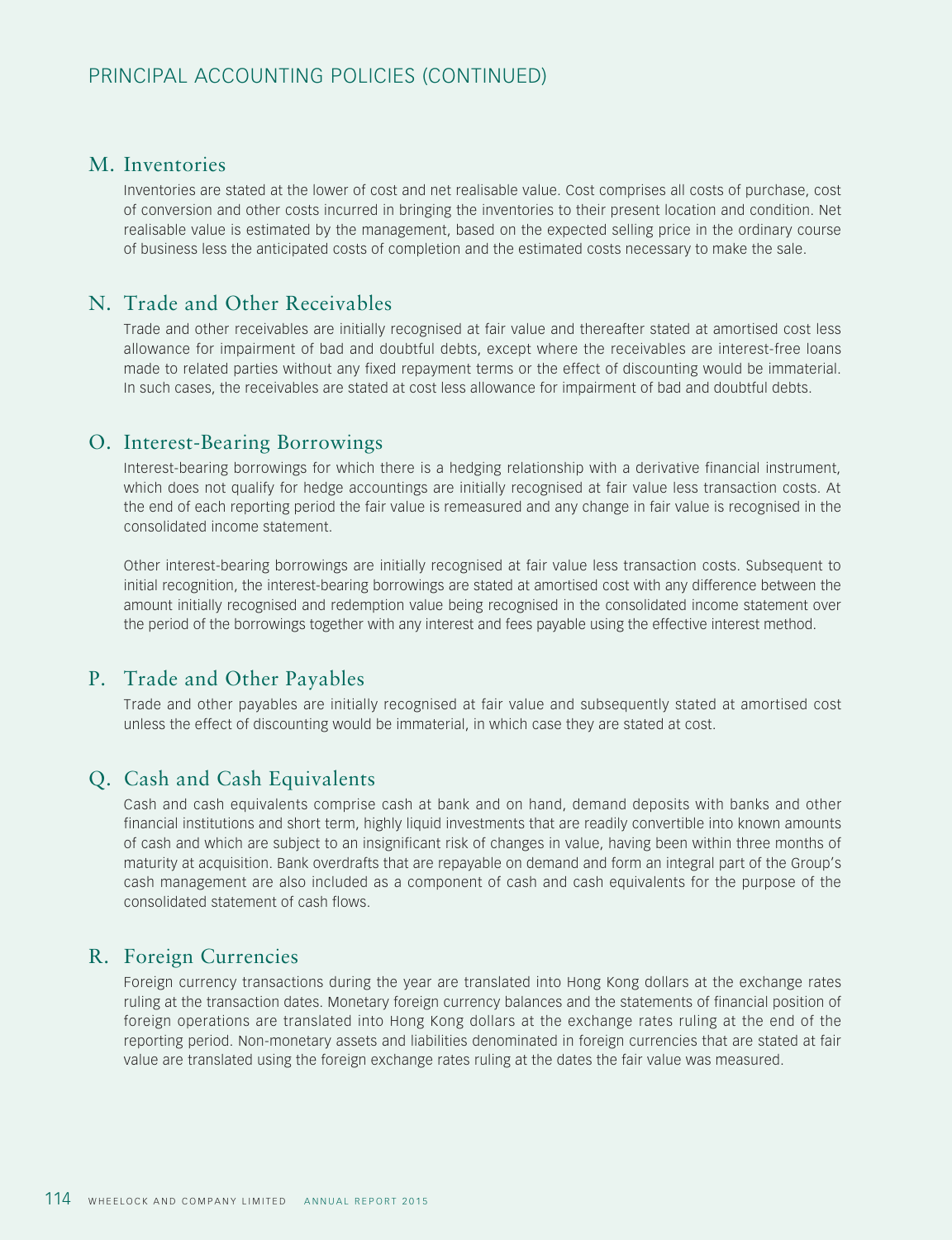The results of foreign operations are translated into Hong Kong dollars at the monthly weighted average exchange rates for the year. Statement of financial position items, including goodwill arising on consolidation of foreign operations acquired on or after 1 January 2005, are translated into Hong Kong dollars at the closing foreign exchange rates at the end of the reporting period. Differences arising from the translation of the financial statements of foreign operations are recognised in other comprehensive income and accumulated separately in equity in the exchange reserve and those arising from the financing of properties under development by foreign currency borrowings are capitalised as part of the development costs. All other exchange differences are dealt with in the consolidated income statement.

On disposal of a foreign operation, the cumulative amount of the exchange differences recognised in equity which relate to that foreign operation is reclassified from equity to the consolidated income statement and is included in the calculation of the profit or loss on disposal.

## S. Recognition of Revenue

Revenue is measured at the fair value of the consideration received or receivable. Provided it is probable that the economic benefits will flow to the Group and the revenue and costs, if applicable, can be measured reliably, revenue is recognised in the consolidated income statement as follows:

- **(i)** Rental income under operating leases is recognised in equal instalments over the accounting periods covered by the lease term, except where an alternative basis is more representative of the pattern of benefits to be derived from the use of the leased asset. Lease incentives granted are recognised as an integral part of the aggregate net lease payments receivable. Contingent rentals are recognised in the accounting period in which they are earned.
- **(ii)** Income arising from the sale of properties held for sale is recognised upon the later of the execution of the formal sale and purchase agreement or the issue of the occupation permit/completion certificate by the relevant government authorities, which is taken to be the point in time when the risk and rewards of ownership of the property have passed to the buyer. Deposits and instalments received on properties sold prior to the date of revenue recognition are included in the statement of financial position.
- **(iii)** Income from communications, media and entertainment operations, logistics operations and hotels operations is recognised at the time when the services are provided.
- **(iv)** Dividend income from unlisted investments is recognised when the shareholder's right to receive payment is established.

Dividend income from listed investments is recognised when the share price of the investment goes exdividend.

- **(v)** Interest income is recognised as it accrues using the effective interest method.
- **(vi)** Income received in advance attributable to long term service contracts is deferred and recognised over the contract period on a straight line basis.

## T. Borrowing Costs

Borrowing costs that are directly attributable to the acquisition, construction or production of an asset which necessarily takes a substantial period of time to get ready for its intended use or sale are capitalised as part of the cost of that asset. Other borrowing costs are expensed in the period in which they are incurred.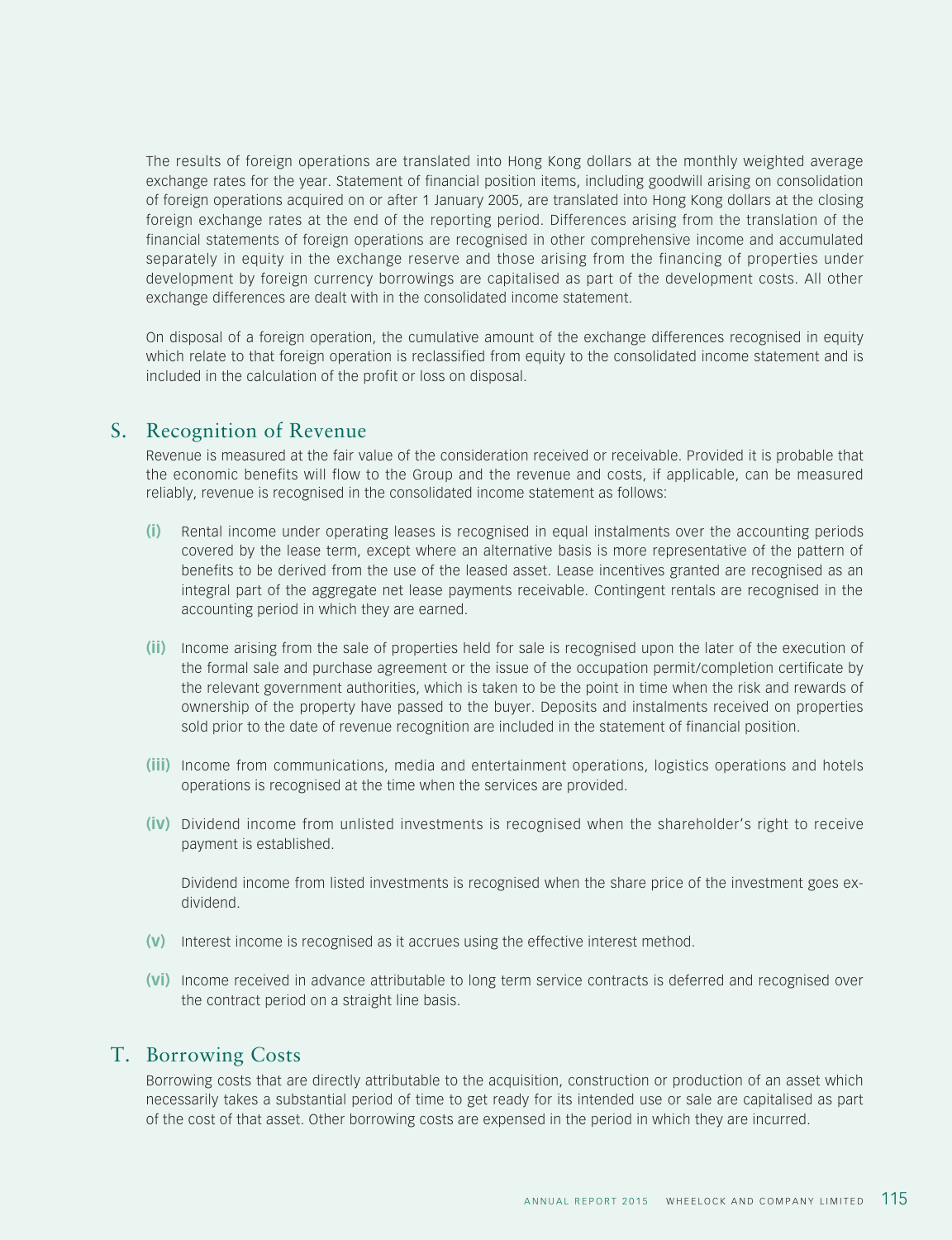The capitalisation of borrowing costs as part of the cost of a qualifying asset commences when expenditure for the asset is being incurred, borrowing costs are being incurred and activities that are necessary to prepare the asset for its intended use or sale are in progress. Capitalisation of borrowing costs is suspended or ceases when substantially all the activities necessary to prepare the qualifying asset for its intended use or sale are interrupted or complete.

## U. Income Tax

- **(i)** Income tax for the year comprises current tax and movements in deferred tax assets and liabilities. Current tax and movements in deferred tax assets and liabilities are recognised in the consolidated income statement except to the extent that they relate to items recognised in other comprehensive income or directly in equity, in which case the relevant amounts of tax are recognised in other comprehensive income or directly in equity, respectively.
- **(ii)** Current tax is the expected tax payable on the taxable income for the year, using tax rates enacted or substantively enacted at the end of the reporting period, and any adjustment to tax payable in respect of previous years.
- **(iii)** Deferred tax assets and liabilities arise from deductible and taxable temporary differences between the carrying amounts of assets and liabilities for financial reporting purposes and the tax bases respectively. Deferred tax assets also arise from unused tax losses and unused tax credits.

Apart from certain limited exceptions, all deferred tax liabilities and all deferred tax assets, to the extent that it is probable that future taxable profits will be available against which the asset can be utilised, are recognised. Future taxable profits that may be capable to support the recognition of deferred tax assets arising from deductible temporary differences include those that will arise from the reversal of existing taxable temporary differences.

The limited exceptions to recognition of deferred tax assets and liabilities are those temporary differences arising from goodwill not deductible for tax purposes and the initial recognition of assets or liabilities that affect neither accounting nor taxable profit (provided that they are not part of a business combination).

Where investment properties are carried at their fair value in accordance with the accounting policy set out in note (d)(i), the amount of deferred tax recognised is measured using the tax rates that would apply on sale of those assets at their carrying value at the reporting period unless the property is depreciable and is held within a business model whose objective is to consume substantially all of the economic benefits embodied in the property over time, rather than through sale. In all other cases, the amount of deferred tax recognised is measured based on the expected manner of realisation or settlement of the carrying amount of the assets and liabilities, using tax rates enacted or substantively enacted at the end of the reporting period. Deferred tax assets and liabilities are not discounted.

The carrying amount of a deferred tax asset is reviewed at the end of each reporting period and is reduced to the extent that it is no longer probable that sufficient taxable profits will be available to allow the related tax benefit to be utilised. Any such reduction is reversed to the extent that it becomes probable that sufficient taxable profits will be available.

Additional income taxes that will probably arise from the distribution of dividends are recognised when the related dividends are likely to be payable in the foreseeable future.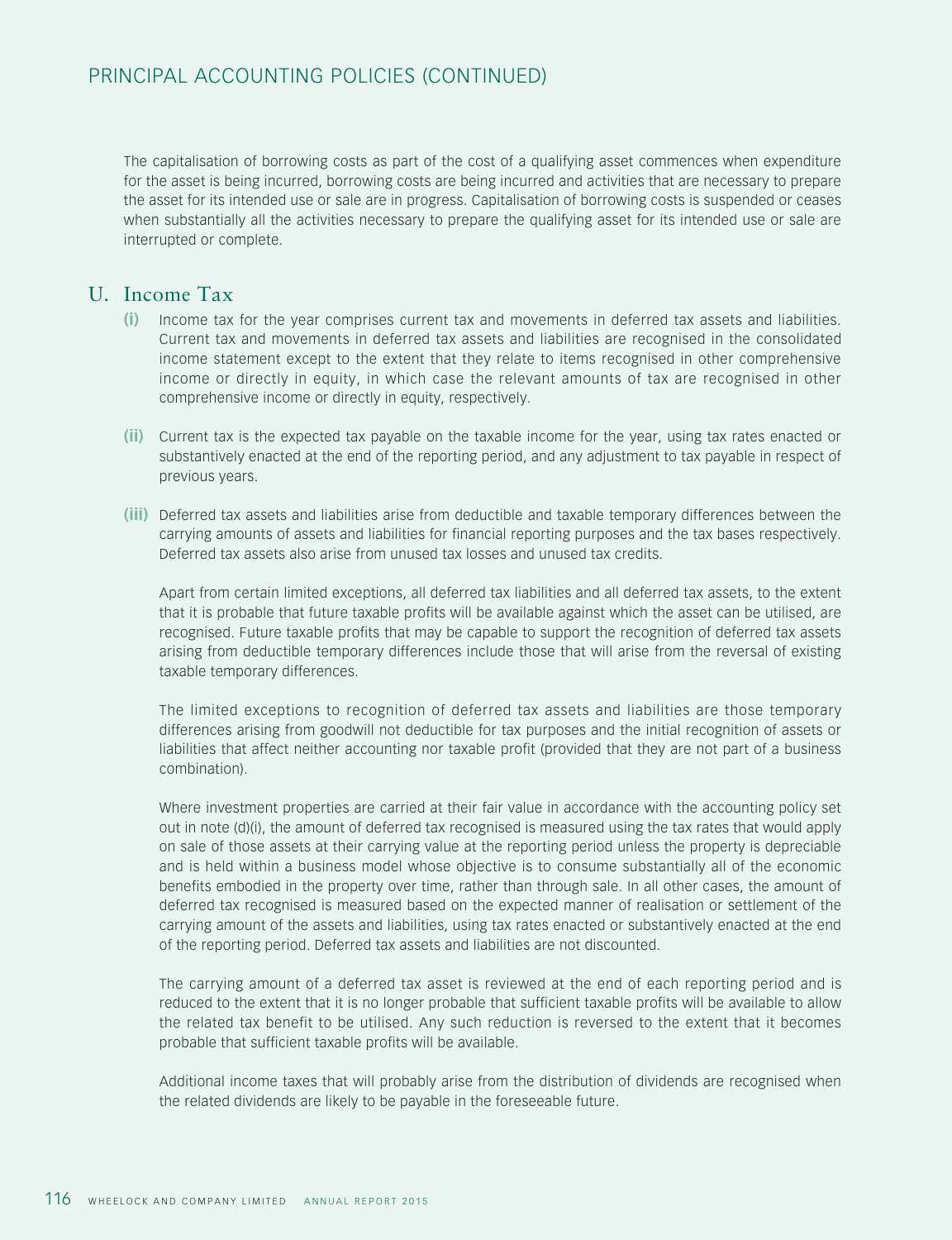**(iv)** Current tax balances and deferred tax balances, and movements therein, are presented separately from each other and are not offset. Current tax assets are offset against current tax liabilities and deferred tax assets against deferred tax liabilities if, and only if, the Group has the legally enforceable right to set off current tax assets against current tax liabilities.

## V. Related Parties

- **(i)** A person, or a close member of that person's family, is related to the Group if that person:
	- (a) has control or joint control over the Group;
	- (b) has significant influence over the Group; or
	- (c) is a member of the key management personnel of the Group.
- **(ii)** An entity is related to the Group if any of the following conditions applies:
	- (a) The entity and the Group are members of the same Group (which means that each parent, subsidiary and fellow subsidiary is related to the others).
	- (b) One entity is an associate or joint venture of the other entity (or an associate or a joint venture of a member of a Group of which the other entity is a member).
	- (c) Both entities are joint ventures of the same third party.
	- (d) One entity is a joint venture of a third entity and the other entity is an associate of the third entity.
	- (e) The entity is a post-employment benefit plan for the benefit of employees of either the Group or an entity related to the Group.
	- (f) The entity is controlled or jointly controlled by a person identified in (i).
	- (g) A person identified in (i)(a) has significant influence over the entity or is a member of the key management personnel of the entity (or of a parent of the entity).
	- (h) The entity, or any member of a Group of which it is a part, provides key management personnel services to the Group or to the Group's parent.

## W. Financial Guarantees Issued, Provisions and Contingent Liabilities

#### **(i) Financial Guarantees Issued**

Financial guarantees are contracts that require the issuer (i.e. the guarantor) to make specified payments to reimburse the beneficiary of the guarantee (the "holder") for a loss the holder incurs because a specified debtor fails to make payment when due in accordance with the terms of a debt instrument.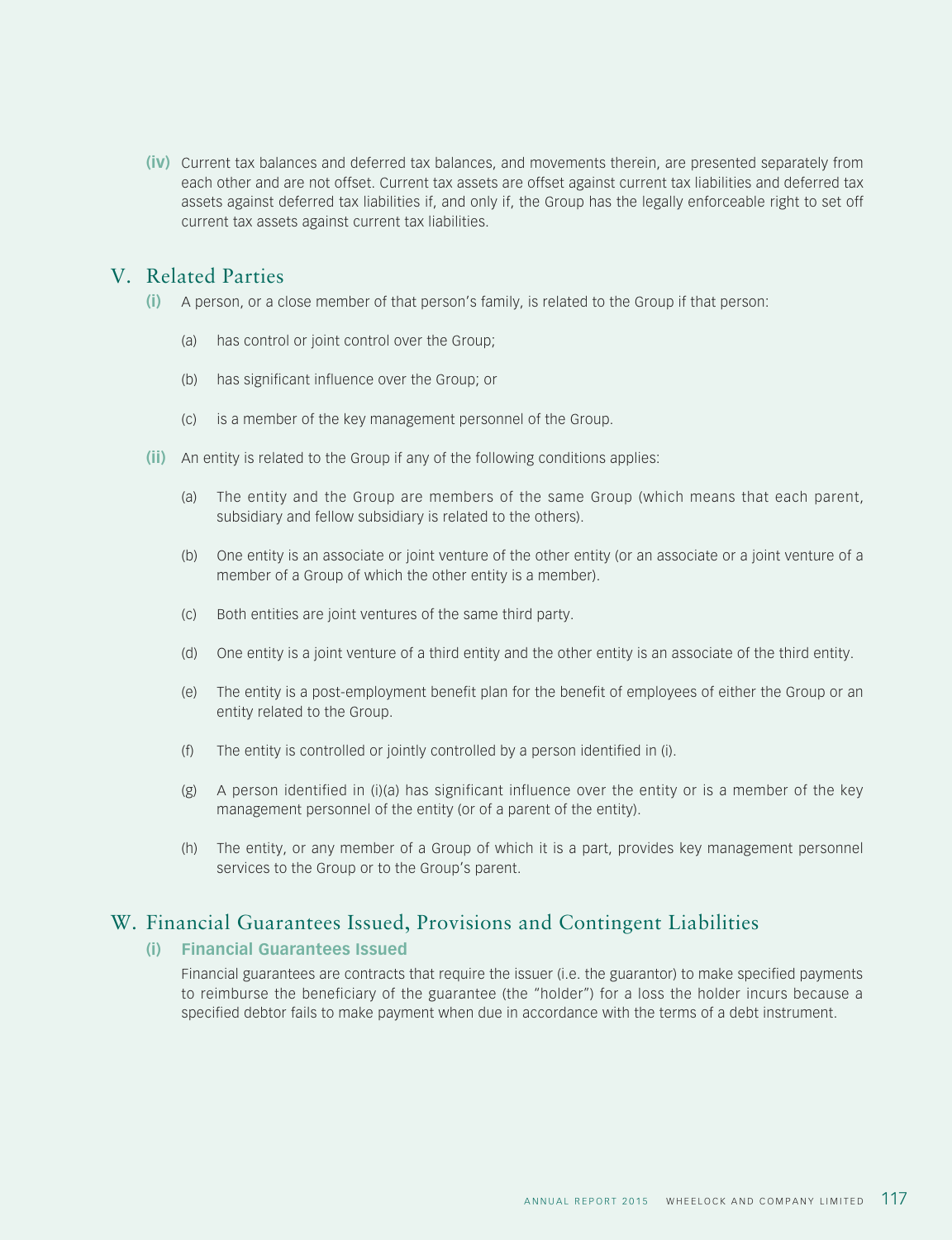Where the Group issues a financial guarantee, the fair value of the guarantee is initially recognised as deferred income within trade and other payables. The fair value of financial guarantees issued at the time of issuance is determined by reference to fees charged in an arm's length transaction for similar services, when such information is obtainable, or is otherwise estimated by reference to interest rate differentials, by comparing the actual rates charged by lenders when the guarantee is made available with the estimated rates that lenders would have charged, had the guarantees not been available, where reliable estimates of such information can be made. Where consideration is received or receivable for the issuance of the guarantee, the consideration is recognised in accordance with the Group's policies applicable to that category of asset. Where no such consideration is received or receivable, an immediate expense is recognised in profit or loss on initial recognition of any deferred income.

## **(ii) Other Provisions and Contingent Liabilities**

Provisions are recognised for other liabilities of uncertain timing or amount when the Group or the Company has a legal or constructive obligation arising as a result of a past event, it is probable that an outflow of economic benefits will be required to settle the obligation and a reliable estimate can be made. Where the time value of money is material, provisions are stated at the present value of the expenditure expected to settle the obligation.

Where it is not probable that an outflow of economic benefits will be required, or the amount cannot be estimated reliably, the obligation is disclosed as a contingent liability, unless the probability of outflow of economic benefits is remote. Possible obligations, whose existence will only be confirmed by the occurrence or non-occurrence of one or more future events are also disclosed as contingent liabilities unless the probability of outflow of economic benefits is remote.

## X. Segment Reporting

Operating segments, and the amounts of each segment item reported in the financial statements, are identified from the financial information provided regularly to the Group's top management for the purposes of allocating resources to, and assessing the performance of, the Group's various lines of business and geographical locations.

Individually material operating segments are not aggregated for financial reporting purposes unless the segments have similar economic characteristics and are similar in respect of the nature of products and services, the nature of production processes, the type or class of customers, the methods used to distribute the products or provide the services, and the nature of the regulatory environment. Operating segments which are not individually material may be aggregated if they share a majority of these criteria.

## Y. Employee Benefits

## **(i) Share Based Payments**

The fair value of share options granted to employees is recognised as an employee cost with a corresponding increase in a capital reserve within equity. The fair value is measured at grant date using the Black-Scholes Option-pricing Model or Binomial Model, taking into account the terms and conditions upon which the share options were granted. Where the employees have to meet vesting conditions before becoming unconditionally entitled to the share options, the total estimated fair value of the share options is spread over the vesting period, taking into account the probability that the share options will vest.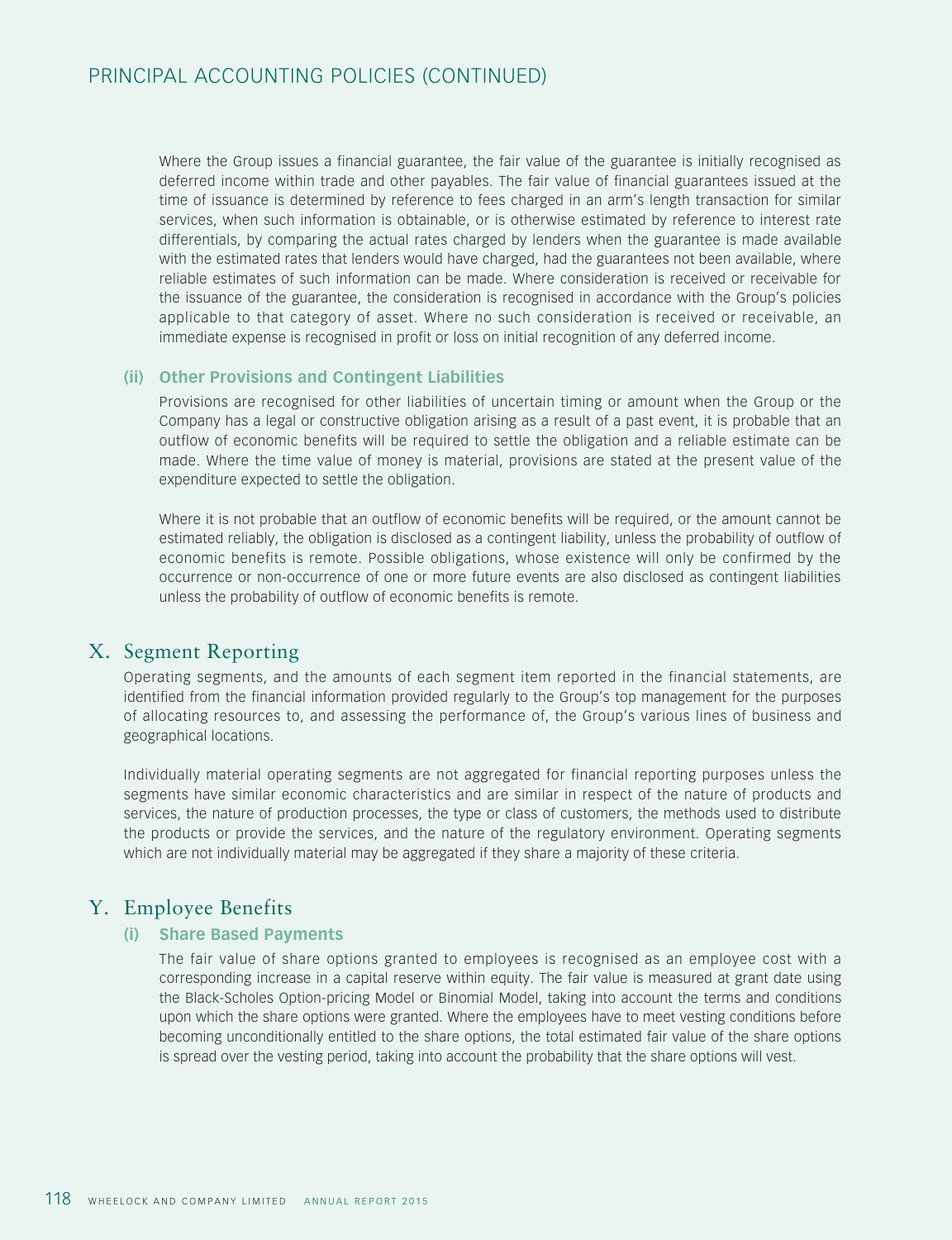During the vesting period, the number of share options that is expected to vest is reviewed. Any resulting adjustment to the cumulative fair value recognised in prior years is charged/credited to the consolidated income statement for the year of the review, unless the original employee expenses qualify for recognition as an asset, with a corresponding adjustment to the capital reserve. On vesting date, the amount recognised as an expense is adjusted to reflect the actual number of share options that vest (with a corresponding adjustment to the capital reserve) except where forfeiture is only due to not achieving vesting conditions that relate to the market price of the respective company's shares. The equity amount is recognised in the capital reserve until either the share option is exercised (when it is transferred to other statutory capital reserves) or the share option expires (when it is released directly to revenue reserves).

#### **(ii) Employee Benefits and Contributions to Defined Contribution Retirement Plans**

Short term employee benefits, including salaries, annual bonuses, paid annual leave, leave passage, contributions to defined contribution retirement plans and the cost of non-monetary benefits are accrued in the year in which the associated services are rendered by employees of the Group. Where payment or settlement is deferred and the effect would be material, these amounts are stated at their present values.

#### **(iii) Central Provident Fund in Singapore**

Contributions to the Central Provident Fund in Singapore as required under the Central Provident Fund Act are charged to the consolidated income statement when incurred.

## Z. Significant Accounting Estimates and Judgements

Note 23 contains information about the assumptions and their risk relating to financial instruments. Other key sources of estimation uncertainty are as follows:

## **(i) Valuation of Investment Properties**

Investment properties are included in the statement of financial position at their market value, unless they are still in the course of construction or development at the end of the reporting period and their fair value cannot be reliably determined at that time. The market value of investment properties is assessed annually by independent qualified valuers, after taking into consideration the net income allowing for reversionary potential and redevelopment potential of the properties.

The assumptions adopted in the property valuations are based on the market conditions existing at the end of the reporting period, with reference to current market sales prices and the appropriate capitalisation rate.

## **(ii) Assessment of the Useful Economic Lives for Depreciation of Property Plant and Equipment**

In assessing the estimated useful lives of property, plant and equipment, management takes into account factors such as the expected usage of the asset by the Group based on past experience, the expected physical wear and tear (which depends on operational factors), technical obsolescence arising from changes or improvements in production or from a change in the market demand for the product or service output of the asset. The estimation of the useful life is a matter of judgement based on the experience of the Group.

Management reviews the useful lives of property, plant and equipment annually and if expectations are significantly different from previous estimates of useful economic lives, the useful lives and, therefore, the depreciation rate for the future periods will be adjusted accordingly.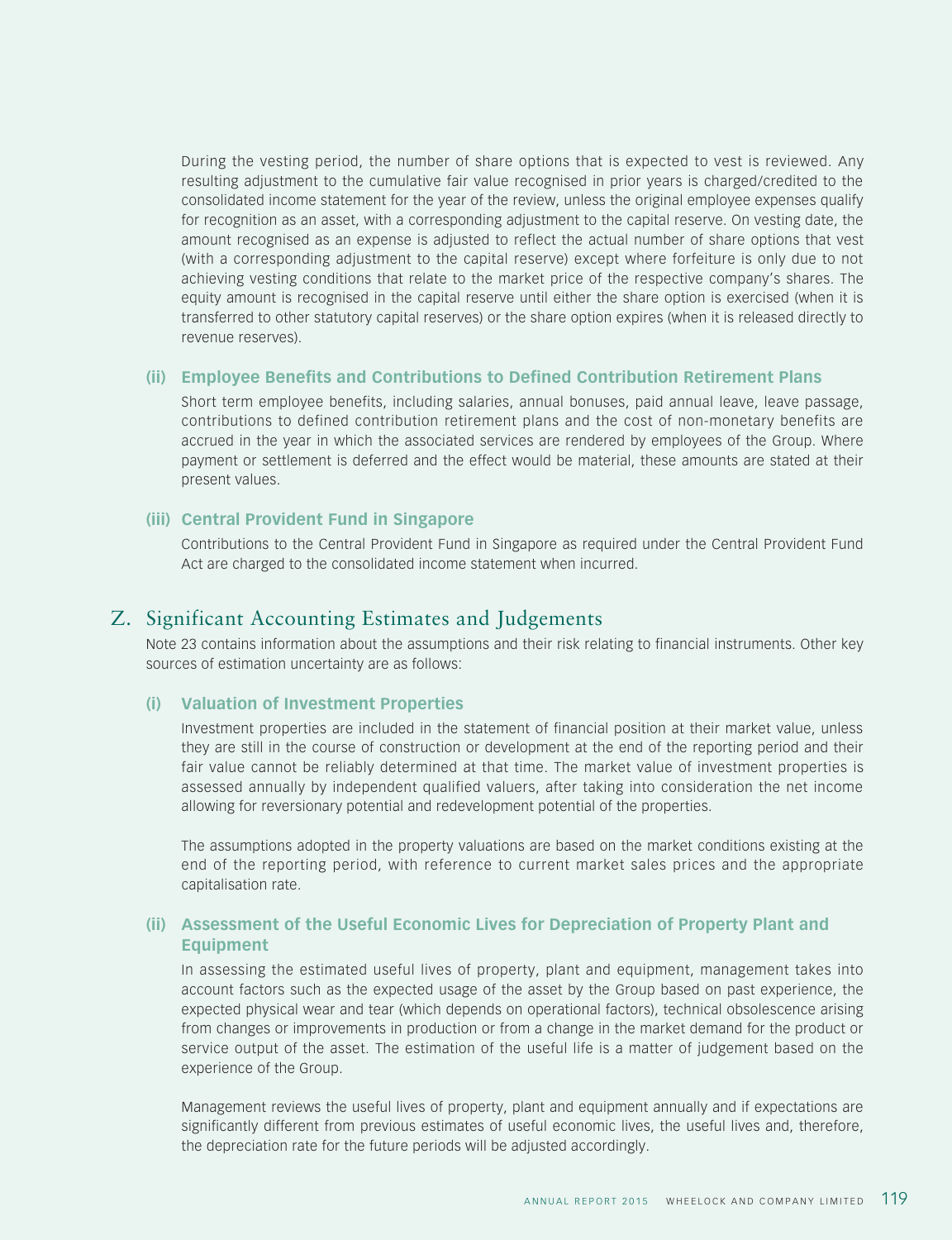## **(iii) Assessment of Impairment of Non-current Assets**

Management assesses the recoverable amount of each asset based on its value in use (using relevant rates) or on its net selling price (by reference to market prices), depending upon the anticipated future plans for the asset. Estimating the value in use of an asset involves estimating the future cash inflows and outflows to be derived from continuing use of the asset and from its ultimate disposal and applying the appropriate discount rate to these future cash flows. Cash flow projections for the remaining useful life of the asset and the most recent financial budgets/forecasts are approved by management.

#### **(iv) Assessment of Provision for Properties for Sale**

Management determines the net realisable value of properties for sale by using (i) prevailing market data such as most recent sale transactions and market survey reports available from independent property valuers; and (ii) internal estimates of costs based on quotes by suppliers.

Management's assessment of the net realisable value of properties under development for sale requires the application of a risk-adjusted discount rate to estimate future discounted cash flows to be derived from the properties under development for sale. These estimates require judgement as to the anticipated sale prices by reference to recent sale transactions in nearby locations, rate of new property sales, marketing costs (including price discounts required to stimulate sales) and the expected costs to completion of properties, the legal and regulatory framework and general market conditions. The Group's estimates may be inaccurate and estimates may need to be adjusted in later periods.

## **(v) Recognition of Deferred Tax Assets**

The recognition of deferred tax assets requires formal assessment by the Group of the future profitability of related operations. In making this judgement, the Group evaluates, amongst other factors, the forecast financial performance, changes in technology and operational and financing cash flows.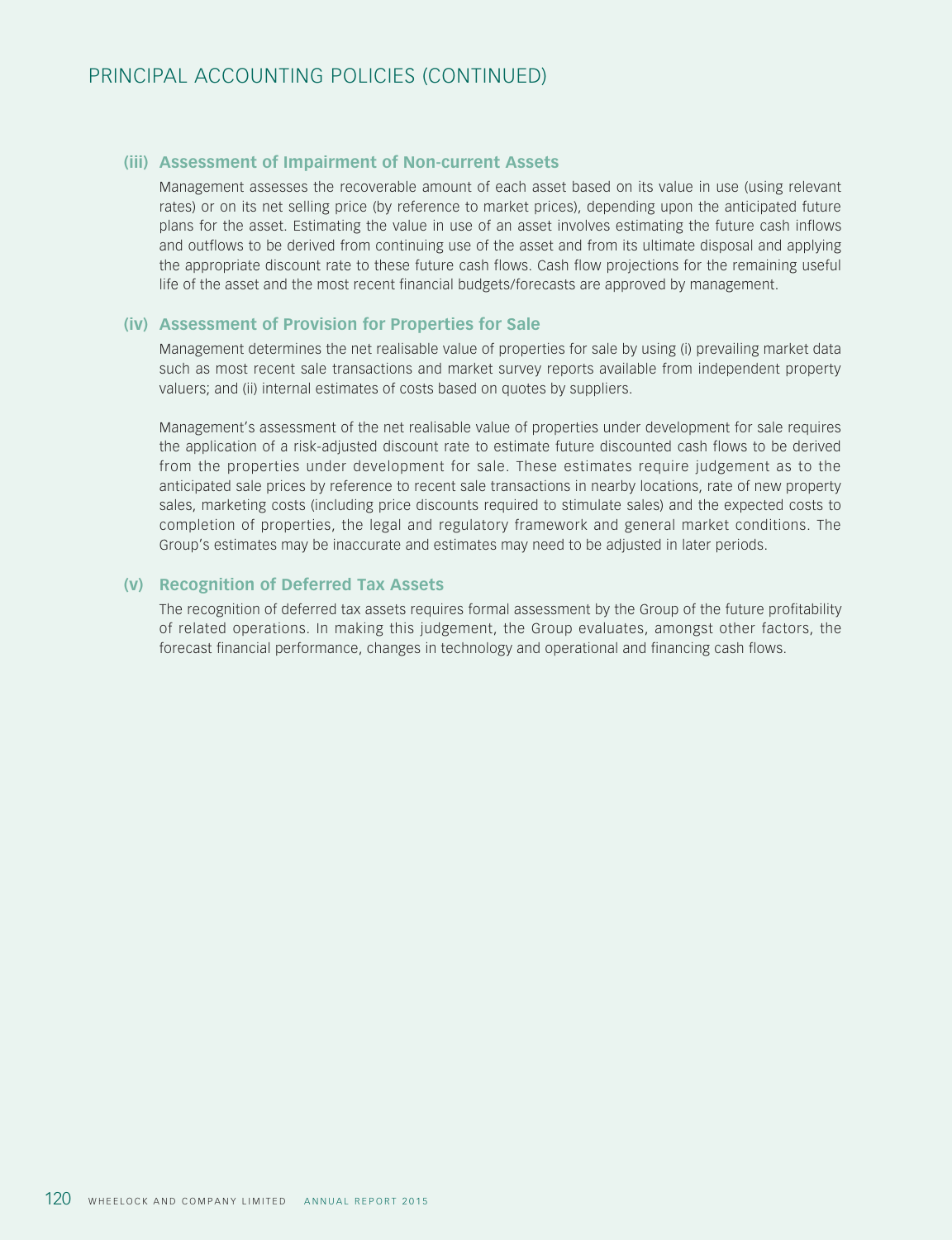# PRINCIPAL SUBSIDIARIES, ASSOCIATES AND JOINT VENTURES

At 31 December 2015

|    | <b>Subsidiaries</b>                                              | Place of incorporation/<br>operation | <b>Issued ordinary</b><br>share capital/<br>registered and<br>paid up capital | Percentage<br>of equity<br>attributable to<br>shareholders | <b>Principal activities</b> |
|----|------------------------------------------------------------------|--------------------------------------|-------------------------------------------------------------------------------|------------------------------------------------------------|-----------------------------|
|    | A) Wharf                                                         |                                      |                                                                               |                                                            |                             |
|    | * The Wharf (Holdings) Limited                                   | Hong Kong                            | HK\$29,440,902,473 divided                                                    | 59%                                                        | Holding company             |
|    | <b>Properties</b>                                                |                                      | into 3,031,027,327 shares                                                     |                                                            |                             |
|    | <b>Wharf Estates Limited</b>                                     | Hong Kong                            | HK\$2 divided into 2 shares                                                   | 59%                                                        | Holding company             |
|    | Harbour City Estates Limited                                     | Hong Kong                            | HK\$330,100,000 divided                                                       | 59%                                                        | Property                    |
|    |                                                                  |                                      | into 20,000 shares                                                            |                                                            |                             |
|    | Wharf Realty Limited                                             | Hong Kong                            | HK\$2 divided into 2 shares                                                   | 59%                                                        | Property                    |
|    | Times Square Limited                                             | Hong Kong                            | HK\$20 divided into 2 shares                                                  | 59%                                                        | Property                    |
|    | Plaza Hollywood Limited                                          | Hong Kong                            | HK\$10,000,000 divided                                                        | 59%                                                        | Property                    |
|    |                                                                  |                                      | into 10,000,000 shares                                                        |                                                            |                             |
|    | Ridge Limited                                                    | Hong Kong                            | HK\$10,000 divided<br>into 10,000 shares                                      | 59%                                                        | Property                    |
|    | <b>Wharf Development Limited</b>                                 | Hong Kong                            | HK\$7,000,000,000 divided                                                     | 59%                                                        | Holding company             |
|    |                                                                  |                                      | into 7,000,000,000 shares                                                     |                                                            |                             |
|    | Wharf Peak Properties Limited                                    | Hong Kong                            | HK\$30,000,000 divided                                                        | 59%                                                        | Property                    |
|    |                                                                  |                                      | into 3,000,000 shares                                                         |                                                            |                             |
|    | Hong Tai Yuen Limited                                            | Hong Kong                            | HK\$500,000 divided                                                           | 59%                                                        | Property                    |
|    |                                                                  |                                      | into 500,000 shares                                                           |                                                            |                             |
|    | Olinda Limited                                                   | Hong Kong                            | HK\$20 divided into 2 shares                                                  | 59%                                                        | Property                    |
|    | New Tech Centre Limited                                          | Hong Kong                            | HK\$10,000 divided<br>into 10,000 shares                                      | 59%                                                        | Property                    |
|    | <b>Wharf China Holdings Limited</b>                              | British Virgin Islands               | 5,129,000,000 US\$1 shares                                                    | 59%                                                        | Holding company             |
|    | Wharf China Estates Limited                                      | British Virgin Islands               | 1,000,000 US\$1 shares                                                        | 59%                                                        | Holding company             |
|    | iii Shanghai Long Xing Property                                  | The People's Republic of China       | US\$45,000,000                                                                | 59%                                                        | Property                    |
|    | Development Company Limited                                      |                                      |                                                                               |                                                            |                             |
|    | ii Dalian Times Square Development                               | The People's Republic of China       | RMB200,000,000                                                                | 59%                                                        | Property                    |
|    | Company Limited                                                  |                                      |                                                                               |                                                            |                             |
|    | ii Long Qing Property Development<br>(Chongqing) Company Limited | The People's Republic of China       | RMB223,533,440                                                                | 59%                                                        | Property                    |
|    | i Shanghai Wheelock Square<br>Development Limited                | The People's Republic of China       | US\$240,000,000                                                               | 58%                                                        | Property                    |
|    | ii 龍昌綜合開發 (成都) 有限公司                                              | The People's Republic of China       | HK\$330,000,000                                                               | 59%                                                        | Property                    |
|    | ii 龍錦綜合開發 (成都) 有限公司                                              | The People's Republic of China       | US\$2,377,000,000                                                             | 59%                                                        | Property                    |
|    | ii 成都時代奧特萊斯商業有限公司                                                | The People's Republic of China       | HK\$170,000,000                                                               | 59%                                                        | Property                    |
|    | ii 長沙時代奧特萊斯商業有限公司                                                | The People's Republic of China       | US\$40,000,000                                                                | 59%                                                        | Property                    |
|    | ii 九龍倉 (長沙) 置業有限公司                                               | The People's Republic of China       | US\$1,192,000,000                                                             | 59%                                                        | Property                    |
|    | ii 龍潤房地產開發 (成都) 有限公司                                             | The People's Republic of China       | RMB20,000,000                                                                 | 59%                                                        | Property                    |
|    | Wharf China Development Limited                                  | British Virgin Islands               | 1,000,000 US\$1 shares                                                        | 59%                                                        | Holding company             |
|    | ii 漢龍實業綜合開發 (武漢) 有限公司                                            | The People's Republic of China       | US\$33,100,000                                                                | 59%                                                        | Property                    |
|    | ii 九龍倉 (武漢) 置業有限公司                                               | The People's Republic of China       | US\$165,000,000                                                               | 59%                                                        | Property                    |
|    | iii 上海九洲物業發展有限公司                                                 | The People's Republic of China       | US\$3,500,000                                                                 | 50%                                                        | Property                    |
|    | 上海龍申房地產發展有限公司                                                    | The People's Republic of China       | US\$22,330,000                                                                | 33%                                                        | Property                    |
|    | ii 上海莉源房地產開發有限公司                                                 | The People's Republic of China       | US\$745,000,000                                                               | 59%                                                        | Property                    |
| Ш. | 上海萊源房地產開發有限公司                                                    | The People's Republic of China       | US\$155,000,000                                                               | 59%                                                        | Property                    |
|    | ii 上海清源房地產開發有限公司                                                 | The People's Republic of China       | US\$220,000,000                                                               | 59%                                                        | Property                    |
|    | ii 九龍倉 (無錫) 置業有限公司                                               | The People's Republic of China       | US\$307,580,000                                                               | 59%                                                        | Property                    |
| Ш. | 龍茂房地產開發(成都)有限公司                                                  | The People's Republic of China       | HK\$26,000,000                                                                | 59%                                                        | Property                    |
|    | ii 龍悦房地產開發(成都)有限公司                                               | The People's Republic of China       | US\$240,000,000                                                               | 59%                                                        | Property                    |
|    | ii 龍嘉房地產開發 (成都) 有限公司                                             | The People's Republic of China       | HK\$537,500,000                                                               | 59%                                                        | Property                    |
|    | ii 蘇州蘇龍地產發展有限公司                                                  | The People's Republic of China       | US\$166,800,000                                                               | 59%                                                        | Property                    |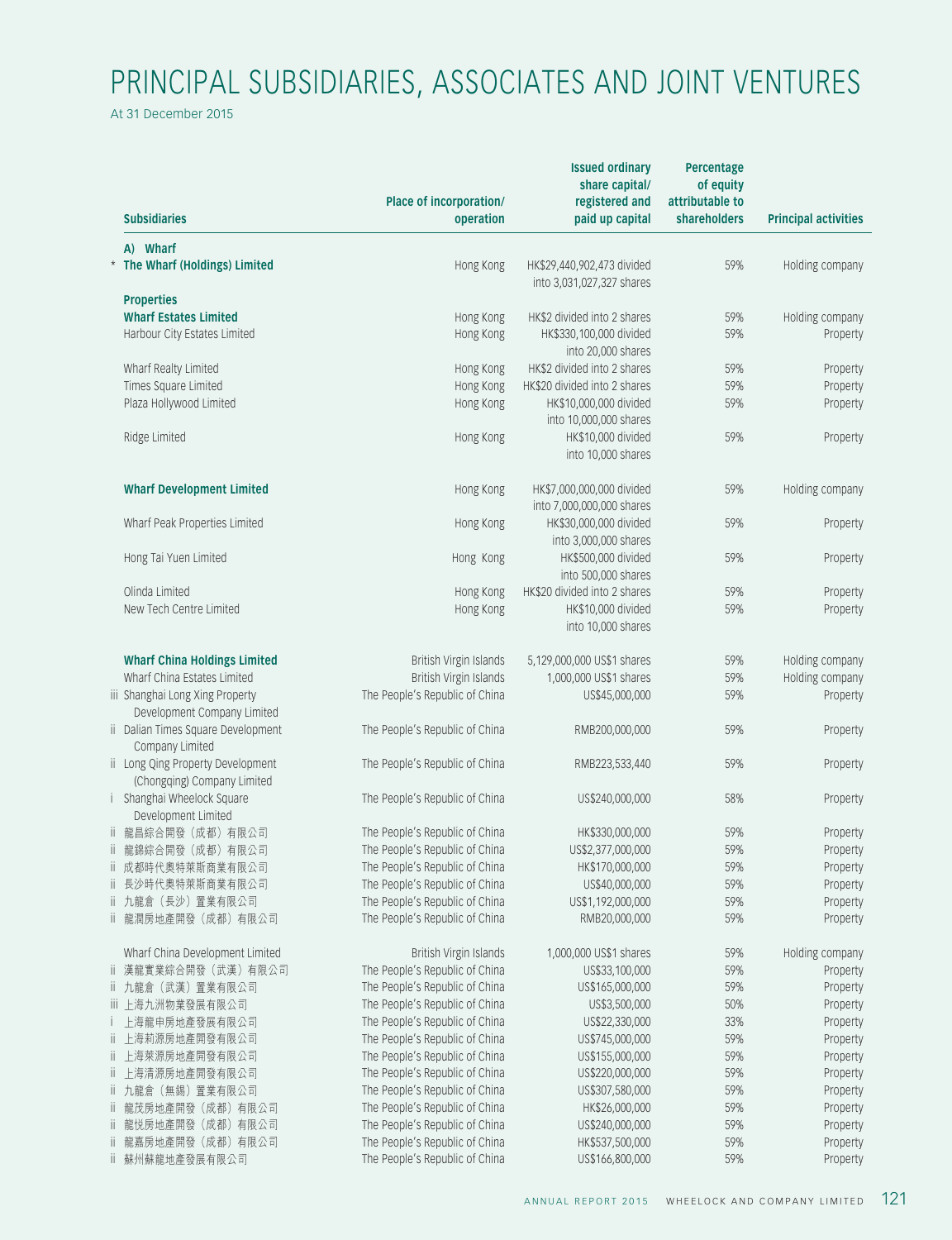# PRINCIPAL SUBSIDIARIES, ASSOCIATES AND JOINT VENTURES (CONTINUED)

At 31 December 2015

|     |                                            | Place of incorporation/                                          | <b>Issued ordinary</b><br>share capital/<br>registered and | Percentage<br>of equity<br>attributable to |                             |
|-----|--------------------------------------------|------------------------------------------------------------------|------------------------------------------------------------|--------------------------------------------|-----------------------------|
|     | <b>Subsidiaries</b>                        | operation                                                        | paid up capital                                            | <b>shareholders</b>                        | <b>Principal activities</b> |
|     | ii 蘇州瑞龍地產發展有限公司                            | The People's Republic of China                                   | US\$187,000,000                                            | 59%                                        | Property                    |
|     | ii 蘇州銀龍地產發展有限公司                            | The People's Republic of China                                   | US\$274,000,000                                            | 59%                                        | Property                    |
|     | ii 無錫港龍置業有限公司                              | The People's Republic of China                                   | US\$140,900,000                                            | 59%                                        | Property                    |
| ii. | 無錫河畔置業有限公司                                 | The People's Republic of China                                   | US\$111,400,000                                            | 59%                                        | Property                    |
| Ïİ. | 無錫都會置業有限公司                                 | The People's Republic of China                                   | US\$144,600,000                                            | 59%                                        | Property                    |
|     | ii 港盈房地產 (杭州) 有限公司                         | The People's Republic of China                                   | US\$146,990,000                                            | 59%                                        | Property                    |
|     | ii 九龍倉 (杭州) 置業有限公司                         | The People's Republic of China                                   | US\$310,000,000                                            | 59%                                        | Property                    |
|     | ii 堡盈房地產(杭州)有限公司                           | The People's Republic of China                                   | US\$320,000,000                                            | 59%                                        | Property                    |
|     | ii 錦興房地產開發 (杭州) 有限公司                       | The People's Republic of China                                   | US\$126,000,000                                            | 59%                                        | Property                    |
|     | ii 洋立房地產 (杭州) 有限公司                         | The People's Republic of China                                   | HK\$418,000,000                                            | 59%                                        | Property                    |
|     | ii 望華房地產 (杭州) 有限公司                         | The People's Republic of China                                   | HK\$1,080,000,000                                          | 59%                                        | Property                    |
|     | ii 富景房地產開發 (富陽) 有限公司                       | The People's Republic of China                                   | US\$106,000,000                                            | 59%                                        | Property                    |
|     | ii 常州湖畔置業有限公司                              | The People's Republic of China                                   | US\$180,000,000                                            | 59%                                        | Property                    |
|     | ii 常州河畔置業有限公司                              | The People's Republic of China                                   | US\$69,300,000                                             | 59%                                        | Property                    |
|     | ii 寧波立成置業有限公司                              | The People's Republic of China                                   | US\$172,000,000                                            | 59%                                        | Property                    |
|     | * Harbour Centre Development Limited       | Hong Kong                                                        | HK\$3,641,350,047 divided<br>into 708,750,000 shares       | 42%                                        | Holding company             |
|     |                                            |                                                                  | RMB4,000,000,000                                           |                                            |                             |
|     | 蘇州高龍房產發展有限公司<br>ii 九龍倉 (常州) 置業有限公司         | The People's Republic of China<br>The People's Republic of China | US\$229,800,000                                            | 34%<br>42%                                 | Property                    |
|     | ii 上海綠源房地產開發有限公司                           | The People's Republic of China                                   | RMB70,000,000                                              | 42%                                        | Property<br>Property        |
|     | <b>Logistics</b>                           |                                                                  |                                                            |                                            |                             |
|     | Wharf Transport Investments Limited        | Hong Kong                                                        | HK\$2 divided into 2 shares                                | 59%                                        | Holding company             |
|     | The "Star" Ferry Company, Limited          | Hong Kong                                                        | HK\$7,200,000 divided                                      | 59%                                        | Public transport            |
|     |                                            |                                                                  | into 1,440,000 shares                                      |                                            |                             |
|     | Modern Terminals Limited                   | Hong Kong                                                        | HK\$82,049,200 divided                                     | 40%                                        | Container terminal          |
|     |                                            |                                                                  | into 70,116 shares                                         |                                            |                             |
|     | i Shenzhen Dachan Bay Modern Port          | The People's Republic of China                                   | RMB4,095,195,813                                           | 26%                                        | Container terminal          |
|     | Development Company, Limited               |                                                                  |                                                            |                                            |                             |
|     | <b>Hotels</b>                              |                                                                  |                                                            |                                            |                             |
|     | <b>Wharf Hotels Limited</b>                | British Virgin Islands                                           | 500 US\$1 shares                                           | 59%                                        | Holding company             |
|     | Wharf Hong Kong Hotels Limited             | Cayman Islands                                                   | 500,000,000 US\$1 shares                                   | 59%                                        | Holding company             |
|     | (Formerly named Marco Polo Hotels Limited) |                                                                  |                                                            |                                            |                             |
|     | Marco Polo Hotels Management Limited       | Hong Kong                                                        | HK\$20 divided into 2 shares                               | 59%                                        | Hotel                       |
|     | The Hongkong Hotel Limited                 | Hong Kong                                                        | HK\$100,000 divided                                        | 42%                                        | Hotel and property          |
|     |                                            |                                                                  | into 100,000 shares                                        |                                            |                             |
|     | The Marco Polo Hotel (Hong Kong) Limited   | Hong Kong                                                        | HK\$1,000 divided                                          | 59%                                        | Hotel                       |
|     |                                            |                                                                  | into 1,000 shares                                          |                                            |                             |
|     | The Prince Hotel Limited                   | Hong Kong                                                        | HK\$2 divided into 2 shares                                | 59%                                        | Hotel                       |
|     | Smart Event Investments Limited            | Hong Kong                                                        | HK\$1 divided into 1 share                                 | 42%                                        | Hotel                       |
|     | ii 武漢馬哥孛羅酒店有限公司                            | The People's Republic of China                                   | US\$3,850,000                                              | 59%                                        | Hotel                       |
|     | ii 成都馬哥孛羅酒店有限公司                            | The People's Republic of China                                   | US\$8,000,000                                              | 59%                                        | Hotel                       |
| Ïİ. | 常州馬哥孛羅酒店有限公司                               | The People's Republic of China                                   | US\$7,000,000                                              | 42%                                        | Hotel                       |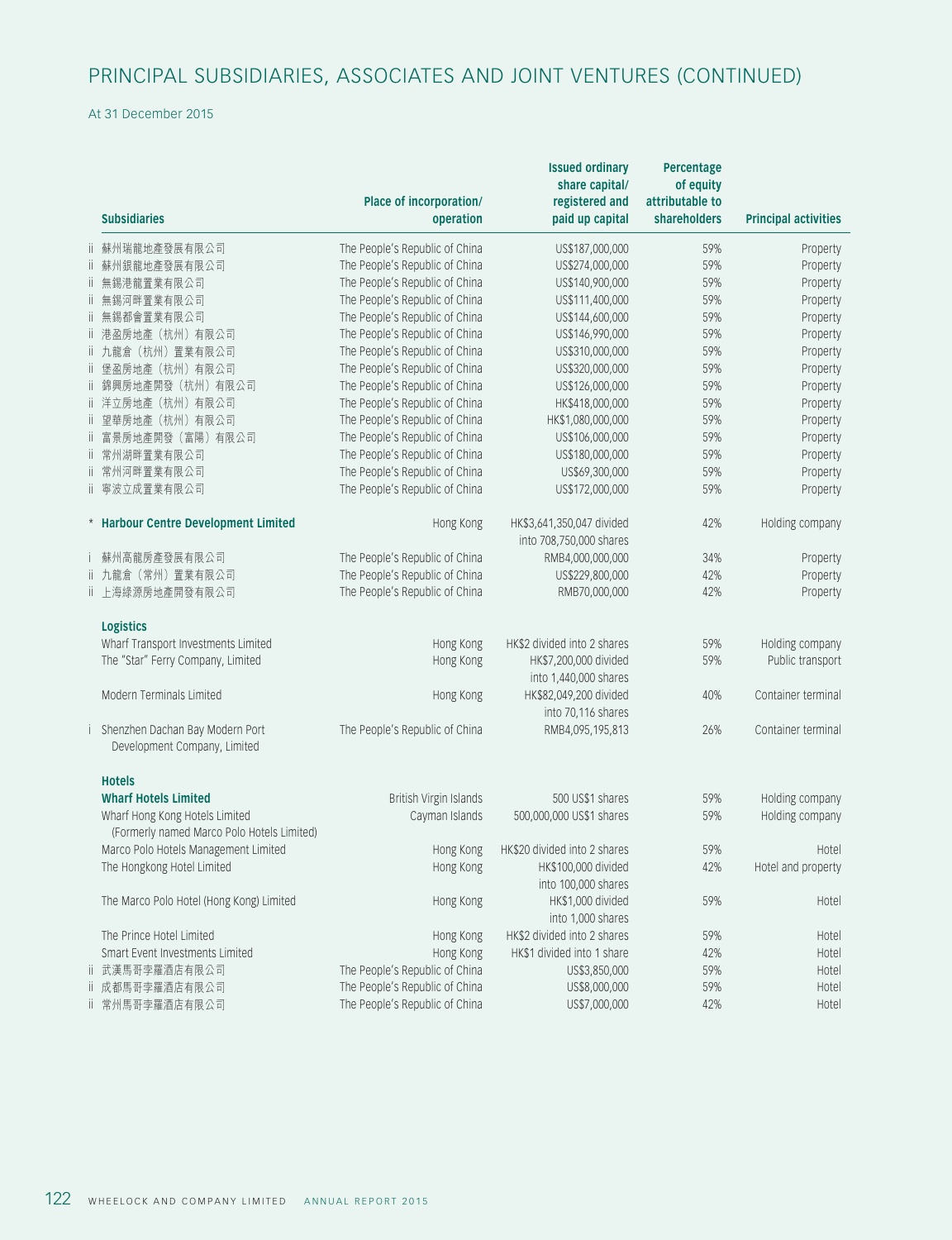| <b>Subsidiaries</b>                                                            | Place of incorporation/<br>operation | <b>Issued ordinary</b><br>share capital/<br>registered and<br>paid up capital | Percentage<br>of equity<br>attributable to<br><b>shareholders</b> | <b>Principal activities</b>        |
|--------------------------------------------------------------------------------|--------------------------------------|-------------------------------------------------------------------------------|-------------------------------------------------------------------|------------------------------------|
|                                                                                |                                      |                                                                               |                                                                   |                                    |
| <b>CME</b>                                                                     |                                      |                                                                               |                                                                   |                                    |
| <b>Wharf Communications Limited</b>                                            | Hong Kong                            | HK\$10,000,000 divided                                                        | 59%                                                               | Holding company                    |
| * i-CABLE Communications Limited                                               | Hong Kong                            | into 1,000,000 shares<br>HK\$6,857,598,956 divided                            | 44%                                                               | Holding company                    |
|                                                                                |                                      | into 2,011,512,400 shares                                                     |                                                                   |                                    |
| Hong Kong Cable Television Limited                                             | Hong Kong                            | HK\$750,000,000 divided<br>into 750,000,000 shares                            | 44%                                                               | Pay TV, Internet and<br>multimedia |
| Wharf T&T Limited                                                              | Hong Kong                            | HK\$740,000,000 divided                                                       | 59%                                                               | Telecommunication                  |
|                                                                                |                                      | into 740,000,000 shares                                                       |                                                                   |                                    |
| COL Limited                                                                    | Hong Kong                            | HK\$20,000,000 divided                                                        | 59%                                                               | IT services                        |
| <b>Investment and others</b>                                                   |                                      | into 40,000 shares                                                            |                                                                   |                                    |
| Wharf Limited                                                                  | Hong Kong                            | HK\$20 divided into 2 shares                                                  | 59%                                                               | Management services                |
| Wharf Finance Limited                                                          | Hong Kong                            | HK\$2 divided into 2 shares                                                   | 59%                                                               | Finance                            |
| Wharf Finance (BVI) Limited                                                    | British Virgin Islands/Hong Kong     | 500 US\$1 shares                                                              | 59%                                                               | Finance                            |
|                                                                                |                                      |                                                                               | 59%                                                               | Holding company                    |
| Wharf Hong Kong Limited<br>Wharf China Finance Limited                         | Cayman Islands                       | 500,000,000 US\$1 shares                                                      | 59%                                                               | Finance                            |
|                                                                                | Hong Kong                            | HK\$5,000,000 divided                                                         |                                                                   |                                    |
|                                                                                |                                      | into 5,000,000 shares                                                         |                                                                   |                                    |
| Wharf Finance (No. 1) Limited                                                  | Hong Kong                            | HK\$2 divided into 2 shares                                                   | 59%                                                               | Finance                            |
| Wharf Finance (BVI) No. 1 Limited                                              | British Virgin Islands/Hong Kong     | 500 US\$1 shares                                                              | 59%                                                               | Finance                            |
| Wharf Finance (HK) Limited<br>(Formerly named Wharf Finance (2014)<br>Limited) | British Virgin Islands/Hong Kong     | 10 US\$1 shares                                                               | 59%                                                               | Finance                            |
| Wharf MTN (Singapore) Pte. Ltd.                                                | Singapore                            | 2 S\$1 shares                                                                 | 59%                                                               | Finance                            |
| B) Wheelock (other than Wharf)                                                 |                                      |                                                                               |                                                                   |                                    |
| * Wheelock Properties (Singapore) Limited                                      | Singapore                            | 398,853,292 S\$1 shares                                                       | 76%                                                               | Holding company/                   |
|                                                                                |                                      | and 797,706,584                                                               |                                                                   | Property                           |
|                                                                                |                                      | S\$0.825 shares                                                               |                                                                   |                                    |
| Botanica Pte. Ltd.                                                             | Singapore                            | 1,000,000 S\$1 shares                                                         | 76%                                                               | Property                           |
| Everbilt Developers Pte Ltd                                                    | Singapore                            | 160,000,000 S\$1 shares                                                       | 76%                                                               | Property                           |
| Nassim Developments Pte. Ltd.                                                  | Singapore                            | 2 S\$1 shares                                                                 | 76%                                                               | Investment                         |
| Pinehill Investments Pte. Ltd.                                                 |                                      | 1,000,000 S\$1 shares                                                         | 76%                                                               |                                    |
|                                                                                | Singapore                            |                                                                               |                                                                   | Property                           |
| ii 富匯房地產開發 (富陽) 有限公司                                                           | The People's Republic of China       | US\$262,000,000                                                               | 76%                                                               | Property                           |
| <b>Others</b>                                                                  |                                      |                                                                               |                                                                   |                                    |
| Amblegreen Company Limited                                                     | Hong Kong                            | HK\$1 divided into 1 share                                                    | 100%                                                              | Property                           |
| Active Talent Holdings Limited                                                 | Hong Kong                            | HK\$1 divided into 1 share                                                    | 100%                                                              | Property                           |
| Easy Merit Holdings Limited                                                    | Hong Kong                            | HK\$1 divided into 1 share                                                    | 100%                                                              | Property                           |
| Ever Merits Investments Limited                                                | Hong Kong                            | HK\$1 divided into 1 share                                                    | 100%                                                              | Property                           |
| Fortune Precision Limited                                                      | Hong Kong                            | HK\$2 divided into 2 shares                                                   | 100%                                                              | Property                           |
| Great Horwood Limited                                                          | Hong Kong                            | HK\$2 divided into 2 shares                                                   | 100%                                                              | Property                           |
| Handy Solution Limited                                                         | Hong Kong                            | HK\$1 divided into 1 share                                                    | 100%                                                              | Property                           |
| Harriman Property Management Limited                                           | Hong Kong                            | HK\$19,800 divided                                                            | 100%                                                              | Property management                |
|                                                                                |                                      | into 198 shares                                                               |                                                                   |                                    |
| Harriman Leasing Limited                                                       | Hong Kong                            | HK\$1,000,490 divided into                                                    | 80%                                                               | Letting agent                      |
|                                                                                |                                      | 100,049 shares and HK\$500                                                    |                                                                   |                                    |
|                                                                                |                                      | divided into 50                                                               |                                                                   |                                    |
|                                                                                |                                      | non-voting shares                                                             |                                                                   |                                    |
| Janeworth Company Limited                                                      | Hong Kong                            | HK\$550,000,000 divided                                                       | 100%                                                              | Property                           |
|                                                                                |                                      | into 550,000,000 shares                                                       |                                                                   |                                    |
| Joint Vision Limited                                                           | Hong Kong                            | HK\$10,000 divided                                                            | 100%                                                              | Property                           |
|                                                                                |                                      | into 10,000 shares                                                            |                                                                   |                                    |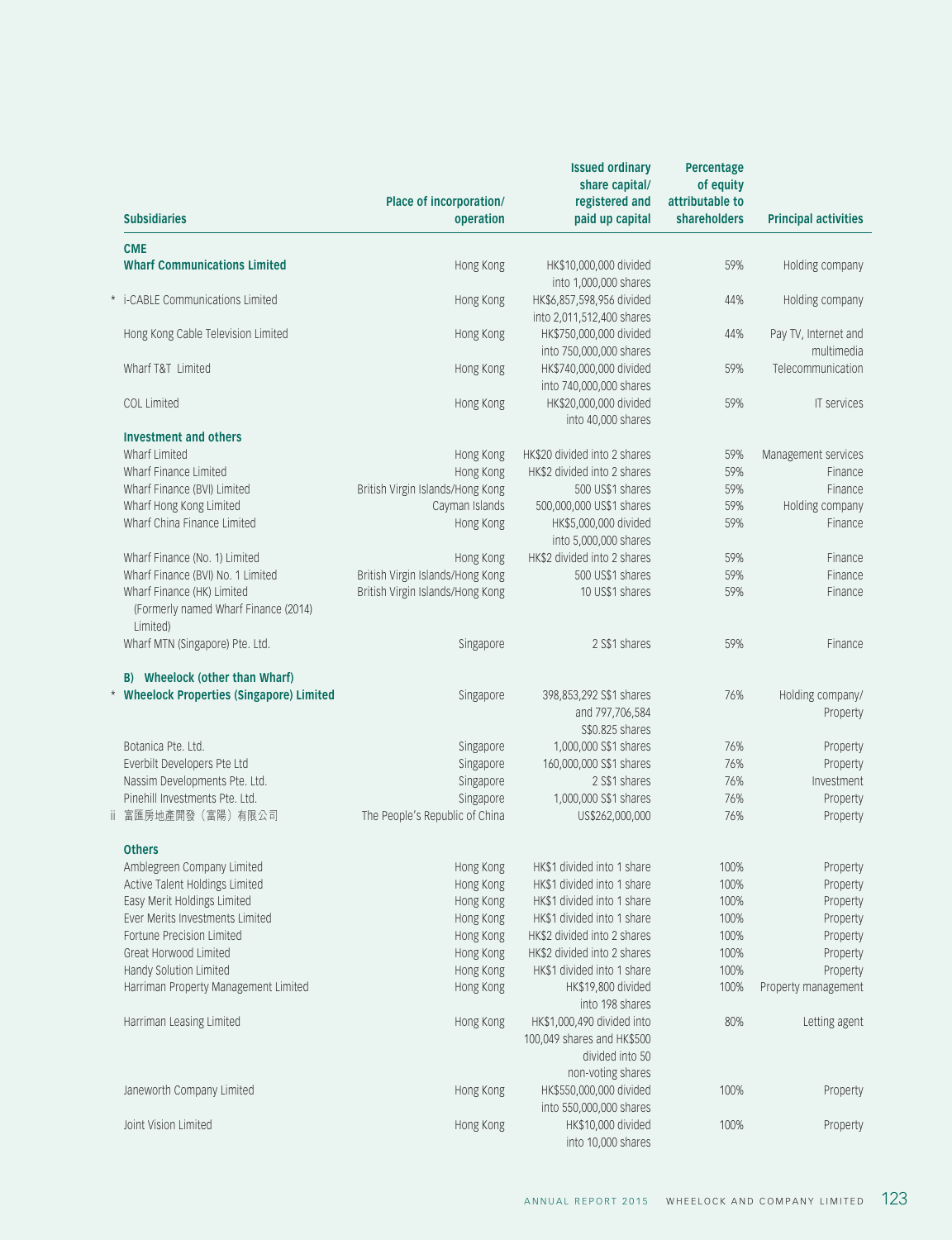# PRINCIPAL SUBSIDIARIES, ASSOCIATES AND JOINT VENTURES (CONTINUED)

#### At 31 December 2015

|                                             |                                      | <b>Issued ordinary</b><br>share capital/         | Percentage<br>of equity         |                             |
|---------------------------------------------|--------------------------------------|--------------------------------------------------|---------------------------------|-----------------------------|
| <b>Subsidiaries</b>                         | Place of incorporation/<br>operation | registered and<br>paid up capital                | attributable to<br>shareholders | <b>Principal activities</b> |
| Leading Elite Limited                       | Hong Kong                            | HK\$1 divided into 1 share                       | 100%                            | Property                    |
| Marnav Holdings Limited                     | Hong Kong                            | HK\$1,000,000 divided<br>into 1,000,000 shares   | 100%                            | Property                    |
| Max Bloom International Development Limited | Hong Kong                            | HK\$1 divided into 1 share                       | 100%                            | Investment                  |
| Meritgold Holdings Limited                  | Hong Kong                            | HK\$1 divided into 1 share                       | 100%                            | Property                    |
| Precise Treasure Limited                    | Hong Kong                            | HK\$1 divided into 1 share                       | 100%                            | Property                    |
| Samover Company Limited                     | Hong Kong                            | HK\$2 divided into 2 shares                      | 100%                            | Property                    |
| Titano Limited                              | Hong Kong                            | HK\$2 divided into 2 shares                      | 100%                            | Property                    |
| Universal Sight Limited                     | Hong Kong                            | HK\$1 divided into 1 share                       | 100%                            | Property                    |
| Ventures Smart Limited                      | Hong Kong                            | HK\$1 divided into 1 share                       | 100%                            | Property                    |
| Wascott Property Limited                    | Hong Kong                            | HK\$1 divided into 1 share                       | 100%                            | Property                    |
| Wheelock China Limited                      | Hong Kong                            | HK\$2 divided into 2 shares                      | 100%                            | Holding company             |
| Wheelock Corporate Services Limited         | Hong Kong                            | HK\$10,000,000 divided<br>into 10,000,000 shares | 100%                            | Management services         |
| Wheelock Finance Limited                    | Hong Kong                            | HK\$2 divided into 2 shares                      | 100%                            | Finance                     |
| Wheelock Finance (BVI) Limited              | British Virgin Islands/Hong Kong     | 500 US\$1 shares                                 | 100%                            | Finance                     |
| Wheelock Finance (No. 1) Limited            | Hong Kong                            | HK\$2 divided into 2 shares                      | 100%                            | Finance                     |
| Wheelock Properties Limited                 | Hong Kong                            | HK\$8,004,905,000 divided                        | 100%                            | Holding company             |
|                                             |                                      | into 40,000,000,000 shares                       |                                 |                             |
| Wheelock Properties (Hong Kong) Limited     | Hong Kong                            | HK\$1,000 divided                                | 100%                            | Property services           |
|                                             |                                      | into 10 shares                                   |                                 | and management              |
| Wheelock Travel Limited                     | Hong Kong                            | HK\$500,000 divided                              | 100%                            | Travel agency               |
|                                             |                                      | into 50,000 shares                               |                                 |                             |

|                           |                                |                 | Percentage                   |                             |
|---------------------------|--------------------------------|-----------------|------------------------------|-----------------------------|
|                           | Place of incorporation/        | <b>Class of</b> | of equity<br>attributable to |                             |
| <b>Associates</b>         | operation                      | shares          | shareholders                 | <b>Principal activities</b> |
|                           |                                |                 |                              |                             |
| <b>Wharf - Properties</b> |                                |                 |                              |                             |
| Start Treasure Limited    | Hong Kong                      | Ordinary        | 9%                           | Property                    |
| 蘇州雙湖房地產有限公司               | The People's Republic of China | Registered      | 30%                          | Property                    |
| 天津港威房地產開發有限公司             | The People's Republic of China | Registered      | 30%                          | Property                    |
| 天津雍景灣房地產開發有限公司            | The People's Republic of China | Registered      | 30%                          | Property                    |
| 佛山招商九龍倉房地產有限公司            | The People's Republic of China | Registered      | 30%                          | Property                    |
| 佛山依雲上園房地產有限公司             | The People's Republic of China | Registered      | 30%                          | Property                    |
| 佛山依雲觀園房地產有限公司             | The People's Republic of China | Registered      | 30%                          | Property                    |
| 佛山鑫城房地產有限公司               | The People's Republic of China | Registered      | 30%                          | Property                    |
| 佛山信捷房地產有限公司               | The People's Republic of China | Registered      | 30%                          | Property                    |
| 佛山依雲孝德房地產有限公司             | The People's Republic of China | Registered      | 30%                          | Property                    |
| 廣州市萬尚房地產有限公司              | The People's Republic of China | Registered      | 20%                          | Property                    |
| 北京廣盈房地產開發有限公司             | The People's Republic of China | Registered      | 20%                          | Property                    |
| 北京亞林東房地產開發有限公司            | The People's Republic of China | Registered      | 15%                          | Property                    |
| 北京亞林西房地產開發有限公司            | The People's Republic of China | Registered      | 15%                          | Property                    |
| 杭州築家房地產開發有限公司             | The People's Republic of China | Registered      | 30%                          | Property                    |
| 杭州綠城九龍倉置業有限公司             | The People's Republic of China | Registered      | 30%                          | Property                    |
| 浙江綠九置業有限公司                | The People's Republic of China | Registered      | 30%                          | Property                    |
| 杭州綠九濱聞置業有限公司              | The People's Republic of China | Registered      | 30%                          | Property                    |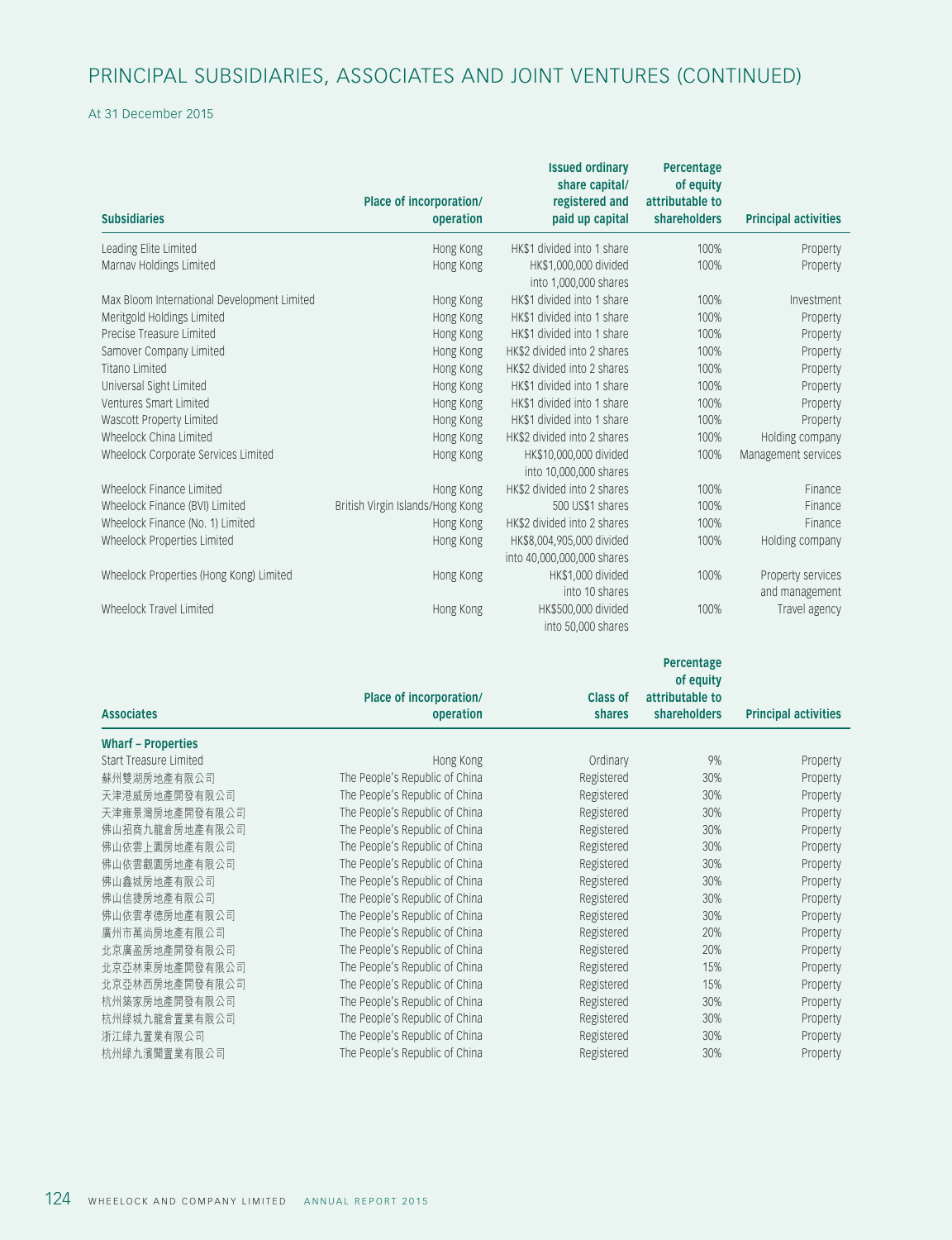|                                                              |                                                                  |                 | Percentage                   |                             |
|--------------------------------------------------------------|------------------------------------------------------------------|-----------------|------------------------------|-----------------------------|
|                                                              | Place of incorporation/                                          | <b>Class of</b> | of equity<br>attributable to |                             |
| <b>Associates</b>                                            | operation                                                        | shares          | <b>shareholders</b>          | <b>Principal activities</b> |
| <b>Wharf - Logistics</b>                                     |                                                                  |                 |                              |                             |
| Hong Kong Air Cargo Terminals Limited                        | Hong Kong                                                        | Ordinary        | 12%                          | Air cargo terminal          |
| Mega Shekou Container Terminals Limited                      | British Virgin Islands                                           | Ordinary        | 8%                           | Holding company             |
| Taicang International Container Terminals<br>Company Limited | The People's Republic of China                                   | Registered      | 10%                          | Container terminal          |
| Suzhou Modern Terminals Limited                              | The People's Republic of China                                   | Registered      | 14%                          | Container terminal          |
| <b>Wheelock Properties (Singapore) Limited</b>               |                                                                  |                 |                              |                             |
| 68 Holdings Pte. Ltd.                                        | Singapore                                                        | Ordinary        | 30%                          | Investment holding          |
| Hotel Properties Limited                                     | Singapore                                                        | Ordinary        | 17%                          | Hotelier and                |
|                                                              |                                                                  |                 |                              | investment holding          |
|                                                              |                                                                  |                 | Percentage                   |                             |
|                                                              |                                                                  |                 |                              |                             |
|                                                              |                                                                  |                 | of equity                    |                             |
|                                                              | Place of incorporation/                                          | <b>Class of</b> | attributable to              |                             |
| <b>Joint ventures</b>                                        | operation                                                        | shares          | shareholders                 | <b>Principal activities</b> |
| <b>Wharf - Properties</b>                                    |                                                                  |                 |                              |                             |
| Market Prospect Limited                                      | Hong Kong                                                        | Ordinary        | 30%                          | Property                    |
| 重慶嘉江房地產開發有限公司                                                | The People's Republic of China                                   | Registered      | 24%                          | Property                    |
| 重慶嘉益房地產開發有限公司                                                | The People's Republic of China                                   | Registered      | 30%                          | Property                    |
| 浙江金盈置業有限公司                                                   | The People's Republic of China                                   | Registered      | 30%                          | Property                    |
| 祥寳投資 (成都) 有限公司                                               | The People's Republic of China                                   | Registered      | 18%                          | Property                    |
| 天津贏超房地產開發有限公司                                                | The People's Republic of China                                   | Registered      | 30%                          | Property                    |
| 寧波姚景房地產開發有限公司                                                | The People's Republic of China                                   | Registered      | 30%                          | Property                    |
| 寧波瑞峰置業有限公司                                                   | The People's Republic of China                                   | Registered      | 30%                          | Property                    |
| 大連九龍倉綠城置業有限公司                                                | The People's Republic of China<br>The People's Republic of China | Registered      | 35%<br>30%                   | Property                    |

\* Listed companies

i This entity is registered as a sino-foreign joint venture company under PRC law.

ii This entity is registered as a wholly foreign owned enterprise under PRC law.

iii This entity is registered as a foreign owned enterprise under PRC law.

Notes:

(a) The subsidiaries, associates and joint ventures were held indirectly by the Company.

(b) The above list gives the principal subsidiaries, associates and joint ventures of the Group which, in the opinion of the Directors, principally affect the profit and assets of the Group.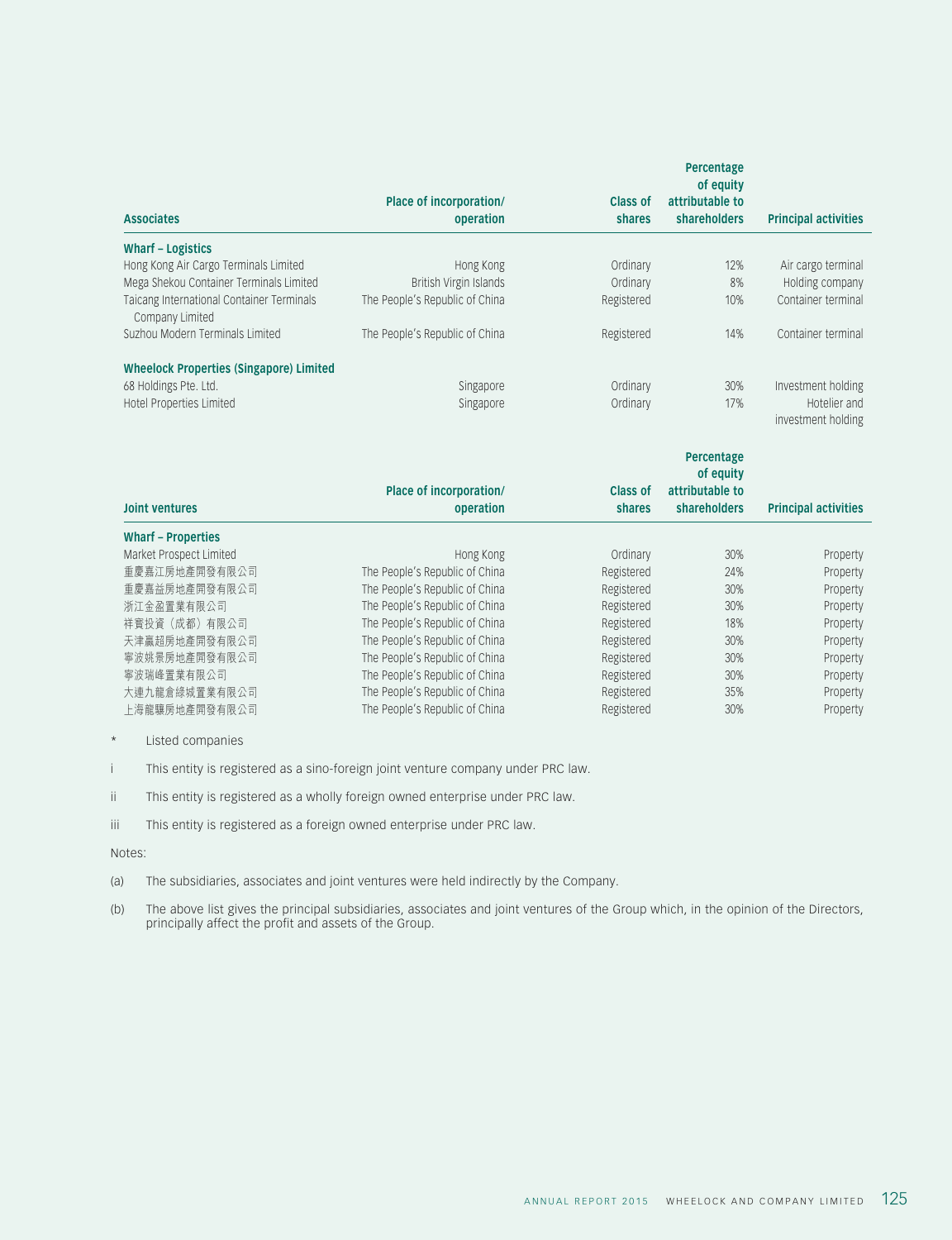## PRINCIPAL SUBSIDIARIES, ASSOCIATES AND JOINT VENTURES (CONTINUED)

### At 31 December 2015

(c) Set out below are details of debt securities issued by subsidiaries of the Group:

| Name of subsidiary/borrower    | <b>Description of debt securities</b>        | <b>Outstanding</b><br>principal amount |
|--------------------------------|----------------------------------------------|----------------------------------------|
| A) Wharf (guaranteed by Wharf) |                                              |                                        |
| Wharf Finance (BVI) Limited    | HK\$ Guaranteed Fixed Rate Notes due 2016    | HK\$250 Million                        |
|                                | HK\$ Guaranteed Fixed Rate Notes due 2022    | HK\$200 Million                        |
| Wharf Finance Limited          | HK\$ Guaranteed Fixed Rate Notes due 2016    | HK\$430 Million                        |
|                                | US\$ Guaranteed Fixed Rate Notes due 2017    | US\$400 Million                        |
|                                | US\$ Guaranteed Fixed Rate Notes due 2017    | US\$300 Million                        |
|                                | US\$ Guaranteed Fixed Rate Notes due 2017    | US\$600 Million                        |
|                                | HK\$ Guaranteed Fixed Rate Notes due 2018    | HK\$160 Million                        |
|                                | HK\$ Guaranteed Fixed Rate Notes due 2018    | HK\$326 Million                        |
|                                | HK\$ Guaranteed Fixed Rate Notes due 2018    | HK\$300 Million                        |
|                                | HK\$ Guaranteed Floating Rate Notes due 2018 | HK\$100 Million                        |
|                                | JPY Guaranteed Fixed Rate Notes due 2018     | JPY2,000 Million                       |
|                                | HK\$ Guaranteed Fixed Rate Notes due 2018    | HK\$300 Million                        |
|                                | HK\$ Guaranteed Fixed Rate Notes due 2018    | HK\$100 Million                        |
|                                | HK\$ Guaranteed Fixed Rate Notes due 2018    | HK\$150 Million                        |
|                                | US\$ Guaranteed Fixed Rate Notes due 2019    | US\$400 Million                        |
|                                | AUD Guaranteed Fixed Rate Notes due 2019     | AUD70 Million                          |
|                                | AUD Guaranteed Fixed Rate Notes due 2019     | AUD25 Million                          |
|                                | AUD Guaranteed Floating Rate Notes due 2019  | <b>AUD15 Million</b>                   |
|                                | US\$ Guaranteed Floating Rate Notes due 2019 | US\$10 Million                         |
|                                | US\$ Guaranteed Floating Rate Notes due 2020 | US\$20 Million                         |
|                                | US\$ Guaranteed Fixed Rate Notes due 2021    | US\$50 Million                         |
|                                | HK\$ Guaranteed Fixed Rate Notes due 2021    | HK\$345 Million                        |
|                                | HK\$ Guaranteed Fixed Rate Notes due 2022    | HK\$424 Million                        |
|                                | HK\$ Guaranteed Fixed Rate Notes due 2022    | HK\$60 Million                         |
|                                | HK\$ Guaranteed Fixed Rate Notes due 2022    | HK\$312 Million                        |
|                                | HK\$ Guaranteed Fixed Rate Notes due 2022    | HK\$382 Million                        |
|                                | US\$ Guaranteed Fixed Rate Notes due 2022    | US\$60 Million                         |
|                                | HK\$ Guaranteed Fixed Rate Notes due 2023    | HK\$100 Million                        |
|                                | HK\$ Guaranteed Fixed Rate Notes due 2023    | HK\$100 Million                        |
|                                | HK\$ Guaranteed Fixed Rate Notes due 2024    | HK\$500 Million                        |
|                                | HK\$ Guaranteed Fixed Rate Notes due 2024    | HK\$200 Million                        |
|                                | HK\$ Guaranteed Fixed Rate Notes due 2024    | HK\$195 Million                        |
|                                | HK\$ Guaranteed Fixed Rate Notes due 2024    | HK\$185 Million                        |
|                                | HK\$ Guaranteed Fixed Rate Notes due 2024    | HK\$177 Million                        |
|                                | HK\$ Guaranteed Fixed Rate Notes due 2025    | HK\$800 Million                        |
|                                | HK\$ Guaranteed Fixed Rate Notes due 2027    | HK\$230 Million                        |
|                                | HK\$ Guaranteed Fixed Rate Notes due 2040    | HK\$250 Million                        |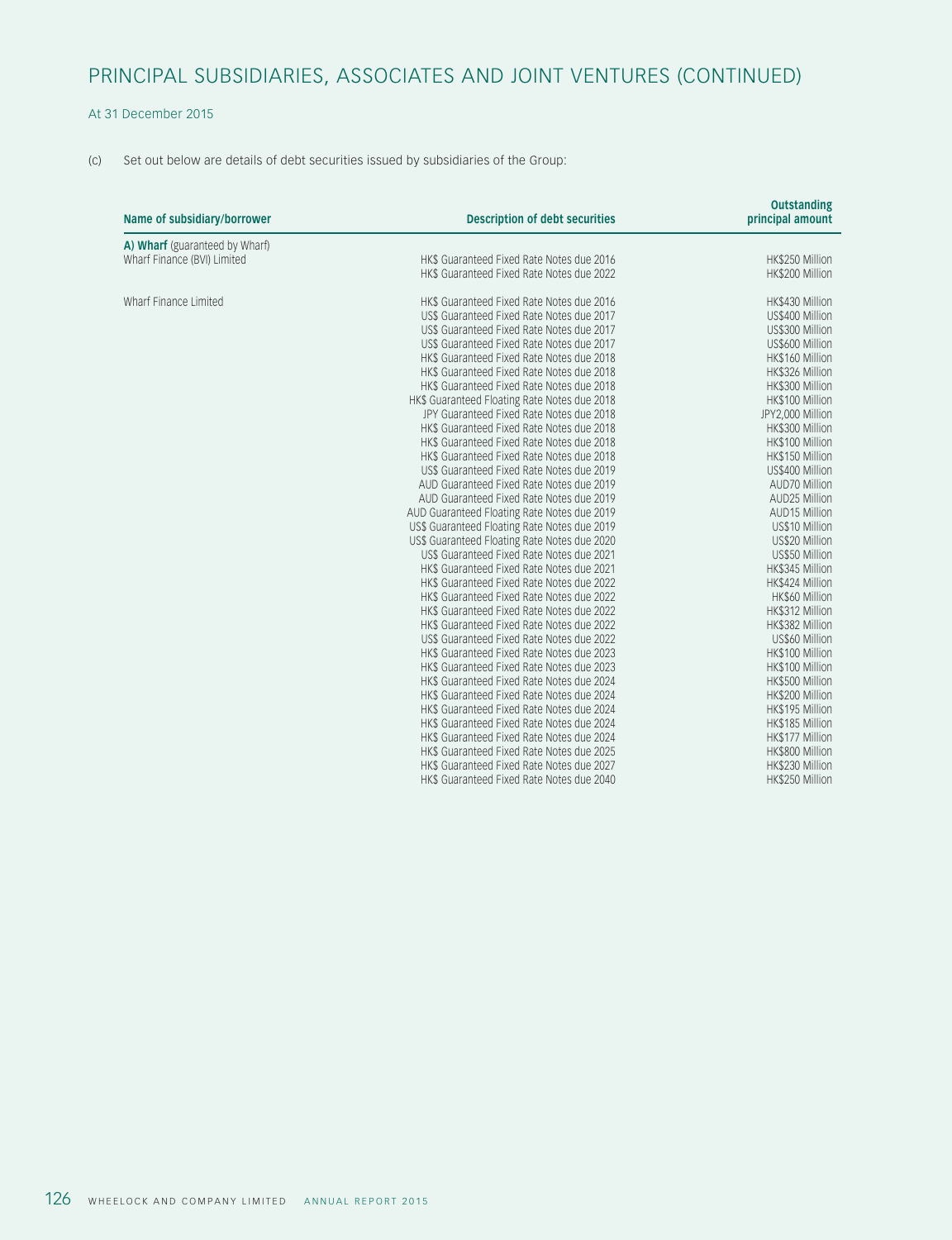| Name of subsidiary/borrower                                | <b>Description of debt securities</b>        | <b>Outstanding</b><br>principal amount |
|------------------------------------------------------------|----------------------------------------------|----------------------------------------|
| Wharf Finance (No. 1) Limited                              | HK\$ Guaranteed Fixed Rate Notes due 2016    | HK\$167 Million                        |
|                                                            | S\$ Guaranteed Fixed Rate Notes due 2016     | S\$160 Million                         |
|                                                            | RMB Guaranteed Fixed Rate Notes due 2016     | RMB150 Million                         |
|                                                            | US\$ Guaranteed Floating Rate Notes due 2016 | US\$58 Million                         |
|                                                            | HK\$ Guaranteed Fixed Rate Notes due 2017    | HK\$113 Million                        |
|                                                            | RMB Guaranteed Fixed Rate Notes due 2018     | RMB800 Million                         |
|                                                            | HK\$ Guaranteed Fixed Rate Notes due 2018    | HK\$300 Million                        |
|                                                            | RMB Guaranteed Fixed Rate Notes due 2019     | RMB200 Million                         |
|                                                            | HK\$ Guaranteed Fixed Rate Notes due 2019    | HK\$240 Million                        |
|                                                            | HK\$ Guaranteed Fixed Rate Notes due 2020    | HK\$550 Million                        |
|                                                            | HK\$ Guaranteed Fixed Rate Notes due 2020    | HK\$180 Million                        |
|                                                            | HK\$ Guaranteed Fixed Rate Notes due 2020    | HK\$200 Million                        |
|                                                            | HK\$ Guaranteed Fixed Rate Notes due 2020    | HK\$100 Million                        |
|                                                            | RMB Guaranteed Fixed Rate Notes due 2020     | RMB100 Million                         |
|                                                            | RMB Guaranteed Fixed Rate Notes due 2020     | RMB200 Million                         |
|                                                            | RMB Guaranteed Fixed Rate Notes due 2020     | RMB300 Million                         |
|                                                            | S\$ Guaranteed Fixed Rate Notes due 2021     | S\$260 Million                         |
|                                                            | RMB Guaranteed Fixed Rate Notes due 2023     | RMB200 Million                         |
|                                                            | JPY Guaranteed Fixed Rate Notes due 2026     | JPY10,000 Million                      |
| Wharf MTN (Singapore) Pte. Ltd.                            | S\$ Guaranteed Fixed Rate Notes due 2018     | S\$250 Million                         |
| B) Wheelock (other than Wharf) (guaranteed by the Company) |                                              |                                        |
| Wheelock Finance Limited                                   | HK\$ Guaranteed Fixed Rate Notes due 2016    | HK\$440 Million                        |
|                                                            | HK\$ Guaranteed Fixed Rate Notes due 2017    | HK\$300 Million                        |
|                                                            | HK\$ Guaranteed Fixed Rate Notes due 2017    | HK\$500 Million                        |
|                                                            | HK\$ Guaranteed Fixed Rate Notes due 2017    | HK\$1,100 Million                      |
|                                                            | US\$ Guaranteed Fixed Rate Notes due 2017    | US\$500 Million                        |
|                                                            | US\$ Guaranteed Fixed Rate Notes due 2017    | US\$535 Million                        |
|                                                            | HK\$ Guaranteed Fixed Rate Notes due 2018    | HK\$100 Million                        |
|                                                            | HK\$ Guaranteed Fixed Rate Notes due 2018    | HK\$200 Million                        |
|                                                            | US\$ Guaranteed Fixed Rate Notes due 2018    | US\$500 Million                        |
|                                                            | HK\$ Guaranteed Fixed Rate Notes due 2019    | HK\$300 Million                        |
|                                                            | AUD Guaranteed Fixed Rate Notes due 2019     | AUD15 Million                          |
|                                                            | AUD Guaranteed Fixed Rate Notes due 2019     | AUD50 Million                          |
|                                                            | HK\$ Guaranteed Fixed Rate Notes due 2021    | HK\$100 Million                        |
|                                                            | HK\$ Guaranteed Fixed Rate Notes due 2021    | HK\$200 Million                        |
|                                                            | S\$ Guaranteed Fixed Rate Notes due 2021     | S\$350 Million                         |
|                                                            | HK\$ Guaranteed Fixed Rate Notes due 2022    | HK\$100 Million                        |
|                                                            | HK\$ Guaranteed Fixed Rate Notes due 2022    | HK\$445 Million                        |
|                                                            | HK\$ Guaranteed Fixed Rate Notes due 2022    | HK\$450 Million                        |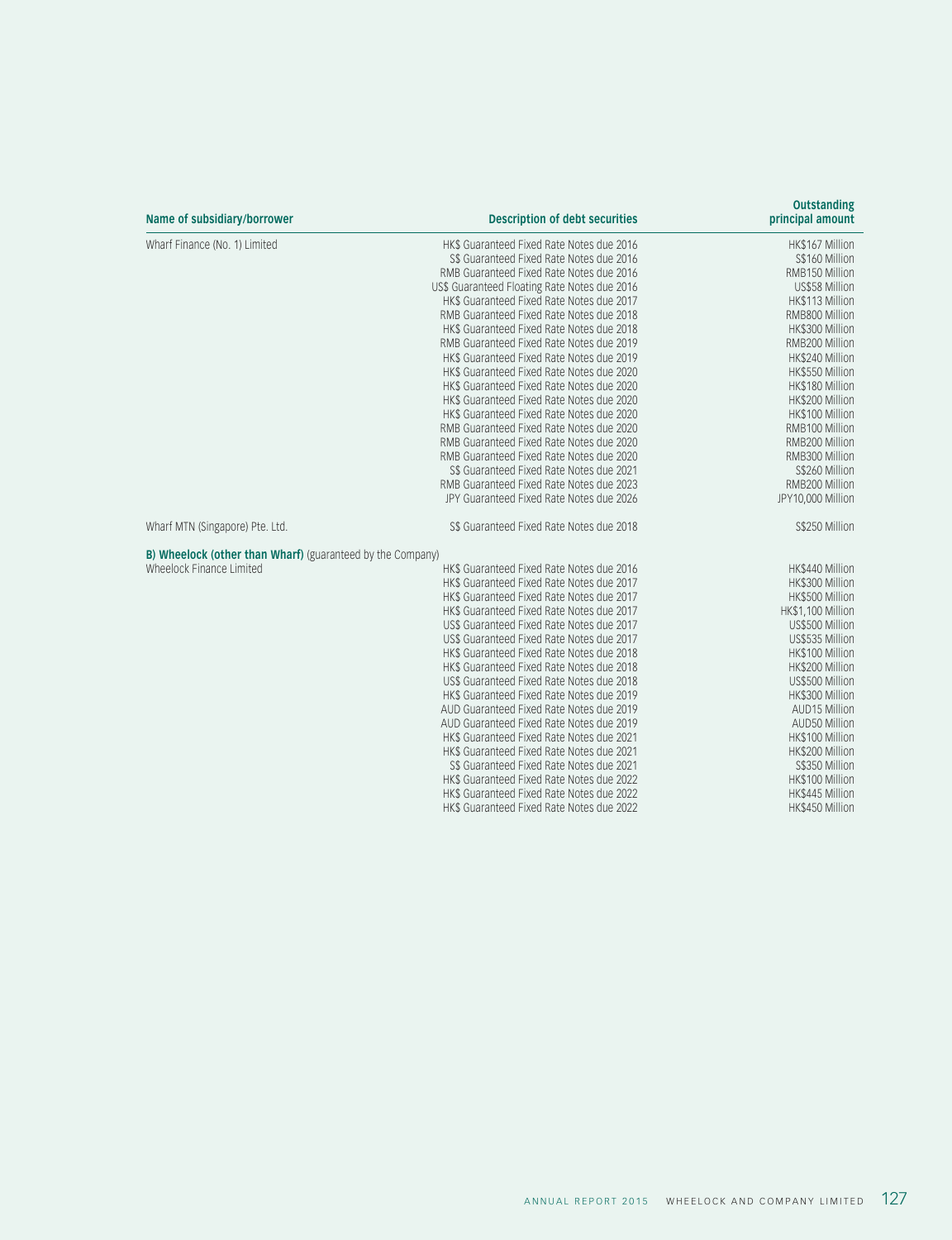# SCHEDULE OF PRINCIPAL PROPERTIES

At 31 December 2015

|                                                                               | Approximate Gross Floor Areas (sq.ft.) |                                 |                                   |                                 |                                 |  |  |  |
|-------------------------------------------------------------------------------|----------------------------------------|---------------------------------|-----------------------------------|---------------------------------|---------------------------------|--|--|--|
| <b>Address</b>                                                                | <b>Total</b>                           | <b>Office</b>                   |                                   | Retail Residential              | <b>Others (Remarks)</b>         |  |  |  |
| <b>HONG KONG</b><br><b>Property - Investment</b><br>Harbour City, Tsimshatsui |                                        |                                 |                                   |                                 |                                 |  |  |  |
| Ocean Terminal                                                                | 511,000                                | $\hspace{0.1mm}-\hspace{0.1mm}$ | 511,000                           |                                 |                                 |  |  |  |
| Ocean Centre                                                                  | 987,000                                | 613,000                         | 374,000                           |                                 |                                 |  |  |  |
| Wharf T & T Centre                                                            | 223,000                                | 223,000                         | $\overline{\phantom{a}}$          |                                 |                                 |  |  |  |
| World Commerce Centre                                                         | 223,000                                | 223,000                         | $\hspace{0.1mm}-\hspace{0.1mm}$   |                                 |                                 |  |  |  |
| World Finance Centre                                                          | 512,000                                | 512,000                         | $\hspace{0.1mm}$ $\hspace{0.1mm}$ |                                 |                                 |  |  |  |
| Ocean Galleries                                                               | 460,000                                | $\overline{\phantom{a}}$        | 460,000                           |                                 |                                 |  |  |  |
| Gateway I                                                                     | 1,241,000                              | 1,127,000                       | 114,000                           | $\overline{\phantom{a}}$        |                                 |  |  |  |
| Gateway II                                                                    | 2,636,000                              | 1,551,000                       | 415,000                           | 670,000                         |                                 |  |  |  |
| Marco Polo Hongkong Hotel                                                     | 760,000                                | 14,000                          | 175,000                           | $\overline{\phantom{0}}$        | 571,000 (A 665-room hotel)      |  |  |  |
|                                                                               |                                        |                                 |                                   |                                 | 308,000 (A 397-room hotel)      |  |  |  |
| Gateway                                                                       | 308,000                                | $\hspace{0.1mm}-\hspace{0.1mm}$ | $\hspace{0.1mm}-\hspace{0.1mm}$   |                                 |                                 |  |  |  |
| Prince                                                                        | 350,000                                |                                 |                                   | $\qquad \qquad -$               | 350,000 (A 393-room hotel)      |  |  |  |
| Pacific Club Kowloon                                                          | 139,000                                |                                 |                                   | $\overline{\phantom{m}}$        | 139,000 (Club House)            |  |  |  |
|                                                                               | 8,350,000                              | 4,263,000                       | 2,049,000                         | 670,000                         | 1,368,000                       |  |  |  |
| <b>Times Square</b>                                                           |                                        |                                 |                                   |                                 |                                 |  |  |  |
| Sharp Street East, Causeway Bay                                               | 1,969,000                              | 1,033,000                       | 936,000                           |                                 |                                 |  |  |  |
|                                                                               |                                        |                                 |                                   |                                 |                                 |  |  |  |
| Plaza Hollywood                                                               |                                        |                                 |                                   |                                 |                                 |  |  |  |
| 3 Lung Poon Street, Diamond Hill                                              | 562,000                                |                                 | 562,000                           |                                 |                                 |  |  |  |
|                                                                               |                                        |                                 |                                   |                                 |                                 |  |  |  |
| <b>Others</b>                                                                 |                                        |                                 |                                   |                                 |                                 |  |  |  |
| Wharf T&T Square, Hoi Bun Road, Kwun Tong                                     | 534,000                                | 529,000                         | 5,000                             |                                 |                                 |  |  |  |
| Units at Cable TV Tower, Hoi Shing Road, Tsuen Wan                            | 566,000                                | $\hspace{0.1mm}-\hspace{0.1mm}$ |                                   | $\overline{\phantom{0}}$        | 566,000 (Industrial)            |  |  |  |
| Units at Strawberry Hill, 8 Plunkett's Road &                                 | 13,000                                 |                                 |                                   | 13,000                          |                                 |  |  |  |
| 32 Plantation Road, The Peak                                                  |                                        |                                 |                                   |                                 |                                 |  |  |  |
| Chelsea Court, 63 Mount Kellett Road, The Peak                                | 43,000                                 |                                 |                                   | 43,000                          |                                 |  |  |  |
| Mountain Court, 11 Plantation Road, The Peak                                  | 46,000                                 |                                 |                                   | 46,000                          |                                 |  |  |  |
| 1 Plantation Road, The Peak                                                   | 91,000                                 | $\overline{\phantom{a}}$        | $\overline{\phantom{a}}$          | 91,000                          |                                 |  |  |  |
| 77 Peak Road, The Peak                                                        | 42,200                                 | $-$                             |                                   | 42,200                          |                                 |  |  |  |
| Kowloon Godown, 1-5 Kai Hing Road, Kowloon Bay                                | 829,000                                | $\hspace{0.1mm}-\hspace{0.1mm}$ | 6,000                             | 823,000                         |                                 |  |  |  |
| Crawford House, 64-70A Queen's Road Central, Central                          | 188,700                                | 105,400                         | 83,300                            | $\overline{\phantom{0}}$        |                                 |  |  |  |
| Units at Star House, 3 Salisbury Road, Kowloon                                | 50,800                                 | $\hspace{0.1cm} -$              | 50,800                            |                                 |                                 |  |  |  |
|                                                                               |                                        |                                 |                                   |                                 |                                 |  |  |  |
| 3/F-24/F, Wheelock House, 20 Pedder Street, Central                           | 199,800                                | 199,800                         | $\overline{\phantom{0}}$          |                                 |                                 |  |  |  |
| One Island South, 2 Heung Yip Road, Wong Chuk Hang                            | 90,500                                 | $\hspace{0.1cm} -$              | 90,500                            |                                 |                                 |  |  |  |
|                                                                               | 5,225,000                              | 1,867,200                       | 1,733,600                         | 1,058,200                       | 566,000                         |  |  |  |
| Murray Building, Cotton Tree Drive, Central                                   | 325,000                                |                                 |                                   | $\overline{\phantom{a}}$        | 325,000                         |  |  |  |
| <b>Total Hong Kong Property - Investment</b>                                  | 13,900,000                             | 6,130,200                       | 3,782,600                         | 1,728,200                       | 2,259,000                       |  |  |  |
| <b>Property - Development</b>                                                 |                                        |                                 |                                   |                                 |                                 |  |  |  |
| Peninsula East, 5 Tung Yuen Street, Yau Tong                                  | 255,600                                | $\hspace{0.1mm}-\hspace{0.1mm}$ | 42,600                            | 213,000                         |                                 |  |  |  |
| One HarbourGate, 18 Hung Luen Road, Hung Hom                                  | 673,400                                | 647,800                         | 25,600                            | $\hspace{0.1mm}-\hspace{0.1mm}$ |                                 |  |  |  |
|                                                                               | 60,100                                 |                                 |                                   | 60,100                          |                                 |  |  |  |
| Kensington Hill, 98 High Street, Sai Ying Pun                                 |                                        | $\hspace{0.1mm}-\hspace{0.1mm}$ | $\hspace{0.1cm} -$                |                                 |                                 |  |  |  |
| Island Residence, 163 Shau Kei Wan Road, Shau Kei Wan                         | 81,200                                 | $\overline{\phantom{a}}$        | 14,900                            | 66,300                          |                                 |  |  |  |
| Capri, 33 Tong Yin Street, Tseung Kwan O                                      | 379,200                                |                                 | 86,000                            | 293,200                         |                                 |  |  |  |
| Site at area 65C1, Tseung Kwan O                                              | 569,400                                | $\overline{\phantom{a}}$        | 74,900                            | 494,500                         |                                 |  |  |  |
| Site at So Kwun Wat, Tuen Mun                                                 | 376,900                                | $\overline{\phantom{a}}$        | $\overline{\phantom{0}}$          | 376,900                         |                                 |  |  |  |
| One Homantin, 1 Sheung Foo Street, Ho Man Tin                                 | 387,700                                | $\overline{\phantom{a}}$        | $\overline{\phantom{a}}$          | 387,700                         |                                 |  |  |  |
| Site at area 68B2, Tseung Kwan O                                              | 856,000                                | $\overline{\phantom{a}}$        | 147,600                           | 708,400                         |                                 |  |  |  |
| Kai Tak Area 1H Site                                                          | 412,900                                | $\overline{\phantom{a}}$        | 8,300                             | 404,600                         |                                 |  |  |  |
| LOHAS Park Package 5, Tseung Kwan O                                           | 1,101,500                              | $\overline{\phantom{a}}$        |                                   | 1,101,500                       |                                 |  |  |  |
| LOHAS Park Package 7, Tseung Kwan O                                           | 756,300                                |                                 |                                   | 756,300                         |                                 |  |  |  |
| LOHAS Park Package 9, Tseung Kwan O                                           | 1,120,600                              | $ \,$                           |                                   | 1,120,600                       | $\hspace{0.1mm}-\hspace{0.1mm}$ |  |  |  |
|                                                                               |                                        |                                 |                                   |                                 |                                 |  |  |  |
|                                                                               | 7,030,800                              | 647,800                         | 399,900                           | 5,983,100                       | $\sim$                          |  |  |  |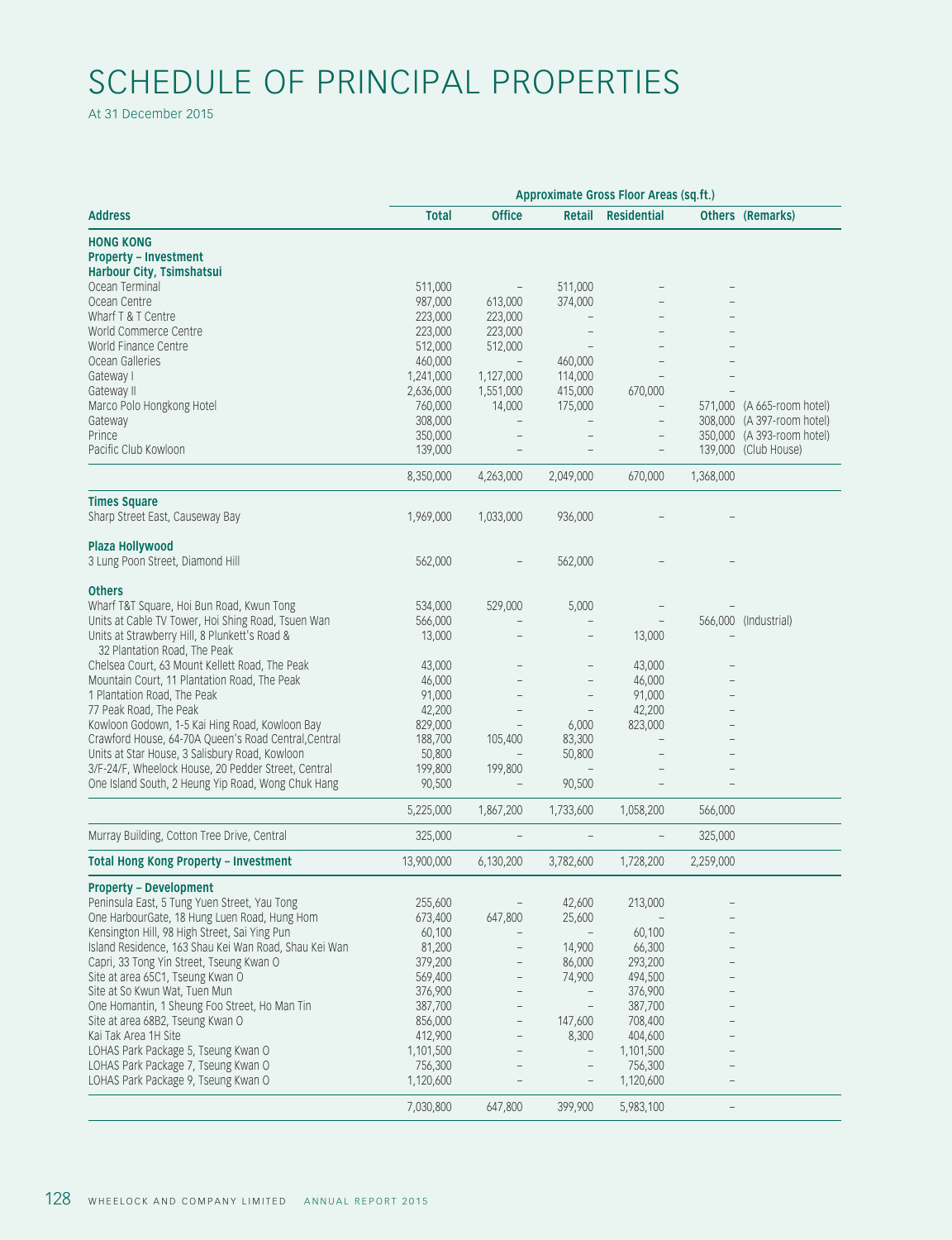| 346,719 KPP 83<br>2033<br>1966<br>N/A<br>2880<br>1977<br>126,488 KML 11 S.A.<br>N/A<br>(a) KML 11 S.B.<br>2880<br>1981<br>N/A<br>(a) KML 11 S.B.<br>2880<br>1981<br>N/A<br>(a) KML 11 S.D.<br>1983<br>2880<br>N/A<br>(a) KML 11 S.B. & D.<br>2880<br>1981/83<br>N/A<br>N/A<br>(a) KML 11 R.P.<br>2880<br>1994<br>2880<br>1998/99<br>(a) KML 11 S.B. & D.<br>N/A<br>N/A<br>58,814 KML 91 S.A. & KML 10 S.B.<br>2863<br>1969<br>(a) KML 11 S.B.<br>2880<br>N/A<br>1981<br>(a) KML 11 S.D.<br>2880<br>1983<br>N/A<br>48,309 KIL 11179<br>2021<br>1990<br>N/A<br>2850/60/80<br>1993<br>N/A<br>112,441 IL 731, IL 728, IL 727,<br>IL 725 S.A. & R.P., IL 724 S.A.<br>1997<br>280,510 NKIL 6160<br>2047<br>N/A<br>2019<br>48,438 KTIL 713<br>2047<br>Foundation in progress<br>N/A TWTL 218<br>2047<br>1992<br>N/A<br>N/A RBL 512 & 1004<br>2027/28<br>1974/77<br>N/A<br>29,640 RBL 556 S.A.R.P. & S.B.<br>2035<br>2001<br>N/A<br>2017<br>32,145 RBL 522, 639, 661<br>2027<br>Superstructure in progress<br>97,670 RBL 534 S.E., S.F. & R.P.<br>2028<br>2020<br>Foundation in progress<br>76,726 RBL 836<br>2029<br>2017<br>Superstructure in progress<br>165,809 NKIL 5805, 5806 & 5982<br>2047<br>1984<br>Planning for redevelopment<br>12,286 IL 7 R.P. & IL 45 S.A.R.P.<br>2842<br>1977<br>N/A<br>2863<br>1966<br>N/A<br>N/A KML 10 S.A.<br>2854<br>1984<br>N/A<br>N/A ML 99 S.A., S.C. & R.P. & ML 100 S.A., S.B. & R.P.<br>2121<br>2011<br>N/A<br>N/A AIL 374<br>2063<br>2017<br>68,136 9036<br>Renovation in progress<br>42,625 YTIL 40 RP<br>2062<br>2016<br>Superstructure in progress<br>147,499 KIL 11111<br>2061<br>2016<br>Superstructure in progress<br>2016<br>7,553 IL 767 S.B., S.C. & S.D.<br>2861<br>Superstructure in progress<br>9,709 SIL 547 R.P. & various lots of SIL 481 S.B.<br>2071<br>2017<br>Superstructure in progress<br>2063<br>2017<br>171,890 TKOTL 125<br>Superstructure in progress<br>2063<br>2017<br>149,856 TKOTL 112<br>Superstructure in progress<br>289,918 TMTL 427<br>2063<br>2017<br>Superstructure in progress<br>83,034 KIL 11228<br>2063<br>2018<br>Superstructure in progress<br>295,159 TKOTL 126<br>2063<br>2018<br>Superstructure in progress<br>2064<br>2019<br>82,603 NKIL 6541<br>Foundation work in progress<br>2052<br>2019<br>200,199 Site G of TKOTL 70 R.P.<br>Foundation work in progress<br>541,881 Site C1 of TKOTL 70 R.P.<br>2052<br>2020<br>Foundation work in progress<br>2052<br>2021<br>138,479 Site J of TKOTL 70 R.P.<br>Planning Stage | <b>Site Area</b><br>(sq.ft.) Lot Number | Year of<br>Completion/<br>Expected<br><b>Stage of</b><br><b>Lease Expiry Completion</b><br><b>Completion</b> | <b>Effective</b><br><b>Equity Interest</b><br>to the Company |
|-----------------------------------------------------------------------------------------------------------------------------------------------------------------------------------------------------------------------------------------------------------------------------------------------------------------------------------------------------------------------------------------------------------------------------------------------------------------------------------------------------------------------------------------------------------------------------------------------------------------------------------------------------------------------------------------------------------------------------------------------------------------------------------------------------------------------------------------------------------------------------------------------------------------------------------------------------------------------------------------------------------------------------------------------------------------------------------------------------------------------------------------------------------------------------------------------------------------------------------------------------------------------------------------------------------------------------------------------------------------------------------------------------------------------------------------------------------------------------------------------------------------------------------------------------------------------------------------------------------------------------------------------------------------------------------------------------------------------------------------------------------------------------------------------------------------------------------------------------------------------------------------------------------------------------------------------------------------------------------------------------------------------------------------------------------------------------------------------------------------------------------------------------------------------------------------------------------------------------------------------------------------------------------------------------------------------------------------------------------------------------------------------------------------------------------------------------------------------------------------------------------|-----------------------------------------|--------------------------------------------------------------------------------------------------------------|--------------------------------------------------------------|
|                                                                                                                                                                                                                                                                                                                                                                                                                                                                                                                                                                                                                                                                                                                                                                                                                                                                                                                                                                                                                                                                                                                                                                                                                                                                                                                                                                                                                                                                                                                                                                                                                                                                                                                                                                                                                                                                                                                                                                                                                                                                                                                                                                                                                                                                                                                                                                                                                                                                                                           |                                         |                                                                                                              |                                                              |
|                                                                                                                                                                                                                                                                                                                                                                                                                                                                                                                                                                                                                                                                                                                                                                                                                                                                                                                                                                                                                                                                                                                                                                                                                                                                                                                                                                                                                                                                                                                                                                                                                                                                                                                                                                                                                                                                                                                                                                                                                                                                                                                                                                                                                                                                                                                                                                                                                                                                                                           |                                         |                                                                                                              | 59%                                                          |
|                                                                                                                                                                                                                                                                                                                                                                                                                                                                                                                                                                                                                                                                                                                                                                                                                                                                                                                                                                                                                                                                                                                                                                                                                                                                                                                                                                                                                                                                                                                                                                                                                                                                                                                                                                                                                                                                                                                                                                                                                                                                                                                                                                                                                                                                                                                                                                                                                                                                                                           |                                         |                                                                                                              | 59%                                                          |
|                                                                                                                                                                                                                                                                                                                                                                                                                                                                                                                                                                                                                                                                                                                                                                                                                                                                                                                                                                                                                                                                                                                                                                                                                                                                                                                                                                                                                                                                                                                                                                                                                                                                                                                                                                                                                                                                                                                                                                                                                                                                                                                                                                                                                                                                                                                                                                                                                                                                                                           |                                         |                                                                                                              | 59%<br>59%                                                   |
|                                                                                                                                                                                                                                                                                                                                                                                                                                                                                                                                                                                                                                                                                                                                                                                                                                                                                                                                                                                                                                                                                                                                                                                                                                                                                                                                                                                                                                                                                                                                                                                                                                                                                                                                                                                                                                                                                                                                                                                                                                                                                                                                                                                                                                                                                                                                                                                                                                                                                                           |                                         |                                                                                                              | 59%                                                          |
|                                                                                                                                                                                                                                                                                                                                                                                                                                                                                                                                                                                                                                                                                                                                                                                                                                                                                                                                                                                                                                                                                                                                                                                                                                                                                                                                                                                                                                                                                                                                                                                                                                                                                                                                                                                                                                                                                                                                                                                                                                                                                                                                                                                                                                                                                                                                                                                                                                                                                                           |                                         |                                                                                                              | 59%                                                          |
|                                                                                                                                                                                                                                                                                                                                                                                                                                                                                                                                                                                                                                                                                                                                                                                                                                                                                                                                                                                                                                                                                                                                                                                                                                                                                                                                                                                                                                                                                                                                                                                                                                                                                                                                                                                                                                                                                                                                                                                                                                                                                                                                                                                                                                                                                                                                                                                                                                                                                                           |                                         |                                                                                                              | 59%                                                          |
|                                                                                                                                                                                                                                                                                                                                                                                                                                                                                                                                                                                                                                                                                                                                                                                                                                                                                                                                                                                                                                                                                                                                                                                                                                                                                                                                                                                                                                                                                                                                                                                                                                                                                                                                                                                                                                                                                                                                                                                                                                                                                                                                                                                                                                                                                                                                                                                                                                                                                                           |                                         |                                                                                                              | 59%                                                          |
|                                                                                                                                                                                                                                                                                                                                                                                                                                                                                                                                                                                                                                                                                                                                                                                                                                                                                                                                                                                                                                                                                                                                                                                                                                                                                                                                                                                                                                                                                                                                                                                                                                                                                                                                                                                                                                                                                                                                                                                                                                                                                                                                                                                                                                                                                                                                                                                                                                                                                                           |                                         |                                                                                                              | 42%<br>59%                                                   |
|                                                                                                                                                                                                                                                                                                                                                                                                                                                                                                                                                                                                                                                                                                                                                                                                                                                                                                                                                                                                                                                                                                                                                                                                                                                                                                                                                                                                                                                                                                                                                                                                                                                                                                                                                                                                                                                                                                                                                                                                                                                                                                                                                                                                                                                                                                                                                                                                                                                                                                           |                                         |                                                                                                              | 59%                                                          |
|                                                                                                                                                                                                                                                                                                                                                                                                                                                                                                                                                                                                                                                                                                                                                                                                                                                                                                                                                                                                                                                                                                                                                                                                                                                                                                                                                                                                                                                                                                                                                                                                                                                                                                                                                                                                                                                                                                                                                                                                                                                                                                                                                                                                                                                                                                                                                                                                                                                                                                           |                                         |                                                                                                              | 59%                                                          |
|                                                                                                                                                                                                                                                                                                                                                                                                                                                                                                                                                                                                                                                                                                                                                                                                                                                                                                                                                                                                                                                                                                                                                                                                                                                                                                                                                                                                                                                                                                                                                                                                                                                                                                                                                                                                                                                                                                                                                                                                                                                                                                                                                                                                                                                                                                                                                                                                                                                                                                           |                                         |                                                                                                              |                                                              |
|                                                                                                                                                                                                                                                                                                                                                                                                                                                                                                                                                                                                                                                                                                                                                                                                                                                                                                                                                                                                                                                                                                                                                                                                                                                                                                                                                                                                                                                                                                                                                                                                                                                                                                                                                                                                                                                                                                                                                                                                                                                                                                                                                                                                                                                                                                                                                                                                                                                                                                           |                                         |                                                                                                              | 59%                                                          |
|                                                                                                                                                                                                                                                                                                                                                                                                                                                                                                                                                                                                                                                                                                                                                                                                                                                                                                                                                                                                                                                                                                                                                                                                                                                                                                                                                                                                                                                                                                                                                                                                                                                                                                                                                                                                                                                                                                                                                                                                                                                                                                                                                                                                                                                                                                                                                                                                                                                                                                           |                                         |                                                                                                              |                                                              |
|                                                                                                                                                                                                                                                                                                                                                                                                                                                                                                                                                                                                                                                                                                                                                                                                                                                                                                                                                                                                                                                                                                                                                                                                                                                                                                                                                                                                                                                                                                                                                                                                                                                                                                                                                                                                                                                                                                                                                                                                                                                                                                                                                                                                                                                                                                                                                                                                                                                                                                           |                                         |                                                                                                              | 59%                                                          |
|                                                                                                                                                                                                                                                                                                                                                                                                                                                                                                                                                                                                                                                                                                                                                                                                                                                                                                                                                                                                                                                                                                                                                                                                                                                                                                                                                                                                                                                                                                                                                                                                                                                                                                                                                                                                                                                                                                                                                                                                                                                                                                                                                                                                                                                                                                                                                                                                                                                                                                           |                                         |                                                                                                              | 59%                                                          |
|                                                                                                                                                                                                                                                                                                                                                                                                                                                                                                                                                                                                                                                                                                                                                                                                                                                                                                                                                                                                                                                                                                                                                                                                                                                                                                                                                                                                                                                                                                                                                                                                                                                                                                                                                                                                                                                                                                                                                                                                                                                                                                                                                                                                                                                                                                                                                                                                                                                                                                           |                                         |                                                                                                              | 59%                                                          |
|                                                                                                                                                                                                                                                                                                                                                                                                                                                                                                                                                                                                                                                                                                                                                                                                                                                                                                                                                                                                                                                                                                                                                                                                                                                                                                                                                                                                                                                                                                                                                                                                                                                                                                                                                                                                                                                                                                                                                                                                                                                                                                                                                                                                                                                                                                                                                                                                                                                                                                           |                                         |                                                                                                              | 59%                                                          |
|                                                                                                                                                                                                                                                                                                                                                                                                                                                                                                                                                                                                                                                                                                                                                                                                                                                                                                                                                                                                                                                                                                                                                                                                                                                                                                                                                                                                                                                                                                                                                                                                                                                                                                                                                                                                                                                                                                                                                                                                                                                                                                                                                                                                                                                                                                                                                                                                                                                                                                           |                                         |                                                                                                              |                                                              |
|                                                                                                                                                                                                                                                                                                                                                                                                                                                                                                                                                                                                                                                                                                                                                                                                                                                                                                                                                                                                                                                                                                                                                                                                                                                                                                                                                                                                                                                                                                                                                                                                                                                                                                                                                                                                                                                                                                                                                                                                                                                                                                                                                                                                                                                                                                                                                                                                                                                                                                           |                                         |                                                                                                              | 59%<br>59%                                                   |
|                                                                                                                                                                                                                                                                                                                                                                                                                                                                                                                                                                                                                                                                                                                                                                                                                                                                                                                                                                                                                                                                                                                                                                                                                                                                                                                                                                                                                                                                                                                                                                                                                                                                                                                                                                                                                                                                                                                                                                                                                                                                                                                                                                                                                                                                                                                                                                                                                                                                                                           |                                         |                                                                                                              | 59%                                                          |
|                                                                                                                                                                                                                                                                                                                                                                                                                                                                                                                                                                                                                                                                                                                                                                                                                                                                                                                                                                                                                                                                                                                                                                                                                                                                                                                                                                                                                                                                                                                                                                                                                                                                                                                                                                                                                                                                                                                                                                                                                                                                                                                                                                                                                                                                                                                                                                                                                                                                                                           |                                         |                                                                                                              | 59%                                                          |
|                                                                                                                                                                                                                                                                                                                                                                                                                                                                                                                                                                                                                                                                                                                                                                                                                                                                                                                                                                                                                                                                                                                                                                                                                                                                                                                                                                                                                                                                                                                                                                                                                                                                                                                                                                                                                                                                                                                                                                                                                                                                                                                                                                                                                                                                                                                                                                                                                                                                                                           |                                         |                                                                                                              | 59%                                                          |
|                                                                                                                                                                                                                                                                                                                                                                                                                                                                                                                                                                                                                                                                                                                                                                                                                                                                                                                                                                                                                                                                                                                                                                                                                                                                                                                                                                                                                                                                                                                                                                                                                                                                                                                                                                                                                                                                                                                                                                                                                                                                                                                                                                                                                                                                                                                                                                                                                                                                                                           |                                         |                                                                                                              | 59%                                                          |
|                                                                                                                                                                                                                                                                                                                                                                                                                                                                                                                                                                                                                                                                                                                                                                                                                                                                                                                                                                                                                                                                                                                                                                                                                                                                                                                                                                                                                                                                                                                                                                                                                                                                                                                                                                                                                                                                                                                                                                                                                                                                                                                                                                                                                                                                                                                                                                                                                                                                                                           |                                         |                                                                                                              | 42%                                                          |
|                                                                                                                                                                                                                                                                                                                                                                                                                                                                                                                                                                                                                                                                                                                                                                                                                                                                                                                                                                                                                                                                                                                                                                                                                                                                                                                                                                                                                                                                                                                                                                                                                                                                                                                                                                                                                                                                                                                                                                                                                                                                                                                                                                                                                                                                                                                                                                                                                                                                                                           |                                         |                                                                                                              | 100%<br>100%                                                 |
|                                                                                                                                                                                                                                                                                                                                                                                                                                                                                                                                                                                                                                                                                                                                                                                                                                                                                                                                                                                                                                                                                                                                                                                                                                                                                                                                                                                                                                                                                                                                                                                                                                                                                                                                                                                                                                                                                                                                                                                                                                                                                                                                                                                                                                                                                                                                                                                                                                                                                                           |                                         |                                                                                                              |                                                              |
|                                                                                                                                                                                                                                                                                                                                                                                                                                                                                                                                                                                                                                                                                                                                                                                                                                                                                                                                                                                                                                                                                                                                                                                                                                                                                                                                                                                                                                                                                                                                                                                                                                                                                                                                                                                                                                                                                                                                                                                                                                                                                                                                                                                                                                                                                                                                                                                                                                                                                                           |                                         |                                                                                                              | 42%                                                          |
|                                                                                                                                                                                                                                                                                                                                                                                                                                                                                                                                                                                                                                                                                                                                                                                                                                                                                                                                                                                                                                                                                                                                                                                                                                                                                                                                                                                                                                                                                                                                                                                                                                                                                                                                                                                                                                                                                                                                                                                                                                                                                                                                                                                                                                                                                                                                                                                                                                                                                                           |                                         |                                                                                                              |                                                              |
|                                                                                                                                                                                                                                                                                                                                                                                                                                                                                                                                                                                                                                                                                                                                                                                                                                                                                                                                                                                                                                                                                                                                                                                                                                                                                                                                                                                                                                                                                                                                                                                                                                                                                                                                                                                                                                                                                                                                                                                                                                                                                                                                                                                                                                                                                                                                                                                                                                                                                                           |                                         |                                                                                                              | 59%                                                          |
|                                                                                                                                                                                                                                                                                                                                                                                                                                                                                                                                                                                                                                                                                                                                                                                                                                                                                                                                                                                                                                                                                                                                                                                                                                                                                                                                                                                                                                                                                                                                                                                                                                                                                                                                                                                                                                                                                                                                                                                                                                                                                                                                                                                                                                                                                                                                                                                                                                                                                                           |                                         |                                                                                                              | 100%                                                         |
|                                                                                                                                                                                                                                                                                                                                                                                                                                                                                                                                                                                                                                                                                                                                                                                                                                                                                                                                                                                                                                                                                                                                                                                                                                                                                                                                                                                                                                                                                                                                                                                                                                                                                                                                                                                                                                                                                                                                                                                                                                                                                                                                                                                                                                                                                                                                                                                                                                                                                                           |                                         |                                                                                                              | 100%<br>100%                                                 |
|                                                                                                                                                                                                                                                                                                                                                                                                                                                                                                                                                                                                                                                                                                                                                                                                                                                                                                                                                                                                                                                                                                                                                                                                                                                                                                                                                                                                                                                                                                                                                                                                                                                                                                                                                                                                                                                                                                                                                                                                                                                                                                                                                                                                                                                                                                                                                                                                                                                                                                           |                                         |                                                                                                              | 100%                                                         |
|                                                                                                                                                                                                                                                                                                                                                                                                                                                                                                                                                                                                                                                                                                                                                                                                                                                                                                                                                                                                                                                                                                                                                                                                                                                                                                                                                                                                                                                                                                                                                                                                                                                                                                                                                                                                                                                                                                                                                                                                                                                                                                                                                                                                                                                                                                                                                                                                                                                                                                           |                                         |                                                                                                              | 100%                                                         |
|                                                                                                                                                                                                                                                                                                                                                                                                                                                                                                                                                                                                                                                                                                                                                                                                                                                                                                                                                                                                                                                                                                                                                                                                                                                                                                                                                                                                                                                                                                                                                                                                                                                                                                                                                                                                                                                                                                                                                                                                                                                                                                                                                                                                                                                                                                                                                                                                                                                                                                           |                                         |                                                                                                              | 100%                                                         |
|                                                                                                                                                                                                                                                                                                                                                                                                                                                                                                                                                                                                                                                                                                                                                                                                                                                                                                                                                                                                                                                                                                                                                                                                                                                                                                                                                                                                                                                                                                                                                                                                                                                                                                                                                                                                                                                                                                                                                                                                                                                                                                                                                                                                                                                                                                                                                                                                                                                                                                           |                                         |                                                                                                              | 100%                                                         |
|                                                                                                                                                                                                                                                                                                                                                                                                                                                                                                                                                                                                                                                                                                                                                                                                                                                                                                                                                                                                                                                                                                                                                                                                                                                                                                                                                                                                                                                                                                                                                                                                                                                                                                                                                                                                                                                                                                                                                                                                                                                                                                                                                                                                                                                                                                                                                                                                                                                                                                           |                                         |                                                                                                              | 100%                                                         |
|                                                                                                                                                                                                                                                                                                                                                                                                                                                                                                                                                                                                                                                                                                                                                                                                                                                                                                                                                                                                                                                                                                                                                                                                                                                                                                                                                                                                                                                                                                                                                                                                                                                                                                                                                                                                                                                                                                                                                                                                                                                                                                                                                                                                                                                                                                                                                                                                                                                                                                           |                                         |                                                                                                              | 100%<br>100%                                                 |
|                                                                                                                                                                                                                                                                                                                                                                                                                                                                                                                                                                                                                                                                                                                                                                                                                                                                                                                                                                                                                                                                                                                                                                                                                                                                                                                                                                                                                                                                                                                                                                                                                                                                                                                                                                                                                                                                                                                                                                                                                                                                                                                                                                                                                                                                                                                                                                                                                                                                                                           |                                         |                                                                                                              | 100%                                                         |
|                                                                                                                                                                                                                                                                                                                                                                                                                                                                                                                                                                                                                                                                                                                                                                                                                                                                                                                                                                                                                                                                                                                                                                                                                                                                                                                                                                                                                                                                                                                                                                                                                                                                                                                                                                                                                                                                                                                                                                                                                                                                                                                                                                                                                                                                                                                                                                                                                                                                                                           |                                         |                                                                                                              | 100%                                                         |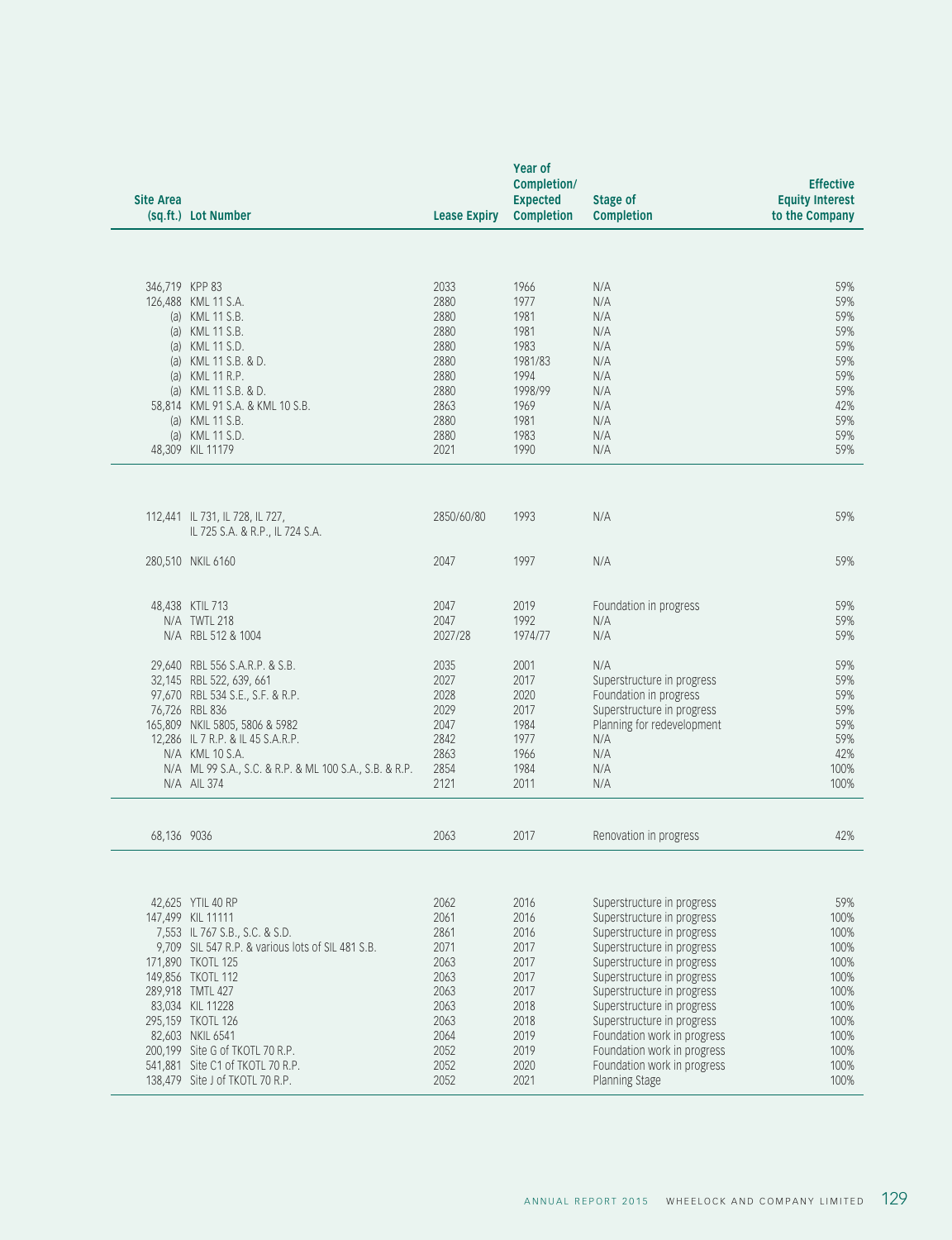### At 31 December 2015

|                                                                                                                                                                         |              | Approximate Gross Floor Areas (sq.ft.) |                          |                                 |                                                                          |  |  |  |  |
|-------------------------------------------------------------------------------------------------------------------------------------------------------------------------|--------------|----------------------------------------|--------------------------|---------------------------------|--------------------------------------------------------------------------|--|--|--|--|
| <b>Address</b>                                                                                                                                                          | <b>Total</b> | <b>Office</b>                          |                          | Retail Residential              | <b>Others (Remarks)</b>                                                  |  |  |  |  |
| <b>Associates/Joint ventures</b><br>(Attributable – Note h)<br>Various Lots at Yau Tong Bay, Yau Tong                                                                   | 596,000      |                                        | 11,000                   | 585,000                         |                                                                          |  |  |  |  |
| 8 Mount Nicholson Road, The Peak                                                                                                                                        | 162,000      |                                        |                          | 162,000                         |                                                                          |  |  |  |  |
|                                                                                                                                                                         | 758,000      | $\hspace{0.1mm}-\hspace{0.1mm}$        | 11,000                   | 747,000                         | $\hspace{0.1mm}-\hspace{0.1mm}$                                          |  |  |  |  |
| <b>Total Hong Kong Property - Development</b>                                                                                                                           | 7,788,800    | 647,800                                | 410,900                  | 6,730,100                       | $\hspace{0.1mm}-\hspace{0.1mm}$                                          |  |  |  |  |
| <b>HONG KONG TOTAL</b>                                                                                                                                                  | 21,688,800   | 6,778,000                              | 4,193,500                | 8,458,300                       | 2,259,000                                                                |  |  |  |  |
| <b>MAINLAND CHINA</b><br><b>Property - Investment</b><br><b>Completed Investment Properties</b><br>Shanghai Times Square<br>93-111 Huai Hai Zhong Road, Shanghai        | 973,000      | 331,000                                | 447,000                  | 195,000                         |                                                                          |  |  |  |  |
| Chongqing Times Square<br>100 Zou Rong Road, Yuzhong District, Chongqing                                                                                                | 591,800      | 13,800                                 | 578,000                  |                                 |                                                                          |  |  |  |  |
| Wuhan Times Square<br>160 Yan Jiang Da Dao, Jiangan District, Wuhan                                                                                                     | 8,000        |                                        | 8,000                    |                                 |                                                                          |  |  |  |  |
| Dalian Times Square<br>50 Ren Min Road, Zhongshan District, Dalian                                                                                                      | 188,000      | $-$                                    | 188,000                  |                                 |                                                                          |  |  |  |  |
| Chengdu Times Outlets<br>No. 633 Shuangnan Avenue (Middle Section)                                                                                                      | 680,000      | $\overline{\phantom{m}}$               | 680,000                  |                                 |                                                                          |  |  |  |  |
| Shuangliu County, Chengdu<br>Chengdu International Finance Square<br>Junction of Hongxing Road and Da Ci Si Road,                                                       | 5,349,000    | 3,136,000                              | 2,213,000                |                                 |                                                                          |  |  |  |  |
| Jinjiang District<br>Wuxi International Finance Square                                                                                                                  | 1,592,000    | 1,592,000                              |                          |                                 |                                                                          |  |  |  |  |
| Taihu Plaza, Nanchang District, Wuxi<br>Shanghai Wheelock Square<br>1717 Nan Jing Xi Road, Jingan District, Shanghai                                                    | 1,199,000    | 1,149,000                              | 50,000                   |                                 |                                                                          |  |  |  |  |
|                                                                                                                                                                         | 10,580,800   | 6,221,800                              | 4,164,000                | 195,000                         |                                                                          |  |  |  |  |
| <b>Investment Properties under Development</b><br>Chengdu International Finance Square<br>Junction of Hongxing Road and Da Ci Si Road,<br>Jinjiang District, Chengdu    | 774,000      |                                        |                          | 774,000                         |                                                                          |  |  |  |  |
| Wuxi International Finance Square<br>Taihu Plaza, Nanchang District, Wuxi                                                                                               | 450,000      |                                        |                          |                                 | 450,000 (A 253-room hotel)                                               |  |  |  |  |
| Suzhou International Finance Square<br>Xing Hu Jie, Suzhou Industrial Park, Suzhou                                                                                      | 2,989,000    | 2,558,000                              | $-$                      | 181,000                         | 250,000 (A 133-room hotel)                                               |  |  |  |  |
| Changsha International Finance Square<br>Furong District, Changsha                                                                                                      | 7,805,000    | 4,799,000                              | 2,425,000                | $\hspace{0.1mm}-\hspace{0.1mm}$ | 581,000 (Two hotels with<br>417 rooms)                                   |  |  |  |  |
| Changsha Times Outlets<br>168 Ou Zhou Bei Lu, Jinzhou New District Industrial                                                                                           | 770,000      |                                        | 770,000                  | $-$                             |                                                                          |  |  |  |  |
| Concentration Zone Changsha, Hunan China<br>Chongqing International Finance Square<br>Zone A of Jiangbei City, Jiang Bei District,<br>Chongqing (Attributable - Note h) | 2,202,000    | 1,463,000                              | 547,000                  |                                 | 192,000 (A 246-room hotel on<br>100% ownership)                          |  |  |  |  |
|                                                                                                                                                                         | 14,990,000   | 8,820,000                              | 3,742,000                | 955,000                         | 1,473,000                                                                |  |  |  |  |
| Marco Polo Wuhan                                                                                                                                                        | 405,000      |                                        | $\overline{\phantom{a}}$ | $-$                             | 405,000 (A 356-room hotel)                                               |  |  |  |  |
| 160 Yan Jiang Da Dao, Jiangan District, Wuhan<br>Marco Polo Changzhou<br>88 Hehai East Road, Xinbei District, Changzhou                                                 | 474,000      |                                        |                          |                                 | 474,000 (A 271-room hotel,<br>serviced<br>apartment and<br>a State Guest |  |  |  |  |
| Niccolo Chengdu<br>Tower 3, IFS, No. 1, Section 3, Hongxing Road<br>Jinjiang District, Chengdu, Sichuan                                                                 | 443,000      |                                        |                          |                                 | House)<br>443,000 (A 230-room hotel)                                     |  |  |  |  |
|                                                                                                                                                                         | 1,322,000    |                                        | $\overline{\phantom{a}}$ | $\sim$                          | 1,322,000                                                                |  |  |  |  |
| <b>Total Mainland China Property - Investment</b>                                                                                                                       | 26,892,800   | 15,041,800                             | 7,906,000                | 1,150,000                       | 2,795,000                                                                |  |  |  |  |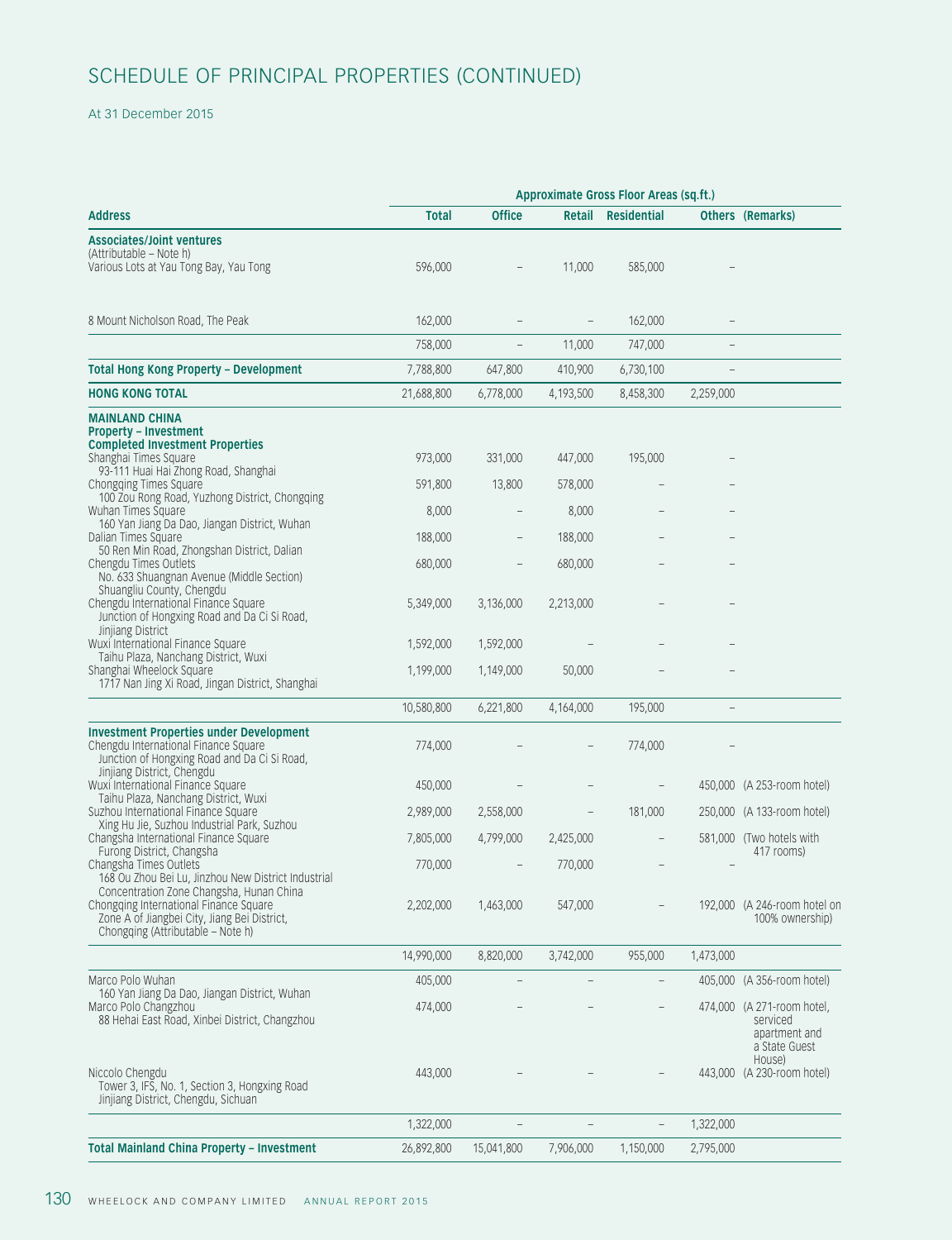| 816,872 R.P. of YTML 22 & ext., YTML 28 & ext.,<br>2047<br>N/A<br>Planning stage<br>YTML 29 & ext., and YTML 12,<br>32 and 33 together with adjoining<br>lots at Yau Tong Bay<br>250,930 IL9007<br>2060<br>2016<br>Superstructure in progress<br>1999<br>148,703 N/A<br>2043<br>N/A<br>95,799 N/A<br>2050<br>2004<br>N/A<br>$(b)$ N/A<br>2053<br>2008<br>N/A<br>$(C)$ N/A<br>2039<br>2008<br>N/A<br>$(d)$ N/A<br>2047<br>2009<br>N/A<br>$(e)$ N/A<br>2047<br>2013/14<br>N/A<br>$(f)$ N/A<br>2047/57<br>2014<br>N/A<br>2010<br>136,432 N/A<br>2049<br>N/A<br>(e) $N/A$<br>2047<br>2016<br>Fitout work of remaining<br>complex in progress<br>$(f)$ N/A<br>2016<br>2047/57<br>Superstructure completed<br>229,069 N/A<br>2017<br>2047/77<br>Superstructure in progress<br>800,452 N/A<br>2051<br>2017<br>Superstructure in progress<br>1,299,000 N/A<br>2055<br>2016<br>Superstructure completed<br>and fitout in progress<br>516,021 N/A<br>2050/60<br>2016<br>Superstructure in progress<br>2008<br>59%<br>$(b)$ N/A<br>2053<br>N/A | 2014<br>842,531 N/A<br>2048<br>N/A<br>(e) $N/A$<br>2047<br>2015<br>N/A | Site Area<br>(sq.ft.) Lot Number | Year of<br>Completion/<br>Expected<br><b>Lease Expiry Completion</b> | <b>Stage of</b><br>Completion | <b>Effective</b><br><b>Equity Interest</b><br>to the Company |
|-------------------------------------------------------------------------------------------------------------------------------------------------------------------------------------------------------------------------------------------------------------------------------------------------------------------------------------------------------------------------------------------------------------------------------------------------------------------------------------------------------------------------------------------------------------------------------------------------------------------------------------------------------------------------------------------------------------------------------------------------------------------------------------------------------------------------------------------------------------------------------------------------------------------------------------------------------------------------------------------------------------------------------------|------------------------------------------------------------------------|----------------------------------|----------------------------------------------------------------------|-------------------------------|--------------------------------------------------------------|
|                                                                                                                                                                                                                                                                                                                                                                                                                                                                                                                                                                                                                                                                                                                                                                                                                                                                                                                                                                                                                                     |                                                                        |                                  |                                                                      |                               | 9%                                                           |
|                                                                                                                                                                                                                                                                                                                                                                                                                                                                                                                                                                                                                                                                                                                                                                                                                                                                                                                                                                                                                                     |                                                                        |                                  |                                                                      |                               | 30%                                                          |
|                                                                                                                                                                                                                                                                                                                                                                                                                                                                                                                                                                                                                                                                                                                                                                                                                                                                                                                                                                                                                                     |                                                                        |                                  |                                                                      |                               |                                                              |
|                                                                                                                                                                                                                                                                                                                                                                                                                                                                                                                                                                                                                                                                                                                                                                                                                                                                                                                                                                                                                                     |                                                                        |                                  |                                                                      |                               | 59%                                                          |
|                                                                                                                                                                                                                                                                                                                                                                                                                                                                                                                                                                                                                                                                                                                                                                                                                                                                                                                                                                                                                                     |                                                                        |                                  |                                                                      |                               | 59%                                                          |
|                                                                                                                                                                                                                                                                                                                                                                                                                                                                                                                                                                                                                                                                                                                                                                                                                                                                                                                                                                                                                                     |                                                                        |                                  |                                                                      |                               | 59%                                                          |
|                                                                                                                                                                                                                                                                                                                                                                                                                                                                                                                                                                                                                                                                                                                                                                                                                                                                                                                                                                                                                                     |                                                                        |                                  |                                                                      |                               | 59%                                                          |
|                                                                                                                                                                                                                                                                                                                                                                                                                                                                                                                                                                                                                                                                                                                                                                                                                                                                                                                                                                                                                                     |                                                                        |                                  |                                                                      |                               | 59%                                                          |
|                                                                                                                                                                                                                                                                                                                                                                                                                                                                                                                                                                                                                                                                                                                                                                                                                                                                                                                                                                                                                                     |                                                                        |                                  |                                                                      |                               | 59%                                                          |
|                                                                                                                                                                                                                                                                                                                                                                                                                                                                                                                                                                                                                                                                                                                                                                                                                                                                                                                                                                                                                                     |                                                                        |                                  |                                                                      |                               | 59%                                                          |
|                                                                                                                                                                                                                                                                                                                                                                                                                                                                                                                                                                                                                                                                                                                                                                                                                                                                                                                                                                                                                                     |                                                                        |                                  |                                                                      |                               | 58%                                                          |
|                                                                                                                                                                                                                                                                                                                                                                                                                                                                                                                                                                                                                                                                                                                                                                                                                                                                                                                                                                                                                                     |                                                                        |                                  |                                                                      |                               | 59%                                                          |
|                                                                                                                                                                                                                                                                                                                                                                                                                                                                                                                                                                                                                                                                                                                                                                                                                                                                                                                                                                                                                                     |                                                                        |                                  |                                                                      |                               | 59%                                                          |
|                                                                                                                                                                                                                                                                                                                                                                                                                                                                                                                                                                                                                                                                                                                                                                                                                                                                                                                                                                                                                                     |                                                                        |                                  |                                                                      |                               | 34%                                                          |
|                                                                                                                                                                                                                                                                                                                                                                                                                                                                                                                                                                                                                                                                                                                                                                                                                                                                                                                                                                                                                                     |                                                                        |                                  |                                                                      |                               | 59%                                                          |
|                                                                                                                                                                                                                                                                                                                                                                                                                                                                                                                                                                                                                                                                                                                                                                                                                                                                                                                                                                                                                                     |                                                                        |                                  |                                                                      |                               | 59%                                                          |
|                                                                                                                                                                                                                                                                                                                                                                                                                                                                                                                                                                                                                                                                                                                                                                                                                                                                                                                                                                                                                                     |                                                                        |                                  |                                                                      |                               | 30%                                                          |
|                                                                                                                                                                                                                                                                                                                                                                                                                                                                                                                                                                                                                                                                                                                                                                                                                                                                                                                                                                                                                                     |                                                                        |                                  |                                                                      |                               |                                                              |
|                                                                                                                                                                                                                                                                                                                                                                                                                                                                                                                                                                                                                                                                                                                                                                                                                                                                                                                                                                                                                                     |                                                                        |                                  |                                                                      |                               | 42%                                                          |
|                                                                                                                                                                                                                                                                                                                                                                                                                                                                                                                                                                                                                                                                                                                                                                                                                                                                                                                                                                                                                                     |                                                                        |                                  |                                                                      |                               | 59%                                                          |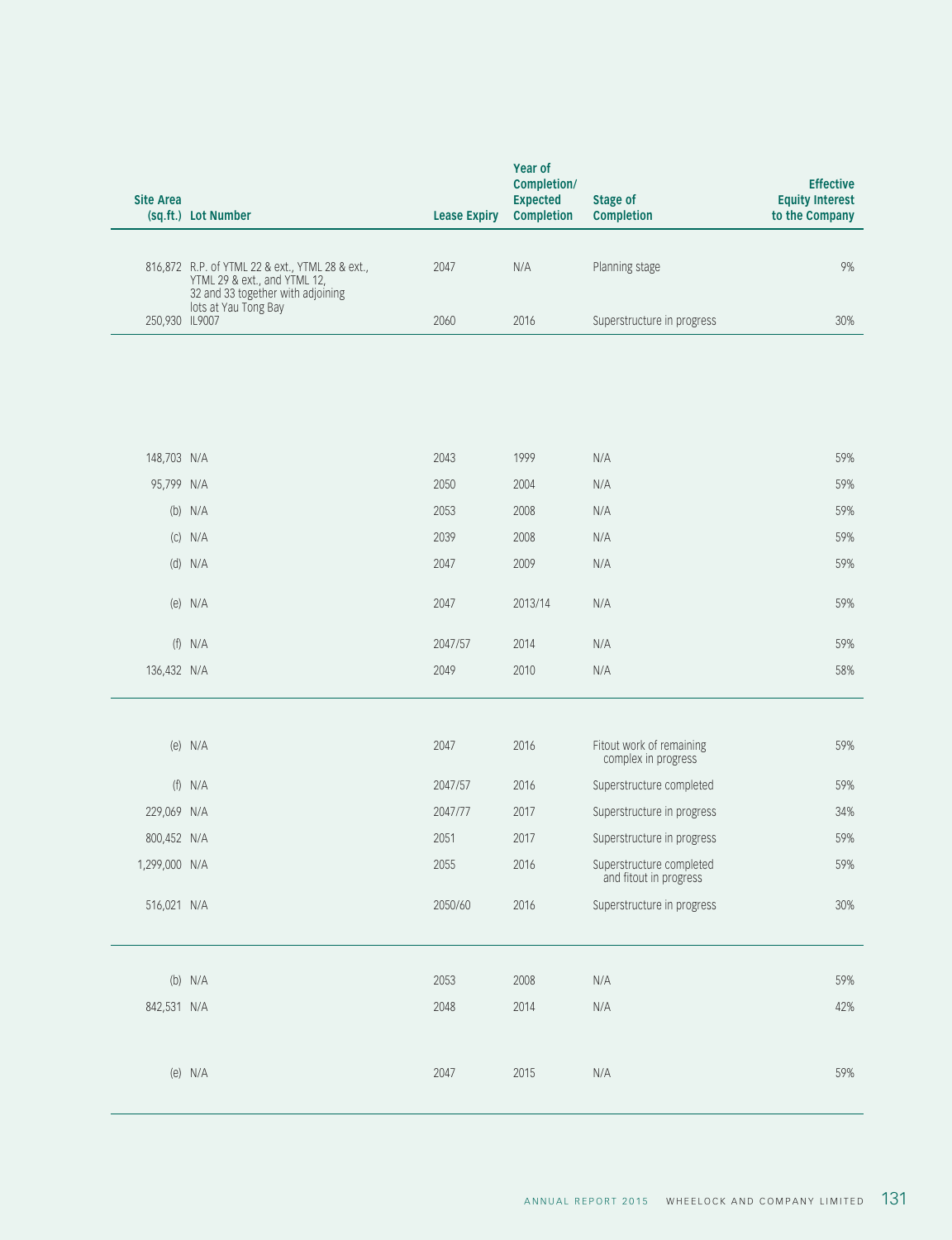### At 31 December 2015

|                                                                               | Approximate Gross Floor Areas (sq.ft.) |               |                          |           |                                 |  |  |  |
|-------------------------------------------------------------------------------|----------------------------------------|---------------|--------------------------|-----------|---------------------------------|--|--|--|
| <b>Address</b>                                                                | <b>Total</b>                           | <b>Office</b> | Retail Residential       |           | Others (Remarks)                |  |  |  |
| <b>Property - Development</b>                                                 |                                        |               |                          |           |                                 |  |  |  |
| Changzhou Times Palace                                                        | 1,426,000                              |               |                          | 1,426,000 |                                 |  |  |  |
| China Dinosaur Park, Xinbei District, Jiangsu Province, Changzhou             |                                        |               |                          |           |                                 |  |  |  |
| Changzhou Feng Huang Hu                                                       | 1,970,000                              |               | $\qquad \qquad -$        | 1,970,000 | $\hspace{0.1mm}-\hspace{0.1mm}$ |  |  |  |
| Xin Bei District and abutting Han Jiang Lu and                                |                                        |               |                          |           |                                 |  |  |  |
| Yu Long Lu, Changzhou                                                         |                                        |               |                          |           |                                 |  |  |  |
| Changzhou Feng Huang Hu                                                       | 2,638,000                              |               | $-$                      | 2,638,000 |                                 |  |  |  |
| Xin Bei District and abutting Huang He Lu and                                 |                                        |               |                          |           |                                 |  |  |  |
| Feng Xiang Lu, Changzhou<br>Hangzhou Palazzo Pitti                            | 825,000                                |               |                          | 825,000   |                                 |  |  |  |
| Hangzhou Hangyimian Lot C/D                                                   |                                        |               |                          |           |                                 |  |  |  |
| Gongshu District Gongchen Bridge West, Hangzhou                               |                                        |               |                          |           |                                 |  |  |  |
| Hangzhou Royal Seal                                                           | 883,000                                |               |                          | 883,000   |                                 |  |  |  |
| Lot#FG05 of Wenhui Road, Hangzhou                                             |                                        |               |                          |           |                                 |  |  |  |
| Shi Ji Hua Fu                                                                 | 562,000                                |               | 78,000                   | 484,000   |                                 |  |  |  |
| Yingbin North Road / Fenshou Road, Fuchun District,                           |                                        |               |                          |           |                                 |  |  |  |
| Fuyang, Hangzhou                                                              |                                        |               |                          |           |                                 |  |  |  |
| Junting                                                                       | 1,666,000                              |               |                          | 1,666,000 | $-$                             |  |  |  |
| Hangzhou Qianjiang Economic Development Area 09 Provincial                    |                                        |               |                          |           |                                 |  |  |  |
| Road / Kangxin Road, Yuhang District, Hangzhou                                |                                        |               |                          |           |                                 |  |  |  |
| Longxi                                                                        | 456,000                                |               |                          | 456,000   |                                 |  |  |  |
| Site GS05-R21-14, Shenhua Unit, Gongshu District, Hangzhou                    |                                        |               |                          |           |                                 |  |  |  |
| Longxi                                                                        | 565,000                                |               |                          | 565,000   | $\hspace{0.1mm}-\hspace{0.1mm}$ |  |  |  |
| Site GS05-R21-A01, Shenhua Unit, Gongshu District, Hangzhou                   |                                        |               |                          |           |                                 |  |  |  |
| Shanghai Xi Yuan                                                              | 3,000                                  |               |                          | 3,000     | $\hspace{0.1mm}-\hspace{0.1mm}$ |  |  |  |
| D1 of Xinjiangwancheng of Yangpu District, Shanghai                           |                                        |               |                          |           |                                 |  |  |  |
| Shanghai Songjiang Xianhe Road                                                | 233,000                                |               |                          | 233,000   | $\hspace{0.1mm}-\hspace{0.1mm}$ |  |  |  |
| Site #2 of Songjiang Xianhe Road, Shanghai                                    |                                        |               |                          |           |                                 |  |  |  |
| Shanghai Pudong Huangpujiang                                                  | 1,464,000                              |               | -                        | 1,464,000 | $\hspace{0.1mm}-\hspace{0.1mm}$ |  |  |  |
| Site #E18 of Pudong Huangpujiang Riverside, Shanghai                          |                                        |               |                          |           |                                 |  |  |  |
| Jingan Garden                                                                 | 763,000                                |               | $\qquad \qquad -$        | 763,000   | $\overline{\phantom{0}}$        |  |  |  |
| 398 Wanhangdu Road, Jingan District, Shanghai                                 |                                        |               |                          |           |                                 |  |  |  |
| Shanghai Pudong Zhoupu                                                        | 1,053,000                              |               | $\overline{\phantom{a}}$ | 1,053,000 | $\hspace{0.1mm}-\hspace{0.1mm}$ |  |  |  |
| Site #08, Lot 06-05 of Zhoupu Town, Pudong District, Shanghai                 |                                        |               |                          |           |                                 |  |  |  |
| Suzhou Ambassador Villa<br>Lot No. 68210 Suzhou Industrial Park, Suzhou       | 562,000                                |               |                          | 562,000   | $\overline{\phantom{a}}$        |  |  |  |
|                                                                               | 2,802,000                              |               |                          | 2,802,000 |                                 |  |  |  |
| Bellagio<br>Wang Wu Lu, Guo Sin Lu, Wu Chong New District, Suzhou             |                                        | $-$           | $\qquad \qquad -$        |           | $\hspace{0.1mm}-\hspace{0.1mm}$ |  |  |  |
| Suzhou Times City                                                             | 3,740,000                              |               | $\qquad \qquad -$        | 3,740,000 | $\hspace{0.1mm}-\hspace{0.1mm}$ |  |  |  |
| Xiandai Da Dao, Suzhou Industrial Park, Suzhou                                |                                        |               |                          |           |                                 |  |  |  |
| Wuxi Glory of Time                                                            | 1,625,000                              | 313,000       | $ \,$                    | 1,312,000 |                                 |  |  |  |
| Nanchang District and abutting on Jinhang Canal, Wuxi                         |                                        |               |                          |           |                                 |  |  |  |
| Wuxi Times City                                                               | 2,717,000                              |               | $ \,$                    | 2,717,000 | $\hspace{0.1mm}-\hspace{0.1mm}$ |  |  |  |
| Taihu Plaza, Nanchang District, Wuxi                                          |                                        |               |                          |           |                                 |  |  |  |
| Wuxi Xiyuan                                                                   | 442,000                                |               | $-$                      | 442,000   | $\hspace{0.1mm}-\hspace{0.1mm}$ |  |  |  |
| Nanchang District and abutting on Jinhang Canal, Wuxi                         |                                        |               |                          |           |                                 |  |  |  |
| River Pitti                                                                   | 3,462,000                              |               | $ \,$                    | 3,462,000 | $\hspace{0.1mm}-\hspace{0.1mm}$ |  |  |  |
| Nanchang District and abutting on Jinhang Canal, Wuxi                         |                                        |               |                          |           |                                 |  |  |  |
| Park Mansion                                                                  | 1,116,000                              |               | $ \,$                    | 1,116,000 | $\hspace{0.1mm}-\hspace{0.1mm}$ |  |  |  |
| Southeast of Kang Zhuang Road and Beihuan West Road                           |                                        |               |                          |           |                                 |  |  |  |
| crossings (North of Tianhe community), Jiangbei District, Ningbo<br>The Orion | 387,000                                |               | $\overline{\phantom{0}}$ | 387,000   | $\hspace{0.1mm}-\hspace{0.1mm}$ |  |  |  |
| Bounded by Dongdajie South, Jinhua Nan Lu East                                |                                        |               |                          |           |                                 |  |  |  |
| and Datiankan Jie North, Jinjiang District, Chengdu                           |                                        |               |                          |           |                                 |  |  |  |
| Tian Fu Times Square                                                          | 56,000                                 | 5,000         | 38,000                   | 13,000    |                                 |  |  |  |
| Junction of Dong Da Jie & Fu He, Jinjiang District, Chengdu                   |                                        |               |                          |           |                                 |  |  |  |
| Crystal Park, No. 10 Gaoxin District                                          | 2,000                                  |               |                          | 2,000     | $\hspace{0.1mm}-\hspace{0.1mm}$ |  |  |  |
| Junction of Zhan Hua Road and Fu Cheng Avenue, Chengdu                        |                                        |               |                          |           |                                 |  |  |  |
| Times Town, Shuangliu Development Zone                                        | 4,277,000                              | 2,348,000     | 962,000                  | 967,000   | $\hspace{0.1mm}-\hspace{0.1mm}$ |  |  |  |
| Junction of Shuang Nan Avenue and Guang Hua Avenue,                           |                                        |               |                          |           |                                 |  |  |  |

Shuangliu County, Chengdu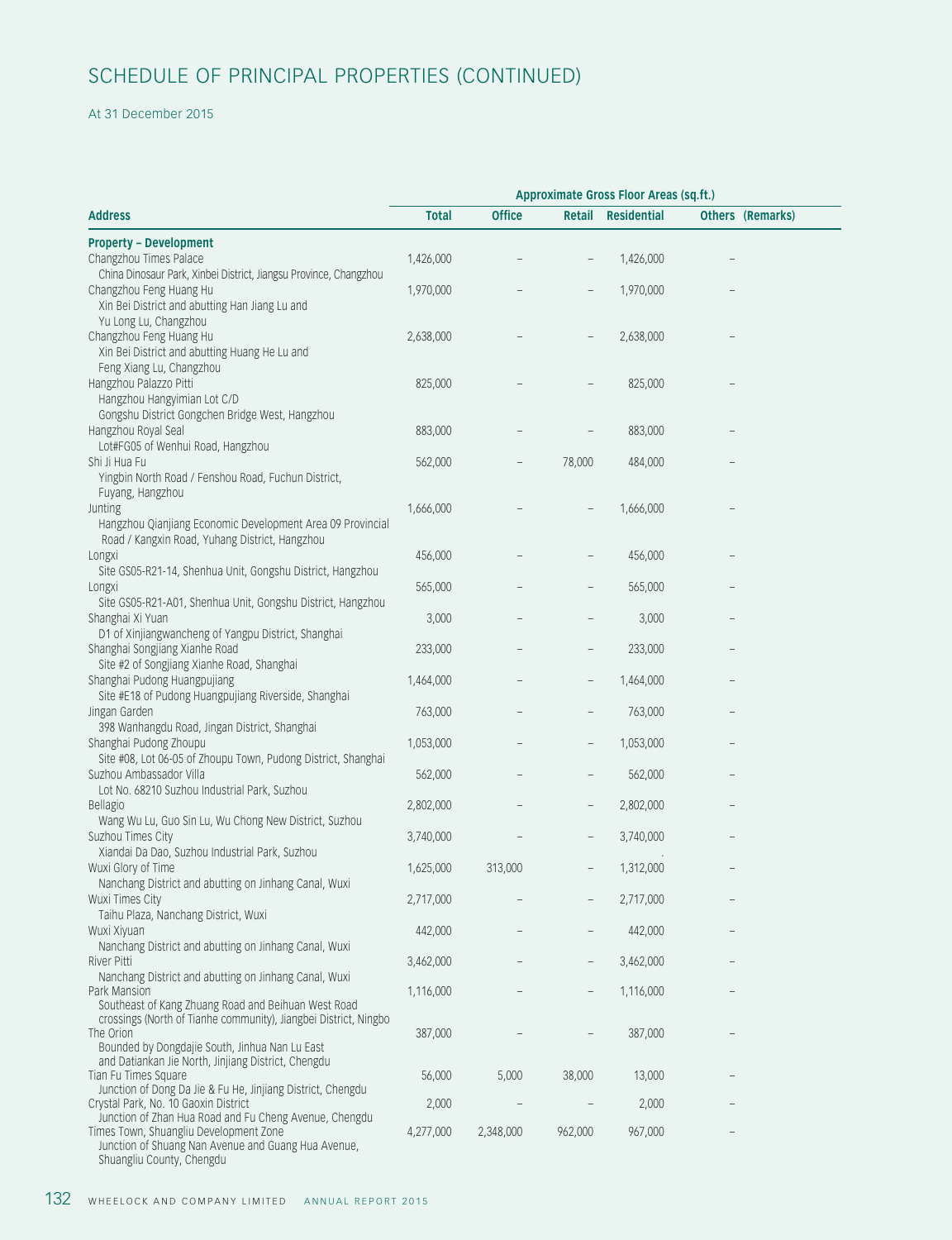| Site Area<br>(sq.ft.) Lot Number |         | Year of<br>Completion/<br>Expected<br><b>Lease Expiry Completion</b> | <b>Stage of</b><br>Completion | <b>Effective</b><br><b>Equity Interest</b><br>to the Company |
|----------------------------------|---------|----------------------------------------------------------------------|-------------------------------|--------------------------------------------------------------|
| 3,585,273 N/A                    | 2047/77 | 2016                                                                 | Superstructure in progress    | 42%                                                          |
| 2,563,134 N/A                    | 2050/80 | 2018                                                                 | Superstructure in progress    | 59%                                                          |
| 1,180,262 N/A                    | 2083    | 2017                                                                 | Superstructure in progress    | 59%                                                          |
| 914,000 N/A                      | 2080    | 2016                                                                 | Superstructure in progress    | 59%                                                          |
| 258,358 N/A                      | 2080    | 2016                                                                 | Superstructure in progress    | 59%                                                          |
| 553,442 N/A                      | 2051/81 | 2015                                                                 | N/A                           | 59%                                                          |
| 1,315,296 N/A                    | 2081    | 2018                                                                 | Superstructure in progress    | 59%                                                          |
| 211,685 N/A                      | 2086    | 2019                                                                 | Planning stage                | 59%                                                          |
| 198,596 N/A                      | 2085    | 2017                                                                 | Planning stage                | 59%                                                          |
| 638,000 N/A                      | 2077    | 2012                                                                 | N/A                           | 42%                                                          |
| 877,772 N/A                      | 2081    | 2014                                                                 | N/A                           | 59%                                                          |
| 585,723 N/A                      | 2081    | 2017                                                                 | Superstructure in progress    | 59%                                                          |
| 170,825 N/A                      | 2043/63 | 2018                                                                 | Superstructure in progress    | 33%                                                          |
| 526,905 N/A                      | 2083    | 2016                                                                 | Superstructure in progress    | 59%                                                          |
| 3,654,152 N/A                    | 2076    | 2016                                                                 | Superstructure in progress    | 59%                                                          |
| 2,501,747 N/A                    | 2081    | 2018                                                                 | Superstructure in progress    | 59%                                                          |
| 5,425,454 N/A                    | 2077    | 2017                                                                 | Superstructure in progress    | 34%                                                          |
| 1,276,142 N/A                    | 2078    | 2019                                                                 | Superstructure in progress    | 59%                                                          |
| 3,314,418 N/A                    | 2078    | 2018                                                                 | Superstructure in progress    | 59%                                                          |
| 1,416,822 N/A                    | 2078    | 2017                                                                 | Superstructure in progress    | 59%                                                          |
| 2,121,662 N/A                    | 2048/78 | 2019                                                                 | Superstructure in progress    | 59%                                                          |
| 558,000 N/A                      | 2083    | 2016                                                                 | Superstructure in progress    | 59%                                                          |
| 160,000 N/A                      | 2079    | 2013                                                                 | N/A                           | 59%                                                          |
| 761,520 N/A                      | 2045/75 | 2013                                                                 | N/A                           | 59%                                                          |
| 884,459 N/A                      | 2046/76 | 2014                                                                 | N/A                           | 59%                                                          |
| (d) $N/A$                        | 2047/77 | 2019                                                                 | Superstructure in progress    | 59%                                                          |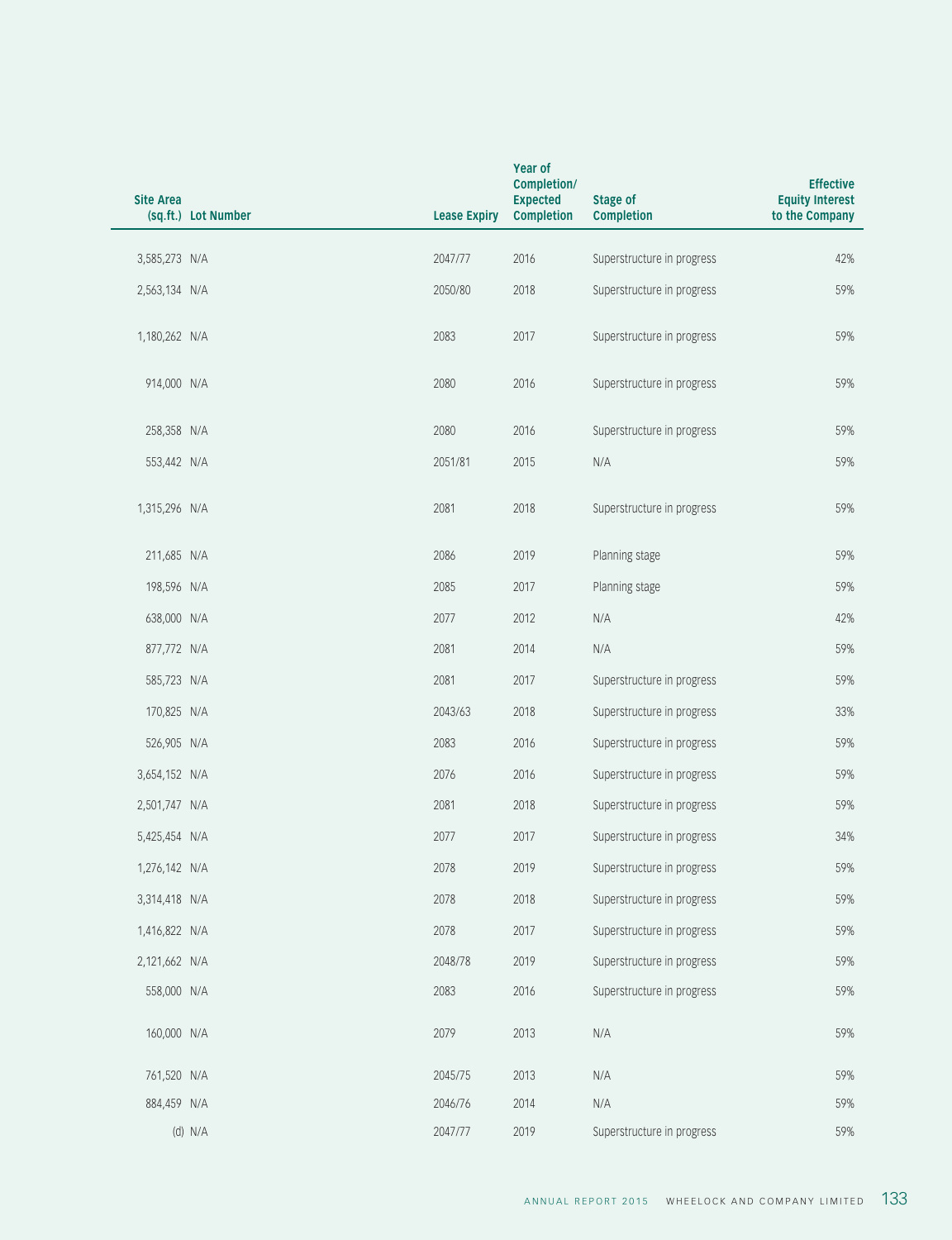### At 31 December 2015

|                                                                                                                                                          | Approximate Gross Floor Areas (sq.ft.) |                                                      |                 |                                     |                                            |  |  |  |
|----------------------------------------------------------------------------------------------------------------------------------------------------------|----------------------------------------|------------------------------------------------------|-----------------|-------------------------------------|--------------------------------------------|--|--|--|
| <b>Address</b>                                                                                                                                           | <b>Total</b>                           | <b>Office</b>                                        | Retail          | Residential                         | Others (Remarks)                           |  |  |  |
| Chengdu Times City<br>Shuangliu Huayang Street, Qinghe Community Group 8                                                                                 | 2,392,000                              |                                                      | 88,000          | 2,304,000                           | $\hspace{0.1mm}-\hspace{0.1mm}$            |  |  |  |
| and Gongxing Street Outang Village Group 5<br>Le Palais<br>Lot No. 8 along Section 3 of the 2nd Ring Road                                                | 907,000                                |                                                      | 62,000          | 845,000                             | $-$                                        |  |  |  |
| East, Chenghua District, Chengdu<br>Wuhan Lake Moon Site B<br>Hanyang District, Qintai Road, Wuhan                                                       | 710,000                                | $\overline{\phantom{m}}$                             |                 | 710,000                             | $-$                                        |  |  |  |
| Dalian Times Square<br>50 Ren Min Road, Zhongshan District, Dalian                                                                                       | 10,000                                 |                                                      |                 | 10,000                              | $-$                                        |  |  |  |
| Hangzhou Fuyang Shijiayuan<br>Xianzhu Road/Xiangyang Road,<br>Shouxiang Shijiayuan Village, Fuyang                                                       | 3,629,000                              | $\hspace{1.0cm} - \hspace{1.0cm}$                    | $-$             | 3,629,000                           | $\overline{\phantom{a}}$                   |  |  |  |
|                                                                                                                                                          | 43,343,000                             | 2,666,000                                            | 1,228,000       | 39,449,000                          | $\overline{\phantom{a}}$                   |  |  |  |
| <b>Associates/Joint ventures</b><br>(Attributable – Note h)<br>Suzhou Kingsville<br>South of Lin Hu Road, East & West sides of Ying Hu Road, Suzhou      | 3,000                                  |                                                      |                 | 3,000                               | $\hspace{0.1mm}-\hspace{0.1mm}$            |  |  |  |
| Evian Town<br>South of Tian Hong Lu and North of Yu He Lu<br>Xincheng District, Foshan                                                                   | 40,000                                 | $\overline{\phantom{m}}$                             | 13,000          | 3,000                               | 24,000                                     |  |  |  |
| Evian Uptown<br>North side of Kin Jin Lu, Chancheng District, Foshan                                                                                     | 35,000                                 | $\overline{\phantom{m}}$                             | 35,000          |                                     | $\hspace{0.1mm}-\hspace{0.1mm}$            |  |  |  |
| Evian Buena Vista<br>Foshan Nanhai District Shishan County Project                                                                                       | 758,000                                | $-$                                                  | 26,000<br>2,000 | 716,000                             | 16,000                                     |  |  |  |
| Evian Riviera<br>Foshan Nanhai District Guicheng A18 and A21 Project<br>Evian Kingbay                                                                    | 2,000<br>902,000                       | $\overline{\phantom{m}}$<br>$\overline{\phantom{m}}$ | 41,000          | $\overline{\phantom{a}}$<br>859,000 | $\hspace{0.1mm}$ $\hspace{0.1mm}$<br>2,000 |  |  |  |
| North of Jihua Bridge, Chancheng District, Foshan<br>Evian Capital                                                                                       | 1,270,000                              | $\hspace{0.1mm}-\hspace{0.1mm}$                      | 89,000          | 1,163,000                           | 18,000                                     |  |  |  |
| Beihu Yi Road, Luocun, Shishan, Nanhai District, Foshan<br>Unique Garden                                                                                 | 433,000                                | $\overline{\phantom{m}}$                             | 27,000          | 403,000                             | 3,000                                      |  |  |  |
| East of Wenhua Lu, Chancheng District, Foshan<br>Donghui City                                                                                            | 181,000                                | $\hspace{0.1mm}-\hspace{0.1mm}$                      | 8,000           | 159,000                             | 14,000                                     |  |  |  |
| Guangzhou Development Zone KXCD-D1-2 Project<br>Unique Garden                                                                                            | 398,000                                |                                                      | 11,000          | 387,000                             | $-$                                        |  |  |  |
| Laiguangying Central Street, Chaoyang District, Beijing<br>The Pearl on the Crown                                                                        | 429,000                                |                                                      |                 | 319,000                             | 110,000                                    |  |  |  |
| South 2nd Ring, Fengtai District, Beijing<br>Crown Land                                                                                                  | 481,000                                |                                                      | 43,000          | 335,000                             | 103,000                                    |  |  |  |
| South 2nd Ring, Fengtai District, Beijing<br>The Magnificent<br>Junction of Weiguo Road & Jingjiang Road,                                                | 34,000                                 |                                                      | 2,000           | 32,000                              | $\hspace{0.1mm}-\hspace{0.1mm}$            |  |  |  |
| Hedong District, Tianjin<br>Scenery Bay                                                                                                                  | 974,000                                | $-$                                                  | 50,000          | 878,000                             | 46,000                                     |  |  |  |
| Intersection of Hedong Road and<br>Kunlun Road, Hedong District, Tianjin<br>Magnolia Mansion                                                             | 4,000                                  |                                                      |                 | 4,000                               | $\hspace{0.1mm}-\hspace{0.1mm}$            |  |  |  |
| Tangzhen 5 Jiefang 180/1 Qiu, Pudong District, Shanghai<br>Shanghai South Station (Vanke Center Xuhui)<br>Caohejing Area Lot 278a-05 / 278b-02 / 278b-04 | 1,428,000                              | 1,182,000                                            | 219,000         | $\overline{\phantom{a}}$            | 27,000                                     |  |  |  |
| South Station Business Zone, Xuhui District, Shanghai<br>Greentown Zhijiang No.1<br>Zhuantang Town, Zhijiang National Tourist                            | 1,225,000                              | $-$                                                  | 83,000          | 1,142,000                           | $-$                                        |  |  |  |
| Holiday Resort, Xihi District, Hangzhou<br>Greentown Wharf Qian Tang Bright Moon                                                                         | 1,010,000                              | $ \,$                                                | 76,000          | 934,000                             | $\hspace{0.1mm}-\hspace{0.1mm}$            |  |  |  |
| Hangzhou Xiaoshan Jinhui Road, Hangzhou<br>Park Mansion<br>Site R21-02-A and Site R21-01, Shenhua Unit,                                                  | 669,000                                | $\overline{\phantom{m}}$                             | 44,000          | 617,000                             | 8,000                                      |  |  |  |
| Gongshu District, Hangzhou<br>Qiantang Bright Moon. Jade Mansion                                                                                         | 280,000                                | $-$                                                  | 5,000           | 275,000                             | $\overline{\phantom{a}}$                   |  |  |  |
| Hangzhou Xiaoshan Chengbei Village<br>Hangzhou Binjiang District Site R21-6, 7                                                                           | 410,000                                | $-$                                                  | $-$             | 410,000                             | $ \,$                                      |  |  |  |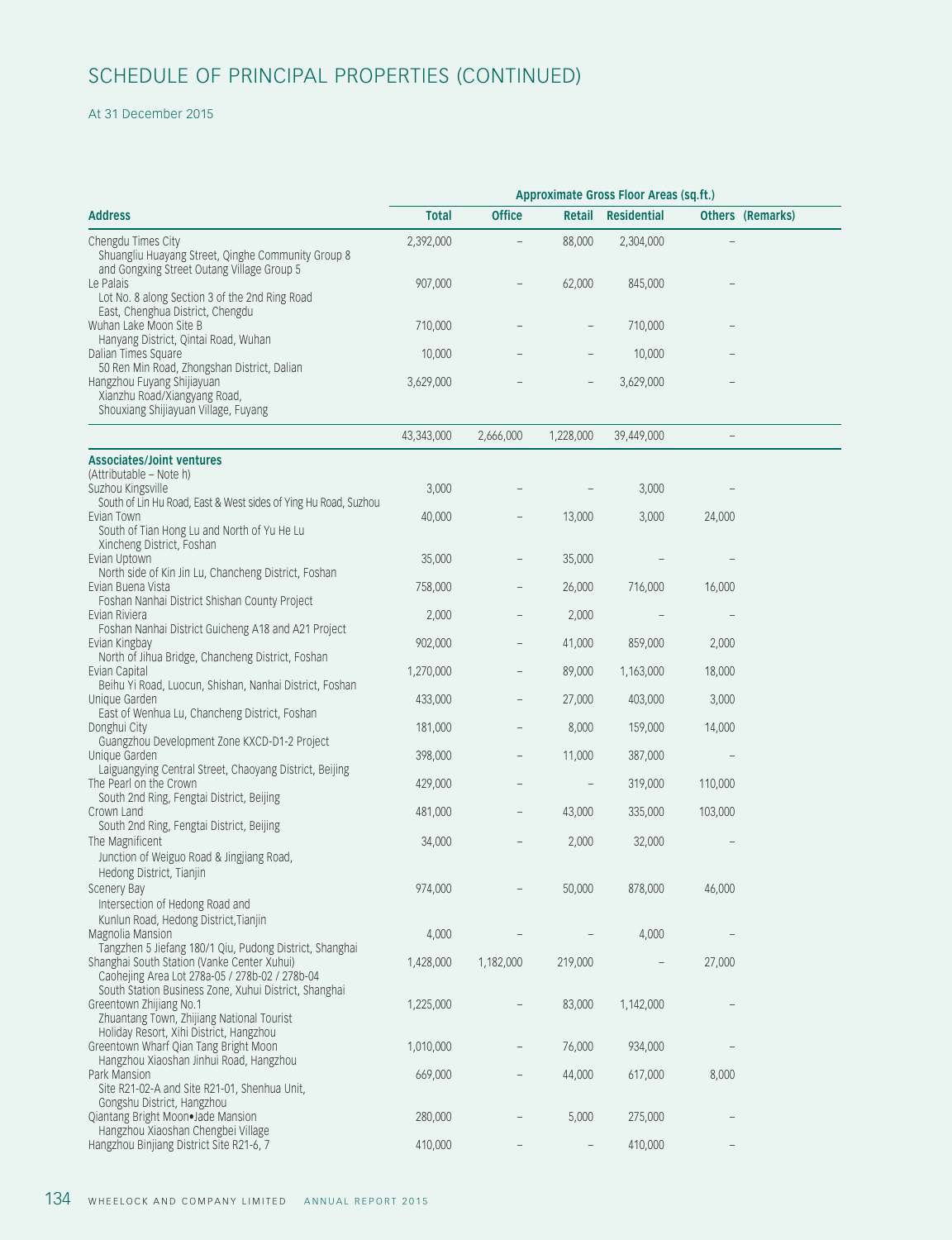| Effective<br><b>Equity Interest</b><br>to the Company | <b>Stage of</b><br>Completion | <b>Year of</b><br>Completion/<br>Expected<br><b>Completion</b> | <b>Lease Expiry</b> | Site Area<br>(sq.ft.) Lot Number |
|-------------------------------------------------------|-------------------------------|----------------------------------------------------------------|---------------------|----------------------------------|
| 59%                                                   | Superstructure in progress    | 2018                                                           | 2053/83             | 800,882 N/A                      |
| 59%                                                   | Superstructure in progress    | 2016                                                           | 2050/80             | 1,130,000 N/A                    |
| 59%                                                   | Superstructure in progress    | 2016                                                           | 2080                | 454,000 N/A                      |
| 59%                                                   | N/A                           | 2009                                                           | 2069                | $(C)$ N/A                        |
| 76%                                                   | Superstructure in progress    | 2020                                                           | 2082                | 3,210,772 N/A                    |
|                                                       |                               |                                                                |                     |                                  |
| 30%                                                   | N/A                           | 2014                                                           | 2077                | 1,976,237 N/A                    |
| 30%                                                   | N/A                           | 2012                                                           | 2047/77             | 2,867,600 N/A                    |
| 30%                                                   | N/A                           | 2013                                                           | 2048/78             | 1,155,000 N/A                    |
| 30%                                                   | Superstructure in progress    | 2017                                                           | 2070                | 1,526,900 N/A                    |
| 30%                                                   | N/A                           | 2014                                                           | 2080                | 603,900 N/A                      |
| 30%                                                   | Superstructure in progress    | 2017                                                           | 2083                | 639,000 N/A                      |
| 30%                                                   | Superstructure in progress    | 2017                                                           | 2083                | 1,069,000 N/A                    |
|                                                       | Superstructure in progress    | 2018                                                           | 2055/85             | 305,722 N/A                      |
| 30%<br>20%                                            | Superstructure in progress    | 2016                                                           | 2081                | 1,181,300 N/A                    |
| 20%                                                   | Superstructure in progress    | 2016                                                           | 2082                | 783,000 N/A                      |
|                                                       | Foundation in progress        | 2018                                                           | 2085                | 582,000 N/A                      |
| 15%<br>15%                                            | Foundation in progress        | 2018                                                           | 2085                | 680,000 N/A                      |
| 30%                                                   | N/A                           | 2012                                                           | 2079                | 511,560 N/A                      |
| 30%                                                   | Superstructure in progress    | 2017                                                           | 2083                | 902,000 N/A                      |
| 30%                                                   | N/A                           | 2015                                                           | 2082                | 648,056 N/A                      |
| 11%                                                   | Superstructure in progress    | 2020                                                           | 2052/62             | 1,156,979 N/A                    |
| 30%                                                   | Superstructure in progress    | 2017                                                           | 2047/77             | 2,046,685 N/A                    |
| 30%                                                   | Superstructure completed      | 2017                                                           | 2053/83             | 756,000 N/A                      |
| 30%                                                   | Superstructure in progress    | 2016                                                           | 2054/84             | 448,224 N/A                      |
| 30%                                                   | Superstructure in progress    | 2018                                                           | 2054/84             | 114,539 N/A                      |
| 30%                                                   | Planning stage                | 2019                                                           | 2055/85             | 207,772 N/A                      |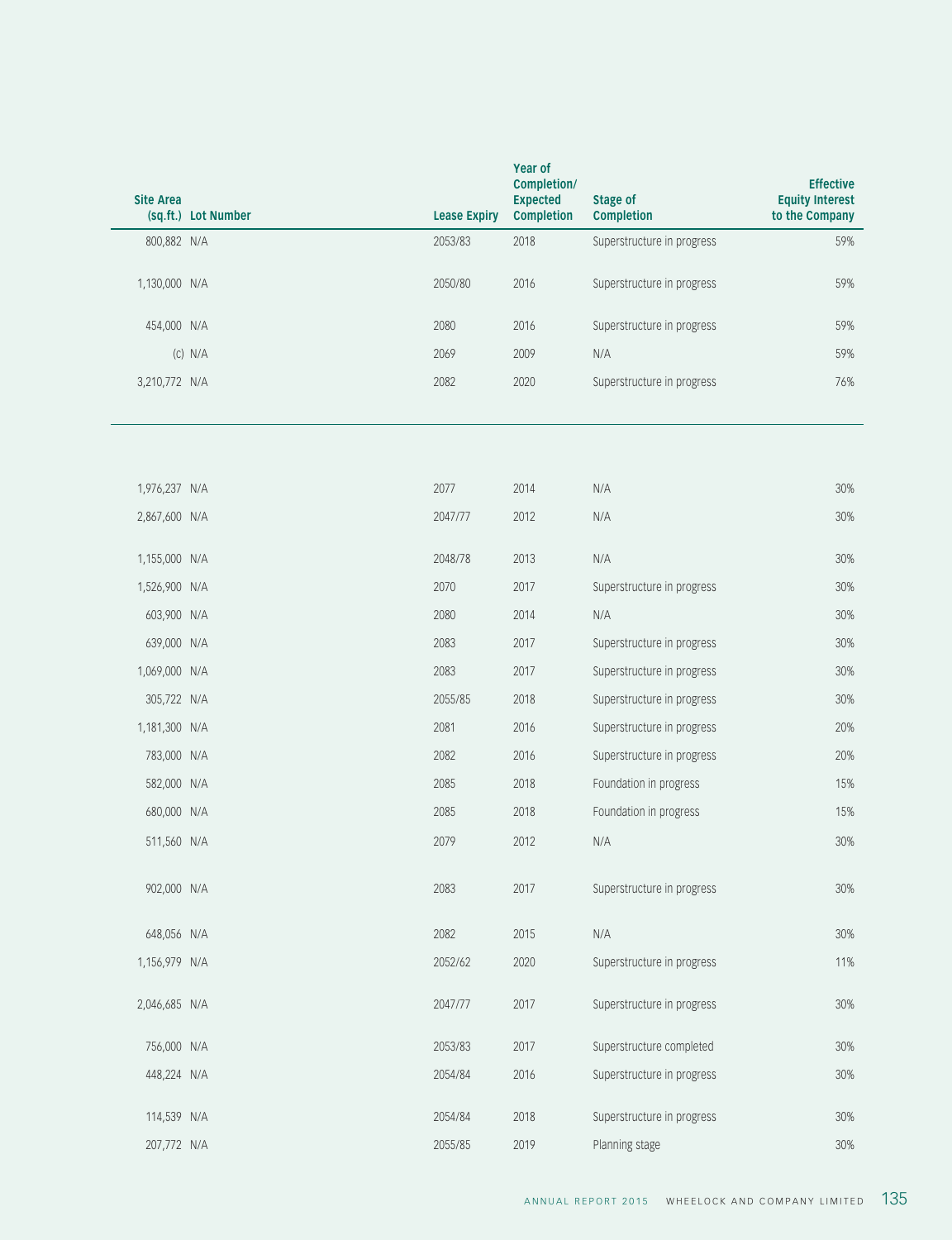#### At 31 December 2015

|                                                                                                                                                         | Approximate Gross Floor Areas (sq.ft.) |                          |                          |                              |                                 |  |  |  |
|---------------------------------------------------------------------------------------------------------------------------------------------------------|----------------------------------------|--------------------------|--------------------------|------------------------------|---------------------------------|--|--|--|
| <b>Address</b>                                                                                                                                          | <b>Total</b>                           | Office                   |                          | Retail Residential           | Others (Remarks)                |  |  |  |
| Petrus Bay<br>Site 3#-2 of Baoqingsi, Ningbo                                                                                                            | 17,000                                 |                          |                          | 17,000                       |                                 |  |  |  |
| The Berylville<br>Site E-4#, 7#, 8#, 12# & 13#,<br>Shuixianglinli Eastern New Town, Ningbo                                                              | 395,000                                |                          |                          | 395,000                      |                                 |  |  |  |
| Garden Valley<br>Taoyuan Area, Jiefang Road, Zhongshan District, Dalian                                                                                 | 1,550,000                              |                          |                          | 1,550,000                    | $\hspace{0.1mm}-\hspace{0.1mm}$ |  |  |  |
| Chengdu ICC<br>South of Shuanggui Road, North of Niusha Road East of<br>Erhuan Road, West of Shahe, Jinjiang District, Chengdu                          | 3,659,074                              | 1,236,264                | 390,903                  | 1,865,277                    | 166,630                         |  |  |  |
| U World<br>Zone B of Jiangbei City, Jiang Bei District, Chongqing                                                                                       | 813,000                                |                          | 40,000                   | 773,000                      | $-$                             |  |  |  |
| The Throne<br>Zone C of Jiangbei City, Jiang Bei District, Chongqing                                                                                    | 2,796,000                              | $\overline{\phantom{m}}$ | 169,000                  | 2,627,000                    | $\hspace{0.1mm}-\hspace{0.1mm}$ |  |  |  |
| International Community                                                                                                                                 | 2,877,000                              | $ \,$                    | 901,000                  | 1,976,000                    | $\hspace{0.1mm}-\hspace{0.1mm}$ |  |  |  |
| Zone C of Danzishi, Nanan District, Chongqing<br>Peaceland Cove<br>Tiedonglu, Hebei District, Tianjin                                                   | 26,000                                 |                          | 26,000                   |                              |                                 |  |  |  |
|                                                                                                                                                         | 23,099,074                             | 2,418,264                | 2,300,903                | 17,842,277                   | 537,630                         |  |  |  |
| <b>Total Mainland China Property - Development</b>                                                                                                      | 66,442,074                             | 5,084,264                | 3,528,903                | 57,291,277                   | 537,630                         |  |  |  |
| <b>MAINLAND CHINA TOTAL</b>                                                                                                                             | 93,334,874                             | 20,126,064               | 11,434,903               | 58,441,277                   | 3,332,630                       |  |  |  |
| <b>SINGAPORE</b><br><b>Property - Investment</b><br>Wheelock Place, 501 Orchard Road<br>Scotts Square (Retail Podium), 6 & 8 Scotts Road                | 465,700<br>130,900                     | 221,800                  | 243,900<br>130,900       |                              |                                 |  |  |  |
| <b>Total Singapore Property - Investment</b>                                                                                                            | 596,600                                | 221,800                  | 374,800                  | $\overline{\phantom{m}}$     |                                 |  |  |  |
| <b>Property - Development</b><br>Units at Ardmore Three, 3 Ardmore Park<br>Units at Scotts Square, 6 & 8 Scotts Road<br>The Panorama, Ang Mo Kio Avenue | 136,200<br>38,300<br>655,600           | $\overline{\phantom{m}}$ | $\overline{\phantom{a}}$ | 136,200<br>38,300<br>655,600 | $\hspace{0.1mm}-\hspace{0.1mm}$ |  |  |  |
| <b>Total Singapore Property - Development</b>                                                                                                           | 830,100                                | $-$                      |                          | 830,100                      | $ \,$                           |  |  |  |
| <b>SINGAPORE TOTAL</b>                                                                                                                                  | 1,426,700                              | 221,800                  | 374,800                  | 830,100                      | $\hspace{0.1mm}-\hspace{0.1mm}$ |  |  |  |
| <b>GROUP PROPERTY - INVESTMENT</b><br><b>GROUP PROPERTY - DEVELOPMENT</b>                                                                               | 41,389,400<br>75,060,974               | 21,393,800<br>5,732,064  | 12,063,400<br>3,939,803  | 2,878,200<br>64,851,477      | 5,054,000<br>537,630            |  |  |  |
| <b>GROUP TOTAL (Note j)</b>                                                                                                                             | 116,450,374                            | 27,125,864               | 16,003,203               | 67,729,677                   | 5,591,630                       |  |  |  |

Notes:

(a) These properties with total site area of 428,719 sq. ft. form part of Harbour City.

- (b) This property forms part of Wuhan Times Square which has a total site area of 188,090 sq. ft.
- (c) This property forms part of Dalian Times Square which has a total site area of 171,356 sq. ft.
- (d) This property forms part of Chengdu Shuangliu Development Zone which has a total site area of 3,900,589 sq. ft.
- (e) This property forms part of Chengdu International Finance Square which has a total site area of 590,481 sq. ft.
- (f) This property forms part of Wuxi International Finance Square which has a total site area of 313,867 sq. ft.
- (g) This property forms part of Scotts Square which has a total site area of 71,137 sq.ft.
- (h) The floor areas of properties held through associates and joint ventures are shown on an attributable basis.
- (i) The above areas included pre-sold development properties of 16,549,600 sq. ft. (Hong Kong 889,200 sq. ft., Mainland China 15,154,000 sq.ft. and Singapore 506,400 sq. ft.), which have not been recognised in the financial statements.
- (j) In addition to the above floor areas, the Group has total attributable carpark areas of approximately 36 million sq. ft. mainly in Mainland China.
- (k) In February 2016, the Group acquired a site for joint development project in Beijing with attributable GFA of 515,000 sq. ft.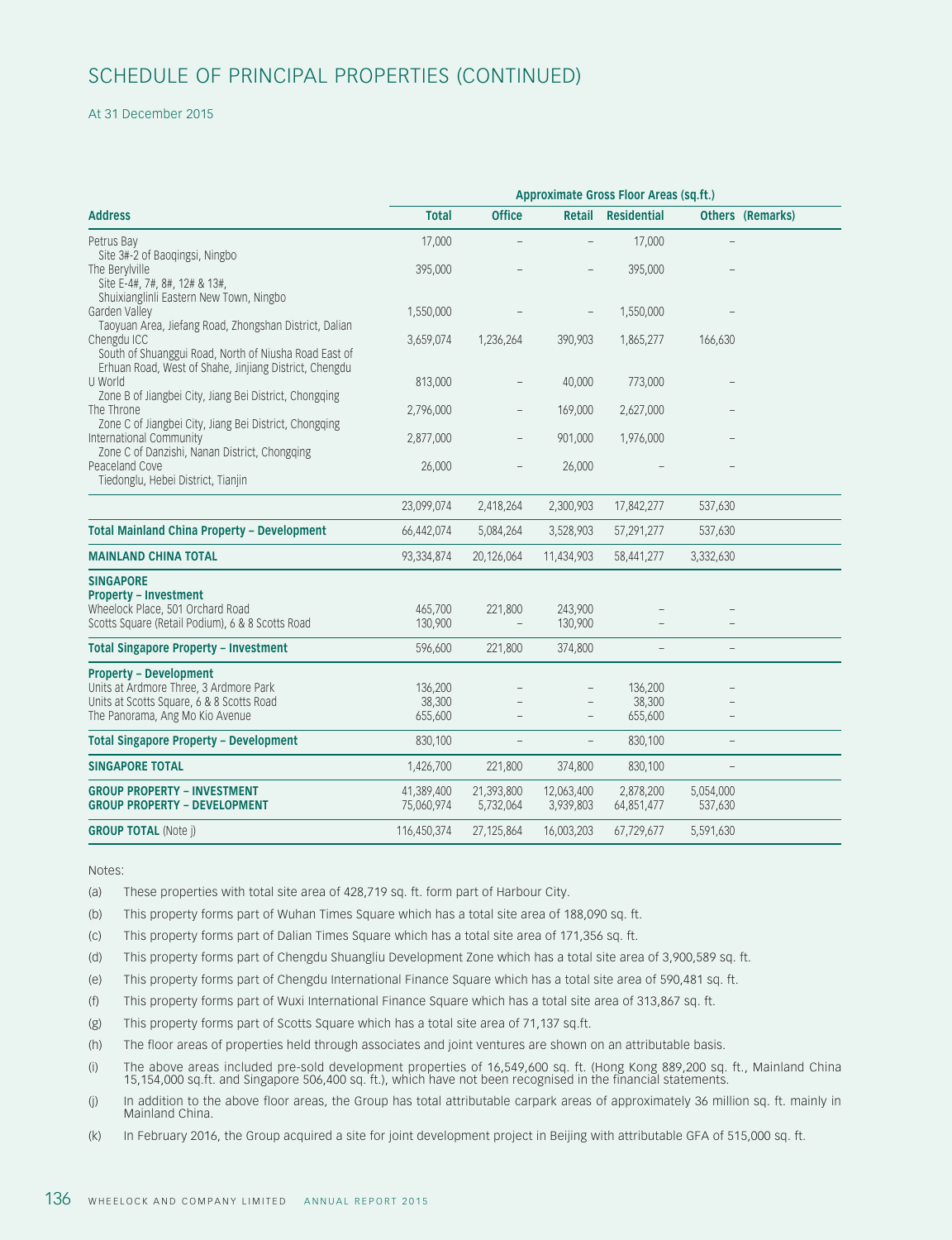| <b>Site Area</b><br>(sq.ft.) Lot Number | <b>Lease Expiry</b> | Year of<br>Completion/<br><b>Expected</b><br><b>Completion</b> | Stage of<br><b>Completion</b> | <b>Effective</b><br><b>Equity Interest</b><br>to the Company |
|-----------------------------------------|---------------------|----------------------------------------------------------------|-------------------------------|--------------------------------------------------------------|
| 524,250 N/A                             | 2080                | 2015                                                           | N/A                           | 30%                                                          |
| 708,142 N/A                             | 2080                | 2017                                                           | Superstructure in progress    | 30%                                                          |
| 922,475 N/A                             | 2083                | 2018                                                           | Superstructure in progress    | 35%                                                          |
| 2,212,128 N/A                           | 2048/78             | 2014 and<br>beyond                                             | Superstructure in progress    | 18%                                                          |
| 1,002,408 N/A                           | 2057                | 2016                                                           | Superstructure in progress    | 23%                                                          |
| 2,335,535 N/A                           | 2050/60             | 2018                                                           | Superstructure in progress    | 30%                                                          |
| 6,080,656 N/A                           | 2047/57             | 2019                                                           | Superstructure in progress    | 24%                                                          |
| 1,619,360 N/A                           | 2050/80             | 2016                                                           | Superstructure in progress    | 30%                                                          |
|                                         |                     |                                                                |                               |                                                              |

| N/A N/A<br>$(g)$ N/A                   | 2089<br>Freehold             | 1993<br>2011         | N/A<br>N/A                               | 76%<br>76%        |
|----------------------------------------|------------------------------|----------------------|------------------------------------------|-------------------|
| 54,981 N/A<br>$(g)$ N/A<br>198,942 N/A | Freehold<br>Freehold<br>2112 | 2014<br>2011<br>2017 | N/A<br>N/A<br>Superstructure in progress | 76%<br>76%<br>76% |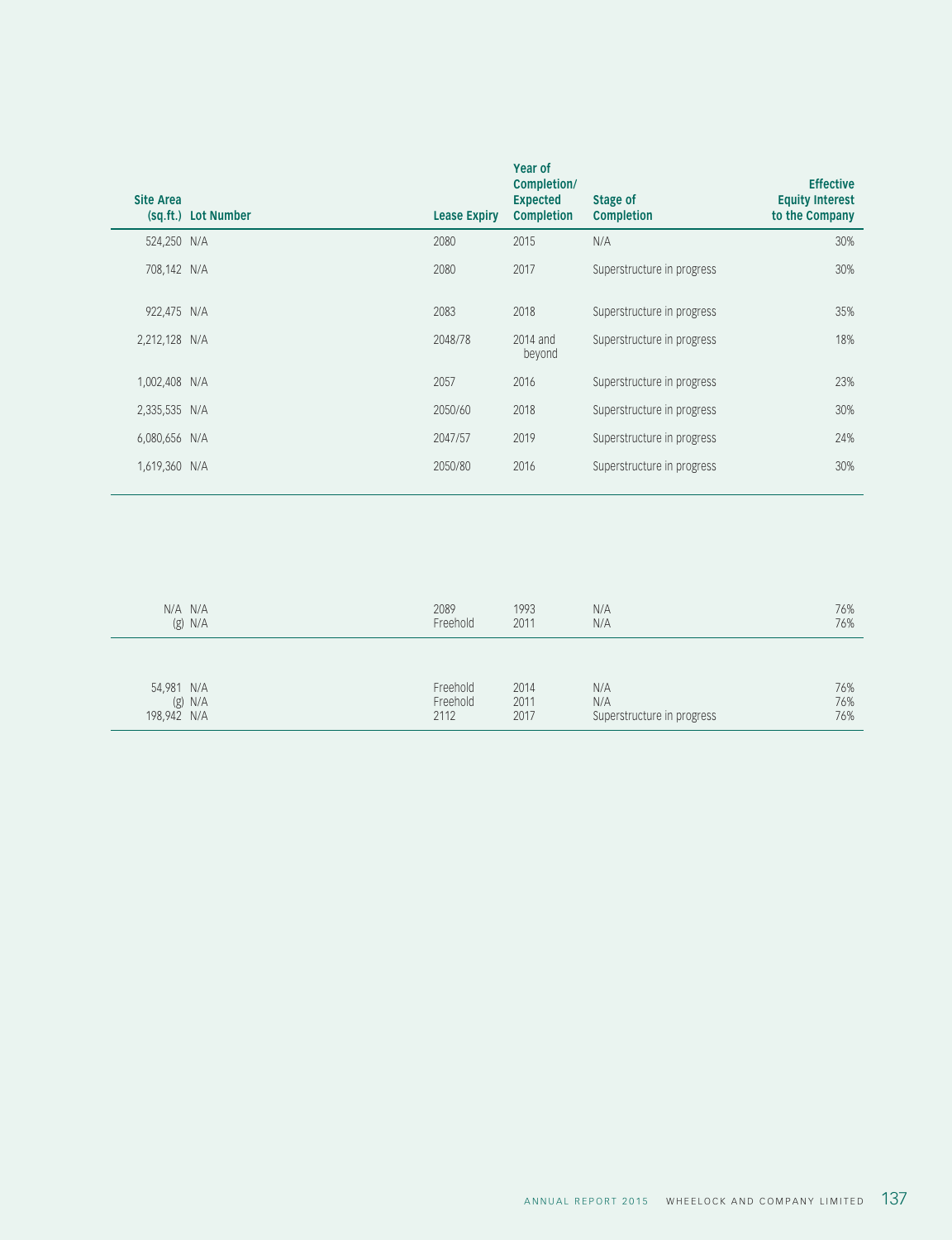# TEN-YEAR FINANCIAL SUMMARY

| (Note e)<br>40,953<br>35,071<br>33,124<br>34,558<br>24,186<br>18,957<br>16,096<br>Revenue<br>57,431<br>22,583<br>17,915<br>9,507<br>Operating profit<br>20,053<br>15,729<br>14,938<br>15,570<br>17,730<br>11,384<br>9,420<br>10,428<br>7,650<br>Core profit (Note a)<br>8,103<br>9,038<br>3,385<br>10,598<br>7,822<br>7,267<br>4,582<br>3,711<br>3,460<br>3,008<br>Profit before property revaluation gain<br>9,974<br>8,359<br>7,035<br>7,724<br>8,734<br>4,974<br>4,408<br>2,284<br>3,361<br>3,008<br>14,232<br>22,009<br>26,935<br>22,866<br>20,194<br>10,459<br>3,432<br>16,954<br>7,615<br>6,310<br>2,337<br>2,169<br>2,032<br>2,235<br>1,016<br>254<br>254<br>254<br>254<br>254<br><b>Position</b><br>325,044<br>316,860<br>282,015<br>250,729<br>200,497<br>161,953<br>126,789<br>108,830<br>105,836<br>95,085<br>22,804<br>25,052<br>24,180<br>19,888<br>19,002<br>18,410<br>18,522<br>21,866<br>19,554<br>16,171<br>9,331<br>20,857<br>25,648<br>19,003<br>16,046<br>7,725<br>5,513<br>5,438<br>5,096<br>531<br>19,911<br>21,603<br>21,219<br>18,297<br>16,485<br>7,551<br>7,989<br>4,555<br>788<br>18,481<br>14,843<br>7,065<br>4,885<br>2,279<br>12,475<br>11,390<br>13,246<br>10,676<br>7,622<br>7,088<br>Properties for sale<br>65,007<br>60,909<br>37,233<br>25,824<br>19,805<br>76,184<br>88,148<br>87,178<br>24,660<br>15,386<br>Bank deposits and cash<br>29,345<br>30,016<br>27,756<br>22,927<br>27,266<br>21,279<br>42,668<br>27,540<br>13,079<br>10,235<br>9,279<br>Other assets<br>9,647<br>10,244<br>12,018<br>6,343<br>6,214<br>7,966<br>4,217<br>3,578<br>3,743<br>512,758<br>517,567<br>486,814<br>429,766<br>364,112<br>286,236<br>224,806<br>198,206<br>179,125<br>149,027<br>(117, 878)<br>(103, 257)<br>(95,682)<br>(46, 634)<br>(45, 623)<br>(34,991)<br>(25,806)<br>(106, 193)<br>(123, 640)<br>(65,682)<br>(33, 236)<br>(23, 679)<br>(65, 706)<br>(59, 773)<br>(51,602)<br>(40,629)<br>(27, 478)<br>(19,621)<br>(16,681)<br>(29, 975)<br>340,859<br>339,916<br>311,572<br>285,880<br>235,194<br>193,076<br>158,551<br>135,902<br>114,159<br>99,542<br>2,949<br>2,949<br>2,949<br>2,949<br>2,949<br>2,949<br>2,949<br>2,949<br>2,949<br>2,949<br>149,092<br>198,718<br>188,257<br>163,633<br>119,613<br>97,423<br>73,949<br>62,159<br>53,702<br>46,313<br>Shareholders' equity<br>201,667<br>191,206<br>166,582<br>152,041<br>122,562<br>100,372<br>76,898<br>65,108<br>49,262<br>56,651<br>144,990<br>133,839<br>112,632<br>92,704<br>81,653<br>50,280<br>139,192<br>148,710<br>70,794<br>57,508<br>340,859<br>339,916<br>311,572<br>285,880<br>235,194<br>193,076<br>158,551<br>135,902<br>99,542<br>114,159<br>78,927<br>96,599<br>94,295<br>73,241<br>53,014<br>18,878<br>38,142<br>22,696<br>21,912<br>15,571<br>Earnings per share (HK\$)<br>5.22<br>3.99<br>3.85<br>3.58<br>2.26<br>1.83<br>1.67<br>4.45<br>1.70<br>1.48<br>4.91<br>3.46<br>3.80<br>4.30<br>4.11<br>2.45<br>2.17<br>1.12<br>1.65<br>1.48<br>10.83<br>8.34<br>13.26<br>11.25<br>9.94<br>5.15<br>1.69<br>3.75<br>3.11<br>7.00 | <b>HK\$ Million</b>                         | 2015 | 2014 | 2013 | 2012 | 2011 | 2010 | 2009 | 2008 | 2007 | 2006/07 |
|-----------------------------------------------------------------------------------------------------------------------------------------------------------------------------------------------------------------------------------------------------------------------------------------------------------------------------------------------------------------------------------------------------------------------------------------------------------------------------------------------------------------------------------------------------------------------------------------------------------------------------------------------------------------------------------------------------------------------------------------------------------------------------------------------------------------------------------------------------------------------------------------------------------------------------------------------------------------------------------------------------------------------------------------------------------------------------------------------------------------------------------------------------------------------------------------------------------------------------------------------------------------------------------------------------------------------------------------------------------------------------------------------------------------------------------------------------------------------------------------------------------------------------------------------------------------------------------------------------------------------------------------------------------------------------------------------------------------------------------------------------------------------------------------------------------------------------------------------------------------------------------------------------------------------------------------------------------------------------------------------------------------------------------------------------------------------------------------------------------------------------------------------------------------------------------------------------------------------------------------------------------------------------------------------------------------------------------------------------------------------------------------------------------------------------------------------------------------------------------------------------------------------------------------------------------------------------------------------------------------------------------------------------------------------------------------------------------------------------------------------------------------------------------------------------------------------------------------------------------------------------------------------------------------------------------------------------------------------------------------------------------------------------------|---------------------------------------------|------|------|------|------|------|------|------|------|------|---------|
|                                                                                                                                                                                                                                                                                                                                                                                                                                                                                                                                                                                                                                                                                                                                                                                                                                                                                                                                                                                                                                                                                                                                                                                                                                                                                                                                                                                                                                                                                                                                                                                                                                                                                                                                                                                                                                                                                                                                                                                                                                                                                                                                                                                                                                                                                                                                                                                                                                                                                                                                                                                                                                                                                                                                                                                                                                                                                                                                                                                                                                   | <b>Consolidated Income Statement</b>        |      |      |      |      |      |      |      |      |      |         |
|                                                                                                                                                                                                                                                                                                                                                                                                                                                                                                                                                                                                                                                                                                                                                                                                                                                                                                                                                                                                                                                                                                                                                                                                                                                                                                                                                                                                                                                                                                                                                                                                                                                                                                                                                                                                                                                                                                                                                                                                                                                                                                                                                                                                                                                                                                                                                                                                                                                                                                                                                                                                                                                                                                                                                                                                                                                                                                                                                                                                                                   |                                             |      |      |      |      |      |      |      |      |      |         |
|                                                                                                                                                                                                                                                                                                                                                                                                                                                                                                                                                                                                                                                                                                                                                                                                                                                                                                                                                                                                                                                                                                                                                                                                                                                                                                                                                                                                                                                                                                                                                                                                                                                                                                                                                                                                                                                                                                                                                                                                                                                                                                                                                                                                                                                                                                                                                                                                                                                                                                                                                                                                                                                                                                                                                                                                                                                                                                                                                                                                                                   |                                             |      |      |      |      |      |      |      |      |      |         |
|                                                                                                                                                                                                                                                                                                                                                                                                                                                                                                                                                                                                                                                                                                                                                                                                                                                                                                                                                                                                                                                                                                                                                                                                                                                                                                                                                                                                                                                                                                                                                                                                                                                                                                                                                                                                                                                                                                                                                                                                                                                                                                                                                                                                                                                                                                                                                                                                                                                                                                                                                                                                                                                                                                                                                                                                                                                                                                                                                                                                                                   |                                             |      |      |      |      |      |      |      |      |      |         |
|                                                                                                                                                                                                                                                                                                                                                                                                                                                                                                                                                                                                                                                                                                                                                                                                                                                                                                                                                                                                                                                                                                                                                                                                                                                                                                                                                                                                                                                                                                                                                                                                                                                                                                                                                                                                                                                                                                                                                                                                                                                                                                                                                                                                                                                                                                                                                                                                                                                                                                                                                                                                                                                                                                                                                                                                                                                                                                                                                                                                                                   | Profit attributable to equity shareholders  |      |      |      |      |      |      |      |      |      |         |
|                                                                                                                                                                                                                                                                                                                                                                                                                                                                                                                                                                                                                                                                                                                                                                                                                                                                                                                                                                                                                                                                                                                                                                                                                                                                                                                                                                                                                                                                                                                                                                                                                                                                                                                                                                                                                                                                                                                                                                                                                                                                                                                                                                                                                                                                                                                                                                                                                                                                                                                                                                                                                                                                                                                                                                                                                                                                                                                                                                                                                                   | Dividends attributable to shareholders      |      |      |      |      |      |      |      |      |      |         |
|                                                                                                                                                                                                                                                                                                                                                                                                                                                                                                                                                                                                                                                                                                                                                                                                                                                                                                                                                                                                                                                                                                                                                                                                                                                                                                                                                                                                                                                                                                                                                                                                                                                                                                                                                                                                                                                                                                                                                                                                                                                                                                                                                                                                                                                                                                                                                                                                                                                                                                                                                                                                                                                                                                                                                                                                                                                                                                                                                                                                                                   | <b>Consolidated Statement of Financial</b>  |      |      |      |      |      |      |      |      |      |         |
|                                                                                                                                                                                                                                                                                                                                                                                                                                                                                                                                                                                                                                                                                                                                                                                                                                                                                                                                                                                                                                                                                                                                                                                                                                                                                                                                                                                                                                                                                                                                                                                                                                                                                                                                                                                                                                                                                                                                                                                                                                                                                                                                                                                                                                                                                                                                                                                                                                                                                                                                                                                                                                                                                                                                                                                                                                                                                                                                                                                                                                   | Investment properties                       |      |      |      |      |      |      |      |      |      |         |
|                                                                                                                                                                                                                                                                                                                                                                                                                                                                                                                                                                                                                                                                                                                                                                                                                                                                                                                                                                                                                                                                                                                                                                                                                                                                                                                                                                                                                                                                                                                                                                                                                                                                                                                                                                                                                                                                                                                                                                                                                                                                                                                                                                                                                                                                                                                                                                                                                                                                                                                                                                                                                                                                                                                                                                                                                                                                                                                                                                                                                                   | Property, plant and equipment               |      |      |      |      |      |      |      |      |      |         |
|                                                                                                                                                                                                                                                                                                                                                                                                                                                                                                                                                                                                                                                                                                                                                                                                                                                                                                                                                                                                                                                                                                                                                                                                                                                                                                                                                                                                                                                                                                                                                                                                                                                                                                                                                                                                                                                                                                                                                                                                                                                                                                                                                                                                                                                                                                                                                                                                                                                                                                                                                                                                                                                                                                                                                                                                                                                                                                                                                                                                                                   | Interest in associates                      |      |      |      |      |      |      |      |      |      |         |
|                                                                                                                                                                                                                                                                                                                                                                                                                                                                                                                                                                                                                                                                                                                                                                                                                                                                                                                                                                                                                                                                                                                                                                                                                                                                                                                                                                                                                                                                                                                                                                                                                                                                                                                                                                                                                                                                                                                                                                                                                                                                                                                                                                                                                                                                                                                                                                                                                                                                                                                                                                                                                                                                                                                                                                                                                                                                                                                                                                                                                                   | Interest in joint ventures                  |      |      |      |      |      |      |      |      |      |         |
|                                                                                                                                                                                                                                                                                                                                                                                                                                                                                                                                                                                                                                                                                                                                                                                                                                                                                                                                                                                                                                                                                                                                                                                                                                                                                                                                                                                                                                                                                                                                                                                                                                                                                                                                                                                                                                                                                                                                                                                                                                                                                                                                                                                                                                                                                                                                                                                                                                                                                                                                                                                                                                                                                                                                                                                                                                                                                                                                                                                                                                   | Financial investments                       |      |      |      |      |      |      |      |      |      |         |
|                                                                                                                                                                                                                                                                                                                                                                                                                                                                                                                                                                                                                                                                                                                                                                                                                                                                                                                                                                                                                                                                                                                                                                                                                                                                                                                                                                                                                                                                                                                                                                                                                                                                                                                                                                                                                                                                                                                                                                                                                                                                                                                                                                                                                                                                                                                                                                                                                                                                                                                                                                                                                                                                                                                                                                                                                                                                                                                                                                                                                                   |                                             |      |      |      |      |      |      |      |      |      |         |
|                                                                                                                                                                                                                                                                                                                                                                                                                                                                                                                                                                                                                                                                                                                                                                                                                                                                                                                                                                                                                                                                                                                                                                                                                                                                                                                                                                                                                                                                                                                                                                                                                                                                                                                                                                                                                                                                                                                                                                                                                                                                                                                                                                                                                                                                                                                                                                                                                                                                                                                                                                                                                                                                                                                                                                                                                                                                                                                                                                                                                                   |                                             |      |      |      |      |      |      |      |      |      |         |
|                                                                                                                                                                                                                                                                                                                                                                                                                                                                                                                                                                                                                                                                                                                                                                                                                                                                                                                                                                                                                                                                                                                                                                                                                                                                                                                                                                                                                                                                                                                                                                                                                                                                                                                                                                                                                                                                                                                                                                                                                                                                                                                                                                                                                                                                                                                                                                                                                                                                                                                                                                                                                                                                                                                                                                                                                                                                                                                                                                                                                                   |                                             |      |      |      |      |      |      |      |      |      |         |
|                                                                                                                                                                                                                                                                                                                                                                                                                                                                                                                                                                                                                                                                                                                                                                                                                                                                                                                                                                                                                                                                                                                                                                                                                                                                                                                                                                                                                                                                                                                                                                                                                                                                                                                                                                                                                                                                                                                                                                                                                                                                                                                                                                                                                                                                                                                                                                                                                                                                                                                                                                                                                                                                                                                                                                                                                                                                                                                                                                                                                                   | Total assets                                |      |      |      |      |      |      |      |      |      |         |
|                                                                                                                                                                                                                                                                                                                                                                                                                                                                                                                                                                                                                                                                                                                                                                                                                                                                                                                                                                                                                                                                                                                                                                                                                                                                                                                                                                                                                                                                                                                                                                                                                                                                                                                                                                                                                                                                                                                                                                                                                                                                                                                                                                                                                                                                                                                                                                                                                                                                                                                                                                                                                                                                                                                                                                                                                                                                                                                                                                                                                                   | Bank loans and other borrowings             |      |      |      |      |      |      |      |      |      |         |
|                                                                                                                                                                                                                                                                                                                                                                                                                                                                                                                                                                                                                                                                                                                                                                                                                                                                                                                                                                                                                                                                                                                                                                                                                                                                                                                                                                                                                                                                                                                                                                                                                                                                                                                                                                                                                                                                                                                                                                                                                                                                                                                                                                                                                                                                                                                                                                                                                                                                                                                                                                                                                                                                                                                                                                                                                                                                                                                                                                                                                                   | Other liabilities                           |      |      |      |      |      |      |      |      |      |         |
|                                                                                                                                                                                                                                                                                                                                                                                                                                                                                                                                                                                                                                                                                                                                                                                                                                                                                                                                                                                                                                                                                                                                                                                                                                                                                                                                                                                                                                                                                                                                                                                                                                                                                                                                                                                                                                                                                                                                                                                                                                                                                                                                                                                                                                                                                                                                                                                                                                                                                                                                                                                                                                                                                                                                                                                                                                                                                                                                                                                                                                   | Net assets                                  |      |      |      |      |      |      |      |      |      |         |
|                                                                                                                                                                                                                                                                                                                                                                                                                                                                                                                                                                                                                                                                                                                                                                                                                                                                                                                                                                                                                                                                                                                                                                                                                                                                                                                                                                                                                                                                                                                                                                                                                                                                                                                                                                                                                                                                                                                                                                                                                                                                                                                                                                                                                                                                                                                                                                                                                                                                                                                                                                                                                                                                                                                                                                                                                                                                                                                                                                                                                                   | Share capital                               |      |      |      |      |      |      |      |      |      |         |
|                                                                                                                                                                                                                                                                                                                                                                                                                                                                                                                                                                                                                                                                                                                                                                                                                                                                                                                                                                                                                                                                                                                                                                                                                                                                                                                                                                                                                                                                                                                                                                                                                                                                                                                                                                                                                                                                                                                                                                                                                                                                                                                                                                                                                                                                                                                                                                                                                                                                                                                                                                                                                                                                                                                                                                                                                                                                                                                                                                                                                                   | Reserves                                    |      |      |      |      |      |      |      |      |      |         |
|                                                                                                                                                                                                                                                                                                                                                                                                                                                                                                                                                                                                                                                                                                                                                                                                                                                                                                                                                                                                                                                                                                                                                                                                                                                                                                                                                                                                                                                                                                                                                                                                                                                                                                                                                                                                                                                                                                                                                                                                                                                                                                                                                                                                                                                                                                                                                                                                                                                                                                                                                                                                                                                                                                                                                                                                                                                                                                                                                                                                                                   |                                             |      |      |      |      |      |      |      |      |      |         |
|                                                                                                                                                                                                                                                                                                                                                                                                                                                                                                                                                                                                                                                                                                                                                                                                                                                                                                                                                                                                                                                                                                                                                                                                                                                                                                                                                                                                                                                                                                                                                                                                                                                                                                                                                                                                                                                                                                                                                                                                                                                                                                                                                                                                                                                                                                                                                                                                                                                                                                                                                                                                                                                                                                                                                                                                                                                                                                                                                                                                                                   | Non-controlling interests                   |      |      |      |      |      |      |      |      |      |         |
|                                                                                                                                                                                                                                                                                                                                                                                                                                                                                                                                                                                                                                                                                                                                                                                                                                                                                                                                                                                                                                                                                                                                                                                                                                                                                                                                                                                                                                                                                                                                                                                                                                                                                                                                                                                                                                                                                                                                                                                                                                                                                                                                                                                                                                                                                                                                                                                                                                                                                                                                                                                                                                                                                                                                                                                                                                                                                                                                                                                                                                   | Total equity                                |      |      |      |      |      |      |      |      |      |         |
|                                                                                                                                                                                                                                                                                                                                                                                                                                                                                                                                                                                                                                                                                                                                                                                                                                                                                                                                                                                                                                                                                                                                                                                                                                                                                                                                                                                                                                                                                                                                                                                                                                                                                                                                                                                                                                                                                                                                                                                                                                                                                                                                                                                                                                                                                                                                                                                                                                                                                                                                                                                                                                                                                                                                                                                                                                                                                                                                                                                                                                   | Net debt                                    |      |      |      |      |      |      |      |      |      |         |
|                                                                                                                                                                                                                                                                                                                                                                                                                                                                                                                                                                                                                                                                                                                                                                                                                                                                                                                                                                                                                                                                                                                                                                                                                                                                                                                                                                                                                                                                                                                                                                                                                                                                                                                                                                                                                                                                                                                                                                                                                                                                                                                                                                                                                                                                                                                                                                                                                                                                                                                                                                                                                                                                                                                                                                                                                                                                                                                                                                                                                                   | <b>Financial Data</b><br>Per share data     |      |      |      |      |      |      |      |      |      |         |
|                                                                                                                                                                                                                                                                                                                                                                                                                                                                                                                                                                                                                                                                                                                                                                                                                                                                                                                                                                                                                                                                                                                                                                                                                                                                                                                                                                                                                                                                                                                                                                                                                                                                                                                                                                                                                                                                                                                                                                                                                                                                                                                                                                                                                                                                                                                                                                                                                                                                                                                                                                                                                                                                                                                                                                                                                                                                                                                                                                                                                                   | - Core profit                               |      |      |      |      |      |      |      |      |      |         |
|                                                                                                                                                                                                                                                                                                                                                                                                                                                                                                                                                                                                                                                                                                                                                                                                                                                                                                                                                                                                                                                                                                                                                                                                                                                                                                                                                                                                                                                                                                                                                                                                                                                                                                                                                                                                                                                                                                                                                                                                                                                                                                                                                                                                                                                                                                                                                                                                                                                                                                                                                                                                                                                                                                                                                                                                                                                                                                                                                                                                                                   | - Before property revaluation gain          |      |      |      |      |      |      |      |      |      |         |
|                                                                                                                                                                                                                                                                                                                                                                                                                                                                                                                                                                                                                                                                                                                                                                                                                                                                                                                                                                                                                                                                                                                                                                                                                                                                                                                                                                                                                                                                                                                                                                                                                                                                                                                                                                                                                                                                                                                                                                                                                                                                                                                                                                                                                                                                                                                                                                                                                                                                                                                                                                                                                                                                                                                                                                                                                                                                                                                                                                                                                                   | - Attributable to equity shareholders       |      |      |      |      |      |      |      |      |      |         |
| 99.26<br>94.11<br>74.83<br>60.32<br>37.85<br>32.04<br>27.88<br>81.99<br>49.40<br>24.25                                                                                                                                                                                                                                                                                                                                                                                                                                                                                                                                                                                                                                                                                                                                                                                                                                                                                                                                                                                                                                                                                                                                                                                                                                                                                                                                                                                                                                                                                                                                                                                                                                                                                                                                                                                                                                                                                                                                                                                                                                                                                                                                                                                                                                                                                                                                                                                                                                                                                                                                                                                                                                                                                                                                                                                                                                                                                                                                            | Net assets value per share (HK\$)           |      |      |      |      |      |      |      |      |      |         |
| 106.75<br>50.00<br>100.00<br>110.00<br>12.50<br>12.50<br>12.50<br>12.50<br>12.50<br>115.00                                                                                                                                                                                                                                                                                                                                                                                                                                                                                                                                                                                                                                                                                                                                                                                                                                                                                                                                                                                                                                                                                                                                                                                                                                                                                                                                                                                                                                                                                                                                                                                                                                                                                                                                                                                                                                                                                                                                                                                                                                                                                                                                                                                                                                                                                                                                                                                                                                                                                                                                                                                                                                                                                                                                                                                                                                                                                                                                        | Dividends per share (c) (Note b)            |      |      |      |      |      |      |      |      |      |         |
|                                                                                                                                                                                                                                                                                                                                                                                                                                                                                                                                                                                                                                                                                                                                                                                                                                                                                                                                                                                                                                                                                                                                                                                                                                                                                                                                                                                                                                                                                                                                                                                                                                                                                                                                                                                                                                                                                                                                                                                                                                                                                                                                                                                                                                                                                                                                                                                                                                                                                                                                                                                                                                                                                                                                                                                                                                                                                                                                                                                                                                   | Financial ratios                            |      |      |      |      |      |      |      |      |      |         |
| 23.2%<br>28.4%<br>30.3%<br>25.6%<br>22.5%<br>19.8%<br>11.9%<br>16.7%<br>19.2%<br>15.6%                                                                                                                                                                                                                                                                                                                                                                                                                                                                                                                                                                                                                                                                                                                                                                                                                                                                                                                                                                                                                                                                                                                                                                                                                                                                                                                                                                                                                                                                                                                                                                                                                                                                                                                                                                                                                                                                                                                                                                                                                                                                                                                                                                                                                                                                                                                                                                                                                                                                                                                                                                                                                                                                                                                                                                                                                                                                                                                                            | Net debt to total equity (%)                |      |      |      |      |      |      |      |      |      |         |
| $6.2\,$<br>10.2<br>13.5<br>16.1<br>8.2<br>$8.6\,$<br>6.4<br>4.6<br>4.6<br>7.7                                                                                                                                                                                                                                                                                                                                                                                                                                                                                                                                                                                                                                                                                                                                                                                                                                                                                                                                                                                                                                                                                                                                                                                                                                                                                                                                                                                                                                                                                                                                                                                                                                                                                                                                                                                                                                                                                                                                                                                                                                                                                                                                                                                                                                                                                                                                                                                                                                                                                                                                                                                                                                                                                                                                                                                                                                                                                                                                                     | Interest cover (Times) (Note c)             |      |      |      |      |      |      |      |      |      |         |
| 12.3%<br>10.6%<br>20.5%<br>7.2%<br>19.6%<br>22.8%<br>14.7%<br>5.6%<br>14.4%<br>14.0%                                                                                                                                                                                                                                                                                                                                                                                                                                                                                                                                                                                                                                                                                                                                                                                                                                                                                                                                                                                                                                                                                                                                                                                                                                                                                                                                                                                                                                                                                                                                                                                                                                                                                                                                                                                                                                                                                                                                                                                                                                                                                                                                                                                                                                                                                                                                                                                                                                                                                                                                                                                                                                                                                                                                                                                                                                                                                                                                              | Return on shareholders' equity (%) (Note d) |      |      |      |      |      |      |      |      |      |         |
|                                                                                                                                                                                                                                                                                                                                                                                                                                                                                                                                                                                                                                                                                                                                                                                                                                                                                                                                                                                                                                                                                                                                                                                                                                                                                                                                                                                                                                                                                                                                                                                                                                                                                                                                                                                                                                                                                                                                                                                                                                                                                                                                                                                                                                                                                                                                                                                                                                                                                                                                                                                                                                                                                                                                                                                                                                                                                                                                                                                                                                   | Dividend payout (%)                         |      |      |      |      |      |      |      |      |      |         |
| 30.8%<br>11.2%<br>6.8%<br>22.1%<br>26.8%<br>26.0%<br>5.5%<br>7.5%<br>7.3%<br>8.4%                                                                                                                                                                                                                                                                                                                                                                                                                                                                                                                                                                                                                                                                                                                                                                                                                                                                                                                                                                                                                                                                                                                                                                                                                                                                                                                                                                                                                                                                                                                                                                                                                                                                                                                                                                                                                                                                                                                                                                                                                                                                                                                                                                                                                                                                                                                                                                                                                                                                                                                                                                                                                                                                                                                                                                                                                                                                                                                                                 | - Core profit                               |      |      |      |      |      |      |      |      |      |         |
| 9.9%<br>8.3%<br>4.4%<br>1.3%<br>2.4%<br>3.3%<br>16.4%<br>12.0%<br>7.4%<br>4.0%                                                                                                                                                                                                                                                                                                                                                                                                                                                                                                                                                                                                                                                                                                                                                                                                                                                                                                                                                                                                                                                                                                                                                                                                                                                                                                                                                                                                                                                                                                                                                                                                                                                                                                                                                                                                                                                                                                                                                                                                                                                                                                                                                                                                                                                                                                                                                                                                                                                                                                                                                                                                                                                                                                                                                                                                                                                                                                                                                    | - Attributable to equity shareholders       |      |      |      |      |      |      |      |      |      |         |